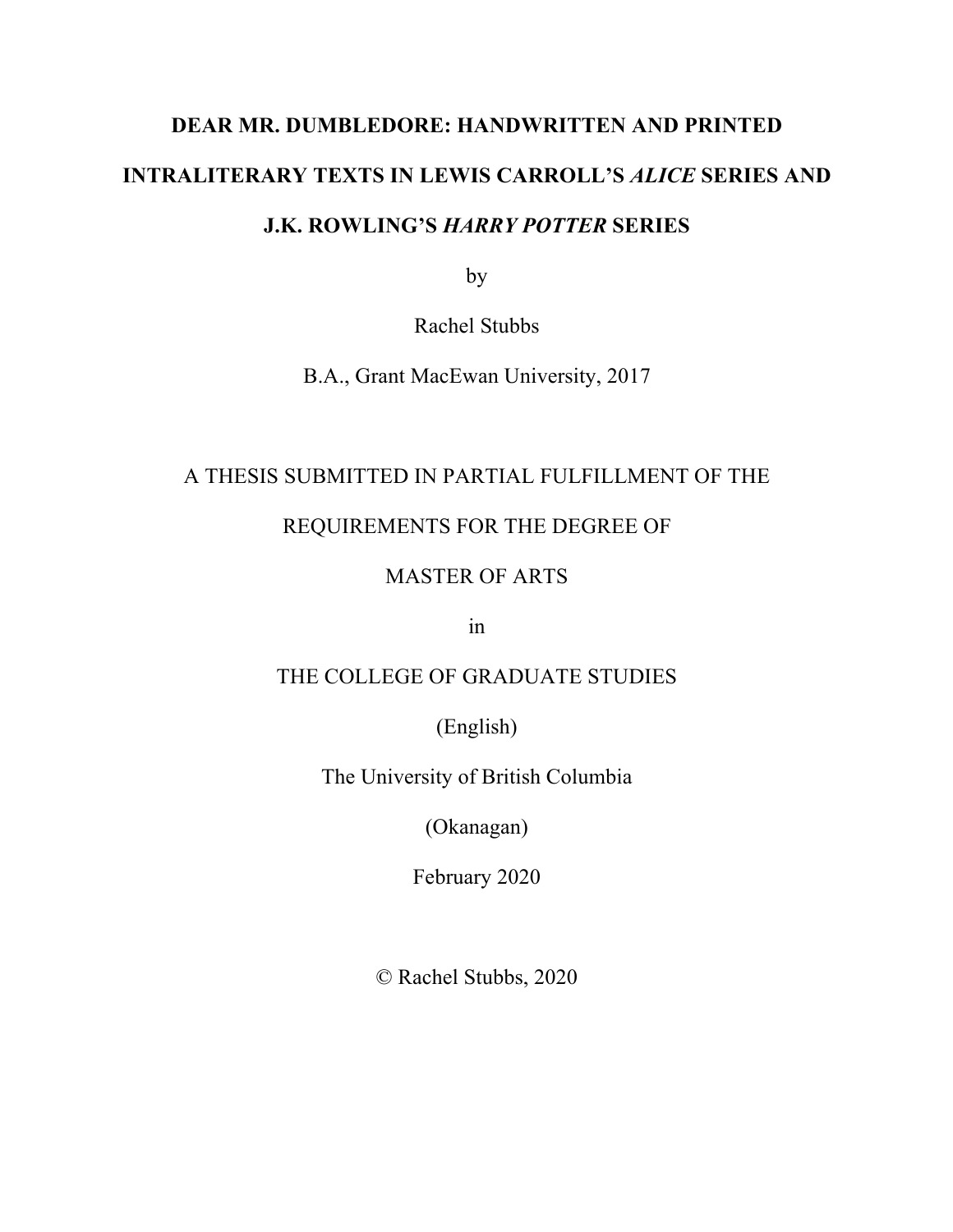The following individuals certify that they have read, and recommend to the College of Graduate Studies for acceptance, a thesis/dissertation entitled:

Dear Mr. Dumbledore: Handwritten and Printed Intraliterary Texts in Lewis Carroll's

*Alice* Series and J.K. Rowling's *Harry Potter* Series

submitted by Rachel Stubbs in partial fulfillment of the requirements of

the degree of Master of Arts .

Dr. Margaret Reeves, Faculty of Creative and Critical Studies, UBCO

#### **Supervisor**

Dr. Marie Loughlin, Faculty of Creative and Critical Studies, UBCO

### **Supervisory Committee Member**

Dr. Emily Murphy, Faculty of Creative and Critical Studies, UBCO

### **Supervisory Committee Member**

Dr. Christine Schreyer, Community, Culture, and Global Studies, UCBO

**University Examiner**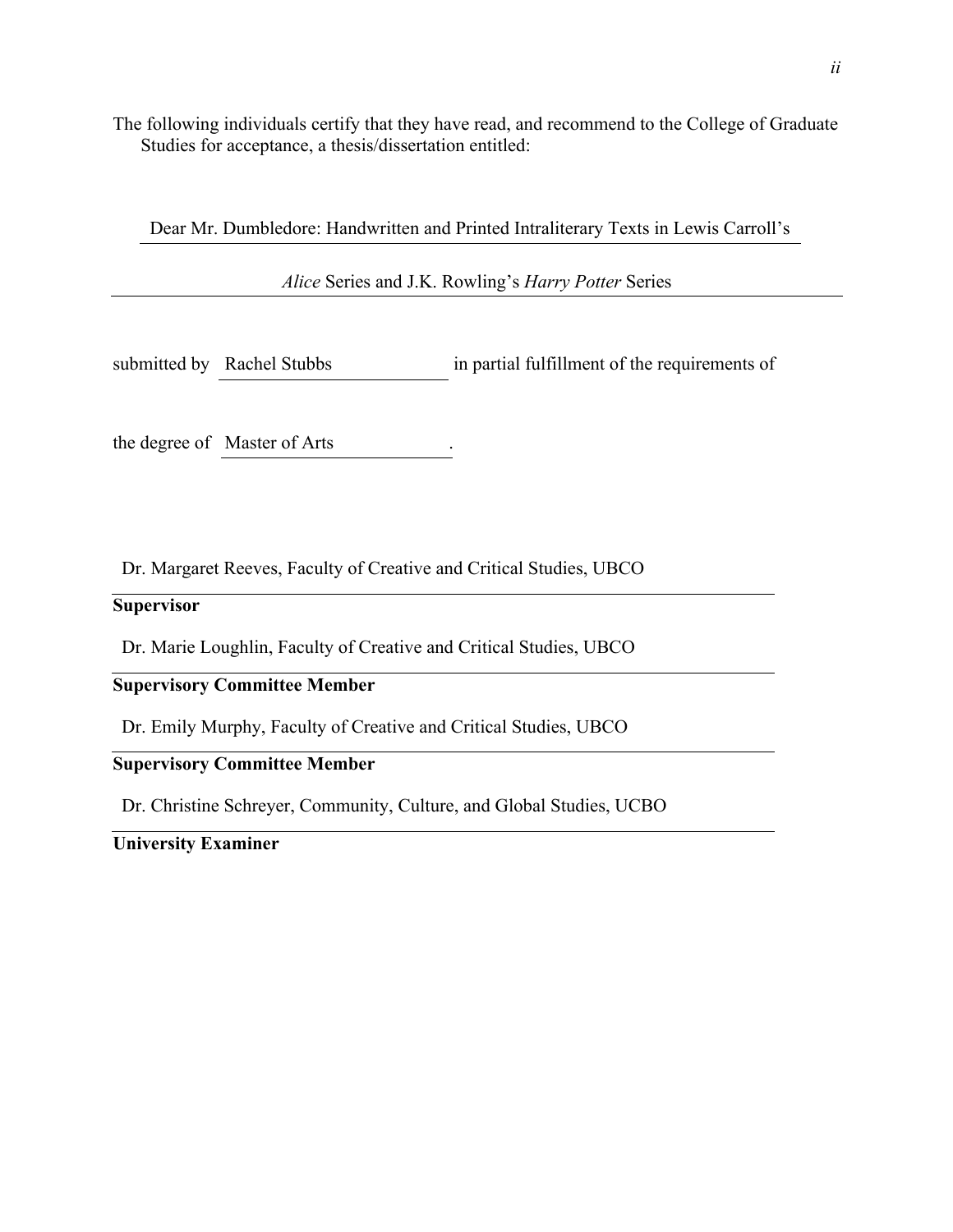#### **Abstract**

In J.K Rowling's expansive *Harry Potter* universe, intraliterary texts such as textbooks, letters, notes, and diaries function independently from their authors. These texts often pose as a didactic, instructive, and demanding presence in the series. In this thesis, I argue that this phenomenon is inextricably linked to a Victorian trend of textual obsession, as evidenced in Lewis Carroll's *Alice* books. Alice's inability to ignore the "EAT ME" "DRINK ME" labels on various food and drinks demonstrates but one example of prescriptive texts. Just as Alice cannot deny the authority of texts that she reads, many characters in *Harry Potter* show a need to respond to the texts that they consume.

Not only do these texts conduct reader behaviour and inscribe meaning, they also convey status. In the *Harry Potter* series, letters grant or deny membership to the Wizarding World. Harry himself is safeguarded as a baby via one letter and invited into the Wizarding community through another. Letters, like Hagrid's, that are poorly written, relegate him to the outskirts of the Wizarding World society. I show that Rowling's series echoes the relationship of readership and literacy to middle-class membership in *Alice*. Carroll himself was a prolific letter-writer and once stated that "the proper definition of 'Man' is an animal who writes letters" (Cohen 2:663). Carroll's obsession with letters and letter-writing led to the publishing of his own letter-writing manual. Carroll and Rowling both engage in a metafictional conversation that evokes nostalgia and propriety in writing and reading.

Furthermore, this thesis engages in reader-response theory in order to examine not only the fictional readers in the text, but also the extradiegetic readers of the *Alice* and *Harry Potter*  books. I identify the many possible readers surrounding *Alice* and show that Carroll's fixation on reading and writing transcends the implied readership of these texts. Although Rowling does not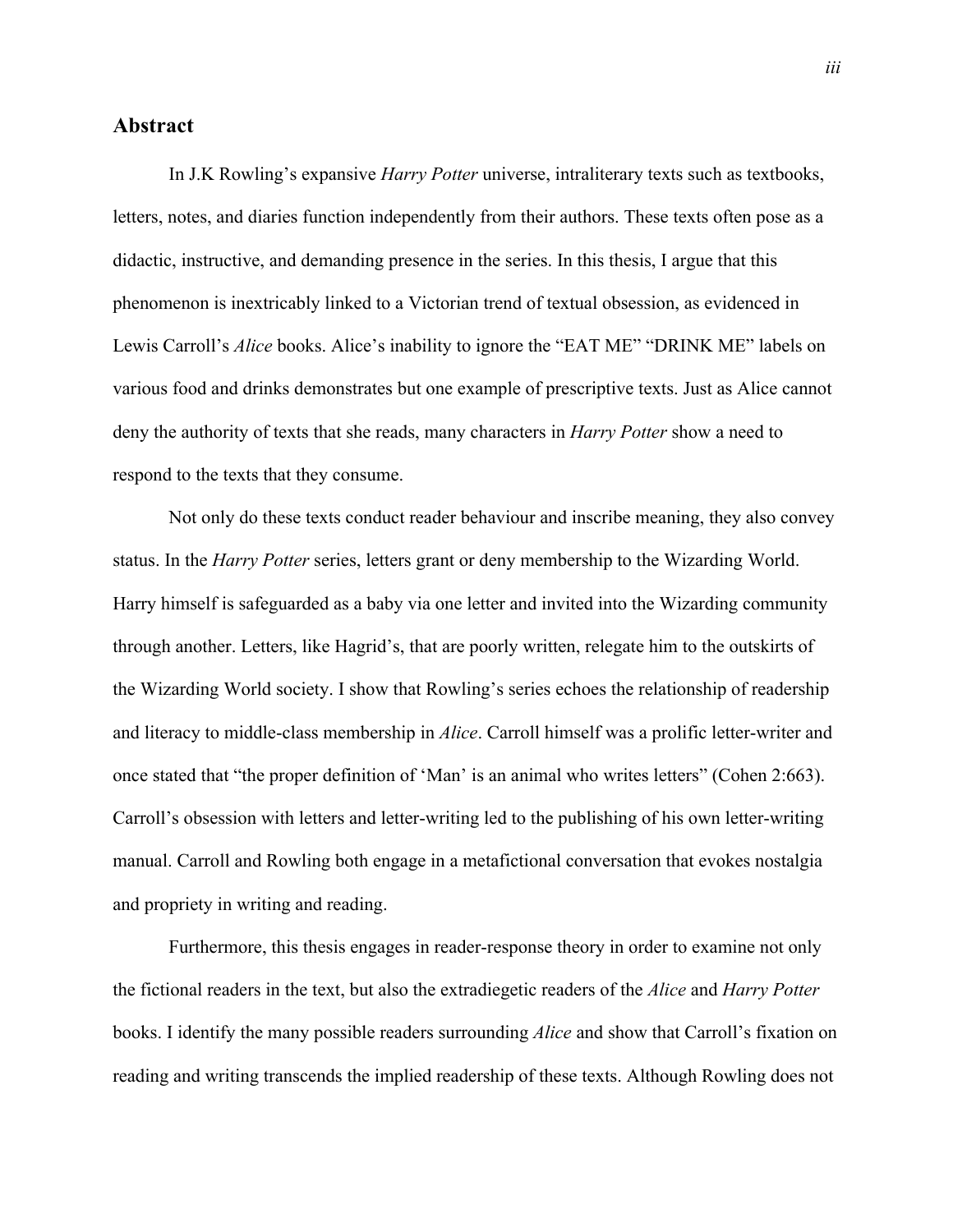the same spatiotemporal understanding of children's literature.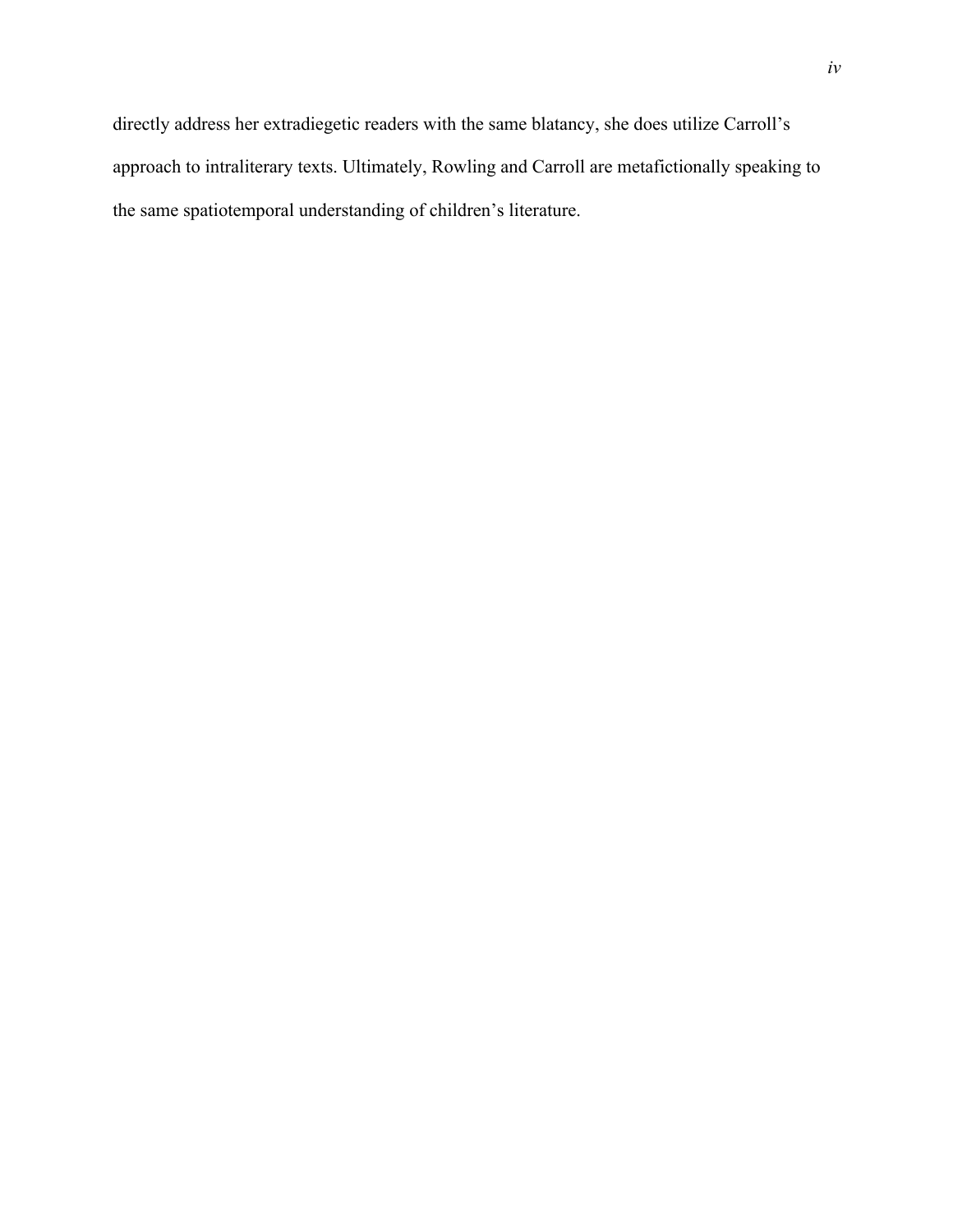### **Lay Summary**

J.K. Rowling's *Harry Potter* series is a cultural phenomenon. The Wizarding World that Rowling has created has now spanned over twenty years and shows no sign of losing popularity among a new generation of children. This thesis views *Harry Potter* as a serious contribution to contemporary children's literature that is in conversation with Lewis Carroll's *Alice* series. This thesis argues that Rowling and Carroll understand the texts within their series, such as the labels, signposts, letters, memorandums, diaries, and textbooks, as important and authoritative entities. These texts directly affect behaviour and possess their own agency within each series. This thesis addresses the readers within and outside of the series as figures whose participation is equally as important as the fictional characters. Ultimately, I show that Rowling and Carroll share an obsession with print, handwriting, and reading.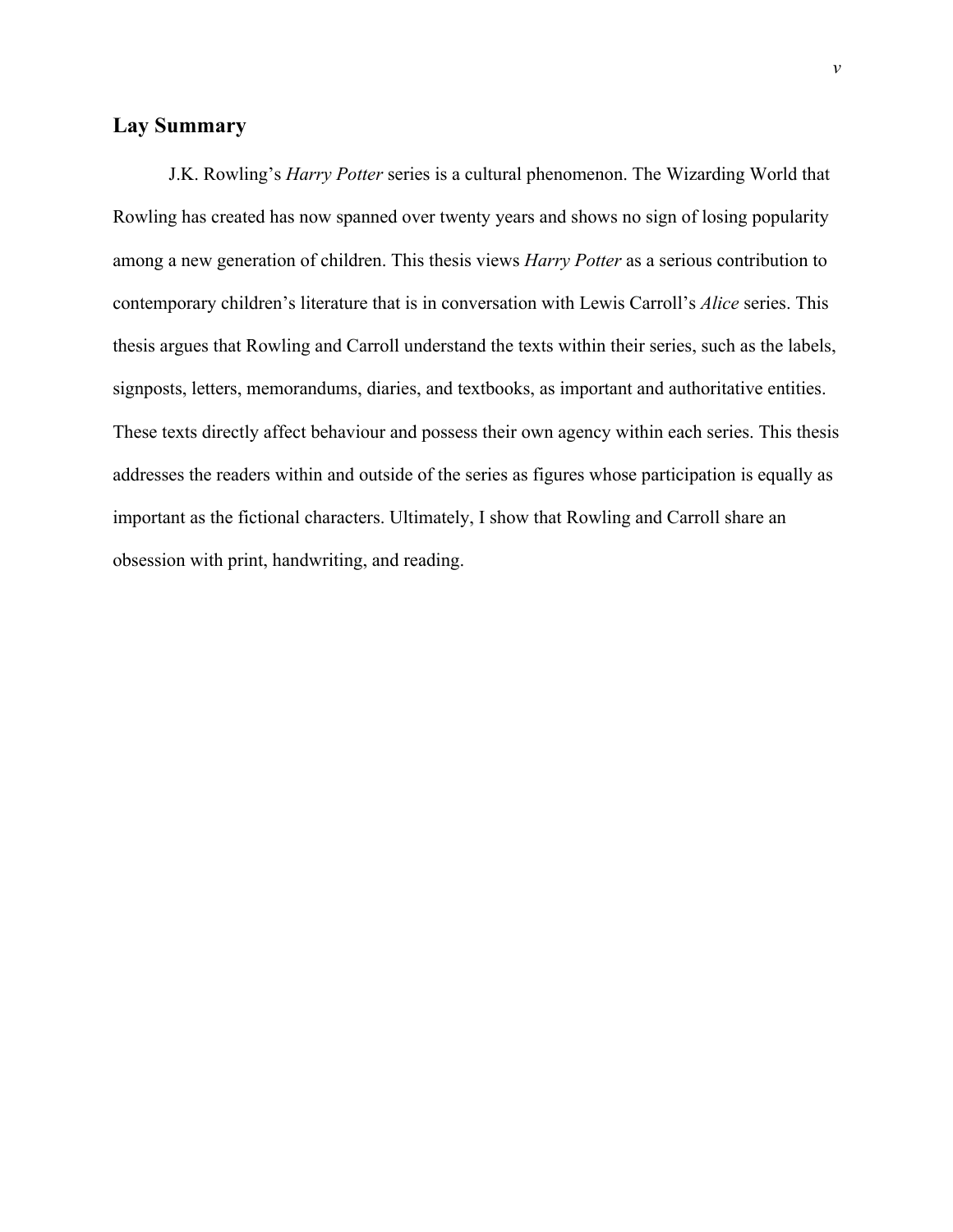# **Table of Contents**

| Chapter One: Books with Brains - Authority, Instruction, and Danger10 |
|-----------------------------------------------------------------------|
|                                                                       |
|                                                                       |
|                                                                       |
|                                                                       |
| Chapter Two: Status and Faux-Privacy in Letters and Letter-Writing35  |
|                                                                       |
|                                                                       |
|                                                                       |
|                                                                       |
|                                                                       |
|                                                                       |
|                                                                       |
|                                                                       |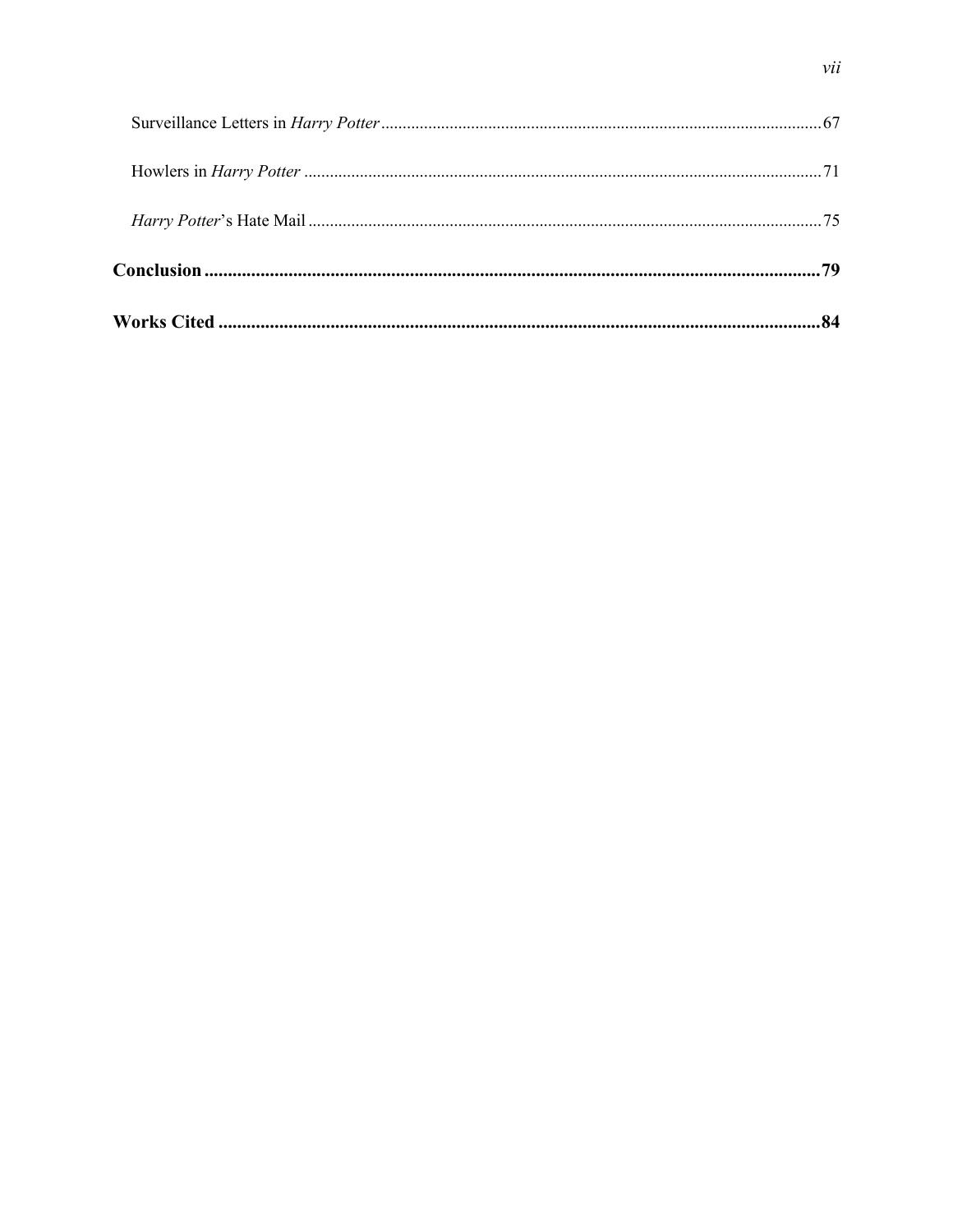#### **Acknowledgements**

I offer my gratitude to all faculty, staff, and students at UBC, who all help to foster an accepting environment of learning and discussion, and who continue to inspire me to always ask questions.

I want to thank my incredible supervisor, Margaret Reeves. Margaret's unending patience and support over the last several years has seen me through the most challenging aspects of graduate school. She has always maintained confidence in me and has been the voice of reason and rationale in my sometimes-over-anxious brain. Margaret often knew when I needed grace before I did and was quick to tell me so. I am so honoured to have been her graduate student (and I promise to work on my apostrophes, Margaret).

I am so grateful to my committee members. Thank you, Marie Loughlin, for introducing me to Roland Barthes in your theory class, and for being a voice of positive and thoughtful comments on my drafts. Thank you, Emily Murphy, for jumping on board last-minute to join my committee, for providing me with insightful comments, and for always being willing to meet with me.

Thank you to my external, Christine Schreyer, who took the time and energy to read and respond to my thesis. Thank you to Briar Craig, who took on the important job of protecting my interests during the defence.

Thank you to Francisco Peña, who had confidence in my abilities from the first time we met, and for encouraging me to prioritize my project before any other work.

Thank you to the class of ENGL 522H who offered valuable feedback on my project (and who were *very* excited about a *Harry Potter* thesis).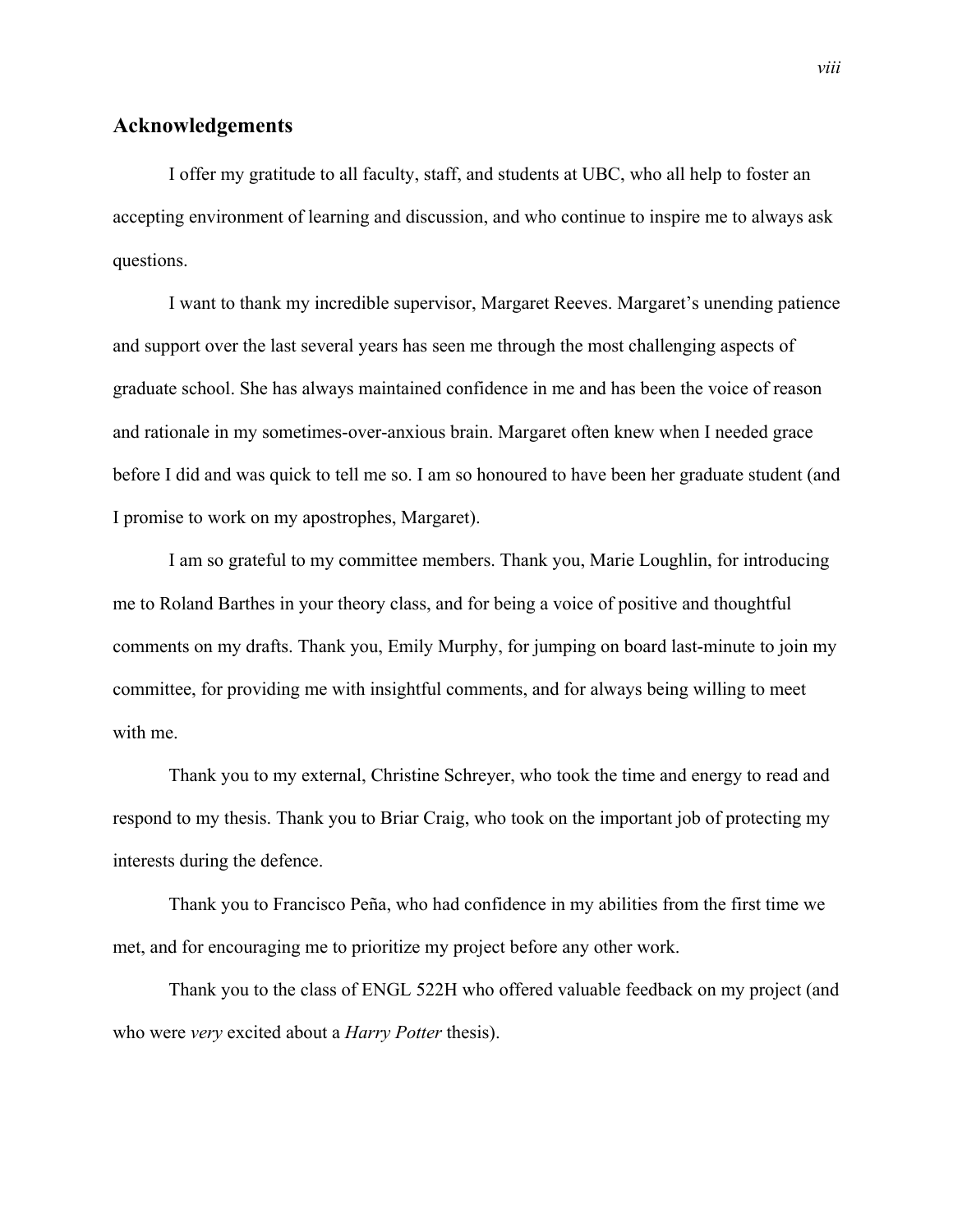Thank you to Caitlin Voth and Leah Wafler, who were in the trenches with me. No one understands graduate school like other graduate students.

Thank you to my soul-sisters: Carley Blanchard, Cassie Henderson, and Lauren Ong, who often saw the grittier side of graduate school, but chose to support and encourage me anyway.

I want to thank my parents: my Mom, who I can truly never thank enough, but who I know would move mountains if it would help me pursue my academic career; and my Dad, who never for one second doubted my abilities and who beams with pride when he speaks of me to others. Thank you to my brothers, Gordon for his gentle and kind words, and Carter, who reminds me not to take things too seriously. Thank you to my sister, Melanie Redman, for boosting my confidence, for calming my anxieties, for reading endless drafts, and for teaching me how to use Word properly. Thank you to Logan Redman, for allowing me to lean so heavily on his wife for support. I also want to thank Grace Redman, for happy distractions and FaceTime kisses. Finally, I want to thank Cricket, my confidant, my friend, and my excuse to take long, soothing walks.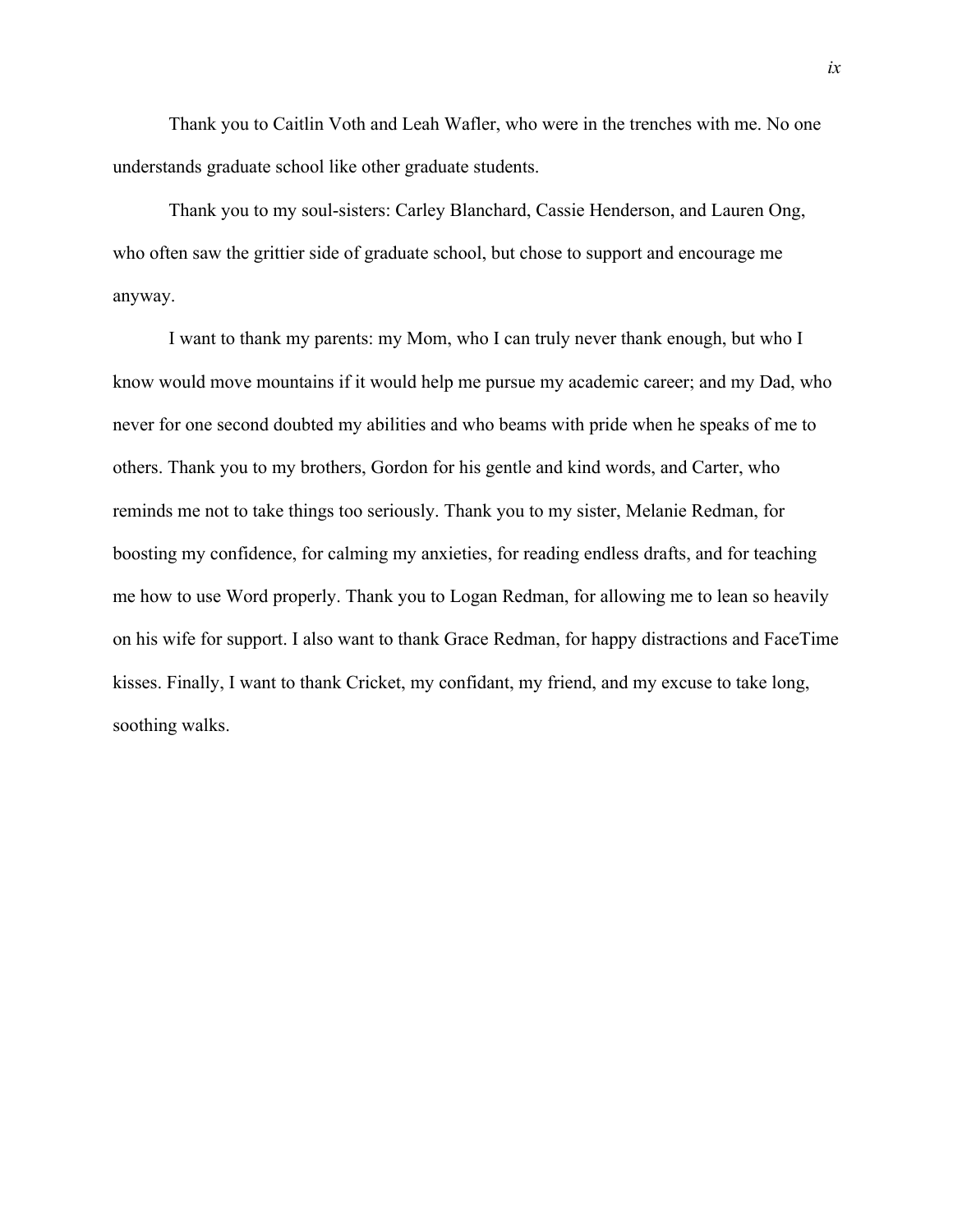# **Dedication**

For my parents, who read to me as a child.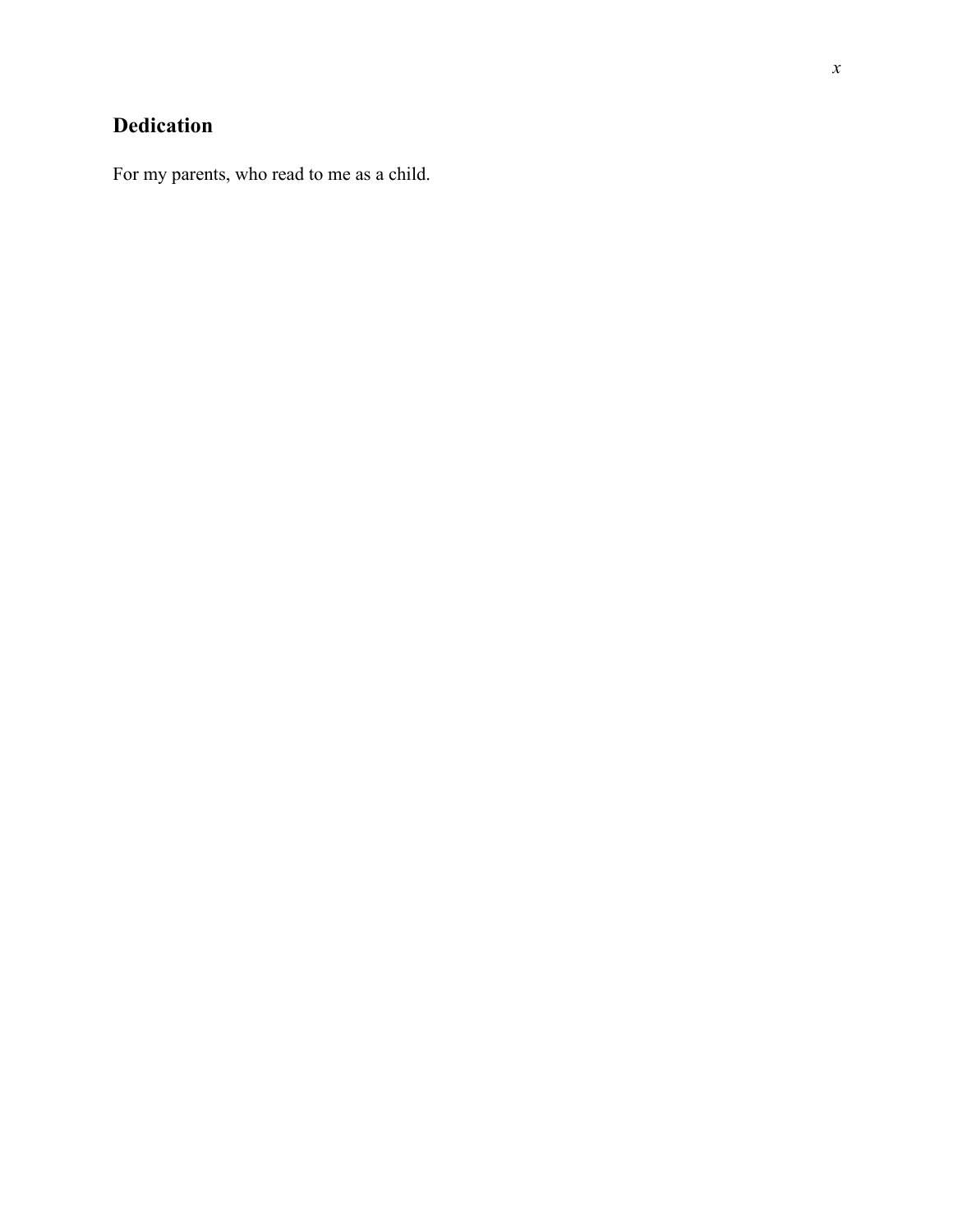#### **Introduction**

J.K. Rowling's *Harry Potter* series has defined twenty-first century children's literature because of its substantial cultural, literary, social, and economic impact. The books alone have been translated into over 80 languages and have sold more than 500 million copies worldwide (J.K. Rowling Website Ltd). These figures only scrape the proverbial surface in terms of *Harry Potter's* popularity. Rowling has also published companion pieces to the series, such as *Quidditch Through the Ages* (2001), *Fantastic Beasts and Where to Find Them* (2001), *The Tales of Beedle the Bard* (2007)*, Hogwarts: an Incomplete and Unreliable Guide* (2016), *Short Stories from Hogwarts of Heroism, Hardship and Dangerous Hobbies* (2016), and *Short Stories from Hogwarts of Power, Politics and Pesky Poltergeists* (2016). Rowling's Wizarding World has expanded to ten feature films, two theme parks, a play, a canonized website (*Wizarding World*), computer games, board games, LEGO® sets, and countless other licensing deals. Fans can experience a Studio Tour outside of London, England to "discover the secrets of the bewitching *Harry Potter* series" (*Warner Bros*) or take a literary pilgrimage to The Elephant House, an Edinburgh café that advertises itself as the place where "J.K. Rowling . . . sat writing much of her early novels in the back room" (*The Elephant House*). Since the publication of her first book, *Harry Potter and the Philosopher's Stone* in 1997, Rowling has changed the proverbial "game" of children's literature.

Along with *Harry Potter*'s popularity among children and adults alike,<sup>1</sup> literary criticism of the series has increased, taking it more seriously as an object of study in the past decade. In her 2009 work, *Re-Reading Harry Potter*, Suman Gupta states:

<sup>&</sup>lt;sup>1</sup> Gupta states that in 2000, "30 per cent of the first three [books] in the series had been bought by and for readers who were 35 or older" (9).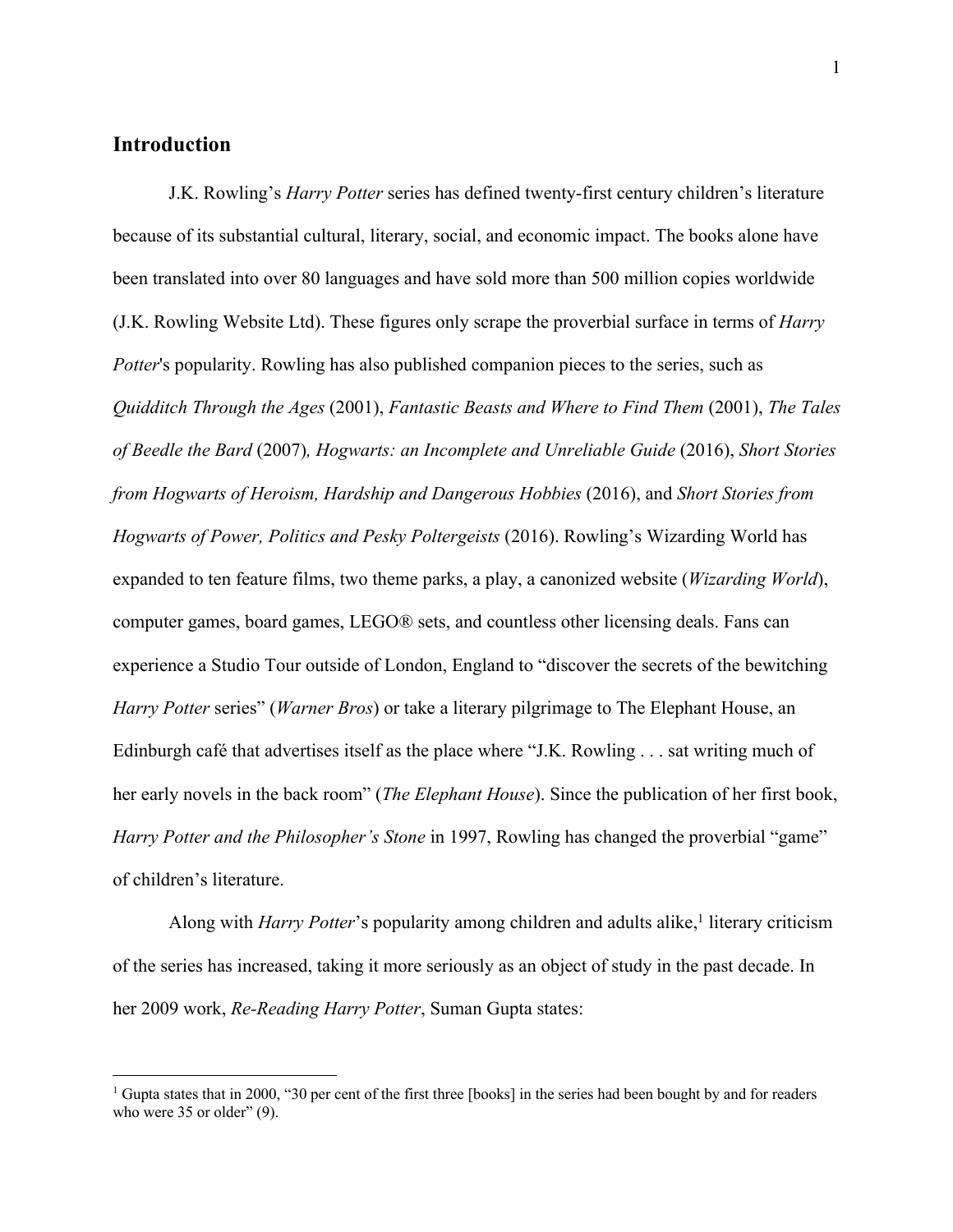Both the assertion that the *Harry Potter* books do not deserve analytical attention and the desire to maintain the innocent joy of reading them are indicative of something that itself needs serious consideration: both are indicative of a determination not to realize the possibilities of reading beyond a point, not to read *thinkingly* . . . These do not confirm that the *Harry Potter* books cannot or should not be placed in the happening material world; these do confirm that there is a widespread determination to keep these books away from all that. The embarrassed grin and excuses with which a serious academic who happens not to be a specialist in children's literature or fantasy writing admits to reading these books (almost like admitting to reading pornographic magazines), and the supercilious surprise and condescension with which his serious colleagues greet this information establish the extent to which that blind-spot affects the scope of their visions. The outrage with which a parent grateful to the *Harry Potter* books for engaging their children greets an analytical (especially when not approbatory) remark about these books also reveals the effects of that blind-spot. (14-15)

Gupta's analysis of general academic attitudes towards critical studies of *Harry Potter* is of paramount importance to my work. Because *Harry Potter* had been dismissed by many academics as an object unworthy of serious critical consideration in the past, scholars need to justify their work on the series. Even some popular critics were resistant to the *Potter* phenomenon. In 2007, *Washington Post* book critic, Ron Charles, stated that next to the complex world of Phillip Pullman's *His Dark Materials*, "Rowling's little world of good vs. evil [looks], well, childish" (*Washington Post Sunday*). This is perhaps why, in many critical perspectives on *Harry Potter*, authors still find the need to defend their analyses, such as when, in 2009, Elizabeth Heilman positioned the series "as a powerful form of social text [that deserves] serious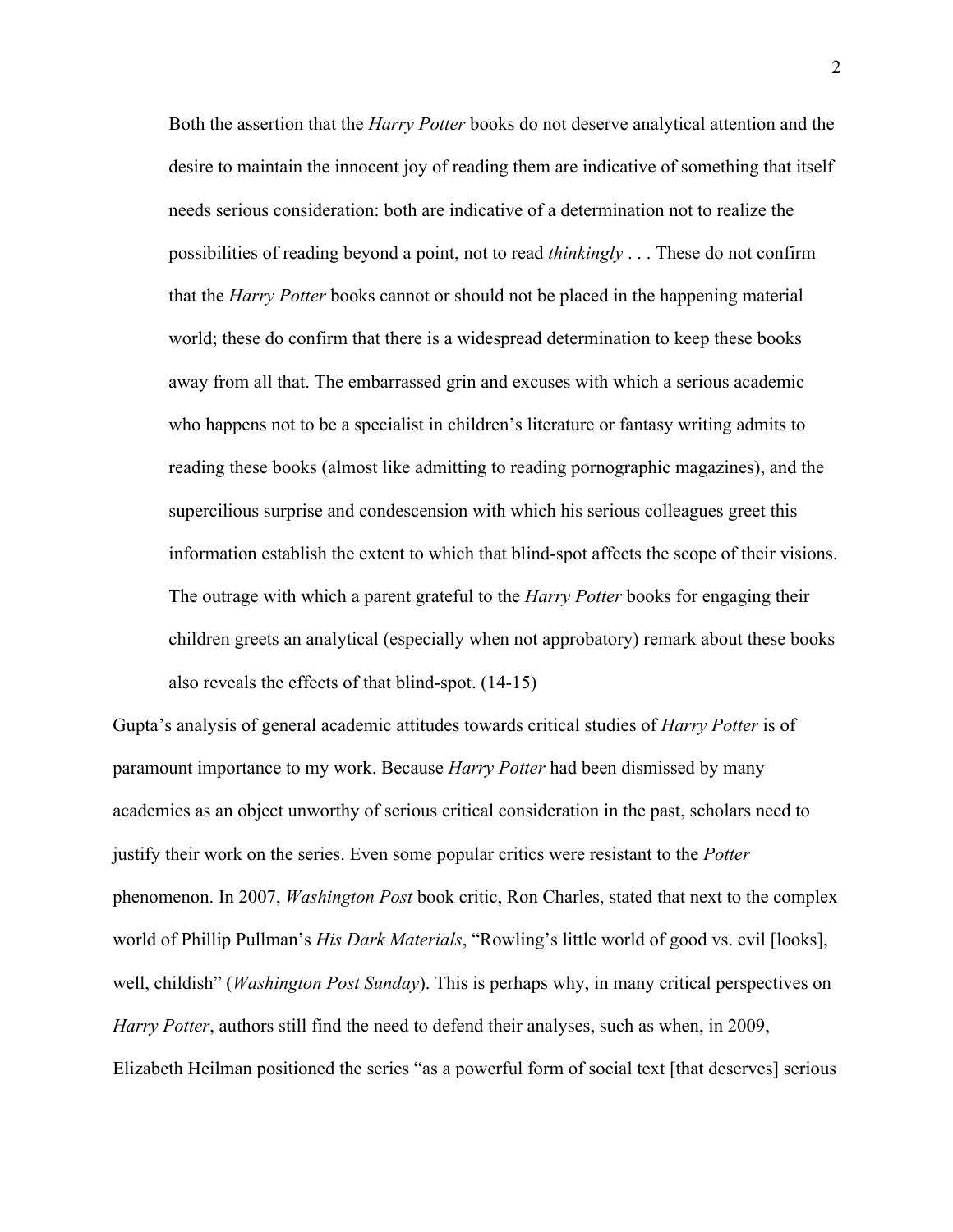critical attention" (2). Both Heilman and Gupta separately confirm that Rowling's work is an important contributor to twenty-first century children's literature, and they have each contributed to placing the study of *Harry Potter* within academic literary criticism. In fact, *Harry Potter*  analyses have become so multifaceted within academia that University of Nebraska-Lincoln's electrochemist and professor Dr. Rebecca Lai consistently runs a chemistry course entitled: "A Muggle's Guide to Harry Potter's Chemistry."

As *Harry Potter* criticism becomes more established in academic circles, certain veins of study have become prominent. More recent critical work has focused on locating Christianity,<sup>2</sup> gender politics,<sup>3</sup> technology,<sup>4</sup> and racism and marginalization<sup>5</sup> within the series. Yet, the criticism seldom takes into account the nuances of Rowling's neo-Victorian texts. Many scholars agree that *Harry Potter* is a neo-Victorian work in that it portrays a boarding-school story akin to Thomas Hughes' 1857 novel, *Tom Brown's School Days*. Elizabeth Galway points out that "the boarding schools of Rugby and Hogwarts function less as places where the characters absorb the lessons of a traditional academic curriculum, than as the means by which they gain the traits necessary for them to become 'good future citizens' in their respective societies" (69). However, the neo-Victorian aspect of *Harry Potter* is much more complexly faceted than Galway suggests. The ways in which Victorian ideals function in Rowling's text demonstrate her deep knowledge

<sup>3</sup> See Elizabeth Heilman et al. "From Sexist to (sort-of) Feminist: Representations of Gender in the Harry Potter Series;" Rubén Jarazo-Álvarez's "Gender, Sexuality and the War on terror in Harry Potter and *Fantastic Beasts and Where to Find Them*;" Maria Nilson's "A Magic Manic Pixie Dream Girl? Luna Lovegood and the Concept of Postfeminism"; and Anna Wannamaker's *Boys in Children's Literature and Popular Culture*.

<sup>2</sup> See Richard Abanes' *Harry Potter and the Bible: The Menace Behind the Magick*; Francis Bridger's *A Charmed Life: The Spirituality of Potterworld*; Peter Ciacco's "Harry Potter and Christian Theology;" and John Killinger's *God, the Devil, and Harry Potter*.

<sup>4</sup> See Luigina Ciolgi's "Magic as Technological Utopia? Unpacking Issues of Interactivity and Infrastructuring in the Potterverse" and Clyde Partin's "Magic, Medicine, and *Harry Potter.*"

<sup>5</sup> See Jackie Horne's "Harry and the Other: Answering the Race Question in J.K. Rowling's Harry Potter;" Marion Rana's "The Less You Lot Have Ter do with these Foreigners, the Happier Yeh'll Be: Cultural and National Otherness in J.K. Rowling's Harry Potter Series;" Maureen Saraco's "Squibs, Disability, and Having a Place at Hogwarts School of Witchcraft and Wizardry;" and Tess Stockslager's "What it Means to Be a Half-Blood: Integrity versus Fragmentation in Biracial Identity."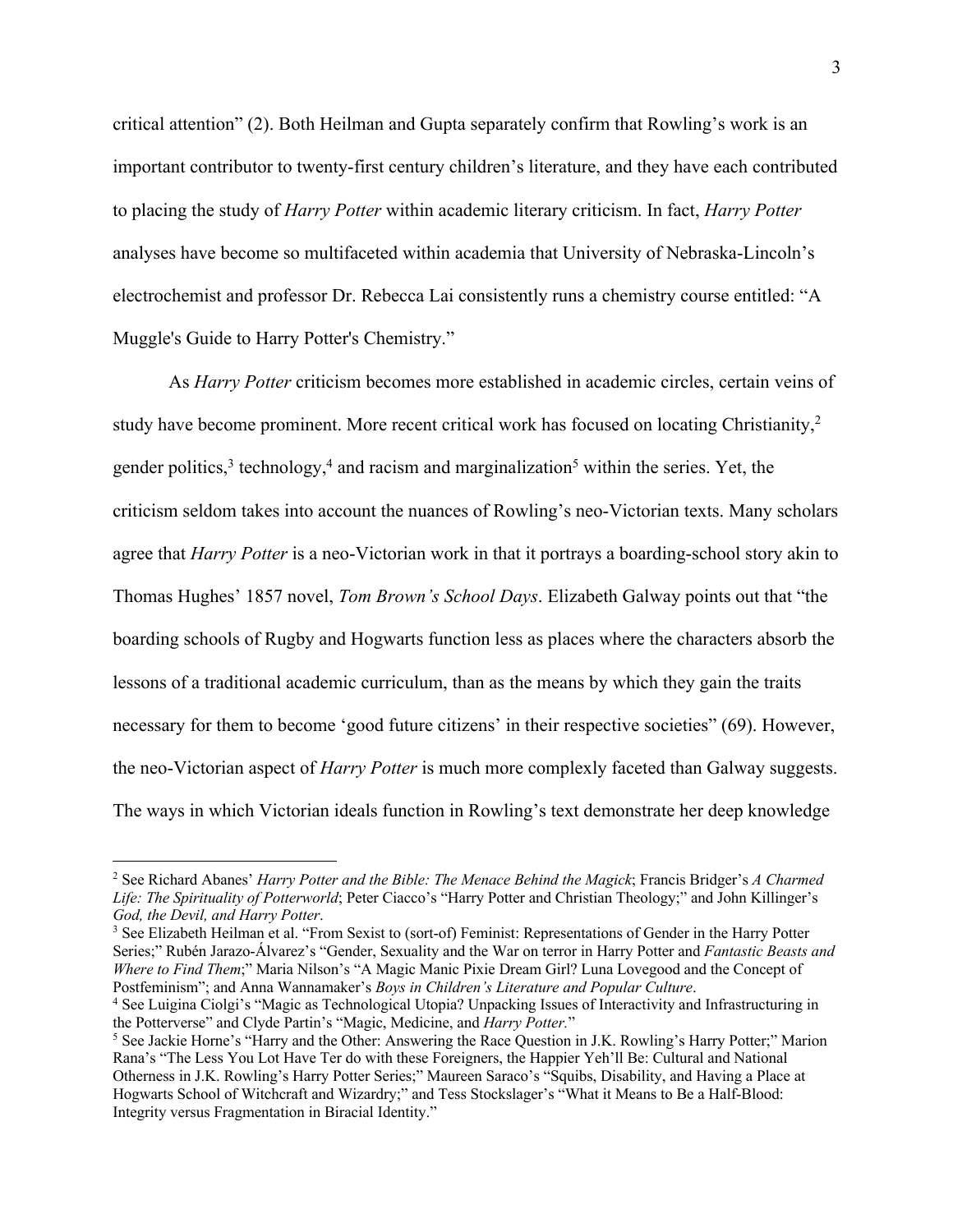of nineteenth-century social codes. Yet, this underlying neo-Victorian current is also apparent in the intraliterary texts, that is, the embedded texts *within* her series: letters, textbooks, notes, diaries, marginalia, etc. In my study of Rowling's intraliterary texts, I suggest that this examination is best done through a comparison with a Victorian children's work that also depends upon intraliterary texts in order for the narrative to function. In comparing *Harry Potter* with Lewis Carroll's *Alice's Adventures Underground*, *Alice's Adventures in Wonderland*, and *Through the Looking Glass*, I will show how intraliterary texts are used as communicative tools denoting status, exclusivity, control, and prescription in both series.

The body of criticism surrounding Carroll's work is expansive. *Alice's Adventures in Wonderland* alone has been edited by scholars such as David Day, Hugh Haughton, and Richard Kelly and annotated thrice by Martin Gardner. In fact, researchers have dedicated so much energy to Carroll that Jan Susina claims that "there has developed an academic industry devoted to studying Carroll that confirms the centrality of Lewis Carroll to children's literature" (1-2), which emphasizes the size and scope of the work on *Alice*. Within the last twenty-five years alone, scholarship on Carroll's work has included but is by no means limited to semiotics, $6$  logic and philosophy,<sup>7</sup> representations in popular culture,<sup>8</sup> food,<sup>9</sup> publishing history,<sup>10</sup> and psychoanalysis.11 This is to say nothing of the research published on Carroll himself. So, if the

<sup>6</sup> See Rachel Fordyce et al *Semiotics and Linguistics in Alice's World*; Yumin Chen's "Comparing the Semiotic Construction;" Angela Hart's "Do Words Have Meaning? Lacanian Theory on Carroll's Writing."

<sup>7</sup> See Bernard Patten's *The Logic of Alice: Clear Thinking in Wonderland* and Richard Brian Davis' *Alice in* 

*Wonderland and Philosophy: Curiouser and Curiouser*. 8 See Will Brooker's *Alice's Adventures: Lewis Carroll in Popular Culture*

<sup>9</sup> See Carina Garland's "Curious Appetites: Food, Desire, Gender and Subjectivity in Lewis Carroll's *Alice* Texts;" Jan Gordon's "'Alice's Apron': Digestive Models of Cognition in Nineteenth-Century Children's Literature;" Katja Jylkka's "How Little Girls Are Like Serpents, or, Food and Power in Lewis Carroll's *Alice* Books;" and Michael Parrish Lee's "Eating Things: Food, Animals, and Other Life Forms in Lewis Carroll's *Alice* Books."

<sup>10</sup> See Zoe Jaques et al *Lewis Carroll's Alice's Adventures in Wonderland and Through the Looking-Glass: A Publishing History.*

<sup>&</sup>lt;sup>11</sup> See Franziska Kohlt's "'The Stupidest Tea-Party in All My Life': Lewis Carroll and Victorian Psychiatric Practice" and Christopher Lane's "Lewis Carroll and Psychoanalysis: Why Nothing Adds Up in Wonderland."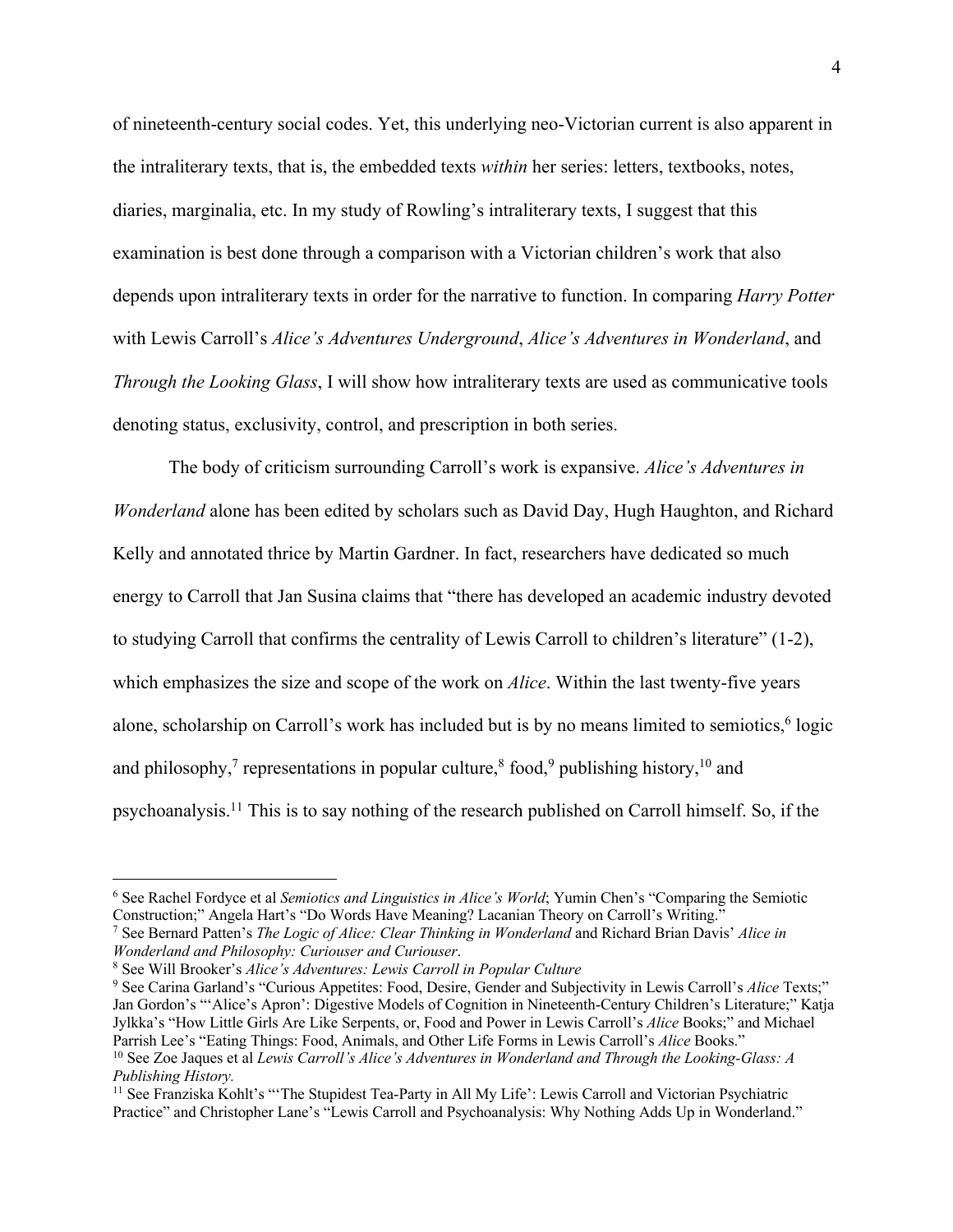research on *Alice* is so exhaustive, why do we continue to study it? Anna Kérchy suggests that "part of Alice's perennial appeal is her characteristic ambiguity, which makes possible a range of interpretation in adapting Lewis Carroll's classic Wonderland stories to various media" (Dustjacket Synopsis). Kérchy makes an important observation about the fictional character Alice; she is inscrutable. Because Carroll presents Alice as willing to adapt to many scenarios both in terms of her character and the Wonderland in which she finds herself, the portrayal of Alice lends itself readily to various interpretation. This point is important for my work, as my argument requires Alice to be interpreted in a range of ways.

Although *Alice* and *Harry Potter* have been compared before,<sup>12</sup> they have not been analyzed together in terms of their metafictional status. According to the *Oxford Dictionary of Literary Terms,* metafiction "openly comments on its own fictional status." Both of these series contain intraliterary texts in which there are fictional and nonfictional readers. Alice reads within the *Alice* series, but Carroll directly addresses his implied readers. Although Rowling does not address her implied readers as obviously, the function of her intraliterary texts metafictionally reveals her value of reading in general. It is these texts that I concentrate on within my research because I argue that they bring together Rowling and Carroll in an original but productive manner. This study allows me to concretely identify the degree of metafictionality within the texts. While in my work I identify the authors of intraliterary texts, unquestioningly identifying the reader is a slippery endeavour. Rowling's readers of intraliterary texts are much more stable than Carroll's because her readers are almost all fictional characters. Rowling interacts metafictionally with her implied readers once only, when she addresses them in the dedication of

<sup>&</sup>lt;sup>12</sup> See Amy Billone's "The Boy Who Lived: From Carroll's Alice and Barrie's Peter Pan to Rowling's Harry Potter;" C.N. Manlove's *From Alice to Harry Potter: Children's Fantasy in England*; and Deborah O'Keefe's *Readers in Wonderland: The Liberating Worlds of Fantasy Fiction, From Dorothy to Harry Potter*.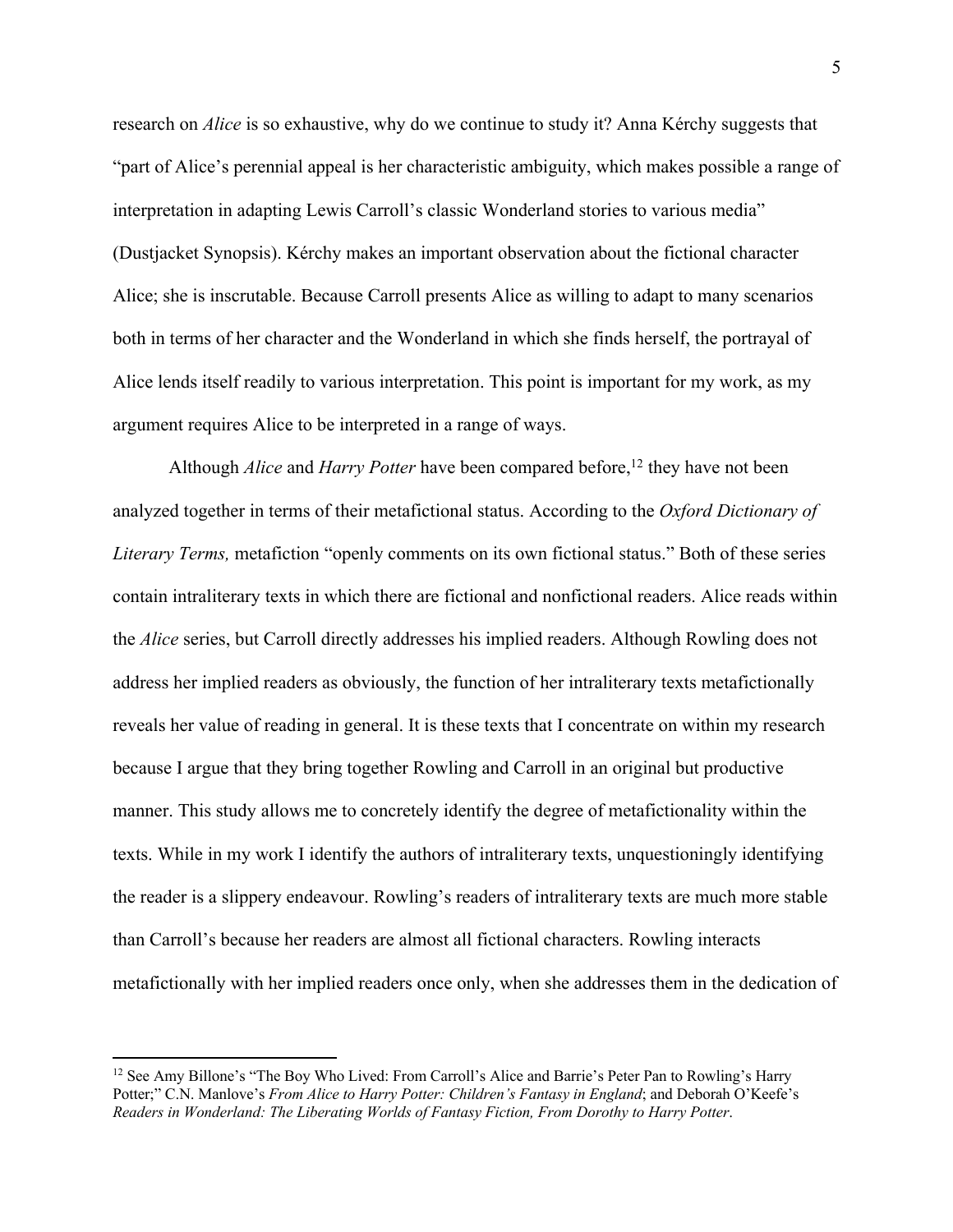*Deathly Hallows*, as will be discussed further in Chapter Three. Yet, Rowling's series is still metafictional. In incorporating intraliterary texts, Rowling engages and plays with thematic concerns around printed and handwritten texts. However, the status of metafictionality in Carroll's series is vastly more complex. Unlike Rowling, Carroll directly addresses his readers, both implied and imagined (a distinction I make clear in Chapter Three). Because I identify so many reading parties involved in Carroll's work, addressing the theoretical framework of implied readership is imperative to defining these readers.

Whenever Rowling or Carroll include intraliterary texts within their work, they are necessarily inviting an "implied reader" into the process. The "implied reader" is a narratological term first coined by Wayne Booth in *The Rhetoric of Fiction* (1961) as the counterpart to his theory of the "implied author." In this work, Booth identifies the "implied reader" as the author's fixed image of the recipient to the text (137-138). Following Booth's work, scholars have expanded on the concept of the implied reader. Hannelore Link (28) and Gunter Grimm (38-39) identified an "intended reader" who, unlike Booth's concept, is not fixed within the text, but exists only in the imagination of the author. Link and Grimm's reader, unlike Booth's, belongs exclusively to the author and is not constructed within the text itself. Because Link and Grimm's reader functions within the real author's mind, this allows them to deconstruct authorial intent. Link and Grimm's "intended reader" is beneficial for my thesis because one of Carroll's readers exists very much within his mind, but I also trace this reader within the text itself, which is where I deviate from Link and Grimm.

More recently, scholars have expanded the notion of the implied reader so that it can be broken up into multiple forms. Peter Hühn et al. identify the "implied reader" as "a *presumed addressee* to whom the work is directed and whose linguistic codes, ideological norms, and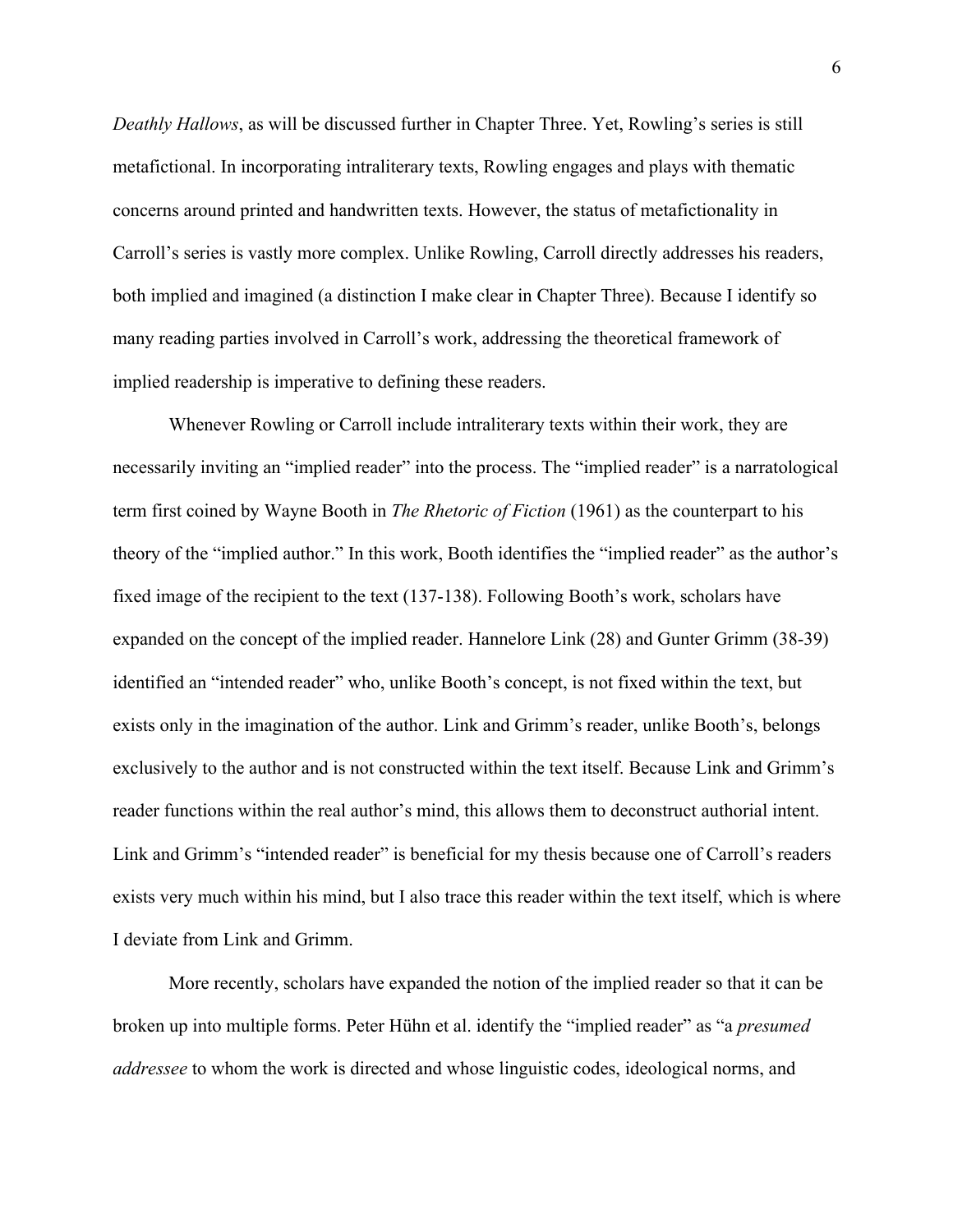aesthetic ideas must be taken into account if the work is to be understood" (302). Here, the implied reader deviates from Link and Grimm's reader; rather than the reader merely existing in the author's mind, this reader exists *both* in the mind and in the text. Hühn et al make a careful distinction between "implied readers" and "ideal recipients" who, although are also reading the text, are able to "understand the work in a way that optimally matches its structure and adopts the interpretive position and aesthetic standpoint put forward by the work" (302). This important distinction is imperative for my work, when who the author is writing *to* and who the author is writing *for* become separate but related entities. As I identify in this thesis, Carroll has not two distinct readers, but three. According to Hühn et al.'s definitions, one of these readers appears as an "implied reader," which I term "the imagined child-reader" and two conform to the Hühn et al "ideal recipients," which I refer to as "implied readers – adult and child." These readers will be further defined and examined in Chapter Three.

Within the scholarship on narratology, implied readers seem to complicate children's literary criticism. In *The Nimble Reader*, Roderick McGillis identifies two types of child-readers. The "innocent reader," who is "powerless to escape the enforced quiescence reading can put upon us" and the readers who have been taught theory in order to "end their innocence" (24). For McGillis, passivity and activity are the only ways in which to understand implied child-readers. McGillis' ideas, while certainly polarizing, are important to how I understand Carroll's imagined child-reader. Like McGillis' "powerless" reader, Carroll's imagined child-reader and "Reader in the Book" is continuously at the mercy of his whims and is often the object of his humour. This too explains why Carroll's adult and child implied readers seem to be "in on the joke" (as will be further discussed in Chapter Three). These implied readers are active enough to "end their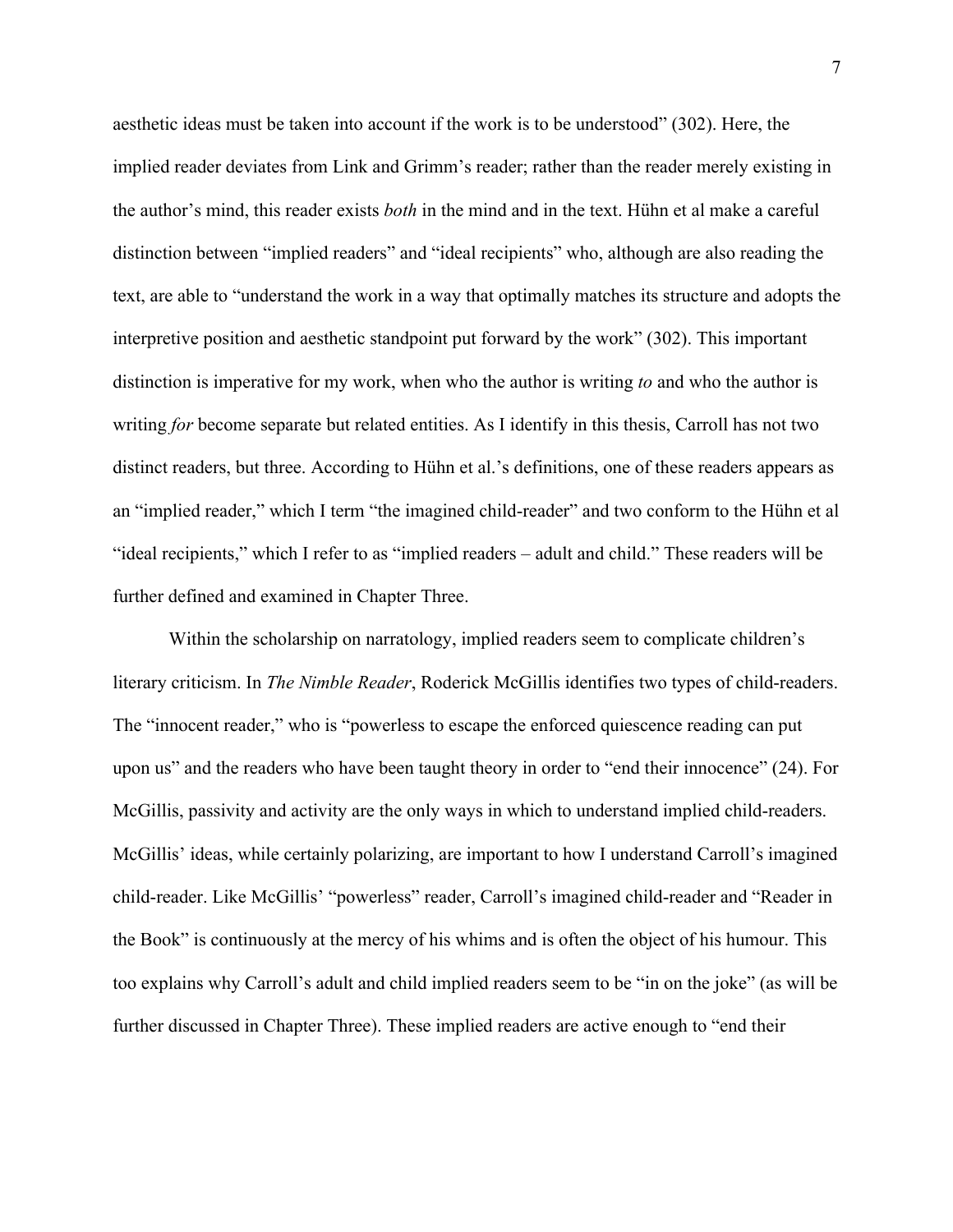innocence" and participate in the metafictional aspect of *Alice* with the author/narrator, who, in the *Alice* case, I argue are synonymous.

In addition to McGillis, Neil Cocks influences the way I view Carroll's imagined childreader. Within children's literature, Cocks firmly "[suggests] that an actual, real author has in mind an actual, real reader" (94). Cocks identifies five parties involved in the reading process: the real author, who writes the "second self;" the "second self" or narrator; the actual reader, who "can choose to read as 'the Implied Reader';" the "Reader in the Book," who "attempts to avoid reading meaning as originating at a single source;" and finally the "Implied Reader," who is constructed by the second self (95). Cocks' concept of five parties allows me to dissect Carroll's many implied readers more acutely. For example, the imagined child-reader for whom I argue *Alice's Adventures* is composed, is a threefold blend of the Hühn et al "implied reader," McGillis' "powerless reader," and Cocks' "Reader in the Book." This imagined child-reader is the presumed addressee who cannot read meaning into the text, and who is also subject to the whims of the author.

Although in the analysis of this thesis I will provide historical context for the print and handwriting culture of the nineteenth century, I intend this study to move beyond neo-Victorianism into Rowling's reworking of Carroll's metafictionality. I will first address the difference in reader relationships to print culture and handwriting of intraliterary texts, which shows an imbalance of trust. In Chapter One, I argue that the representation of print culture in *Harry Potter* and *Alice* hyperbolizes the way children experience reading by dramatizing the creation of an implied reader. This chapter identifies the power and limits of printed text over their readers. While in *Harry Potter* extenuating circumstances complicate the credibility of handwriting, in both series handwriting proves to be incredibly more powerful than print in terms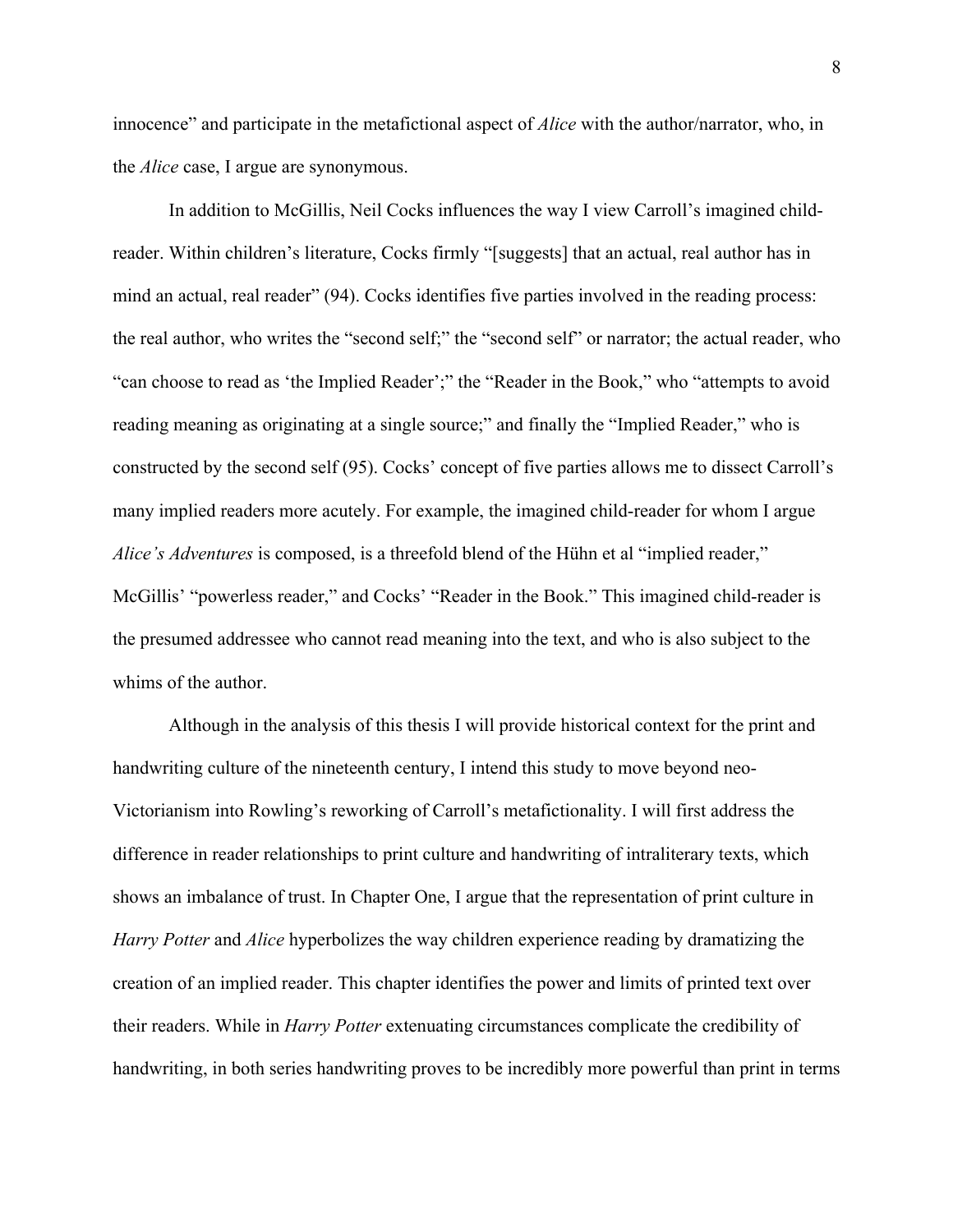of an emotional and affective reader-text relationship. This chapter demonstrates a new way to read *Alice*. Although there has been focus on Alice's reading before (as I will discuss), my thesis refreshes critical readings of *Alice*. In Chapter Two, I show how the relationships to handwriting change with the introduction of the epistolary mode. The main difference here is that letters have identifiable authors, whereas the books I discuss in Chapter One appear as authorless entities that carry with them different, less trustworthy authority. Chapter Two delves into the complicated and sometimes comedic world of letters and enriches the current understanding of Wizarding class structure. Chapter Three expands my argument to conclusively address the readers of intraliterary texts. This chapter works with reader-response theory, which, according to the *Oxford Dictionary of Literary Terms*, is a body of work "that [focuses] on the responses of readers to literary works, rather than on the works themselves considered as self-contained entities." This theory allows me to identify the many possibilities of implied and actual readers within the intraliterary and actual texts. This chapter in particular is where I see metafictionality as an outward expansion from the text, over time gathering more cultural momentum. It is in this chapter where my study makes the most crucial intervention in studies of the relations between Rowling and Carroll because this is where I show that the authors "talk" in the same spatiotemporal area. In the *Philosopher's Stone*, when witnessing an infant Harry being left on the doorsteps of his relatives, Professor McGonagall states: "I wouldn't be surprised if today was known as Harry Potter day in the future – there will be books written about Harry – every child in the world will know his name" (13). As usual, McGonagall proves highly perceptive.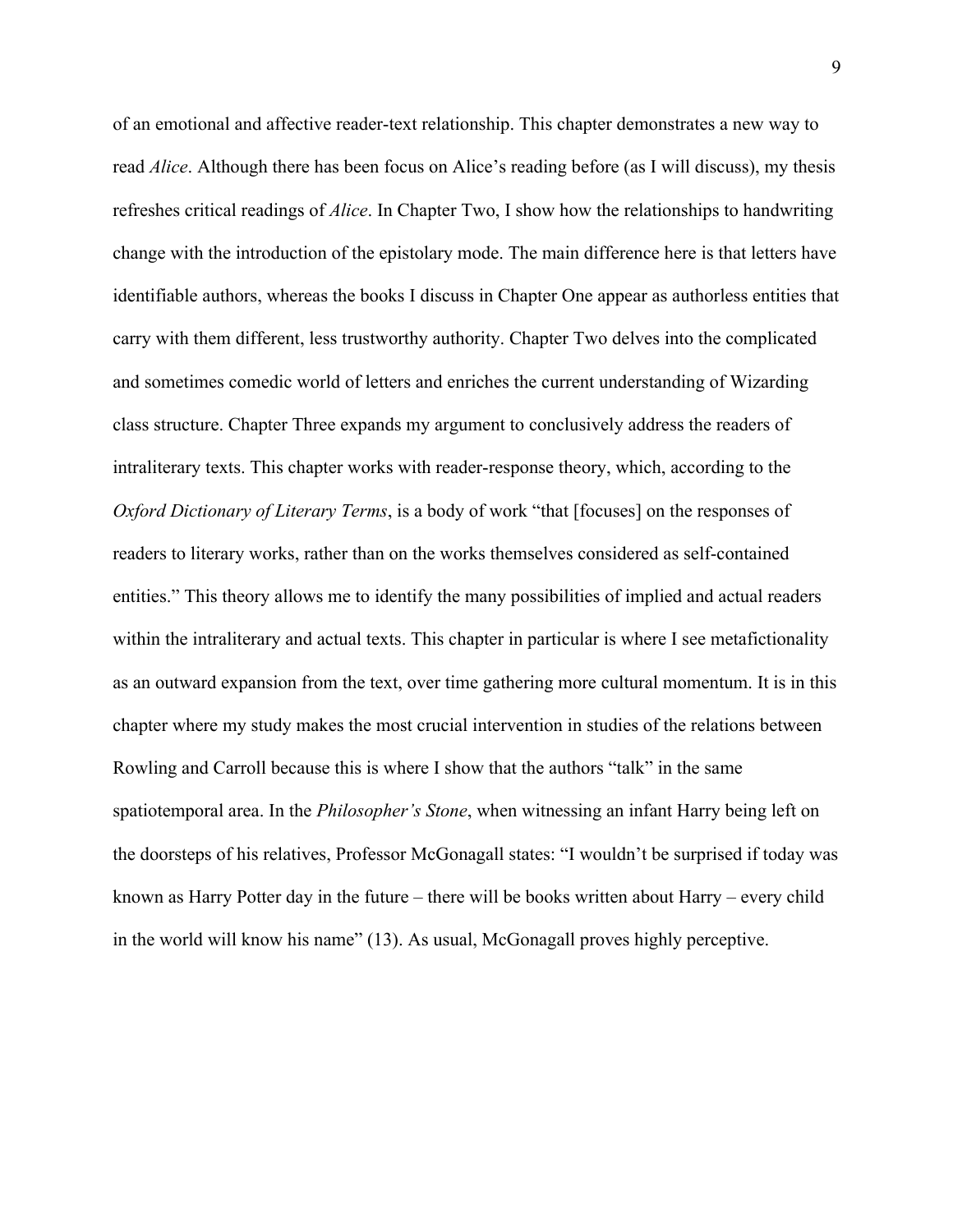#### **Chapter One: Books with Brains – Authority, Instruction, and Danger**

Within the *Alice* and *Harry Potter* series, there are many instances in which written or printed texts directly affect character behaviour. Curiously, these internal texts act ametafictionally; that is, these texts *are* fiction within fiction, but they *do not* always function metafictionally. Rather than expressing self-consciousness regarding their own fictional state, the internal texts of *Alice* and *Harry* are mostly instructive and often act according to their own agenda. For this reason, I will hereafter refer to these types of texts as "intraliterary texts," which allows for the possibility of texts to express agency. Often, these texts are literally authorless (such as with the many food labels in *Alice*), which removes and replaces authorial intent with textual agency. However, when authors are known, textual intent can be intensified, and produce a more complex relationship with their readers. This concept suggests that the texts can act as separate entities from their authors and can, at times, have the ability to express their own unique set of ideas. This idea also suggests that intraliterary texts require a fictional reader in order to activate a series of behaviours. These texts contain authority in that they are able to cause an involuntary reaction from their reader, but they also live in an indefinite limbo, waiting to be read.

While this idea of textual authority requires an application of reader-response theory, intraliterary texts move beyond this analytical framework when they act dictatorially. In order to accomplish this action, the texts present written words as universally trustworthy and undeniably accurate. However, because the intraliterary texts possess the ability to affect behavioural change, they can also place their diegetic readers in harm's way.13 In this sense, intraliterary texts

<sup>&</sup>lt;sup>13</sup> In this project, I understand "diegetic" as Gérard Genette uses the term: as the spatiotemporal universe in which the narrative takes place.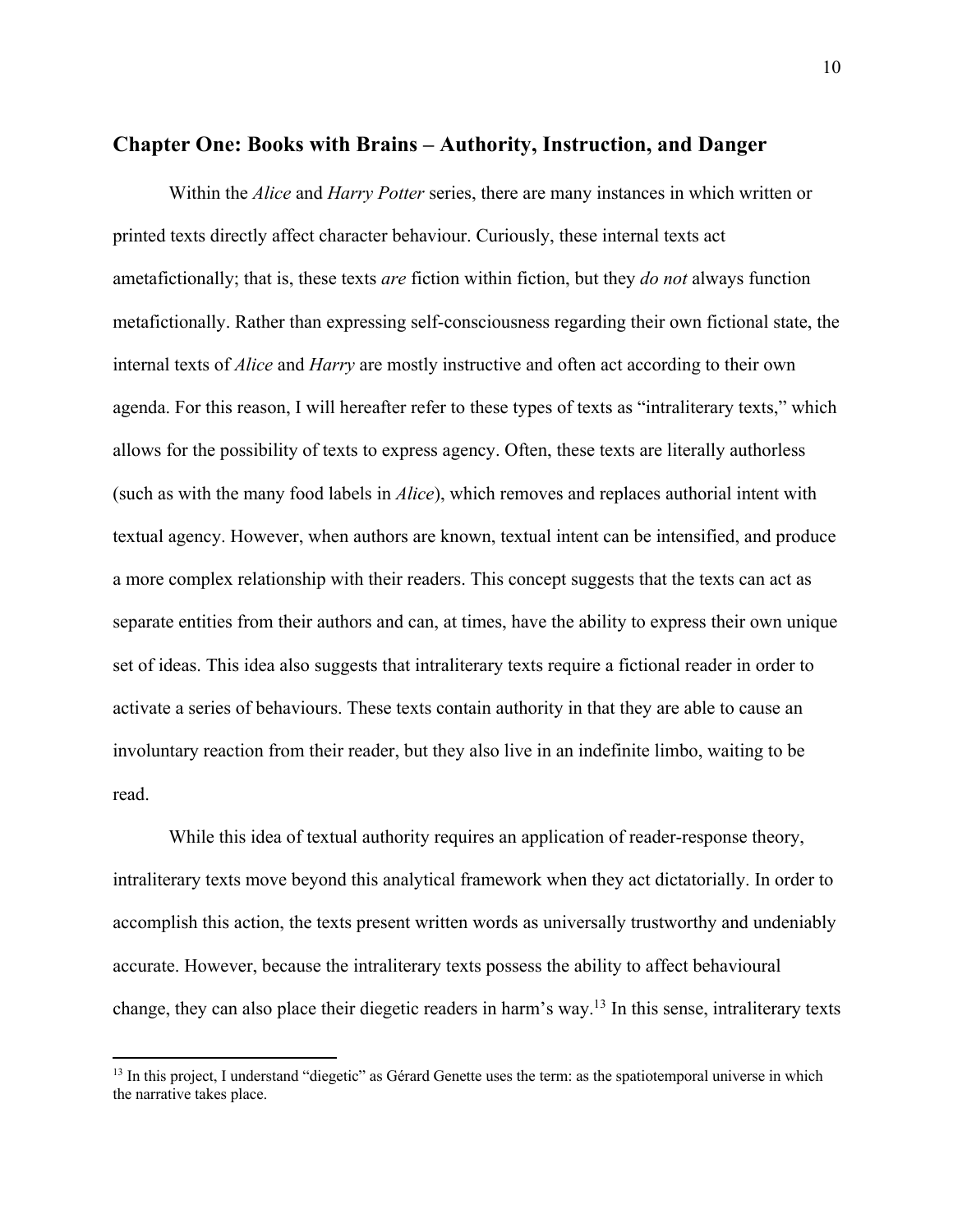also possesses the ability to convey malicious intent. For these reasons, the intraliterary texts within *Alice* and *Harry Potter* are not only authoritative, they are also often dangerous to their fictive readers. This also suggests that readers within these texts are always at risk of reading and unintentionally invoking a situation they cannot undo.

Because intraliterary texts necessarily require a reader, reader-response theory informs the way in which the intraliterary texts of *Alice* and *Harry Potter* operate. Reader-response criticism focuses "upon the way in which an individual reader experiences a text, charting that process with the help of psychological or psychoanalytic models" (Bertens 96). Many prominent figures, such as I.A. Richards, Louise Rosenblatt, and Stanley Fish, regard authorial intention as less important or even less relevant to critical analysis than reader interpretation (Greene 1147). However, Michel Foucault points out that authorial intention is still seen as influential where "the name of the author remains at the contours of texts—separating one from the other, defining their form, and characterizing their mode of existence" (123). Although I agree that the author certainly plays a role in a reader's understanding of a text, I argue that analyzing the internal texts of *Alice* and *Harry Potter* necessarily requires an analysis of reader response due to reader reactions that are often involuntary. In "The Death of the Author," Roland Barthes argues against the critical approach of analyzing texts through authorial intention. Indeed, Barthes claims that "a text's unity lies not in its origin, but in its destination" (148). For Barthes, the reader of the text plays the role of activation, whereas the author ceases to exist after writing. In this way, "The reader is the space on which all the quotations that make up a writing are inscribed without any of them being lost" (148). Barthes' theory of reader agency suggests that in reading a text, the reader necessarily engages in a mutual exchange; the text inscribes quotations and the reader provides meaning. The intraliterary written and printed texts in *Alice* and *Harry Potter* provide a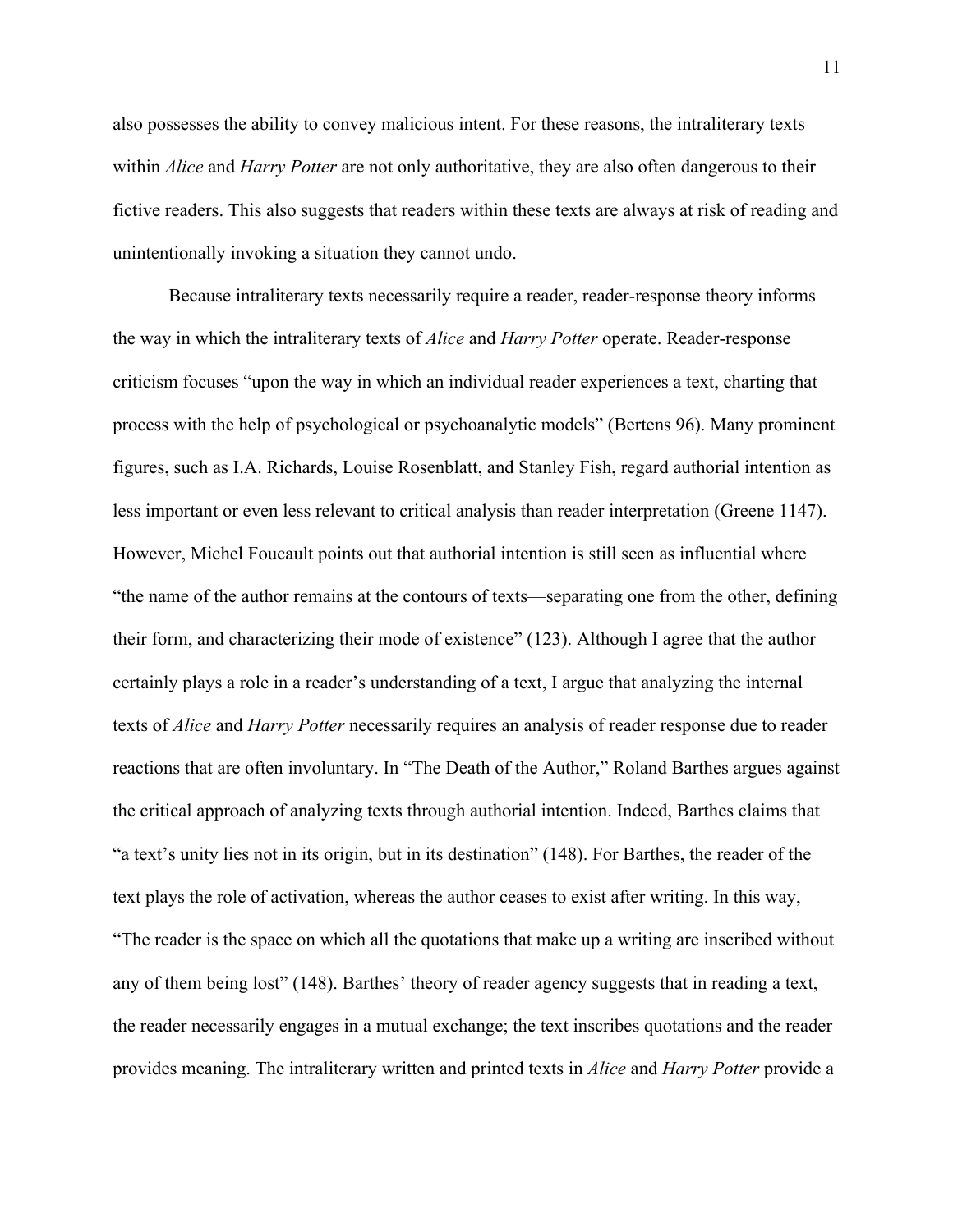literal enactment of Barthes' theory because they show that written words continually invoke trust and action from the characters who read the texts.

However, instead of inscribing quotations, these words inscribe instruction. This idea is where my understanding of intraliterary texts departs from traditional reader-response theory. C.S. Lewis briefly touches on the idea of texts functioning through readers when he states that "[words] are exquisitely detailed compulsions on a mind willing and able to be so compelled" (89). For my research, Lewis's analysis begins to bridge the gap between reader-response theory and my investigation into intraliterary texts because he not only notices the importance of readership, but also the possibility of textual agency. Similarly, Wolfgang Iser acknowledges that texts are actively involved in reader-response, which he refers to as "a network of responseinviting structures" (34). Like Lewis, Iser *almost* entertains the idea of textual agency, but does not fully appreciate a text's ability to effect behavioural change in its reader. This oversight is due to the problematic factor that scholars notice in reader-response theory, which envisions the reader as an extradiegetic reader, that is, one who is part of "the real public" (Genette 229).

In order for intraliterary texts in *Harry Potter* and *Alice* to function as I have discussed above, they require a character to read them. The readers of texts in these series are an integral factor in the reader-response exchange because the dramatization of the fictional reader brings to life a dramatization of the implied reader so often referenced in reader-response. Prior to the emergence of reader-response criticism, New Criticism opposed "the methods of literary analysis prevailing in academia in the first part of the twentieth century" (Bressler 32). Instead, these critics view texts as self-sufficient and therefore reject analysis of origin or effect. New Critics W.K. Wimsatt and M.C. Beardsley discounted the critical value of authorial intent altogether, stating: "the intentional fallacy is a romantic one" ("The Intentional Fallacy" 471). Wimsatt and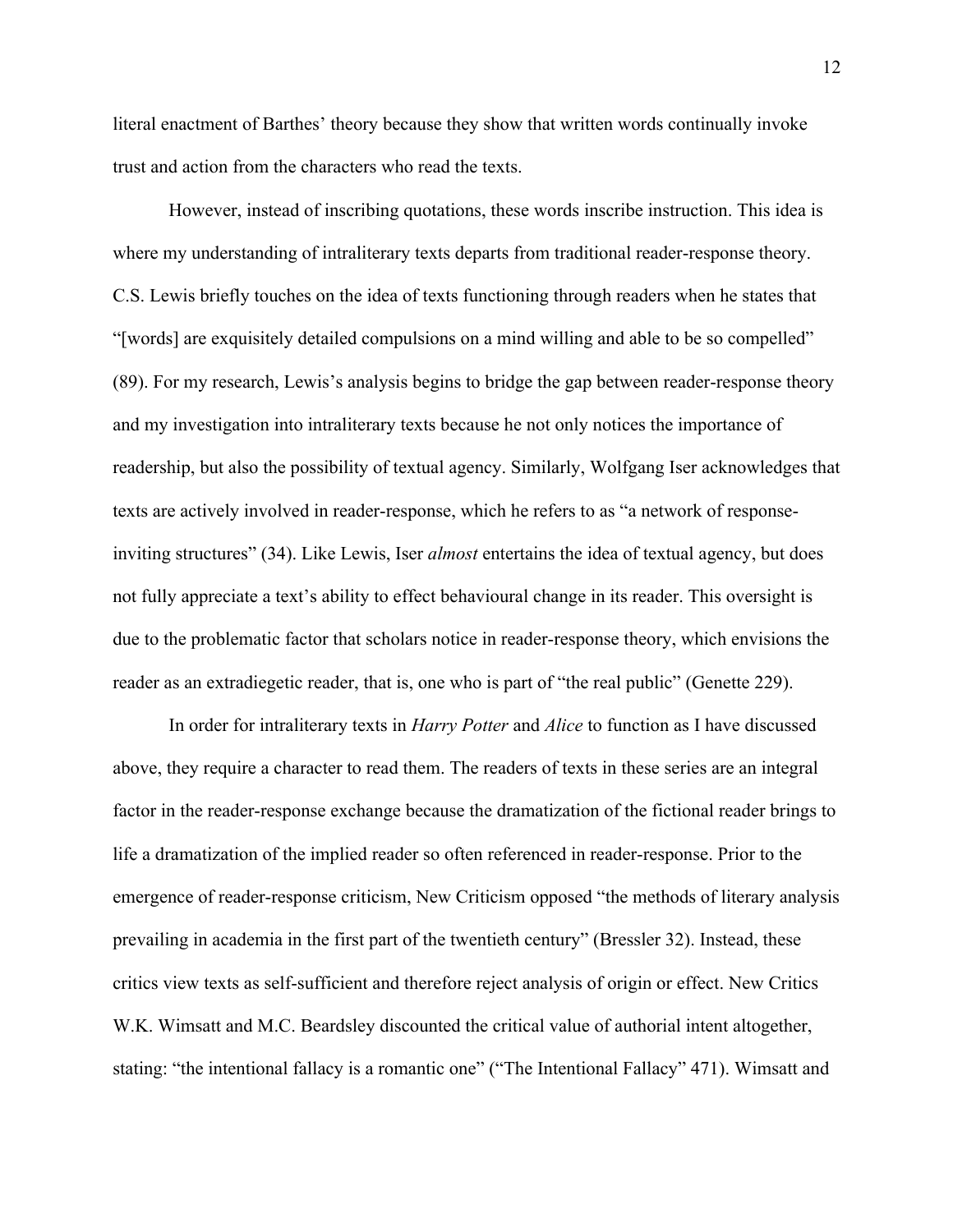Beardsley had also vociferously opposed the idea that literary affect is significant in critical work, claiming that when critics analyze a poem's affect, the object of the investigation is lost: "The outcome of either Fallacy, the Intentional or the Affective, is that the poem itself, as an object of specifically critical judgment, tends to disappear" ("The Affective Fallacy" 47). While Wimsatt and Beardsley argue that analyzing affect overshadows the text, I propose instead that reader affect demonstrates textual agency. Unlike reader-response theory or New Criticism, the readers of intraliterary texts are not theoretical constructs, and so they *require* analyses of affect. When the readers in *Harry Potter* and *Alice* partake in behaviours directly suggested by intraliterary texts, they are also confirming the overwhelming and undeniable power that the texts themselves possess.

#### **Alice's Trust and Mistrust of Handwriting and Printed Text**

Within the intraliterary texts of *Alice*, a hierarchy of influence exists between forms. Intraliterary texts that are handwritten tend to force a more intense reaction than those that are printed. For example, when Alice encounters a hand-labeled bottle "beautifully printed in large letters" (*Alice's Adventures* 1314) and later a cake "beautifully marked in currants" (*Alice's Adventures* 14), she responds to them positively, and immediately carries out the instructions to eat and drink. In fact, this response becomes ingrained in Alice, and she soon habitually eats and drinks when presented with food. This occurs again when Alice grows to an enormous size after drinking a bottle in the White Rabbit's house even though "there was no label this time . . . but nevertheless she uncorked it and put it to her lips" (*Alice's Adventures* 32), suggesting that textual instruction has long-term prescriptive consequences. As will be further discussed below,

<sup>&</sup>lt;sup>14</sup> I assume that this label is done by hand through Tenniel's original illustrations.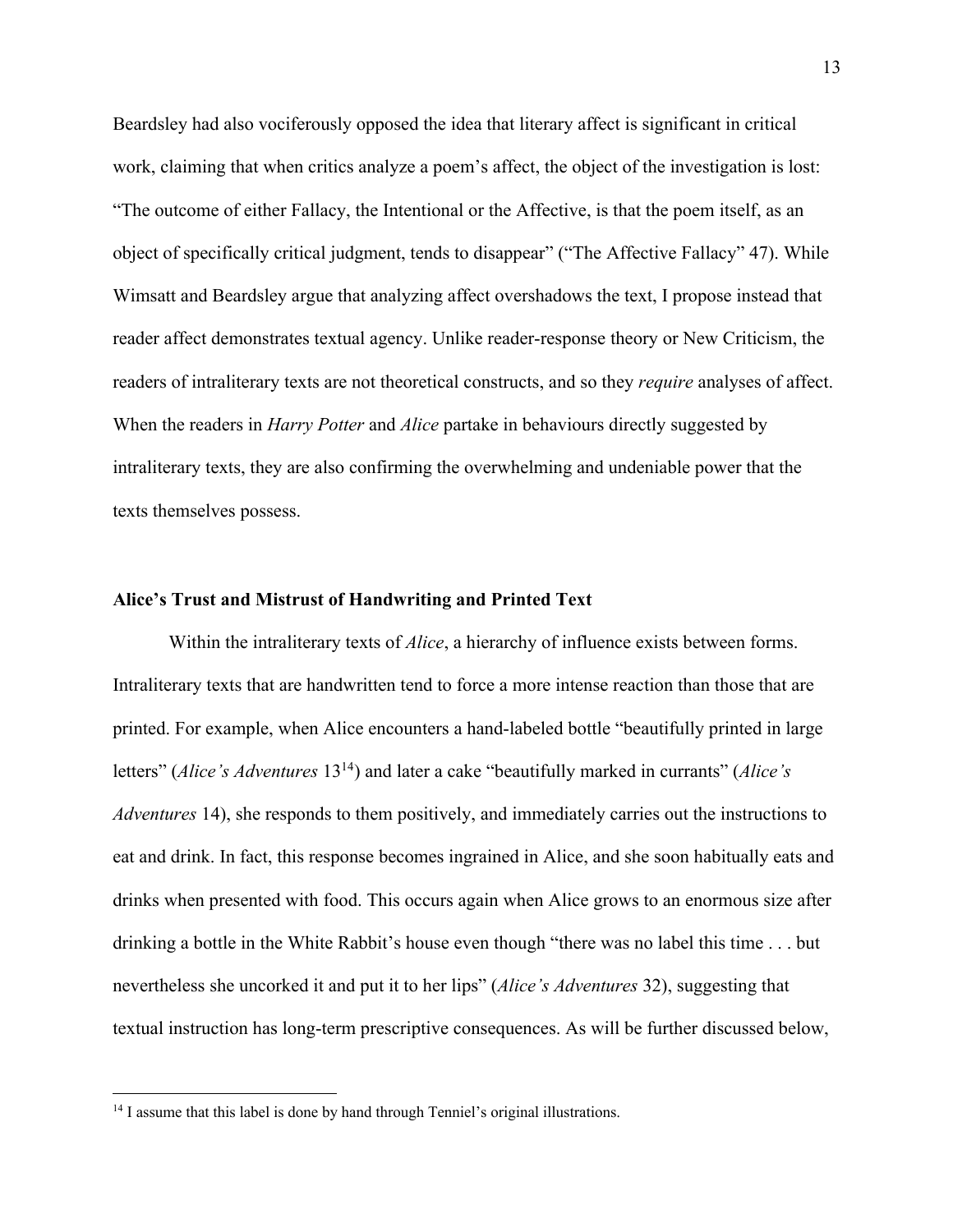the *Harry Potter* series frequently mimics this strategy. The varied reactions demonstrate that while intraliterary texts cause a reaction from their reader, some forms are valued as more personally instructive than others. This change in value occurs because even when confronted with alternate explanations or truths, printed text remains unchangeable. Walter Ong explains the inflexible nature of printed text:

The author might be challenged if only he or she could be reached, but the author cannot be reached in any book. There is no way to directly refute a text. After absolutely total and devastating refutation, it says exactly the same thing as before. This is one reason why 'the book says' is probably tantamount to 'it is true' . . . A text stating what the whole world knows is false will state falsehood forever, so long as the text exists. Texts are inherently contumacious. (78)

Because readers cannot question or ever conclusively understand the meaning of printed text, it remains frustratingly out of reach. Handwriting, however, lends itself to changeability. Ong explains that the far more fluid and intimate handwriting is often trusted over print: "Print situates words in space more relentlessly than writing ever did. Writing moves words from sound world to a world of visual space, but print locks words into position in this space" (119). This more "natural" writing garners trust from a reader. The presence of often misleading and sometimes malicious printed texts, such as "Jabberwocky" in *Alice*, exemplify this phenomenon.

Alice's relationship to "Jabberwocky" demonstrates her complicated relationship with printed textual authority. In *Through the Looking Glass*, Alice comes across the poem and quickly recognizes it as a looking-glass book, which requires a mirror in order to be read. The most common understanding of this poem is that "Jabberwocky" functions as "a parody of current philological scholarship and the nineteenth-century revival of early English texts"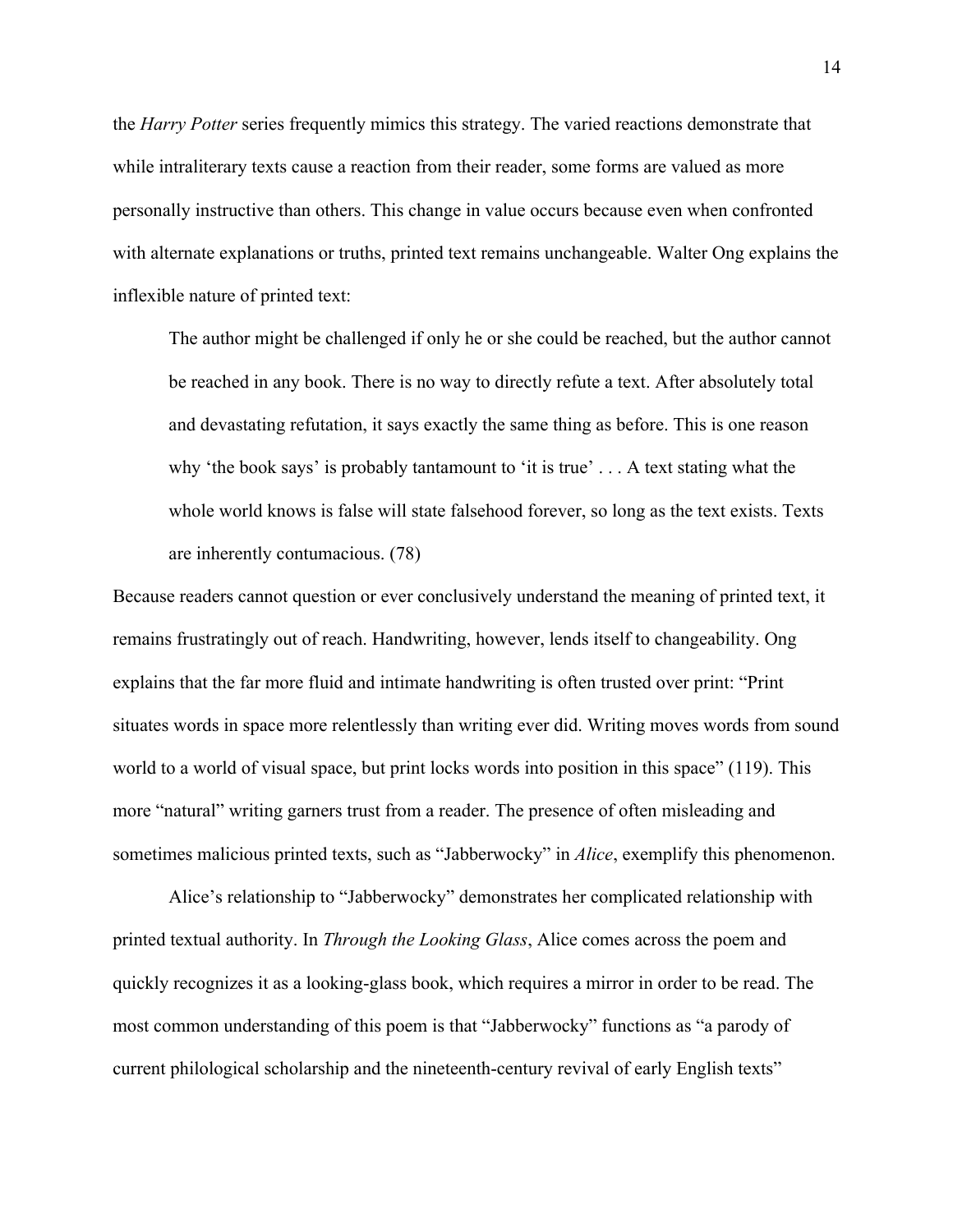(Haughton 329n11). However, others, such as Nancy Goldfarb, argue that this moment is a portmanteau that Carroll "purposely utilizes . . . to suggest a deeper truth about language" (86). As in Goldfarb's analysis, much of the criticism surrounding this poem focuses mostly on the content and not on the form. While the meaning of "Jabberwocky" has been intensely scrutinized, Alice's reaction to the text is rarely addressed. Alice's reaction to "Jabberwocky" shows her reluctance to accept printed words as quickly as she does the handwriting on the labels. Upon reading the poem, Alice finds it "rather hard to understand" (134). Alice's initial response to the text is one of confusion because it does not act according to her expectations of poems. Alice reflects on her understanding of poetry in general when she tells Humpty Dumpty that she "*had* some poetry repeated to [her] much easier than ["Jabberwocky"], by – Tweedledee" (189). Here, Alice establishes that she possesses the ability to interpret poetry, but that this is not the kind of poetry with which she is familiar. In fact, the text seems purposefully to evade interpretation.

Not only is "Jabberwocky" written in a different "language" (131), but also the words themselves refuse definition. This ambiguity is most clear when Alice quizzes Humpty Dumpty about the poem's meaning, and he offers definitions to every word. Although Humpty Dumpty's dissection of the text is clearly inaccurate, as "both his highly arbitrary attitude towards language and his intellectual over-confidence may make him a suspect guide to ["Jabberwocky's"] meaning" (Haughton 345n10), he and Alice do come to a consensus together. Humpty Dumpty's untrustworthiness adds to the mystification surrounding the text's intent, but it is the text, not Humpty Dumpty, that stumps Alice. Because this text is in print and not handwriting, Alice finds herself distanced from it. For Alice, "Jabberwocky" is the literal culmination of fixed print culture. Alice finds printed text to be more alienating than the "beautiful" handwritten bottle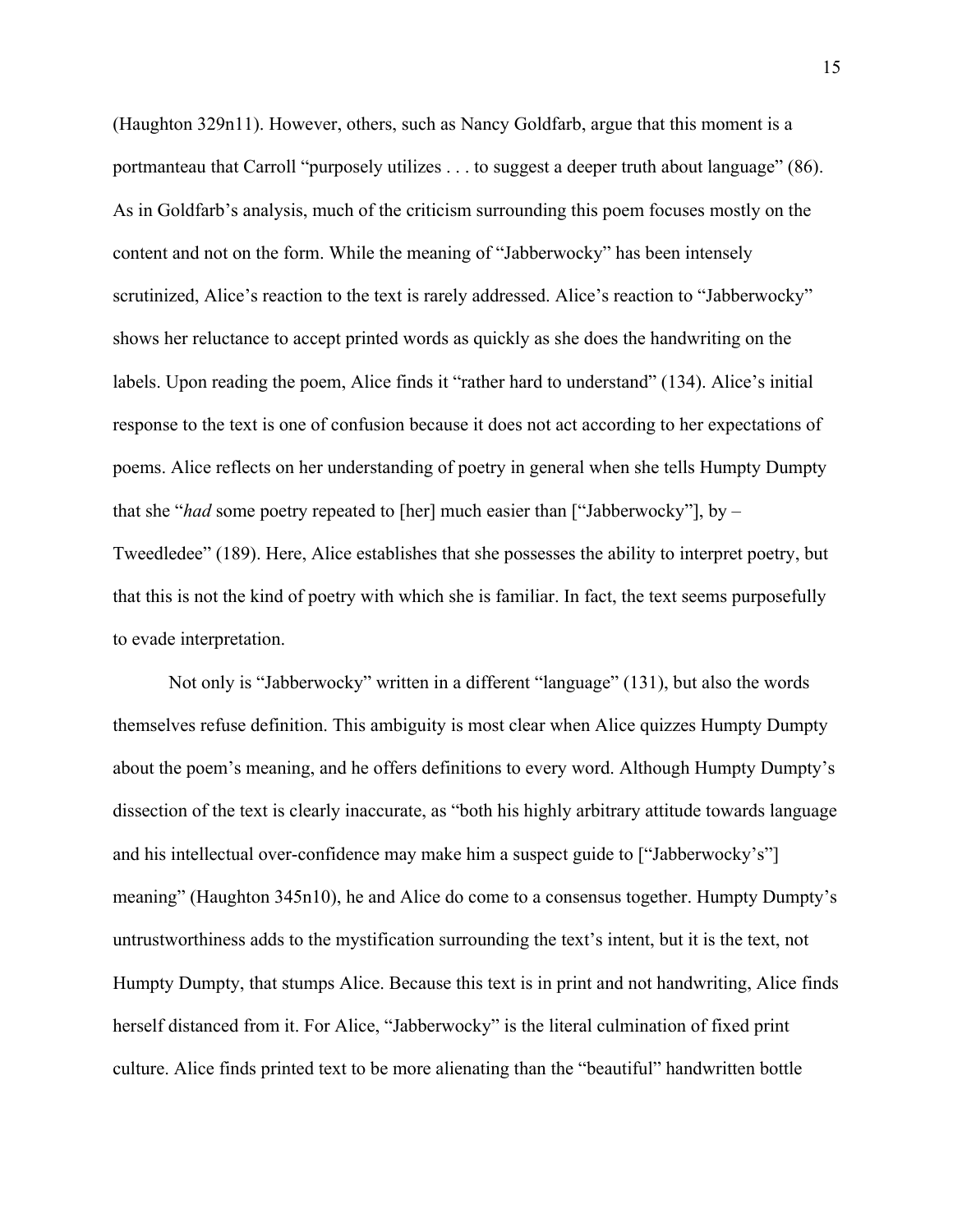labels, which causes her difficulty when connecting with the poem. When Alice accepts Humpty Dumpty's explanation, she also recognizes that she may never fully understand printed text because she cannot ask the poem to explain its own meaning. Above all, Alice is searching for the text's intent, which she cannot access through Humpty Dumpty. In fact, Alice herself acknowledges textual agency: "it seems to fill my head with ideas – only I don't know what they are" (134). Alice realizes that the text contains meaning, but she is unable to access it on her own. Although Alice never fully understands "Jabberwocky," she does show that she differentiates value between handwriting and printed text, as evidenced through her immediate trust of hand-printed labels. Partially, this distrust is due to the anonymity implied by printed texts. Just as the words vex Alice, so too does the impersonally unreachable (or unreadable) aspect of the text's format. While handwriting indicates individuality, for Alice, printed text emits a sense of murky collectivism. When met with these texts, what Alice understands (or what she believes she *should* understand) is unstable. For these reasons, "Jabberwocky" demonstrates Alice's hierarchical understanding of print versus handwritten culture.

The figures of authority in *Alice* emphasize the power of handwritten words through memorandum books in *Through the Looking Glass.* When the White King faints after being carried by Alice, she attempts to revive him. Instead of using water to "throw over him . . . she could find nothing but a bottle of ink" (130). The King, recovered, then immediately begins to write in his memorandum book. As an explanation for this odd episode, Jan Susina explains that this interchange may reveal ink as "Carroll's liquid of choice" (56). However, this moment also demonstrates an association between writing and power. In order to be considered conscious and return fully to his monarchical role, the King must demonstrate his ability to write. This significant event depicts one of Alice's first encounters with the characters on the other side of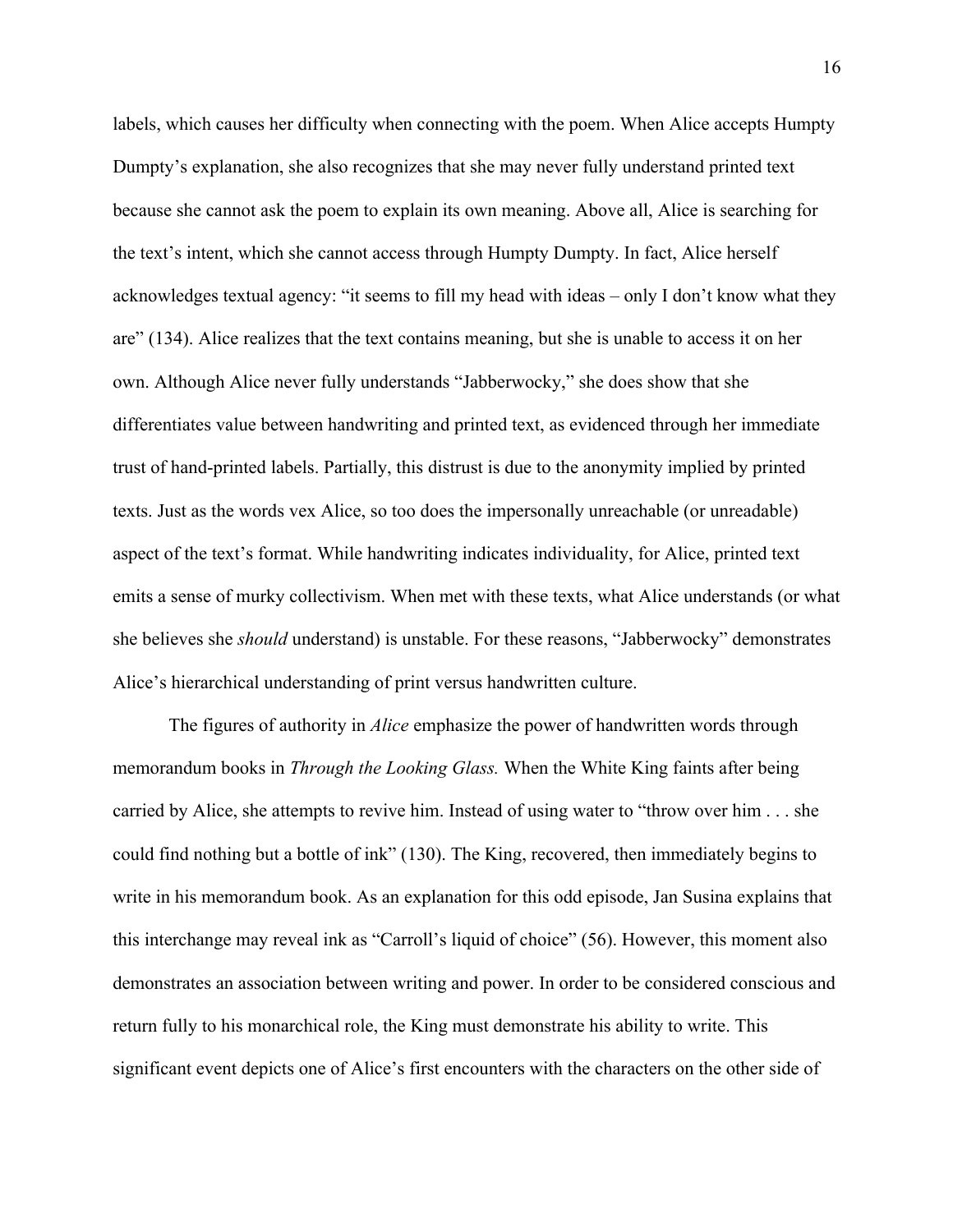the looking glass. The characters immediately welcome her through an establishment of power associations, namely, the fixed relationship between written words and figures of authority.

However, the White King's power pales in comparison to the authority of memorandum books.15 Upon his revival, the White King attempts to record his experience, but finds the pencil "writes all manner of things [he does not] intend" (131). Without his knowledge, Alice takes hold of the King's pencil and writes for him. The King's assumption that the pencil writes on its own demonstrates a belief in texts as self-generating. In this sense, the King believes that the pencil records the truth of his feelings, regardless of his own authorial agency. Lionel Morton suggests that memories are "vaguely distressing" in the *Alice* books (289), and that the White King's need to record his memories for fear of losing them altogether demonstrates "comic grief" (293). Indeed, when Alice writes *for* the King, he does not recognize his own memories, further emphasizing Morton's argument. The King only notices Alice's "hand" in the writing at the White Queen's announcement: "That's not a memorandum of *your* feelings!" (131). The Queen's remark highlights the King's blind trust of written words and his acceptance of written text authority. Before the Queen's interruption, the King's only explanation is that the text selfwrites. Similarly, when Humpty Dumpty asks Alice to calculate a sum, he insists that she provide it "in writing" (185) rather than verbally.16 Alice complies and presents her memorandum book to Humpty Dumpty, and he immediately approves. Alice notices that Humpty Dumpty views the sum incorrectly because he inverts the book. Dismissing her, Humpty Dumpty insists that the calculation still "*seems* to be done right" (186). Dov Samet suggests that

<sup>&</sup>lt;sup>15</sup> Although popularized in the eighteenth century, memorandum books were still a feature of nineteenth-century public life. Memorandum books, or "pocket journals," were a place to record everything from finances to meetings, and "allowed their owners to participate in a growing trend for anticipating and recording their own movements within time" (Colclough 160).

<sup>&</sup>lt;sup>16</sup> This comment also implies legal connotations suggesting that Humpty Dumpty trusts legal administration, even if he does not know entirely how it works. I want to thank Marie Loughlin for this point.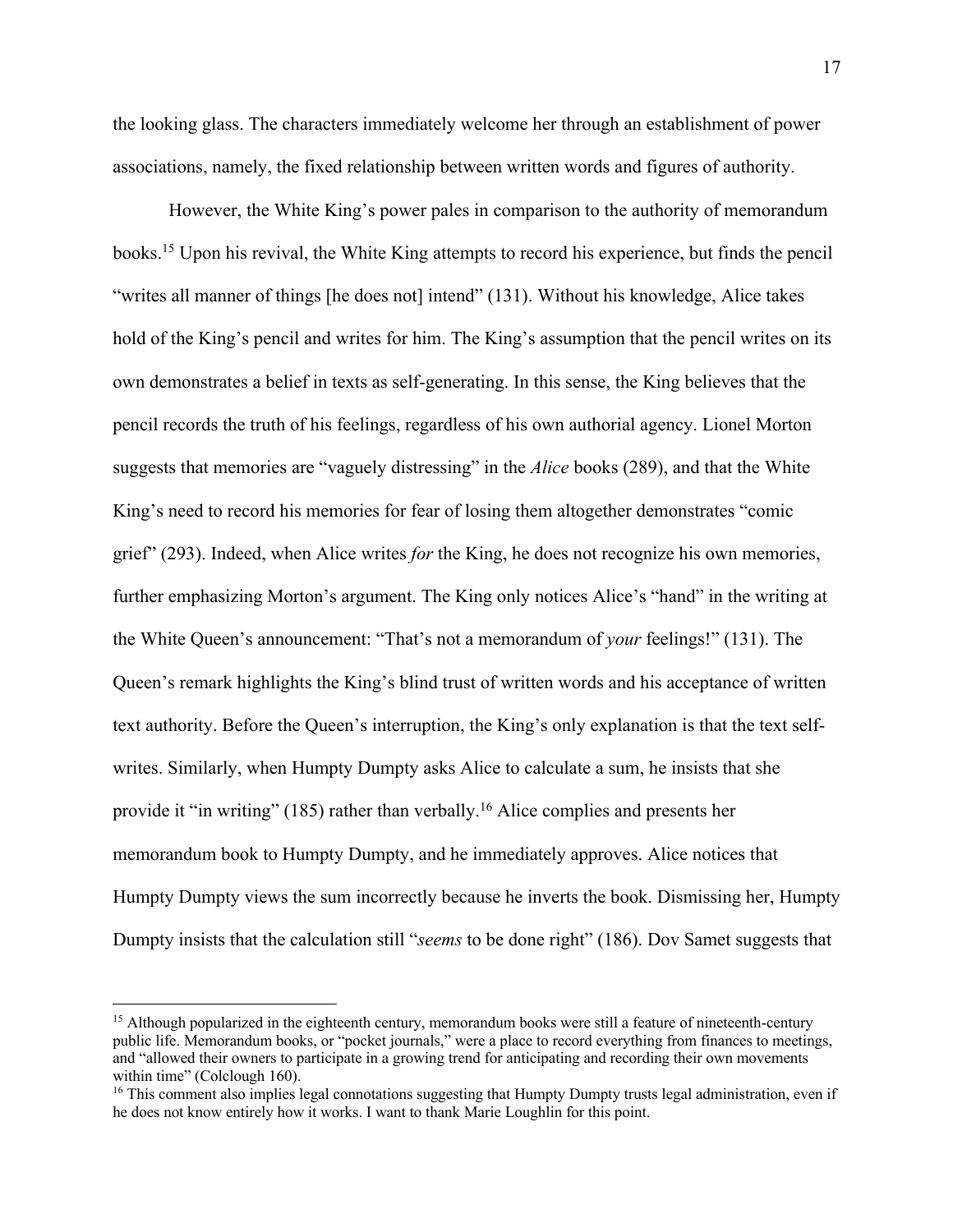this incident evidences Humpty Dumpty's possible illiteracy (539n2). However, Humpty Dumpty refuses to believe Alice's sum *until* she writes it down. Humpty Dumpty may be illiterate, but he demonstrates more trust in written words than spoken words. When Alice notices that the book is upside down, Humpty Dumpty brushes her aside, already confident in the truth of her memorandum book. Written words prove authoritative for Humpty Dumpty and the White King. The characters understand memorandum books as both immediately trustworthy and ultimately truthful.

#### **Prescriptive and (Sometimes) Dangerous Written Words in** *Alice*

Not only does *Alice* present the handwritten word as trustworthy, but the series also posits the intraliterary texts as dictatorial. Whenever Alice encounters written words, she immediately understands them as instructive. While falling down the rabbit hole, Alice comes across a jar labeled "orange marmalade" and tries to eat from it but finds that "to her great disappointment it [is] empty" (*Adventures* 10). Alice's peculiar attempt to eat *while* falling demonstrates the imposing power of written words. Alice cannot read text without immediately responding. A jar with a food label demands to be eaten, and so, without consideration of her physical state of hunger or danger, Alice attempts to eat. Carina Garland argues that in *Alice's Adventures*, "Hunger . . . is representative of desire" and Alice's constant eating shows how "Carroll exercises this desiring control over his heroine in regards to her appetite" (28). Garland argues that labeled food objects force Alice to eat "simply because she has been instructed to, without expressing any hunger" (28). While Garland insists that Carroll's desire for ultimate bodily control compels Alice to eat without desire, I argue that written words give her no choice.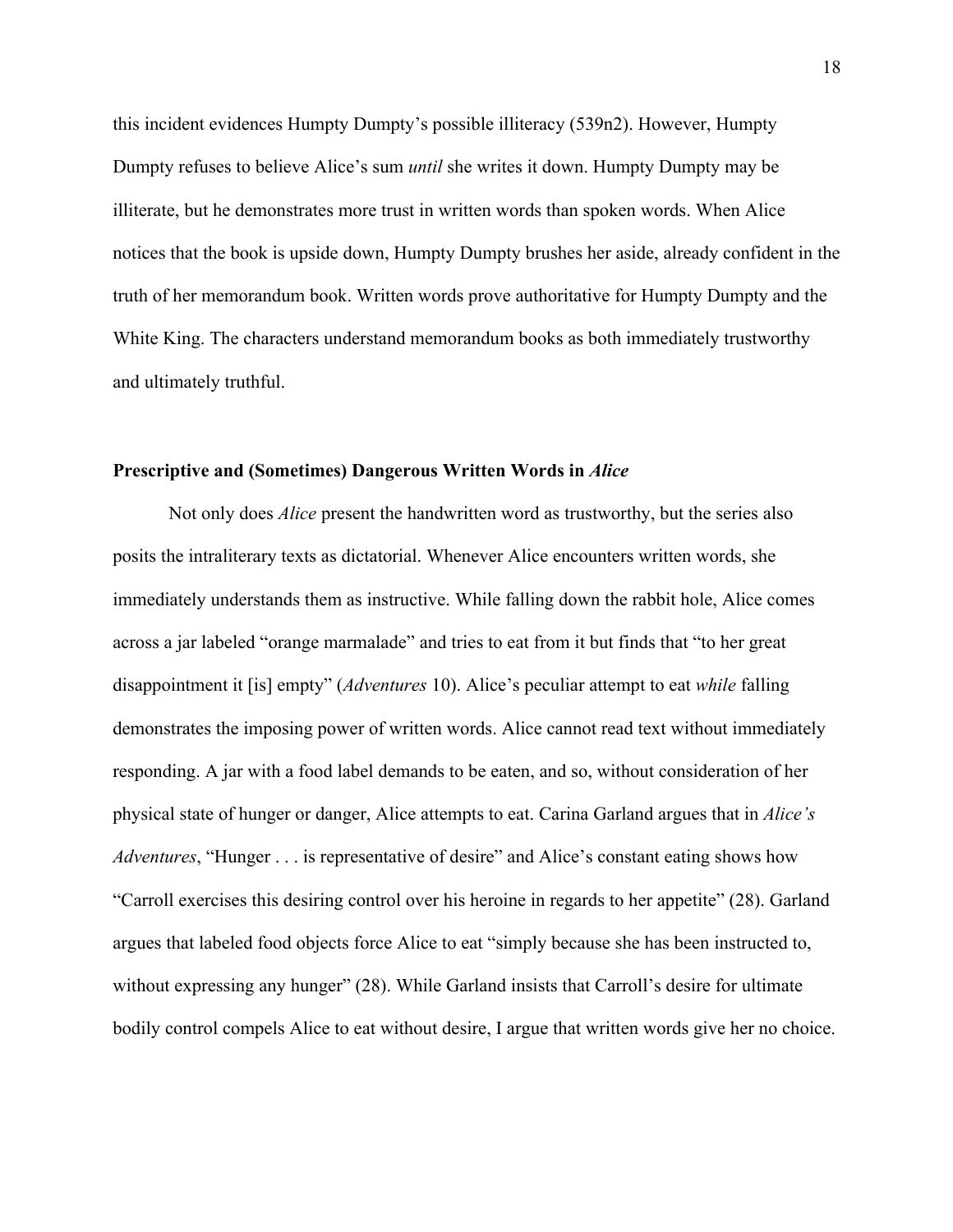Alice demonstrates this non-decision making when she comes across a bottle labeled "DRINK ME." Alice resolves her only reservation about drinking the strange liquid when she checks to "see whether it's marked 'poison' or not" (*Alice's Adventures* 13).17 While Alice displays some contemplation, she certainly shows little regard for her body. Alice drinks the liquid simply because the bottle tells her to do so. Carol Mavor agrees that Alice's reading is the source of her action: "Alice's reading is eating, her eating is reading" (101). Mavor furthers this argument when she suggests that "Alice might say 'I read what I eat' is the same as 'I eat what I read'" (101). The instructive nature of written words leaves Alice with no room to make her own decisions, and so she shrinks to ten inches high. Upon finding a cake with the words "EAT ME" written in currants,<sup>18</sup> Alice does not pause to contemplate the consequences. Alice's only thought before consuming the cake indicates even less caution than her previous encounters with food and drink: "Well, I'll eat it" (*Adventures* 14). Similarly, when Alice comes upon two "finger posts," pointing in the same direction, she immediately follows them (*Looking Glass* 154). Alice does not previously signal that she is looking for these signs, but because they are text, she believes she "ought to follow" them (154). One of the signs is marked "TO TWEEDLEDUM'S HOUSE" and the other "TO THE HOUSE OF TWEEDLEDEE," which causes Alice to worry about the possibility of having to choose between directions at a divided road. Alice, unable to obey two opposing instructions at once, will reach a mental impasse if such a situation arises. Luckily, Alice realizes that "they live at the *same* house" (154). Because written words propel Alice into immediate action, competing instructions produce anxiety for her. This event

<sup>&</sup>lt;sup>17</sup> Rather than showing actual concern, this contemplation satires children's books such as Elizabeth Turner's *Cautionary Tales* in order to "[poke] fun at the moralistic literature for children" (Haughton 301n6)

 $18$  Although writing with food is not technically handwriting, it is writing by hand, so for the sake of this argument, I consider it handwriting.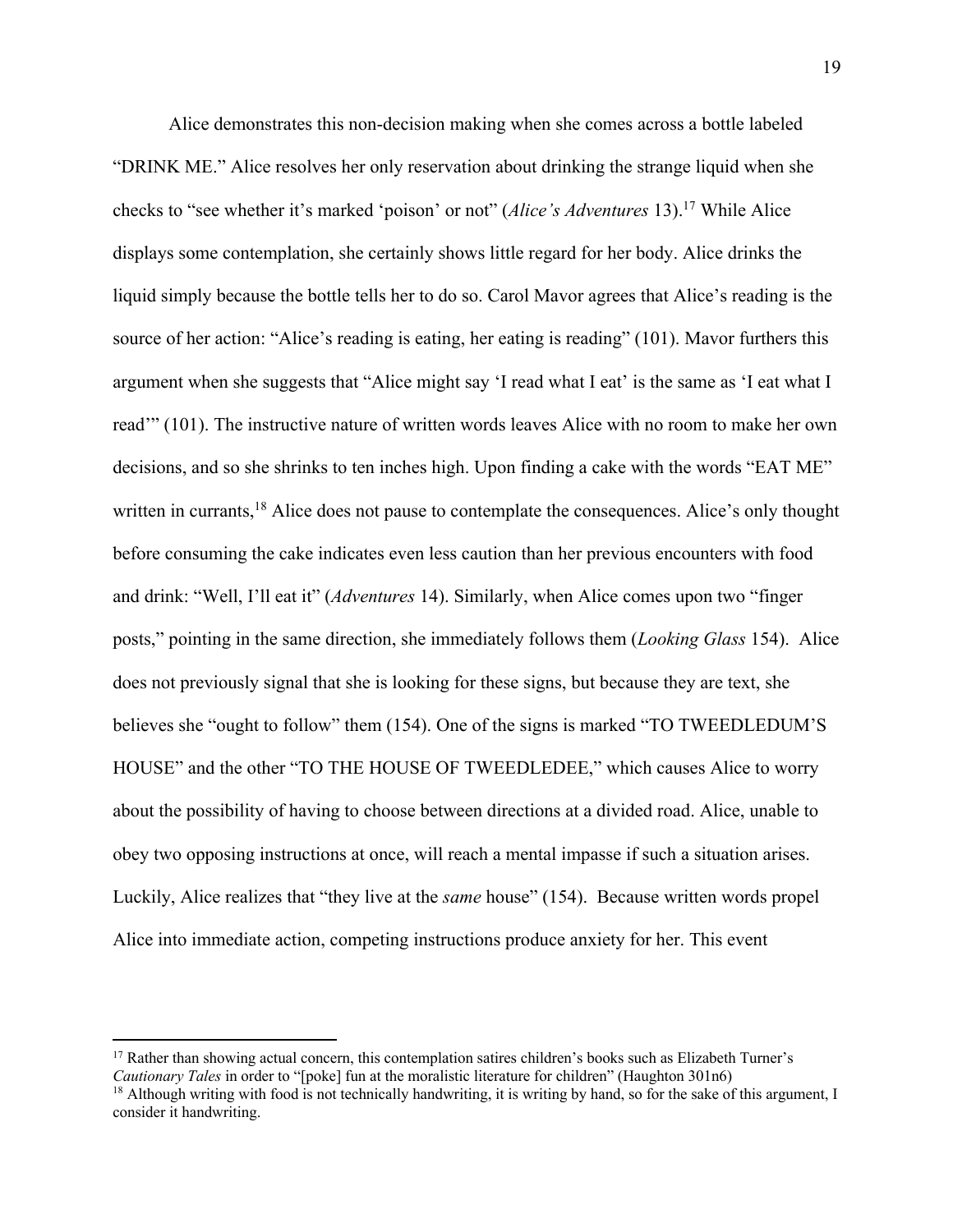demonstrates that Carroll presents written words as necessarily authoritative in the *Alice* books, which Alice finds impossible to disobey.

Because reading for Alice means obeying, she often finds herself physically endangered. When she follows the "EAT ME" and "DRINK ME" labels, Alice's body shrinks and grows uncontrollably. Whitney Elaine Jones argues that Alice's changing body size relates to her change in creativity: "Alice's unstable body expresses the risks and rewards of flirting with a narrative of artistic growth" (4). Others, such as Hugh Haughton, argue that Alice's changing size is "a sign of Carroll's psychological realism" (301n7). These scholars show that Alice's physical changes are multifaceted. The many interpretations of Alice's transformations give me space to demonstrate that these rapid changes can also represent the danger of blindly obeying text. Alice is under the continual threat of reading. Because she cannot ignore written words, Wonderland continually punishes her through the forced stretching and shrinking of her body. Upon finding a bottle in the White Rabbit's house, Alice impulsively drinks it, even though "there [is] no label this time with the words 'DRINK ME'" (*Adventures* 32). Recalling instruction from previous labels, Alice drinks the liquid "nevertheless" (*Adventures* 32). Even though Alice understands the potentially dangerous consequences from past experience, she finds herself unable to resist the prescriptive nature of implied text. Alice admits to not contemplating the outcome too carefully, but "[she knows] *something* interesting is sure to happen" (32). Indeed, her body grows so large that she "[has] to stoop to save her neck from being broken" (32). In this event, the implication of written words physically threatens Alice. Although many scholars have argued about her bodily transformations, my understanding of these episodes is that ultimately, Alice is always in danger of encountering words that might hurt her.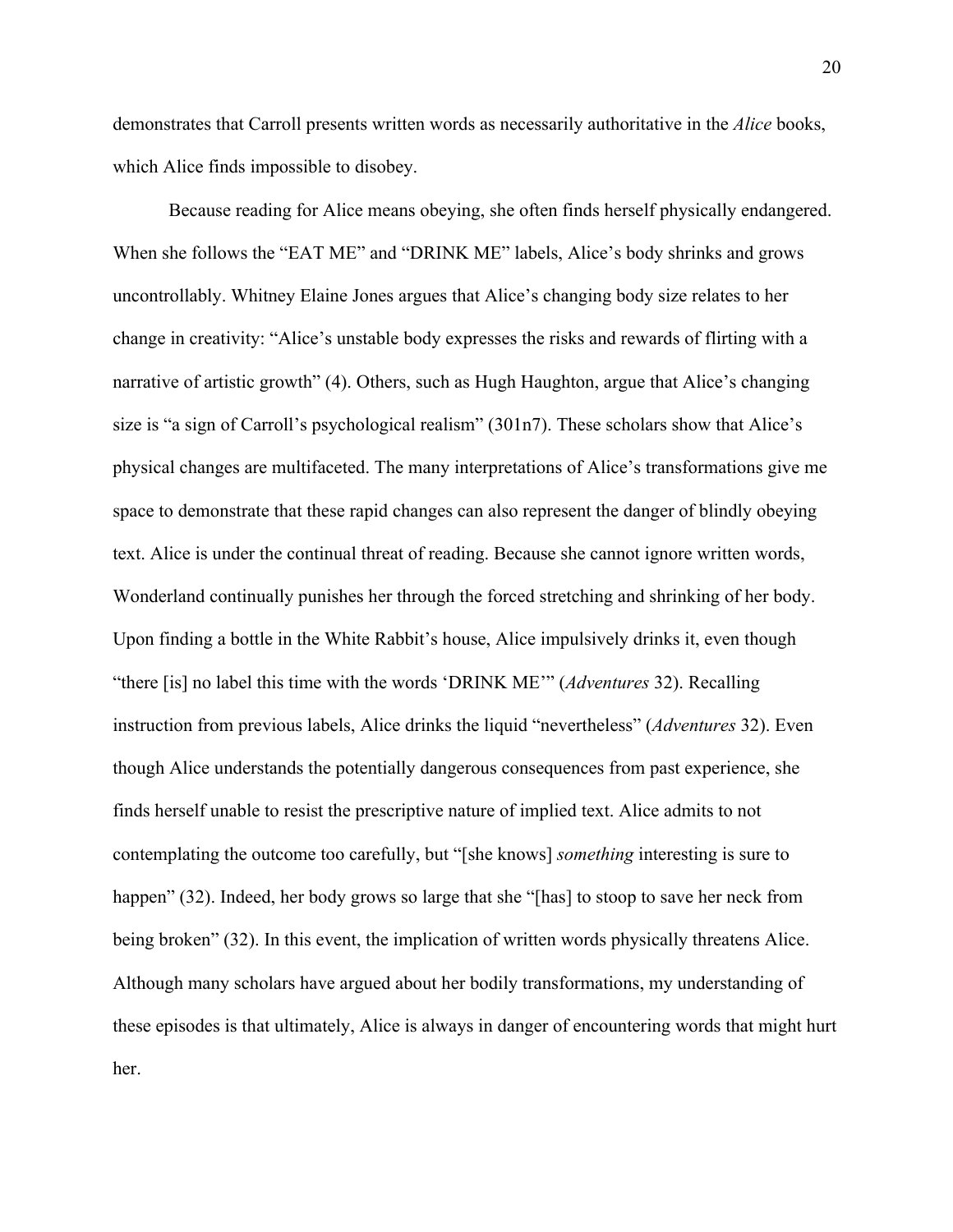#### **Trust and Mistrust of Handwriting and Printed Words in** *Harry Potter*

Like *Alice*, the intraliterary texts in *Harry Potter* display differing degrees of trustworthiness depending on their medium. One of the most reliable books within the series is *Hogwarts: A History*. Hermione refers to this book repeatedly, taking its information as fact. In *Philosopher's Stone*, Hermione informs Harry that the ceiling of the Great Hall is "bewitched," and reveals that she "read about it in *Hogwarts: A History*" (125). This instance is Harry's first experience of Hermione's dependence on the book. Hermione's knowledge of this text also eases many anxieties. For example, in *Prisoner of Azkaban* when the students sleep in the Great Hall after Sirius Black breaks into the castle, Hermione soothes her friends through recitations of *Hogwarts: A History*, reassuring Harry and Ron that complex enchantments protect the castle from intruders (172). Similarly, in *Goblet of Fire*, Hermione informs Harry and Ron that "everyone who's read *Hogwarts: A History*" knows that spells conceal the entirety of Hogwarts from prying eyes (141). Hermione even confesses emotional attachment to the book. At one point, she "[*wishes* she] hadn't left [her] copy at home" (*Chamber* 156), and at another, she decides to take *Hogwarts: A History* with her when packing for their year abroad, for no other reason than she "just [doesn't] think [she'd] feel right if [she] didn't have it" (*Hallows* 76). Harry and Ron never question Hermione's reliance on and attachment to this book. In turn, they completely trust the information that comes from the text. In fact, the only negative criticism of *Hogwarts: A History* emerges when Hermione realizes that the book contains no mention of the Hogwarts House Elves, which she calls "Revised History" (*Goblet* 200). Although upset by this information, Hermione excuses her beloved book through an explanation of prevalent wizarding attitudes towards house elves: "we are *all* colluding in the oppression of a hundred slaves!" (201 emphasis added). In this dialogue, Hermione removes the blame from the selective historical text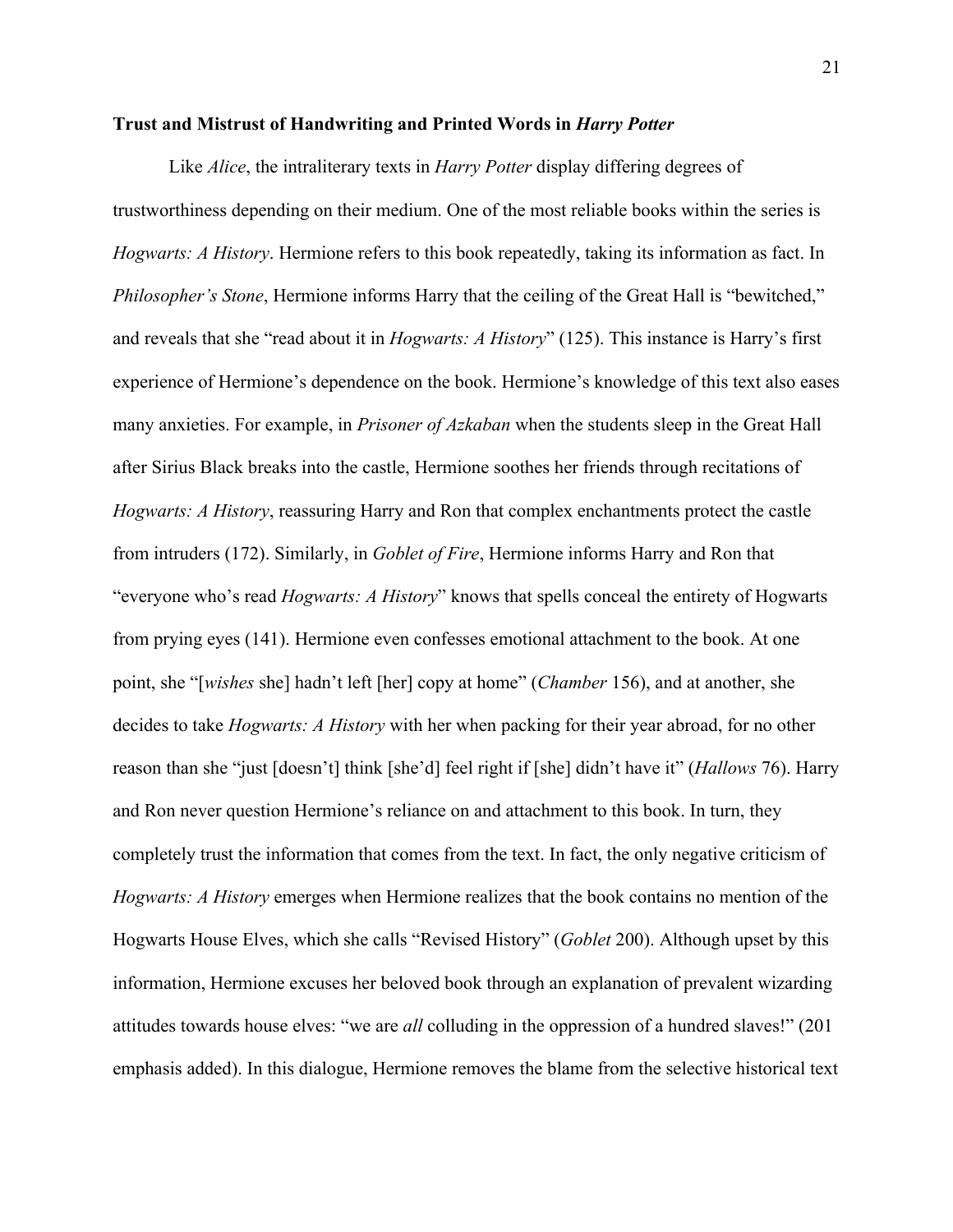and places it securely on the shoulders of all who attend Hogwarts, leaving the text intact as a source of truth. Hermione's relationship to *Hogwarts: A History* indicates a certain level of indestructible and unchangeable trust. Like the memorandum books in *Through the Looking Glass*, *Hogwarts: A History* is largely authoritative. This text cannot be altered, questioned, or misinterpreted in any meaningful way. Curiously, Rowling never lists an author for *Hogwarts: A History*. <sup>19</sup> The author's anonymity adds to the text's omniscience. Similar to the King's acceptance of written authority, Harry, Ron, and Hermione accept *Hogwarts: A History* as indisputable truth.

Yet, within the Wizarding World, there is a hierarchy of printed text. *The Daily Prophet*  demonstrates that among the wizarding community, there is an innate distrust of certain kinds of print culture. The *Prophet* acts as *the* source of reliable information for the Wizarding World. Although there are other publications such as *The Quibbler* or *Witch Weekly*, the *Prophet* is the only publication that nearly every Wizarding house reads regularly for their source of news. However, many witches and wizards practice caution when reading this wizarding newspaper, because it is as much sensationalist entertainment as it is unbiased reportage. Attitudes towards the *Prophet* differ throughout the series because the newspaper's reputation undergoes significant change. Early in the series, the Minister for Magic, Cornelius Fudge worries about the *Prophet* reporting on instances that cause the wizarding community to doubt his competency, such as when Sirius Black escapes after capture at Hogwarts: "the *Daily Prophet* is going to have a field day" (*Azkaban* 446). Fudge's concern shows that, at this time, the *Prophet* operates like independent third-party media because it is willing and even actively looking to report on events that cause Fudge to appear in bad light. Arthur Weasley verbalizes this reputation when he notes

<sup>19</sup> Although often attributed to Bathilda Bagshot (known author of *A History of Magic*), Rowling never explicitly lists Bagshot as an author of *Hogwarts: A History* within the *Harry Potter* series.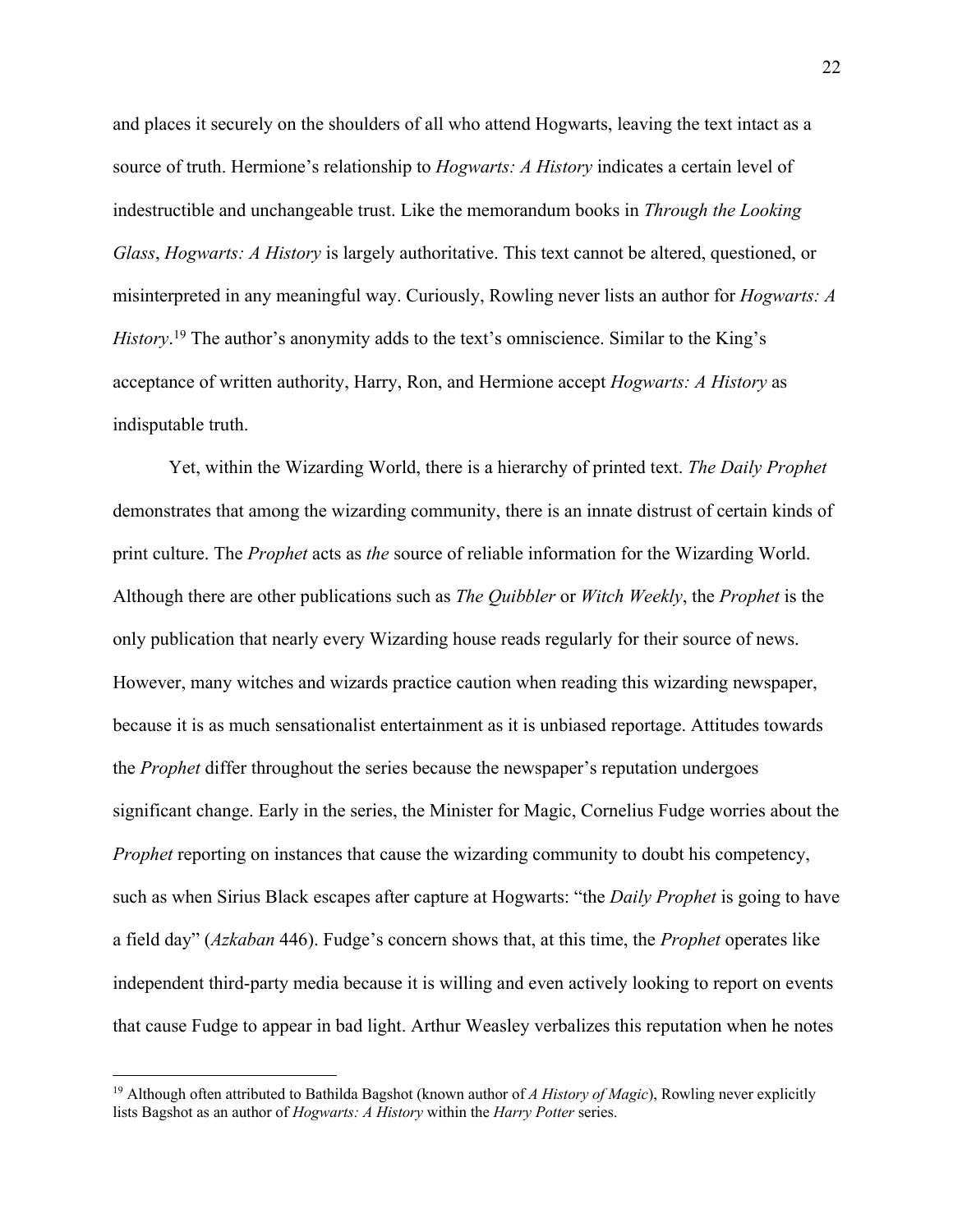that after the Death Eaters' appearance at the Quidditch World Cup "[reporters have] been ferreting around all week, looking for more Ministry mess-ups to report" (*Goblet* 130). As an employee of the Ministry, Arthur fears that an unfavourable article could be printed, suggesting that the *Prophet*, at this point in the series, produces unbiased truths.

However, the *Prophet*'s relationship to the Ministry quickly changes to one of allegiance, as Nicholas Sheltrown explains: "For the second half of the series, the *Daily Prophet* protects the interests of Cornelius Fudge and other Ministers of Magic. . . . [T]he *Prophet* long denies the return of Lord Voldemort and presents Harry as a disturbed, attention-hungry boy" (62). After this point, the majority of the Wizarding community expresses discontent and distrust in the *Prophet*. In *Half-Blood Prince*, Horace Slughorn admits that after hearing conflicting rumours about the Wizarding World "one doesn't know what to believe, the *Prophet* has been known to print inaccuracies, make mistakes" (*Half-Blood* 122). Importantly in this moment, Slughorn's language places blame on the print itself, not the journalists or editors. While hiding abroad and concealed behind enchantments, Harry witnesses a company of wanted Muggleborns avoiding capture. This group, which includes Dean Thomas, Dirk Cresswell, Ted Tonks, and the goblin, Griphook, discuss circulating rumours. When Cresswell mentions an article in the *Prophet*, Tonks immediately dismisses him: "The *Prophet*? . . . You deserve to be lied to if you're still reading that muck, Dirk" (*Hallows* 344). Both Slughorn and Tonks demonstrate the widespread feeling of distrust in the *Prophet*. These instances show that a printed text possesses the ability to produce suspicion among its readership. Like Alice's frustration with "Jabberwocky," this occurs because these readers are never able to access textual intention which produces distrust. Like "Jabberwocky," the *Prophet* has textual agency that can cause a disconnect from its readers. The *Prophet*, however, is closely linked to the Ministry and for that reason, its readers treat it with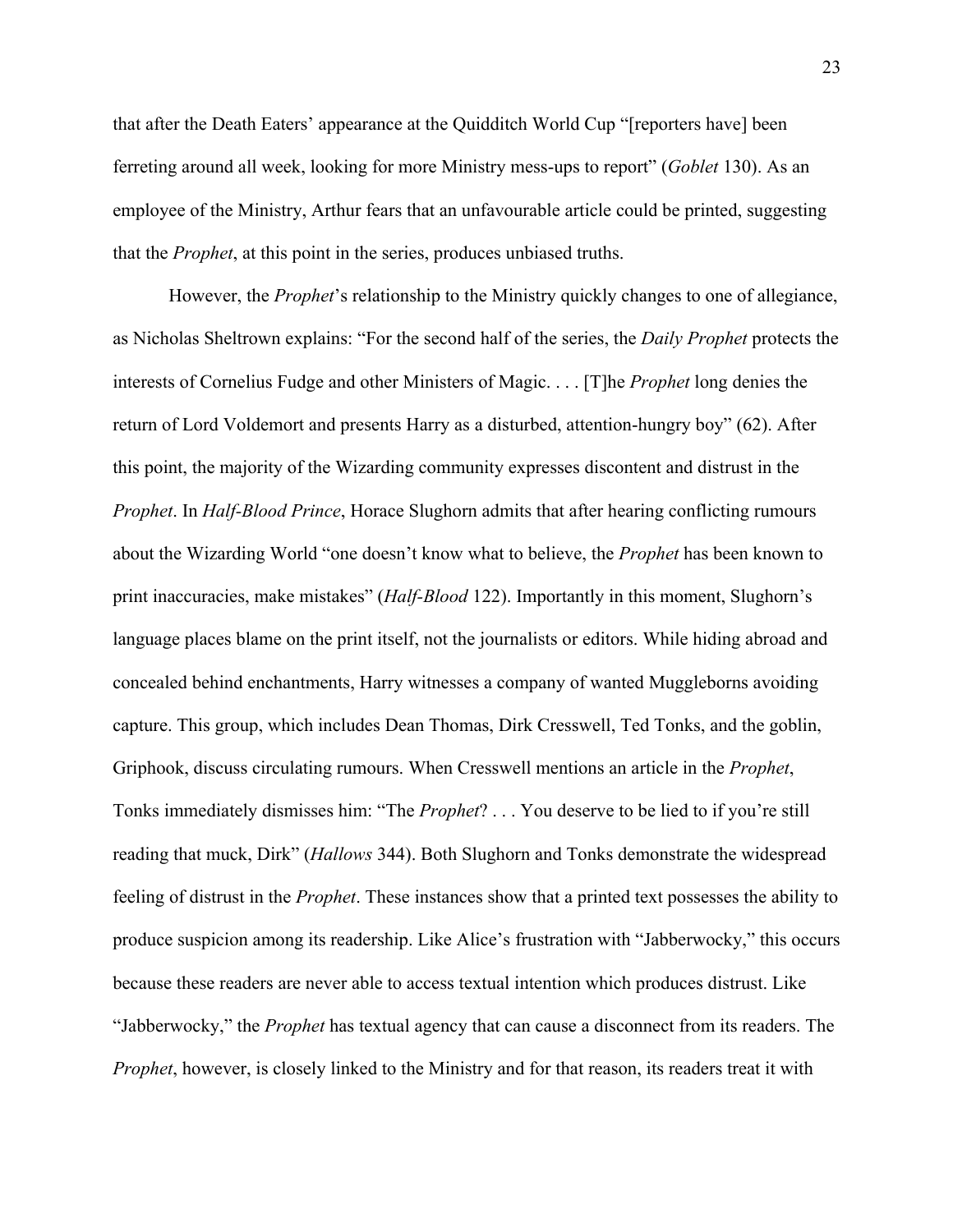more wariness than Alice does "Jabberwocky." Both literally and figuratively, newspapers are suspiciously movable. The photographs on the pages even move, adding to the Wizarding community's ambivalent feeling towards newspapers. As I have shown, the cultural meaning of the *Prophet* transforms throughout the series, which I suggest contributes to its unstable status and reputation. This reputation demonstrates my contention that in this series, printed text is, at the very least, suspicious, and at the most, completely fallacious.

Wizards and witches show a much more favourable attitude towards handwriting than printed text. When Harry obtains his copy of *Advanced Potion Making*, it is the Half-Blood Prince's handwriting that elicits a response in Harry, not the printed text.<sup>20</sup> Although Harry expresses fondness for books, such as *Quidditch Through the Ages* (*Philosopher's* 194), he idolizes his copy of *Advanced Potion Making*. In *Half-Blood Prince*, Professor Slughorn loans Harry a used copy of the textbook *Advanced Potion Making*, which Harry notices "to his annoyance . . . that the previous owner had scribbled all over" (158). However, Harry quickly realizes that the added scrawl contains useful potion making tips and even invented spells. Harry's relationship to the textbook quickly turns from annoyance to reverence. This shift occurs because the handwriting within the printed textbook causes Harry to trust the Half-Blood Prince's words. Because handwriting is more of an intimate experience, it often sounds more like spoken word. Ong explains that "the written word cannot defend itself as the natural spoken word can: real speech and thought always exist essentially in a context of give-and-take between real persons" (78). The marginalia or the scrawls of thought and editing that Harry reads across

<sup>&</sup>lt;sup>20</sup> While in the possession of the used textbook *Advanced Potion Making*, Harry is unaware that the same copy was previously owned by Professor Severus Snape, who used the pseudonym "The Half-Blood Prince" while he attended Hogwarts as a student. Snape constructed this pseudonym as a private identity for himself, and there is no indication within the books that anyone other than Snape knew or used this name while he attended Hogwarts as a student or indeed, up until the moment Snape revealed this identity to Harry (*Half-Blood Prince* 503).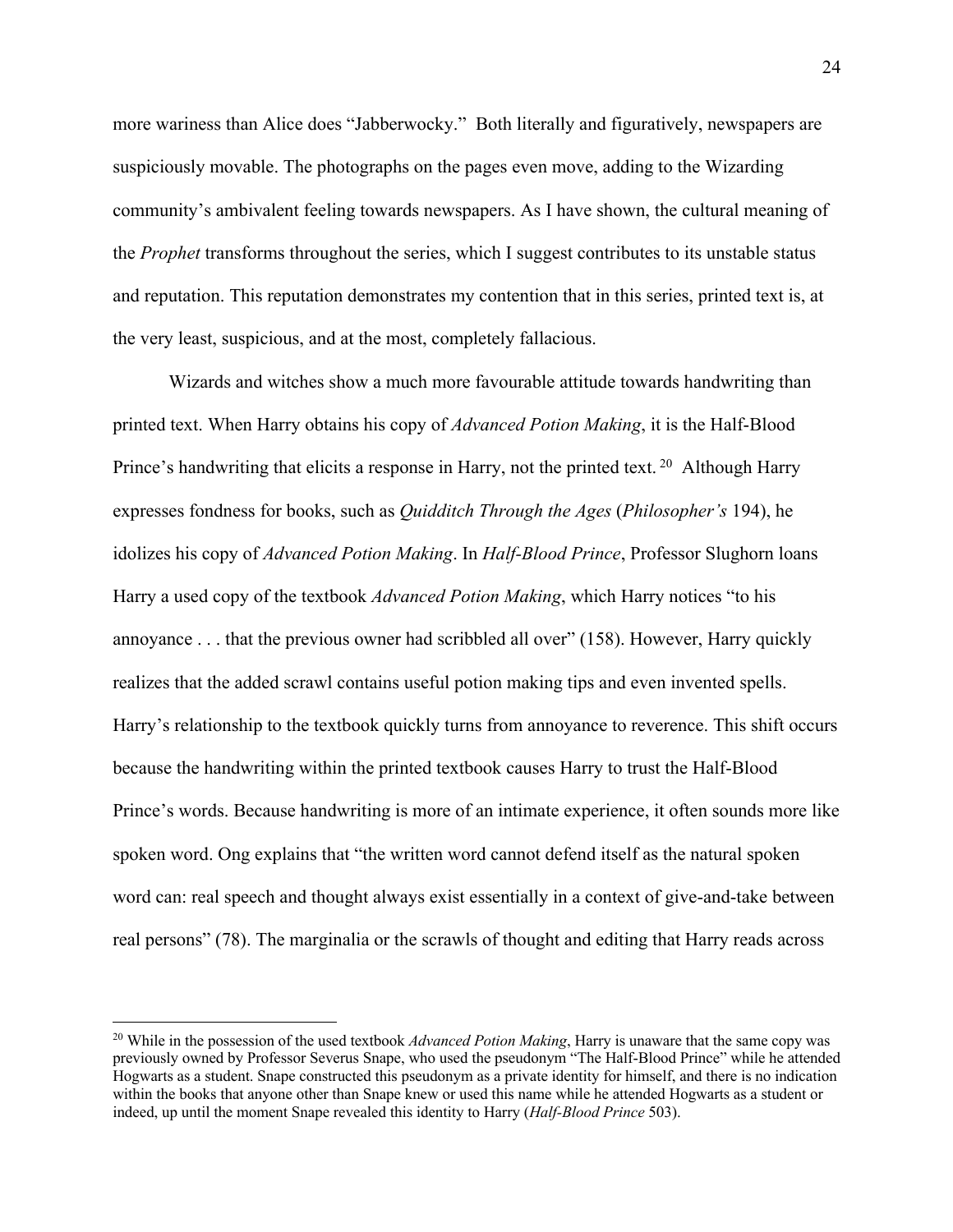the pages of an unmoving printed text liken themselves to actual speech. This "naturalness" contrasted with the rigid printed text gives Harry a sense of access to textual intent because it feels intimate, more like a personal conversation than a textbook for the masses. Harry's positive response to the marginalia in the textbook occurs perhaps in part because it is a rare record of the original owner's reading, rather than writing.<sup>21</sup> The marginalia is in conversation with the book, not with Harry, which allows Harry to take up the safe space of an innocuous witness to a private conversation. Harry's relationship to this text also shows that reader inscriptions have the ability to transform the content of the printed book into a conversation between the printed text and two distinct readers that transcends supposed spatiotemporal limits.

Harry soon acknowledges that the book consumes his free time, admitting that "he [does] not usually lie in bed reading his textbooks" (198). This relationship to the text causes Harry to be highly defensive and combative when challenged, which demonstrates his loyalty to written words. Harry continuously reminds a wary Hermione that "[he] has learned more from the Half-Blood Prince than Snape or Slughorn have taught [him]" (254). Part of the reason that Harry reveres the text is that within its pages Harry finds undeniable truth. The book continually provides improved methods of potion making, which deviate from the official instructions. The successful potions that come from using the Prince's tips cause Harry to rely on the book much more heavily than Hermione ever relies on *Hogwarts: A History*. Harry connects to the text so strongly that he emotionally bonds to it. At one point, Harry even refers to the book as a living entity: "the book that had become a kind of guide and friend" (437). Importantly, Harry distinguishes the book from the (at this point, unknown) author. Interestingly, Harry does not concern himself with the identity of the author. Harry does "[wonder] vaguely" about the Half-

<sup>&</sup>lt;sup>21</sup> I want to thank Emily Murphy for this important point.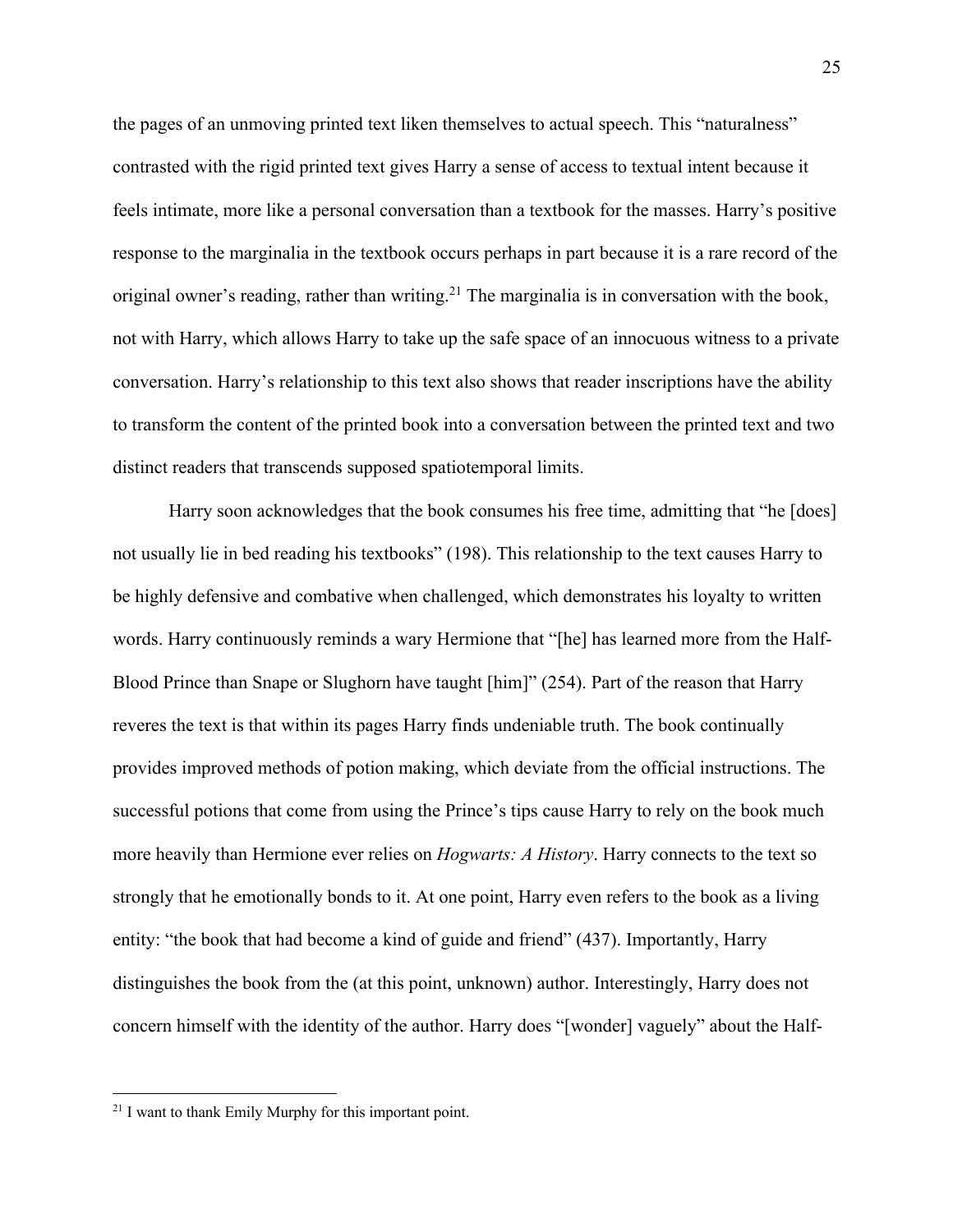Blood Prince but seems more interested in the handwriting than the author (163). In fact, when Hermione attempts to find out the identity of the author, Harry tells her to "drop it" (446). Harry's unwillingness to research the Prince's true identity demonstrates that his attachment is to the handwriting, not the person who writes. Harry's friendship is with the script inside of his textbook, distinct from the Half-Blood Prince.

Like Hermione and *Hogwarts: A History*, Harry's book ultimately disappoints him. When Harry defends himself from Draco Malfoy, he uses an untested spell from the text. In the process, Harry almost kills Malfoy. Like Hermione, Harry excuses the book: "What had the Prince been thinking to *copy* such a spell into his book?" (437 emphasis added). Importantly, Harry assumes that the spell was not *invented*; it was merely copied from another source. Like Hermione, Harry creates a justification to preserve the text's status as authoritative and trustworthy. Mary Freier argues that Harry even "grieves for the book" when events force him to hide it (3). Indeed, when Harry believes Snape will destroy the text, Harry refuses to "let it happen" (437). Harry's emotional bond with his copy of *Advanced Potion Making* is similar to Hermione's bond with *Hogwarts: A History*, albeit much more intense*.* The way in which the *Harry Potter* series presents intraliterary texts is reminiscent of Alice's and the King's memorandum books in *Through the Looking Glass.* Harry's and Hermione's books are above suspicion of falsehoods because, in Humpty Dumpty's words, they "[*seem*] to be done right." Although the distinction between handwritten and printed text is less prominent in *Harry Potter*  than in *Alice,* there still remains a value hierarchy. Although through the series Rowling emphasizes Hermione's relationships to books, that relationship is never as strong as the bond Harry forms with the script in his textbook. This distinction suggests that handwritten texts contain the ability to form closer relationships with their readers than printed ones.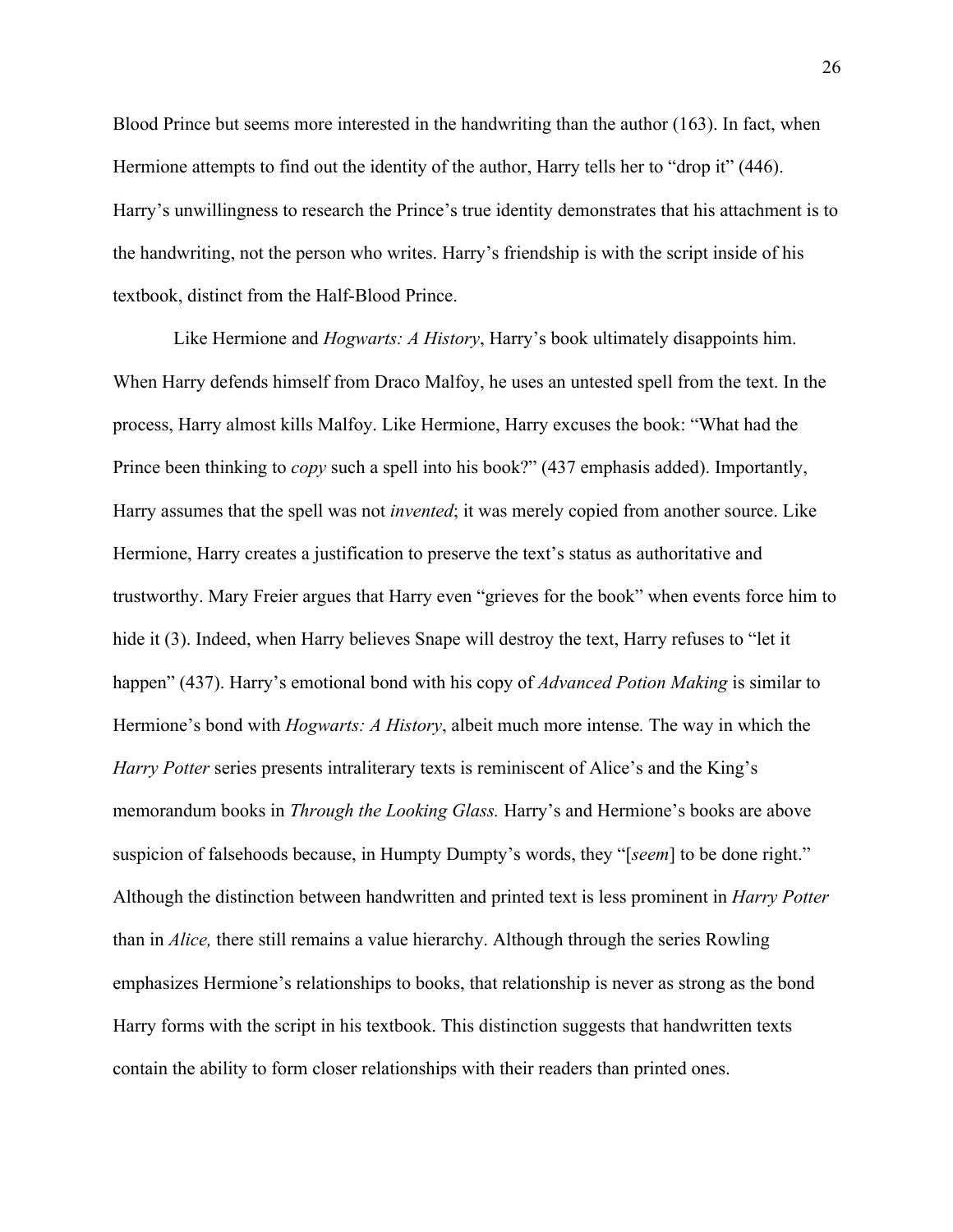#### **Instructive and (Sometimes) Dangerous Words in** *Harry Potter*

Prescriptive texts in the *Harry Potter* series are occasionally benign, but more often than not they possess malintent. In *Deathly Hallows*, when Dumbledore bequeaths Hermione his copy of *The Tales of Beedle the Bard* in his will, Dumbledore notes that he leaves Hermione the book "in hopes that she will find it entertaining and instructive" (100). Dumbledore's note sets off a series of behaviours in Hermione reminiscent of Alice, the written words urging Hermione to search *The Tales of Beedle the Bard* for meaning and she obliges, but she repeatedly fails. Crucially, a distinction must be made here between author and text. Hermione's behavioural response occurs not because Dumbledore provides this instruction, but because *handwritten* textual authority compels her to do so. Because the note is handwritten and not printed, Hermione's willingness to comply is immediately evident. As soon as Hermione receives the book, she "[flicks] through it" (106). However, unlike Alice, who immediately satisfies the demands of the written words by eating, drinking, or following signs, Hermione does not. Hermione cannot fulfill the script's requirement to find meaning within the book, which causes her to study it at every spare moment. While stuck in Grimmauld Place, Hermione "[whiles] away the wait . . . by studying *The Tales of Beedle the Bard*" (163). Again, Hermione fails in finding meaning in the text. Because Dumbledore's written words demand her action, she tries again: "Hermione [curls up] in one of the sagging armchairs with *The Tales of Beedle the Bard*" (257). Hermione's repetitive and seemingly unproductive behaviour receives Harry's attention, who cannot understand why she returns to the book "which [is] not, after all, very long" (257). This unusual behaviour looks, to Harry, like irrationality. However, Hermione, like Alice, responds to the textual stimulus and acts accordingly. When she finally fulfills the text's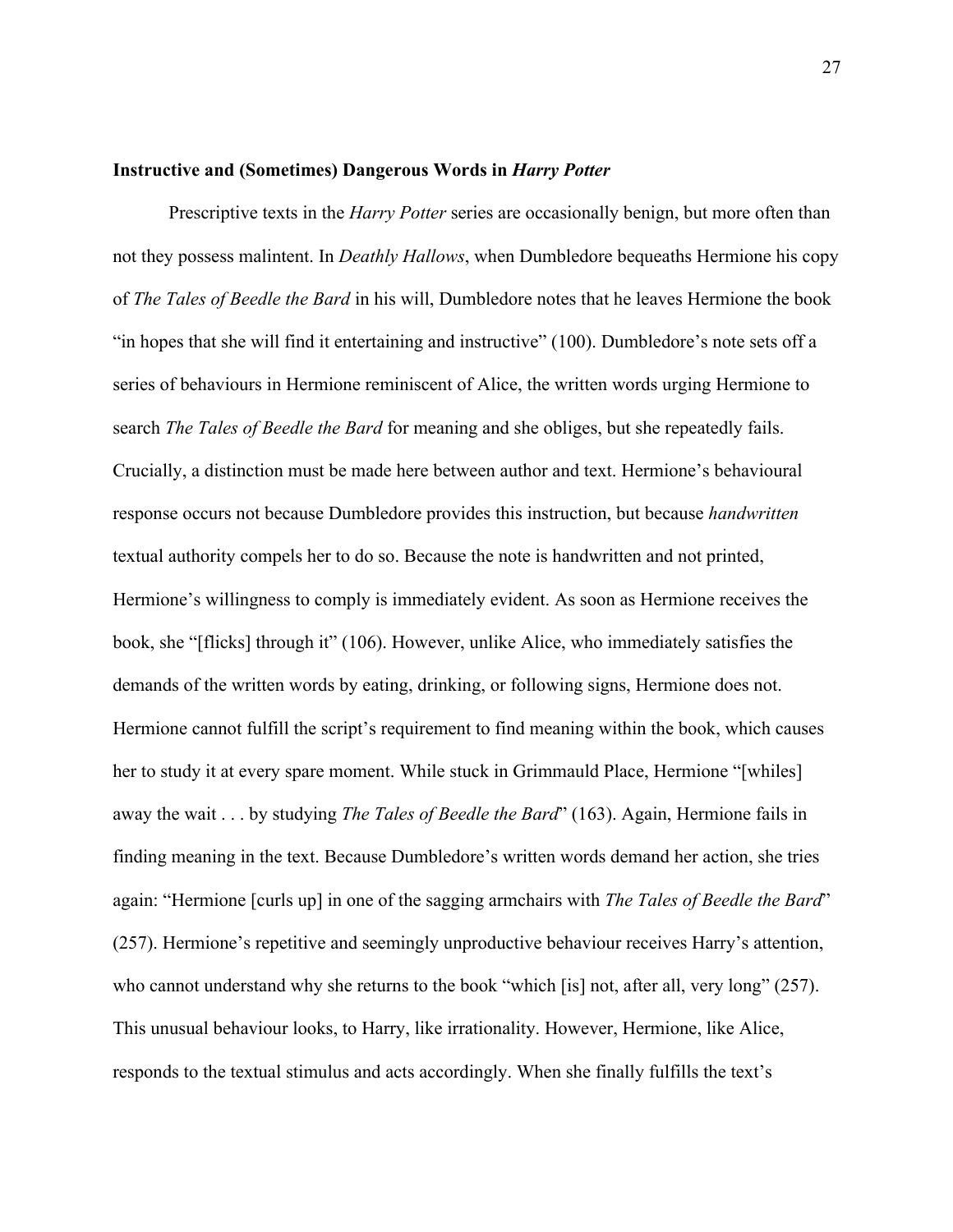requirements, Hermione stops searching. The action that satisfies the text's demands occurs when Hermione shows Harry the Hallows symbol: "Look at that symbol . . . it isn't a rune and it's not in the syllabary either" (257). At this moment, Hermione finally fulfills the written words' instruction that she had initially attempted months earlier. This explains why after this encounter with Harry, Rowling never depicts Hermione studying the text again, even though Xenophilius Lovegood is yet to fully explain the mystery of the Hallows. According to the prescriptive text, Hermione's job is not to explore the importance of the Deathly Hallows; rather, she is meant to find the *meaning* of the symbol within *The Tales of Beedle the Bard*. When Hermione shows Harry a unique symbol, she also discovers meaning in the text.

While Alice immediately acts upon reading the texts she encounters, the political atmosphere purposefully thwarts Hermione. During a period in which Death Eaters continually attempt to capture the trio, the text intentionally tries to mislead others, so that only Hermione can glean its meaning through continual study. In order to accomplish this, the text can only be discernable to Hermione. Because necessity cloaks the text's prescriptiveness in secrecy, Hermione's success takes multiple attempts of repeated behaviour. This text most overtly displays textual agency because it is decidedly designed for the interpretation of a single specific individual. This intraliterary text presents Hermione with written words she cannot disobey, causing her ritualistic study of *The Tales of Beedle the Bard.* 

A more intensified version of Dumbledore's words to Hermione is Ginny's reaction to Tom Riddle's diary. Over the course of a year, Tom Riddle possesses Ginny Weasley through his diary. Rowling later reveals Riddle's diary to be a Horcrux, an object in which lived "a fragment of [Voldemort's] soul" (*Half-Blood* 416). However, in the magical world, possessing another soul via Horcrux takes time. When Harry wears a Horcrux in the form of a locket around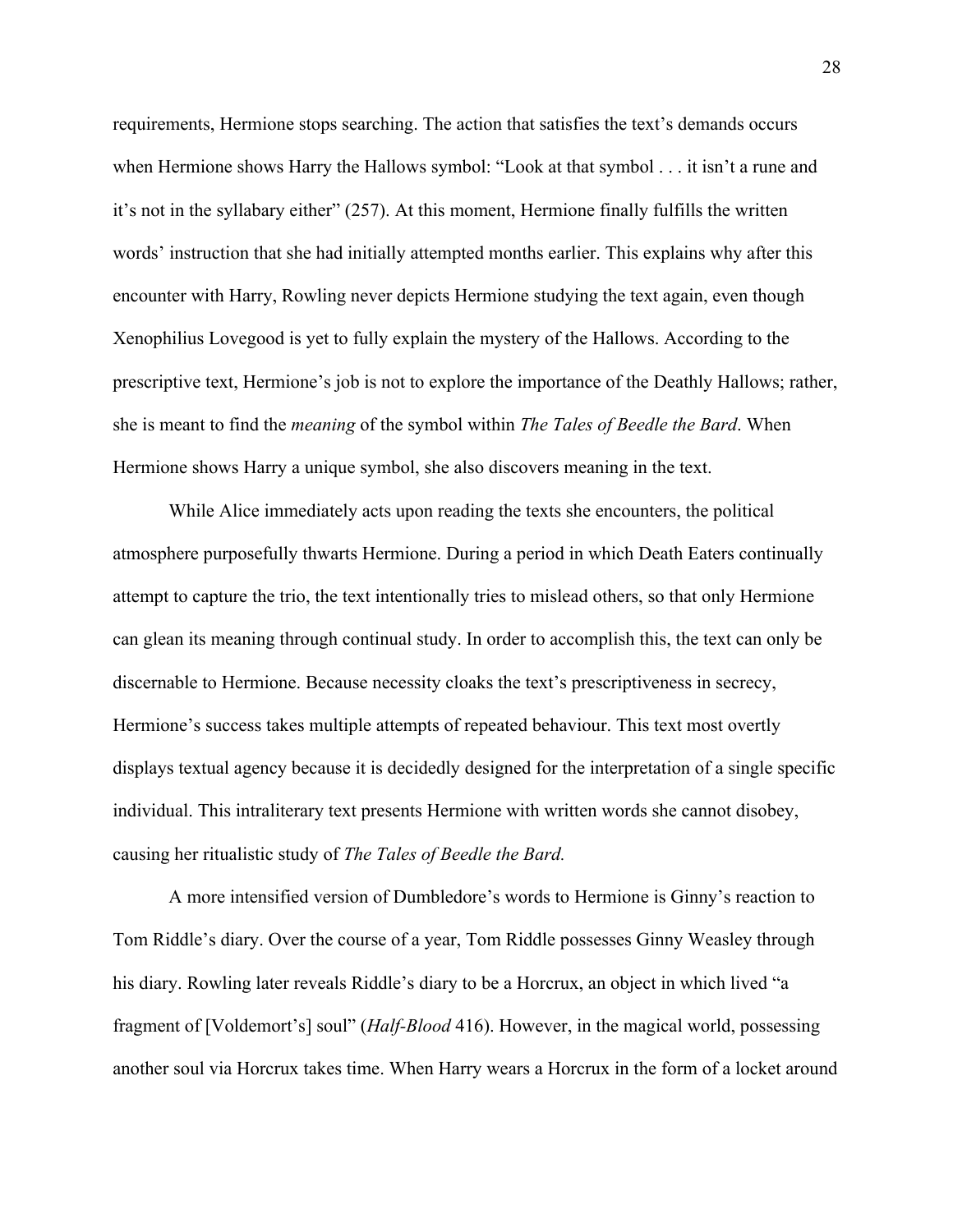his neck fulltime for safekeeping, it takes days before the magic begins to affect him. Upon realizing physical closeness to the Horcrux affects mental condition, Harry, Ron, and Hermione take turns wearing the locket. Although Harry confirms that the Horcrux does not possess him while he wears it (*Hallows* 233), he does admit that every time he takes his turn to wear the locket, "the reward [is] twelve hours of increased fear and anxiety" (*Hallows* 237). This reflection shows that although Horcruxes interfere with normal mental functioning over a short period of time, actual soul possession takes much longer. In *Chamber of Secrets*, Tom Riddle does not take partial control of Ginny Weasley for several weeks, as the first time Harry hears the Basilisk's voice occurs near the end of September (126). This period between late August when Ginny first receives the diary (66), and late September when she "[opens] the Chamber of Secrets" (327) is critical. During this time, Ginny Weasley obeys written words *without* the excuse of absolute soul possession. Upon discovering that the diary writes to Ginny, crucially, she *writes back*. At this point, Ginny is not possessed; rather, she is compelled to respond to written words. This exemplifies the instructive authority of written words. Instead of questioning the source, Ginny responds. $^{22}$ 

Her continual dialogue with the diary shows that Ginny, like Alice, is unable to disobey text. As a handwritten entity, the diary produces curiosity from its reader. Ong explains that "writing is always a kind of imitation talking, and in a diary [we] therefore [are] pretending that [we are] talking to [ourselves]" (101). The more naturalistic dialogue-esque form of the diary removes any lingering wariness for Ginny. This period, in which Tom Riddle "[grows] stronger and stronger on a diet of [Ginny's] deepest fears" (327), indicates Ginny's compliance. Her trust

<sup>22</sup> This is a vast difference from young Severus Snape, who also *writes back* to an intraliterary text. However, Snape writes to a printed text, *Advanced Potion Making*. Snape, unlike Ginny, is not faced with the seductive and personable words of directly addressed handwriting.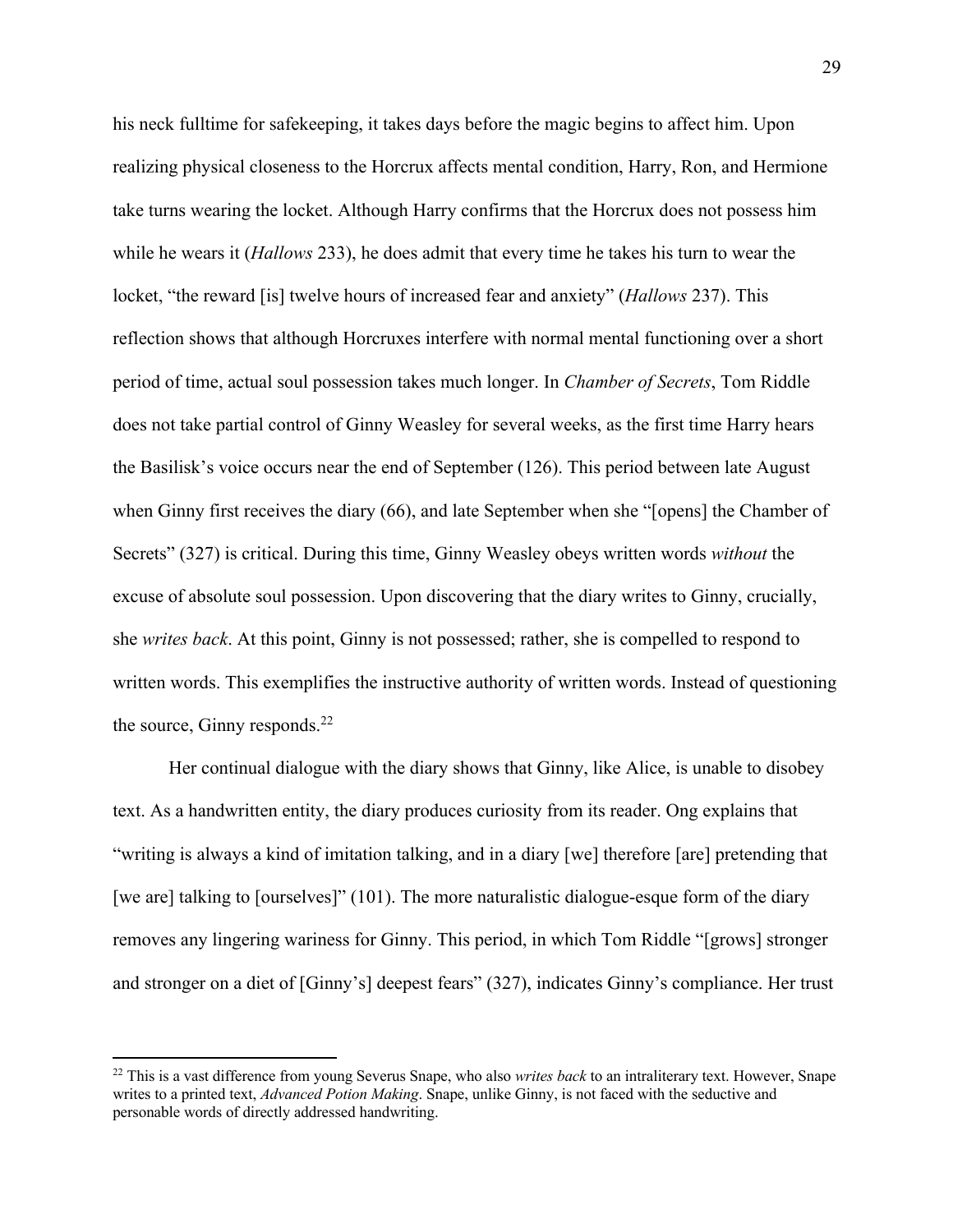in handwritten texts coupled with her inability to ignore written instruction demonstrate submission to a textual authority. When she writes back to Riddle, Ginny wholeheartedly complies with the prompt of instructional text,  $2<sup>3</sup>$  which then allows Riddle to possess her soul. Like Alice, Ginny does not contemplate the consequences of obeying written words.

Not only are the intraliterary devices in *Harry Potter* instructional, they are also, frequently, extremely dangerous. Within the series, Freier notes that "Books . . . are often presented as nearly alive and as dangerous" (3), while Lisa Hopkins argues that books are "dynamic and transformative" (29) because they can affect physical change on bodies. Both scholars point to books within *Harry Potter* as potentially dangerous entities. Harry encounters dangerous books in his very first year. While sneaking into the restricted section of the library, Harry pulls a book from the shelf and "A piercing, blood-curdling shriek split the silence" (*Philosopher's* 221). Although he does not know the contents or even the title of the black and silver book, Harry finds the scream emanating from the book so startling that he knocks over his lamp and flees. Indeed, Ron even warns Harry about books in *Chamber of Secrets* when Harry finds Riddle's diary:

You'd be surprised . . . Some of the books the Ministry's confiscated – Dad's told me – there was one that burned your eyes out. And everyone who read *Sonnets of a Sorcerer* spoke in limericks for the rest of their lives. And some old witch in Bath had a book that you could *never stop reading*! You just had to wander around with your nose in it, trying to do everything one-handed. (244)

<sup>&</sup>lt;sup>23</sup> This also serves as Ginny participating in a "speech act," a concept developed by J.L. Austin, who recognized that speech not only presents information, but also can perform action. In this instance, Ginny's locutionary response involves direct and immediate action. I want to thank Emily Murphy for this point.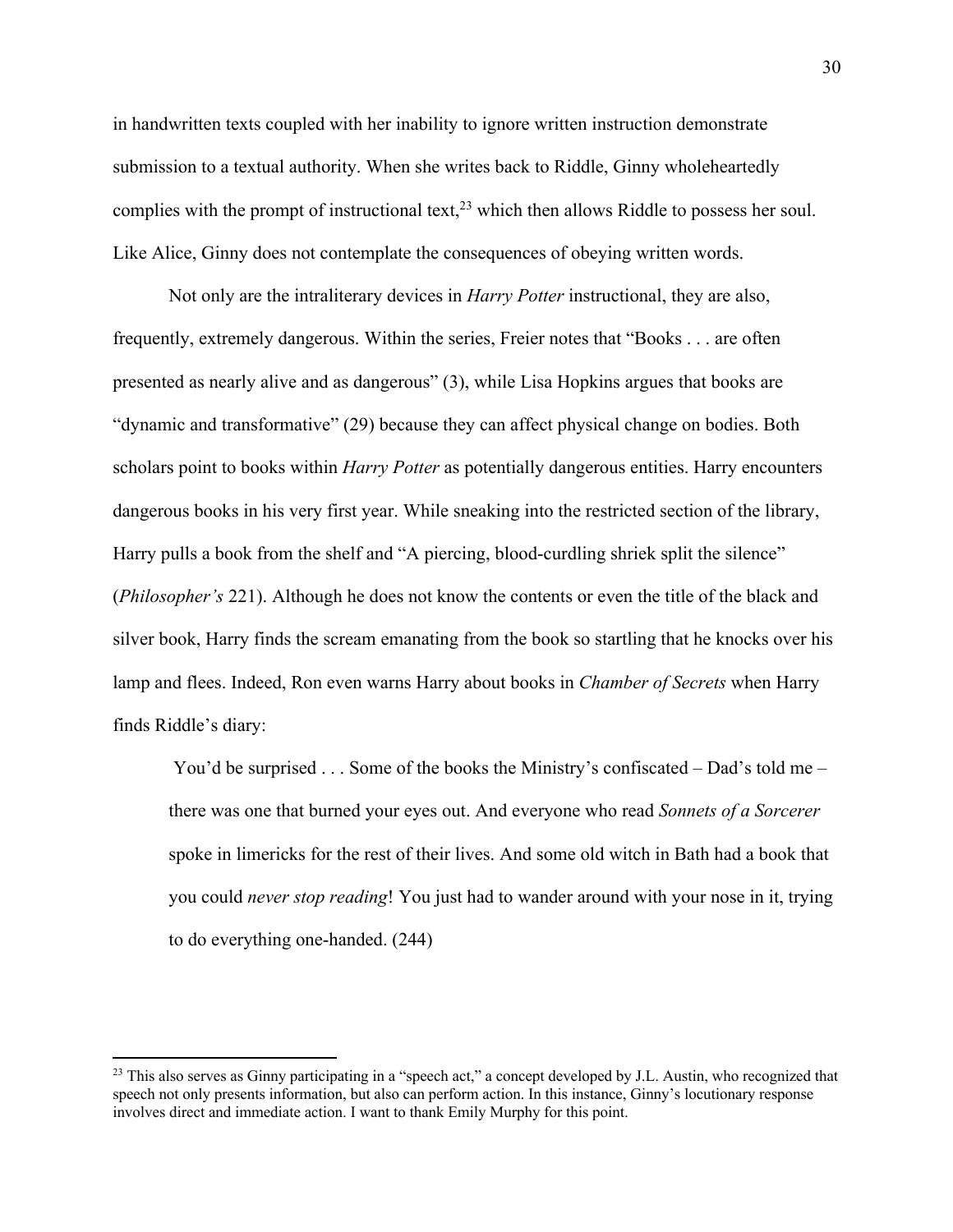In this extract, Ron introduces Harry to a Wizarding "book culture" (Teare 336) with which he is unfamiliar. In the Muggle world, books do not physically threaten, harm, or ensnare their readers. However, in the Wizarding World, much like Wonderland, intraliterary texts act upon their own accord and with their own agenda. These books are so unlike their relatively benign Muggle cousins that they force Harry to adapt. In the most literal way, Harry must learn to be an alert reader in order to survive this environment.

Harry receives another, albeit second-hand, warning at the end of *Chamber of Secrets*. While reprimanding his daughter, Ginny, Arthur Weasley reminds her to "Never trust anything that can think for itself *if you can't see where it keeps its brain*" (348). Books, especially overtly *thinking* books, are an inherent and ever-present threat to the Wizarding population. Even books that should be "safe" pose as threats to the students. In his third year, Harry receives *The Monster Book of Monsters* from Hagrid for his upcoming Care of Magical Creatures class. The book attacks Harry, "biting" his hand and even "[shuddering] angrily" when Harry attempts to wrangle it closed with his belt (*Prisoner* 15). Presumably, Harry could let his guard down around school textbooks, but this event shows that the institution accepts the threatening aspect of books as a natural part of Wizarding book culture. Rowling's wizarding books are often even more nightmarish than the texts that force Alice into action in Wonderland. These texts, often unprovoked, intentionally attack, maim, and trick their readers. Like Alice, the characters in the Wizarding World must maintain a degree of wariness around words that might mean them harm.

The authoritative nature of these textbooks combined with ill will sometimes culminates into real harm to the characters*.* In Harry's second year at Hogwarts, Riddle's diary renders Ginny near death on the stone floors of the Chamber of Secrets. When Harry arrives, Riddle informs him that "there isn't much life left in [Ginny]: she put too much into the diary"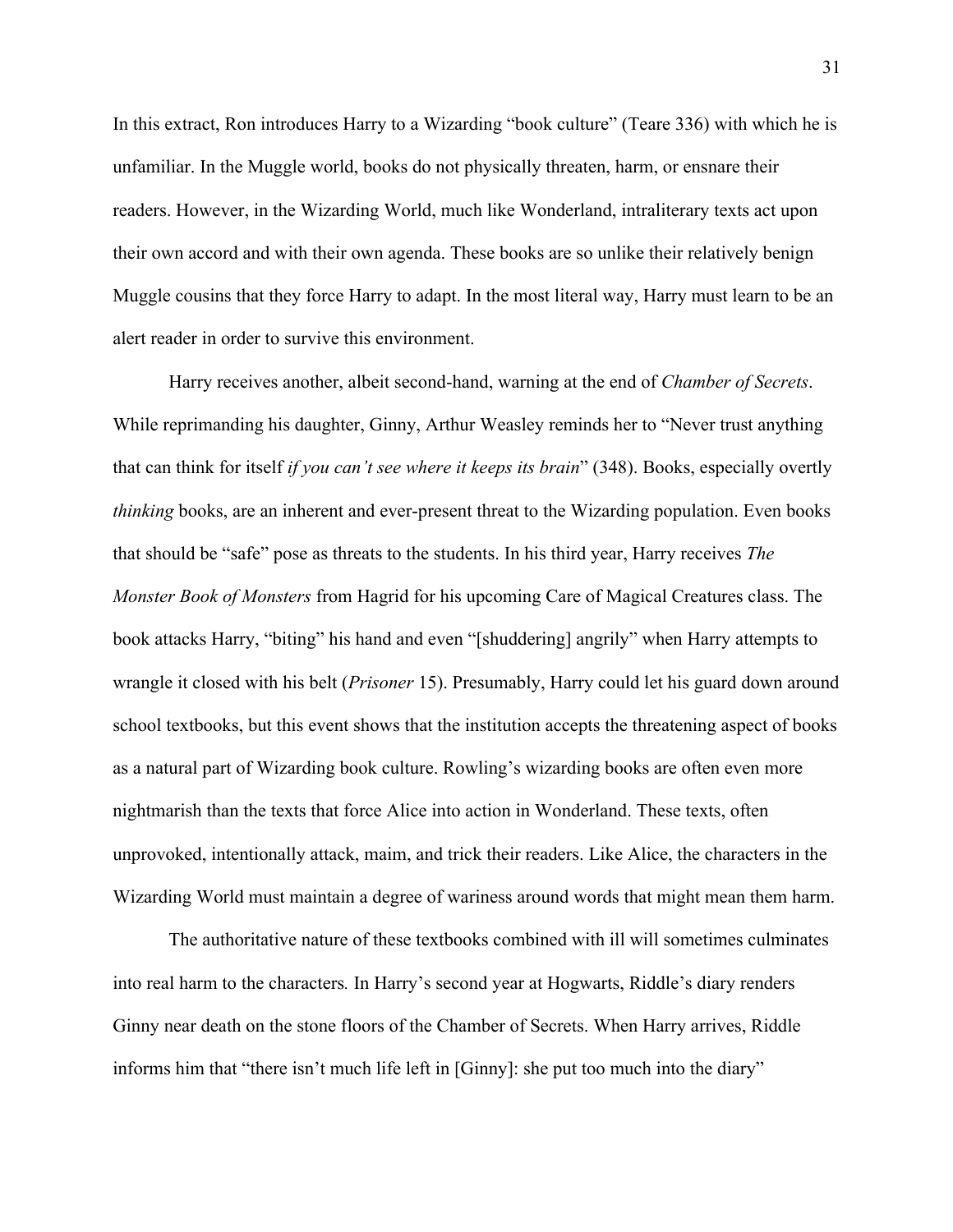(*Chamber* 330). This diary not only physically hurts Ginny, but also expresses a desire to kill her. Riddle reveals to Harry that "[Ginny's] soul happened to be exactly what [he] wanted" (327). This diary's entire purpose is to consume a soul. In this instance, a book imbued with magic premeditates murder in order to make itself stronger. The diary serves as perhaps the most extreme version of Arthur's warning: thinking books are dangerous books.

Like Ginny, who is blamed for setting the Basilisk onto the students of Hogwarts, Harry finds himself entangled as an unwilling accessory to violence with his copy of *Advanced Potion Making.* In fact, when Ginny finds out about his textbook, she immediately raises alarm because of her past: "You've been taking orders from something someone wrote in a book, Harry?" (*Half-Blood* 161). Harry reassures Ginny that the two books are unrelated, but his experience with his textbook causes bodily harm twice. When Harry decides to try out one of the handwritten spells he finds in his textbook, *Levicorpus*, he accidentally causes a sleeping Ron to "[dangle] upside-down in midair, as though an invisible hook [has] hoisted him up by the ankle" (200). While Harry and Ron decide that the Half-Blood Prince intended the spell as a joke, Hermione recognizes a much more sinister motive: "Dangling people upside-down by the ankle? . . . Who puts their time and energy into making up spells like that?" (201). Behind the spell, Hermione concludes that the written text is inherently malicious. In this sense, the text does harm Ron, as the spells' intention is to, at the least, humiliate, and at the most, totally incapacitate. When Harry finds the spell *Sectumsempra* in his textbook, the only description that accompanies it states: "For Enemies" (372). Without fully understanding its effects, Harry uses the spell to defend himself from Malfoy. However, the spell shocks Harry when it slashes at Malfoy's flesh like "an invisible sword" (435). The curse's effects leave Harry dumbfounded, but confirm Hermione's suspicions that there *is* malicious intent involved with the marginalia. Even with the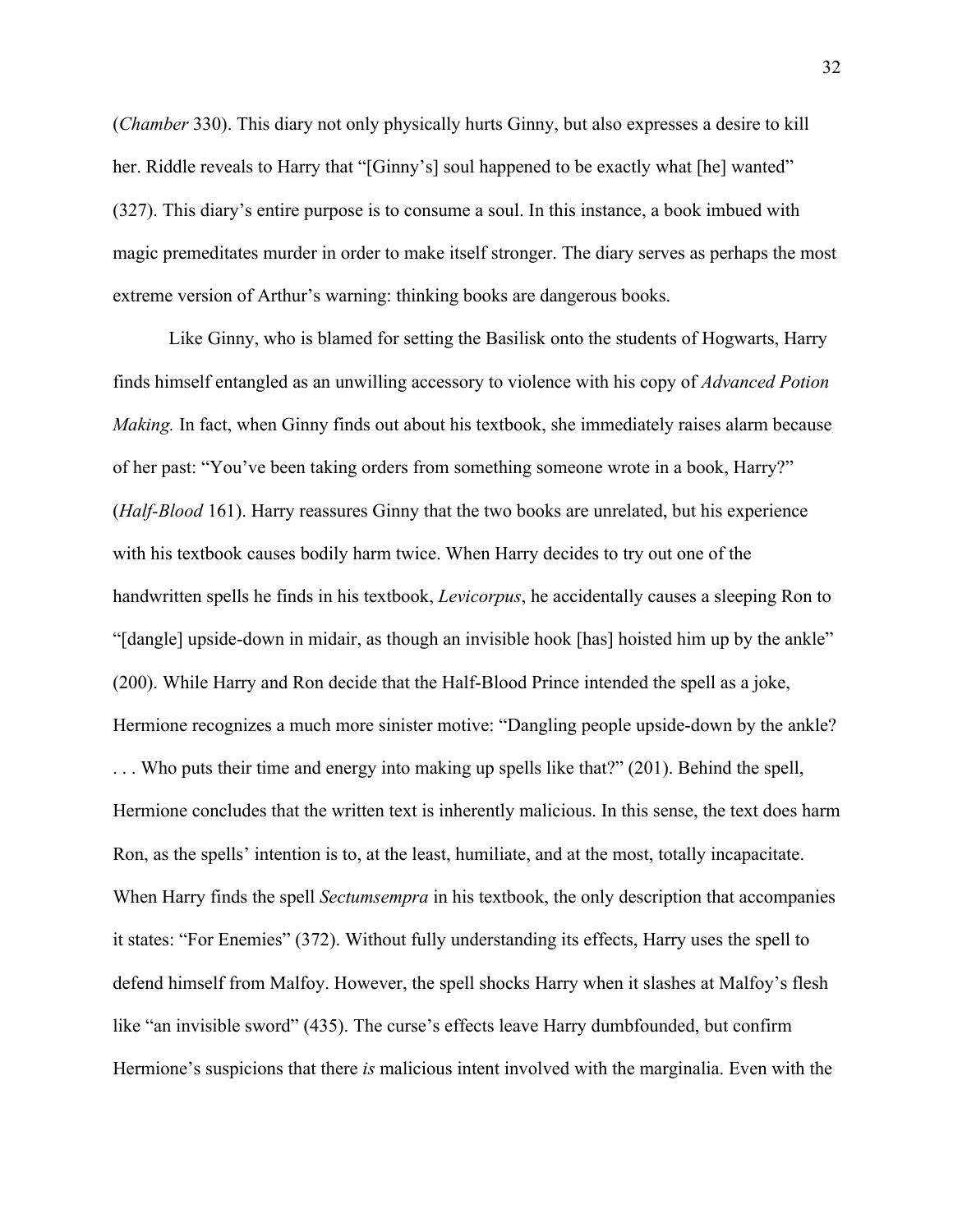multiple warnings regarding the dangers of books, Harry struggles to accept that a book with which he bonded can also inflict harm. Just as Alice consumes labeled food and drink without fully understanding the consequences, Harry trusts a text without acknowledging its possible ulterior motives. The way in which the *Harry Potter* series portrays intraliterary texts demonstrates that books possess textual agency which sometimes entails the ability to cause harm, much like the labels which incessantly stretch and shrink Alice's body.

This comparison between handwritten and printed intraliterary texts in *Alice* and *Harry* enriches the overall conversation regarding these works because I have shown that these works are much more complex when handling the intraliterary text and its readers. Like *Alice*, *Harry Potter's* intraliterary texts act with agency. The *Alice* series presents the memorandum books as not only trustworthy, but also entirely truthful. In *Harry Potter*, Hermione's and Harry's relationships to *Hogwarts: A History* and *Advanced Potion Making*, respectively, take the idea of agential texts and extend it. These intraliterary texts demonstrate that there is a reader-response at work wherein readers like Harry and Ginny respond automatically like Alice to handwritten instruction. Not only are these texts assumed to be reliable, but they are also often prescriptive in that they demand action from their reader, demonstrating their textual agency. The insistent voices of "EAT ME" and "DRINK ME" echo in Riddle's diary and the Half-Blood Prince's *Advanced Potion Making*. These prescriptive texts force their reader into action, often without narratorial acknowledgement or explanation. Such an overwhelming presence often results in danger or harm to the reader or those around them. Alice finds herself under continual threat from the possibility of obeying texts that may hurt her. When she grows and shrinks, the written words push Alice to points of being "very uncomfortable" (*Adventures* 32). Alice lives perpetually at the mercy of the dictatorial texts around her. Like Alice, Harry finds himself in a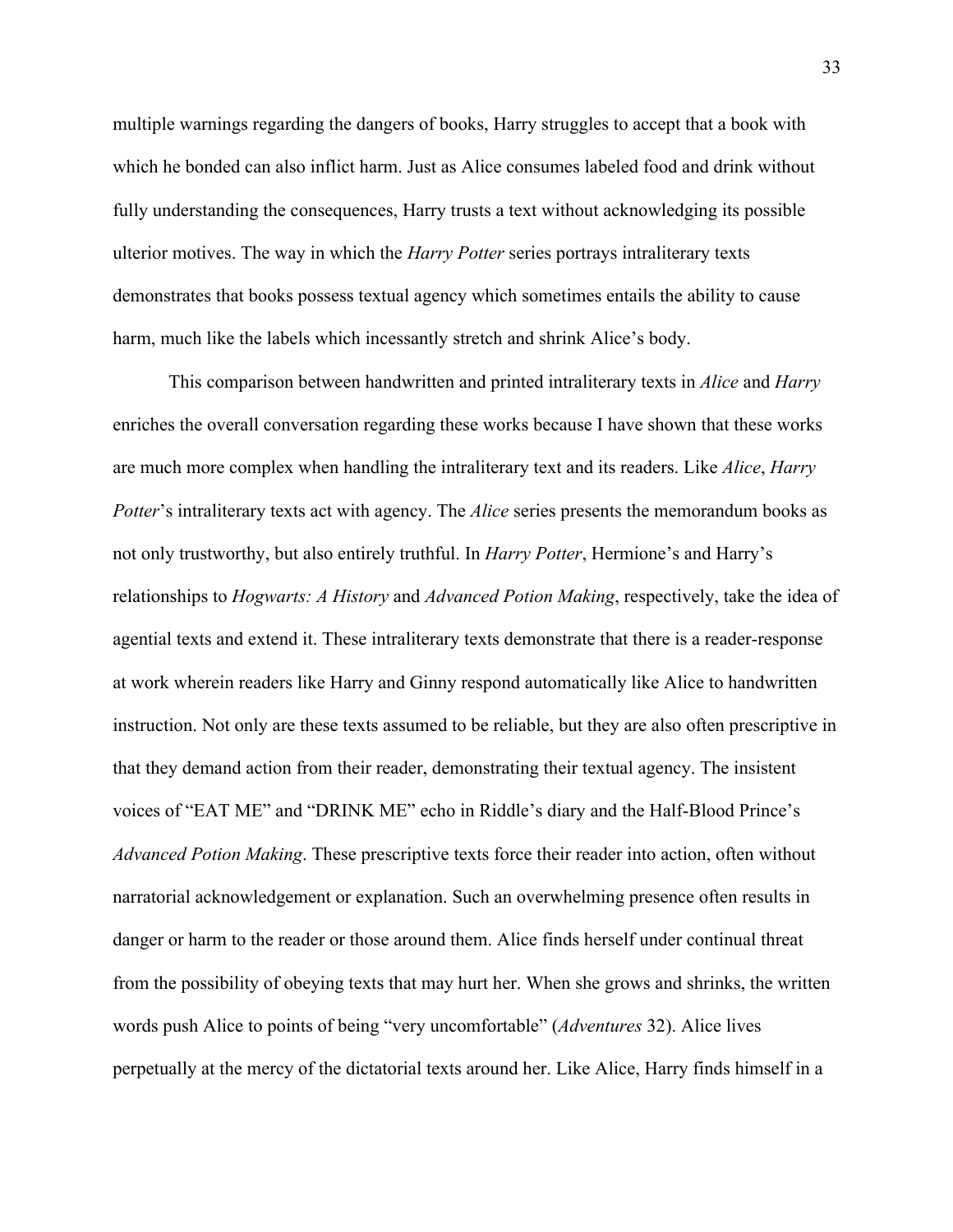world where books are threatening. In the Wizarding World, books frequently scream, bite, maim, and ensnare their readers. Knowledge of dangerous books is so widespread that Harry receives several warnings regarding their deceptive behaviour. However, until Harry witnesses for himself the consequences of prescriptive books through Riddle's diary and his own *Advanced Potion Making*, he struggles to grasp the lurking threat that books pose. These intraliterary texts in *Alice* and *Harry Potter* indicate an overarching idea that written words contain the capacity to affect behavioural change because of their ability to possess textual agency.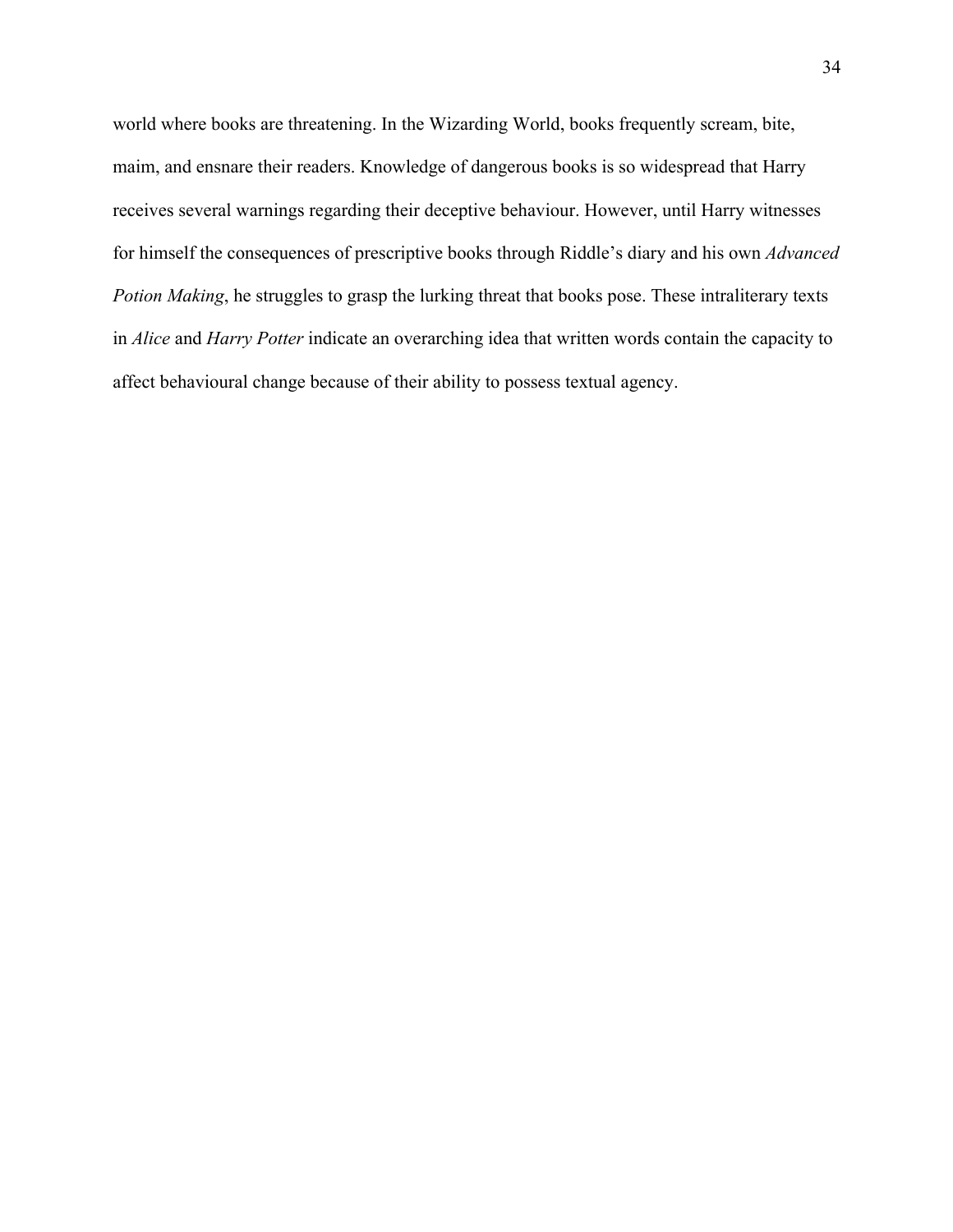## **Chapter Two: Status and Faux-Privacy in Letters and Letter-Writing**

Letter-writing during the Victorian period was simultaneously an effective mode of communication and a marker of class. In *Posting It: The Victorian Revolution in Letter Writing*, Catherine Golden argues that the Victorians "considered penmanship a mark of good breeding and where the language and contents of a letter determined one's character" (123). In the early nineteenth century, sending letters through the postal system was laborious and expensive. Not only were postage costs high, prepayment of postage was also "often considered an indirect social slur on the recipient," and was therefore uncommon (Golden 43). However, in 1840, social reformer Rowland Hill's successful campaign for the "penny post" stipulated that letters weighing less than one ounce would cost a single penny (Koehler 4). Hill's revolutionary invention of the postage stamp allowed for the prepayment of letter delivery which resulted in a profitable and efficient Post Office system. These changes made it possible for the postage system to expand drastically, as more people could afford to send letters more frequently. With the new affordability of posting letters, the use of the British Post Office was no longer reserved exclusively for the elite – those who could afford to send letters.

As the output of letters increased, the Victorians established letter-writing as a mode of wider social participation, and it became a leisure activity of the middle class. Although epistolary practices remained a factor in class distinction post reform, the activity expanded to include the middle class. The proliferation of letter-writing manuals published during the latter half of the nineteenth century dictated proper writing methods and suggested appropriate responses. Along with letter-writing manuals, the use of envelopes evolved to depict external messages for the broader public to decipher. Nearing the end of the nineteenth century, the meaning of the letter expanded from that of a private correspondence between two parties to a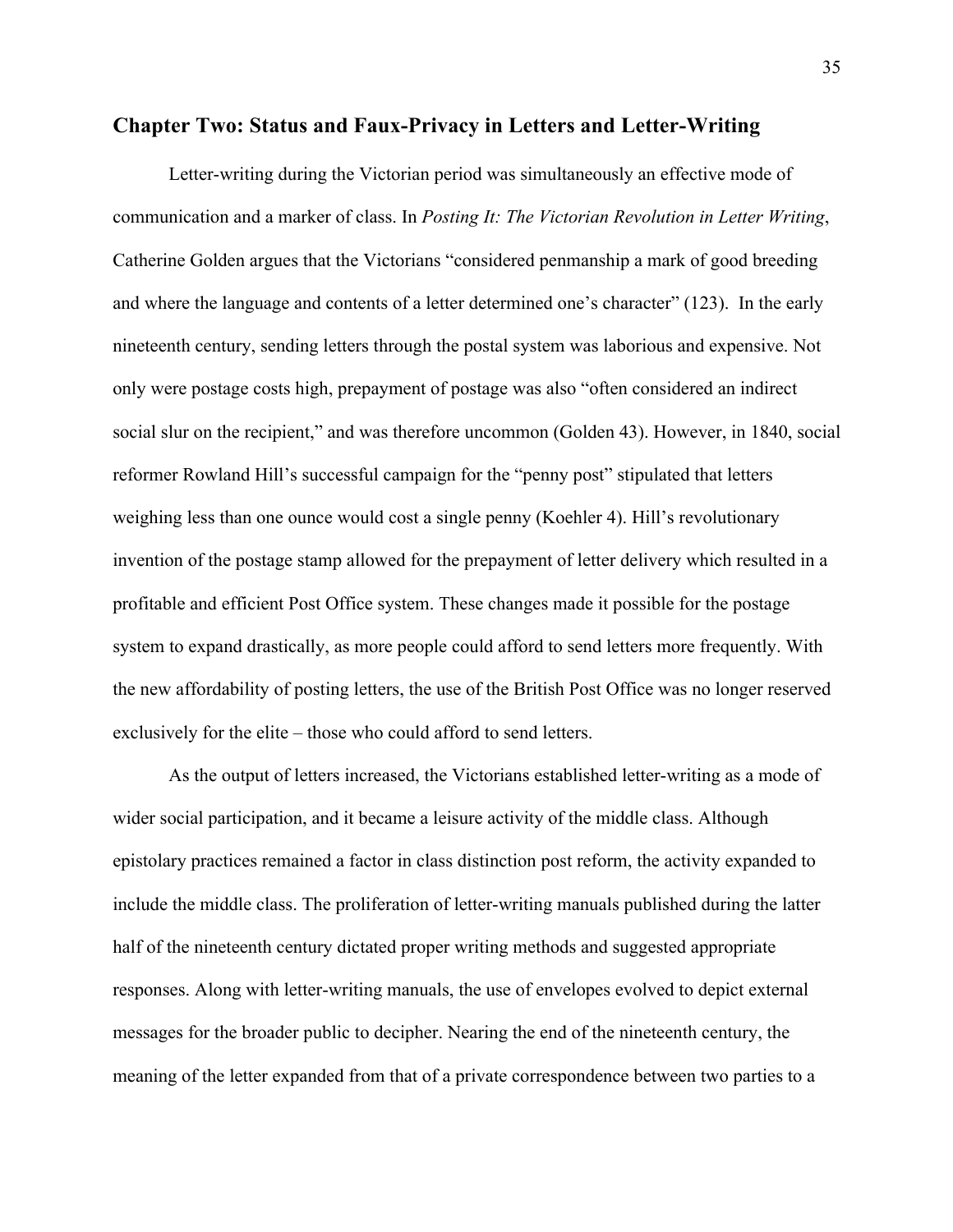broader indication of one's relationships and overall status. The private letter quickly became a semi-public document that marked an individual's public standing.

Scholars have represented the typical Victorian middle-class experience through a gendered understanding of public and private spheres,  $^{24}$  and for this demographic, the ideal of domesticity was inherently linked to privacy. To support this argument, historians often cite Coventry Patmore's 1854 poem, *The Angel in the House*, because it separates public from private life for nineteenth-century men and women. Carol Christ states that it is the "angel" or wife "who could create a sanctuary both from the anxieties of modern life and for those values no longer confirmed by religious faith or relevant to modern business" (148). Historians show that this female icon encompasses a Victorian idealization of domesticity, one that depended on ignorance. The phrase "angel in the house" became a common expression that refers to the model middle-class woman who knows little to nothing of the busy and often morally corrupt male-dominated public life. Instead, her moral superiority enables her to provide a virtuous haven for her husband and children. She is a restorative figure that men could worship as a being "free from . . . conflicting desires" (Christ 152). However, in order to sustain the lifestyle of "the angel in the house," the Victorian family requires certain economic means as well as this "angel's" lack of knowledge about the gritty reality of the outside world. Her family's status as members of the middle-class are ensured simply because her husband could afford her ignorance.

<sup>24</sup> See Joan Burstyn's *Victorian Education and the Ideal of Womanhood* and Karen Chase's *The Spectacle of Intimacy: A Public Life for the Victorian Family*.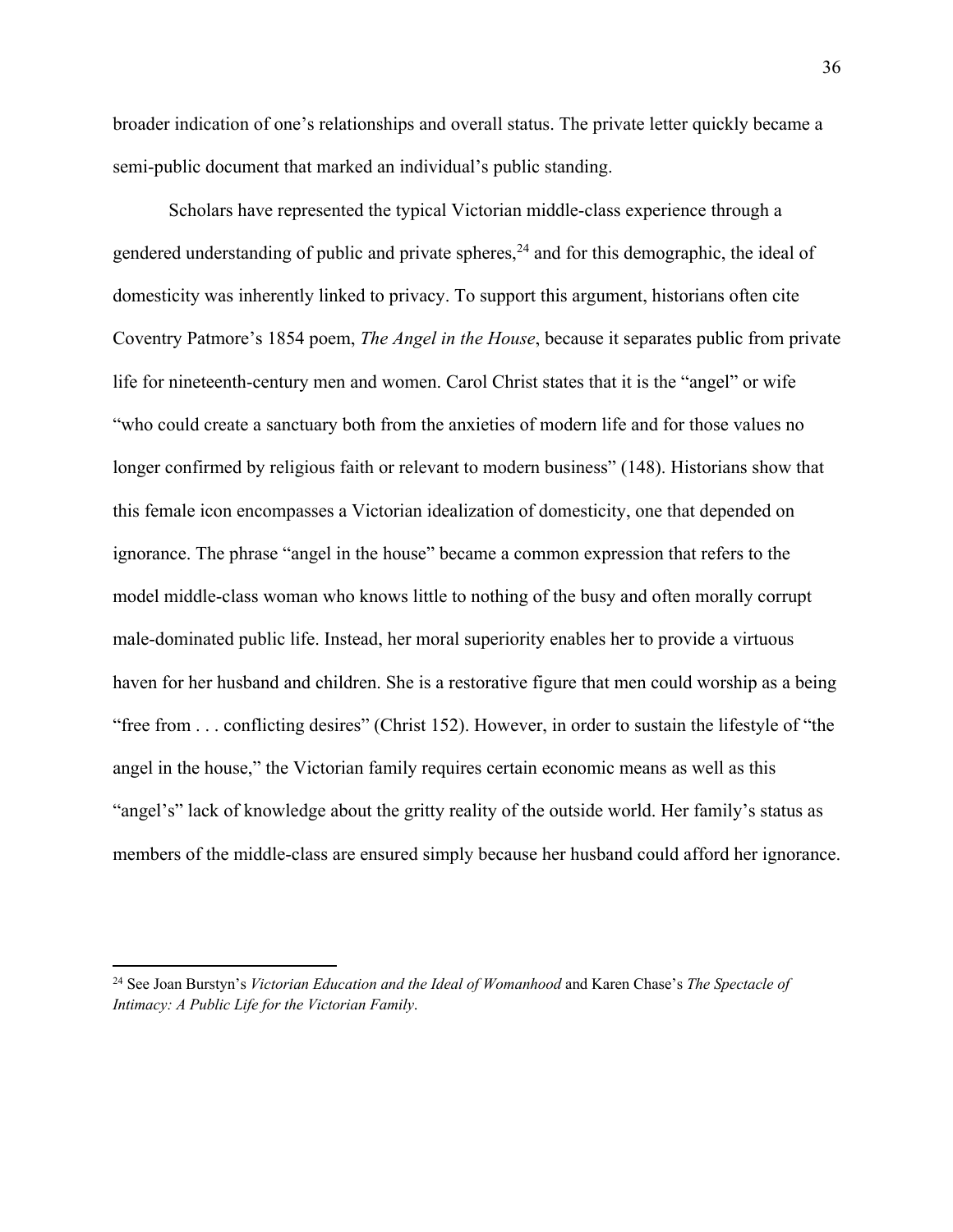However, recent scholarship questions the extent to which the ideal of public and private divisions were enacted. Martha Vicinus states that the "fluidity of the larger world of Victorian England, with the constant challenges of industrialization and urbanization, meant that women could not remain within a static role of domesticity" (x). Vicinus suggests that while middleclass Victorians may have outwardly projected an idealistic image of themselves, their reality was much more complicated. In expanding Vicinus's critique, I apply Judith Butler's theory of gender performativity to reconsider Victorian ideologies of gender and privacy. Butler argues that "identity is performatively constituted by the very 'expressions' that are said to be its results" (34). Butler's argument that the "doing" of gender creates gender itself emphasizes the importance of public perception when applied to the Victorians. For the Victorian middle-class, that women *performed* as "the angel in the house" for the public sphere was much more important than their actual experience because the performance demonstrated their belonging to a certain class. In order to maintain their social status, Victorians needed to perform appropriate domesticity that the public could witness. This idea of a private performance for the public is one that is most evident in the practice of letter-writing.

Although letters are by convention private in both their content and form, Victorians treated them as public documents even though they contained confidential information. Karin Koehler argues that "the Victorian era gave rise to an augmented preoccupation with privacy, especially privacy of communication" (43). Koehler cites the popularization of envelopes, writing desks, and post boxes as evidence of a new obsession with personal privacy (43). However, I contend that the act of appearing to be concerned with privacy was, in fact, a mode of participation in a public performance. Envelopes, in particular, were designed to convey messages to those without access to the letter's contents. Envelopes with black borders, for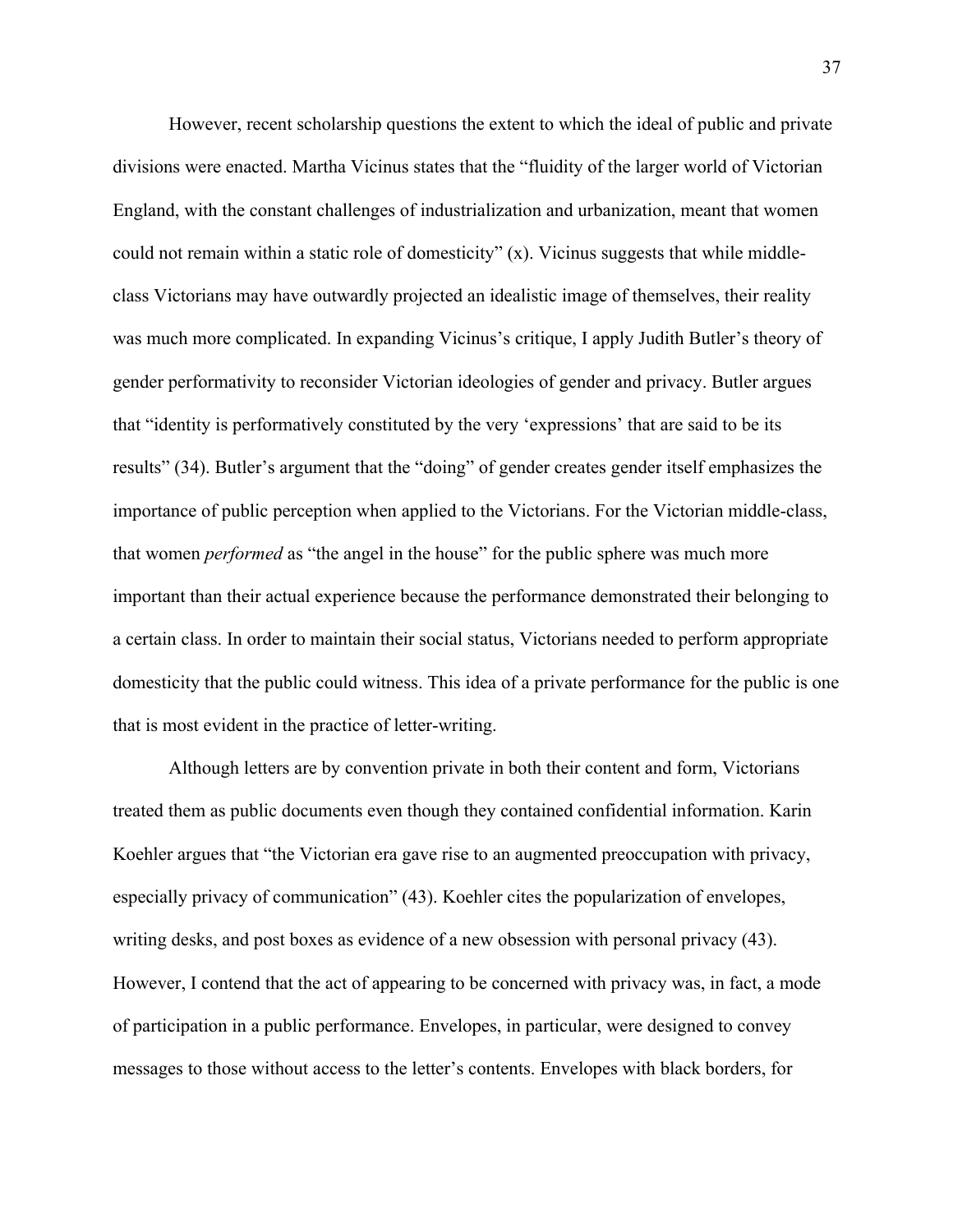example, brought news of the death of a loved one, while lace-trimmed envelopes contained messages of adoration and love (Golden 195). Even stamps, when placed in certain positions "conveyed a hidden message to the receiver, such as 'I love you,' 'I think of you,' 'Yes,' 'No,' or even 'Goodbye, Sweetheart'" (Golden 105). Why, if the message contained within an envelope was confidential, would there be made such a spectacle of the exterior? I suggest that letter-writing in the nineteenth century was not only a mode of communication with friends and family, it was also a way of showing an individual's ability to partake in the distinctly middleclass *performance* of privacy. These carefully adorned envelopes purposefully revealed the contents of the letters to the public. The common depiction of middle-class Victorians as a private people is both accurate and misleading. Karin Chase argues that "one of the leading features of the age . . . [is] the extent to which domestic life itself was impelled toward acts of exposure and display" (7). The envelopes, writing desks, stationary, and specialty stamps (such as those released by Lewis Carroll in 1890) suggests that the letter within the envelope might have been of secondary importance. The not-so-secret exterior messages of grief, affection, or friendship indicate that the target audience included but was *not* limited to the addressee. These letters were for all to see. If the public could not witness and confirm that an individual's life was private, that individual could not, paradoxically, claim access to the leisurely activity of middleclass privacy.

The Victorian preoccupation with the creation of correct and appropriate letters indicates an obsession with the *process* of sending and receiving letters. In middle-class Victorian boarding schools such as Thomas Arnold's Rugby School, boys were taught the art of letter writing (Stanley 117). Arnold himself would often use imaginary letters from important historical figures in his instruction at Rugby School in order to "awaken a new and real interest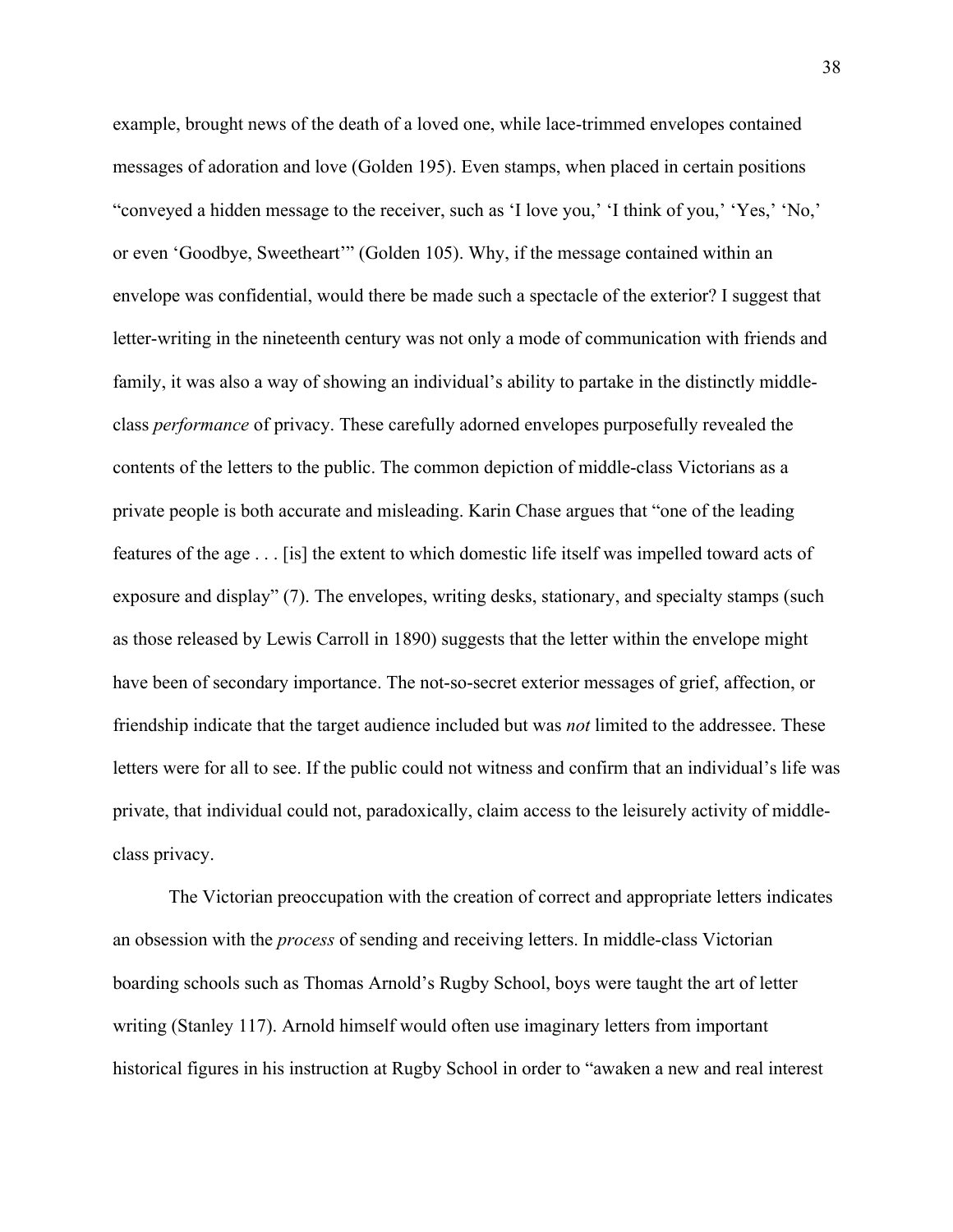in [the subject matter]" (Stanley 117). Arnold's use of imaginary letters from culturally important men implies that part of a man's success was, at the very least, correlated to his ability to write letters. That letter-writing was both taught and used as a tool of instruction shows that epistolary practice was valued by students and teachers as a skill in which one could, with practice, one day be proficient. For boys, letter-writing was seen as an asset enabling careerrelated success.

While letter-writing was an important skill for a Victorian boy's future profession, a Victorian girl was encouraged to explore letter-writing as a talent she could display in her social life. In her nineteenth-century prescriptive book, *The Daughters of England* (1842), author Sarah Stickney Ellis recommends letter-writing as an activity that is "highly advantageous to young women, who, on the termination of their scholastic exercises, require . . . some frequently recurring mental occupation, to render their education complete" (201). Ellis regards letterwriting as both a practical application of a woman's education and an act of preventing a decaying mind. Ellis emphasizes that she cannot overstate the importance of letter-writing in her text, especially for women. In this book geared towards young middle-class women, she remarks that "the art of writing a really good letter ranks unquestionably amongst the most valuable accomplishments of woman, and next to that of conversing well" (201). This statement implies a marked connection between letter-writing, education, gender, and class. Without an education, a young woman cannot write well, and without well-written letters, a young woman cannot participate appropriately within her social circles, for "the ranks of society are . . . thronged with individuals closely assimilated in their habits and ways of thinking" (Ellis 211). Ellis's emphasis on "proper" correspondence throughout her text instructs young women to maintain the established "habits and ways of thinking" of the middle class. Ellis defines her idea of "proper"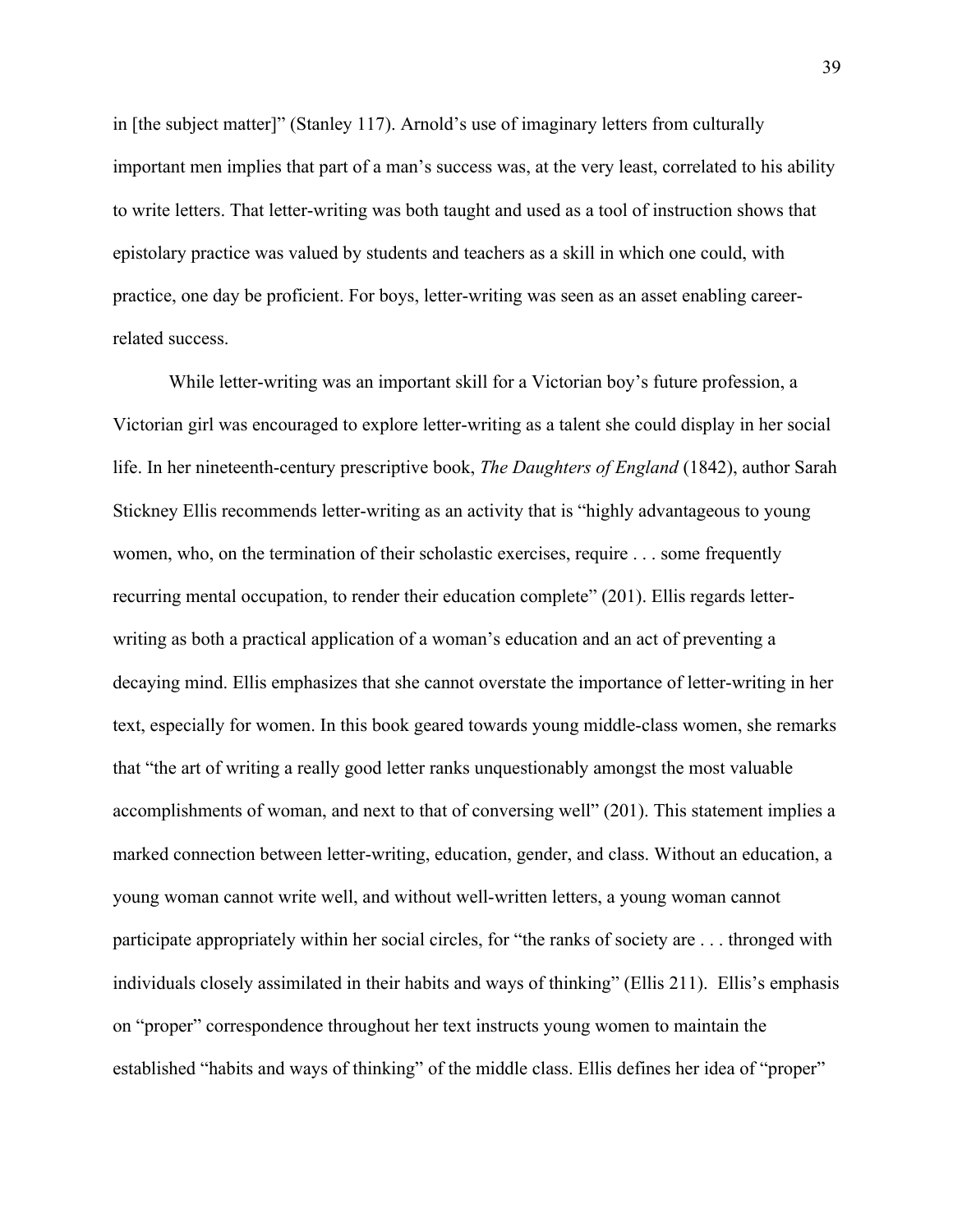social conduct as "the *right* use of all of [an individual's] knowledge and all [their] accomplishments" (13 emphasis added). Ellis stresses the overall expectation of utilizing skills appropriate to one's class and sex, because enacting these skills is a sign of belonging. Ellis' idea of "proper" social conduct applies equally to letter-writing, because epistolary practice is also a form of social behaviour. For the Victorians, letter-writing reflected both an individual's current and future social standing. A schoolboy's epistolary skills indicated that he might one day become a successful middle-class man, whereas a schoolgirl's letter-writing talents showed off her expensive education in forms appropriate to her sex, such as conversation.

Along with childhood instruction, the sheer volume of published letter-writing manuals during this era, of which Golden insists there were "countless" (217), suggests that perfecting one's letter-writing was a lifelong pursuit. These manuals are extraordinarily detailed and tediously specific. Victorian letter manuals consist of often hundreds of examples which encourage the reader to copy them directly or adapt for their own use. In his manual *The New and Complete Universal Letter-Writer* (1850), Thomas Cooke provides sample letters that are entirely concerned with proper form, politeness, and tone, and "carefully appropriated to the various occurrences of life" ("Preface" v). The specificity in subject matter of the letters ranges from love ("From a Young Gentleman to His Father, Pleading Excuse for Some Indiscretions into which He Had Fallen through the Passion of Love," Cooke 66), to business ("From a Young Man Bred to the Sea, Requesting of a Relation a Small Sum of Money, to Enable Him to Proceed on a Voyage," Cooke 49), to education ("From a Lady to Her Daughter at Boarding-School, Reprehending Her for Neglect of Writing," Cooke 27). While these texts do act, in part, as literal manuals, they also serve as snippets of epistolary stories. On the copyright page of Cooke's manual, he hints at this dual purpose: "Upwards of two hundred original, instructive, and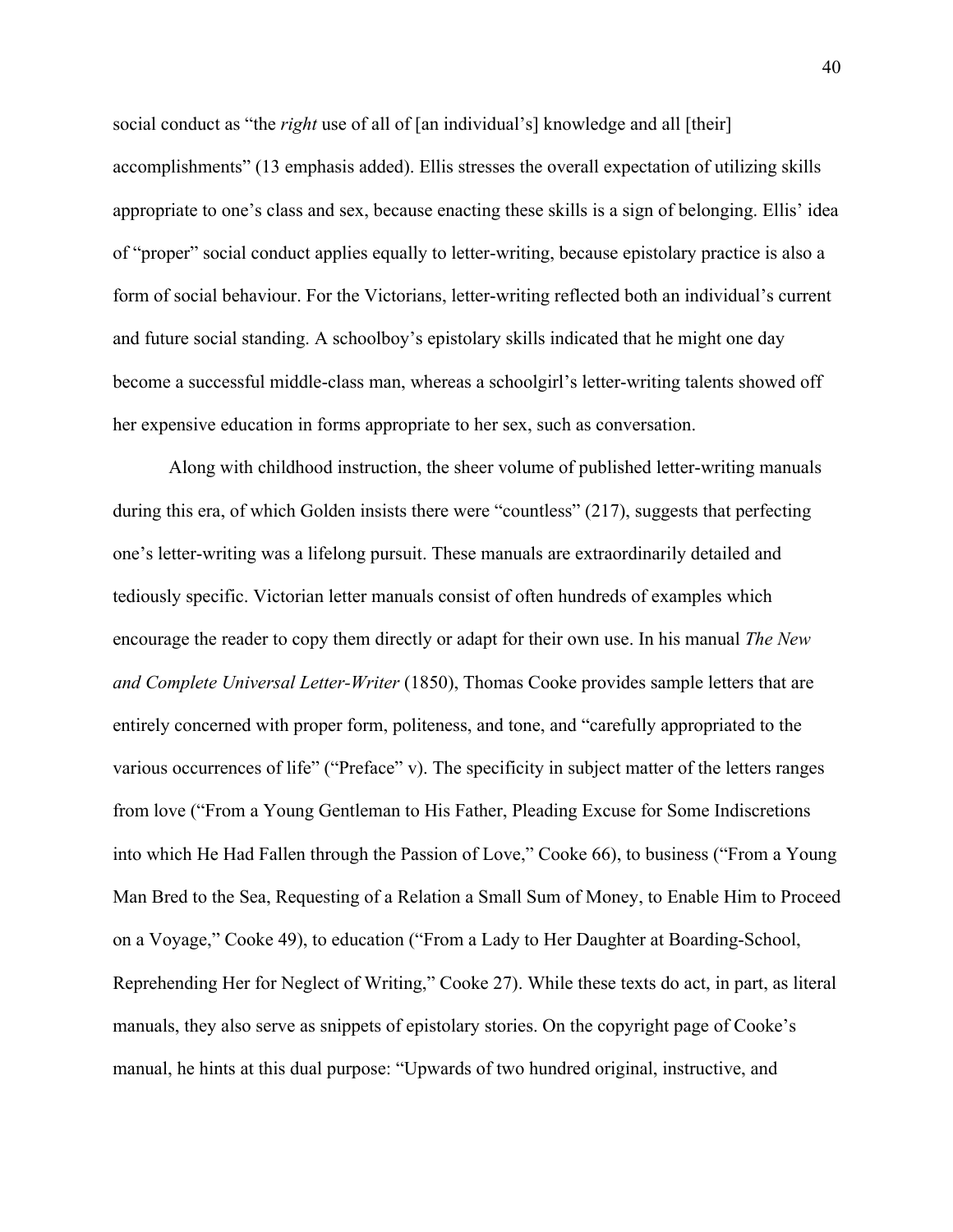*entertaining* letters, which may serve as copies for inditing [sic] letters on the most useful and important subjects" (emphasis added). The sample letters, then, are not only instructive, but are also amusing. The Victorian fascination with the display of privacy manifests itself in these letters as a window into an (imaginary) individual's private life. Indeed, Chase argues that "by the end of the 1850s, the fascination with family life watched itself in a mirror" (215). The *process* of writing letters is integral to the Victorian practice of taking pleasure in the observation (and self-observation) of performing private domestic tasks.

# **Lewis Carroll's Letters**

Lewis Carroll's preoccupation with letters both alphabetic and epistolary reveals his understanding of the relationship between letter-writing, class, and education. In his edition of Carrollian letters, Morten Cohen estimates that the "prolific" author penned approximately two thousand letters a year (*Preface* 1:xvi).25 These letters were not quick notes to friends or colleagues, they were extensively and meticulously thought out. In fact, when Carroll wrote to children (and even sometimes to adults) his letters appeared game-like; they included puns, riddles, and visual humour (Susina 51). These were elaborate letters in which Carroll invested much of his time. Jan Susina describes Carroll as "a man who was obsessed with the letters of the alphabet and the process of letter writing" (49). Carroll's "obsession" hardly surprises most scholars, who attribute this "play" in both his letters and his published works to his extensive training as a logician and mathematician. Francis Huxley, for example, claims that Carroll enacts a "performance" in his writing, while "flirting with language, logic, mathematics, and

<sup>25</sup> Charles Lutwidge Dodgson adopted his pseudonym "Lewis Carroll" in 1855 when *The Train* published a set of his verses (Susina 12). From then on, Carroll alternated between signing his letters as "C.L. Dodgson" and "Lewis Carroll." For the sake of clarity in this section, I will be using "Lewis Carroll."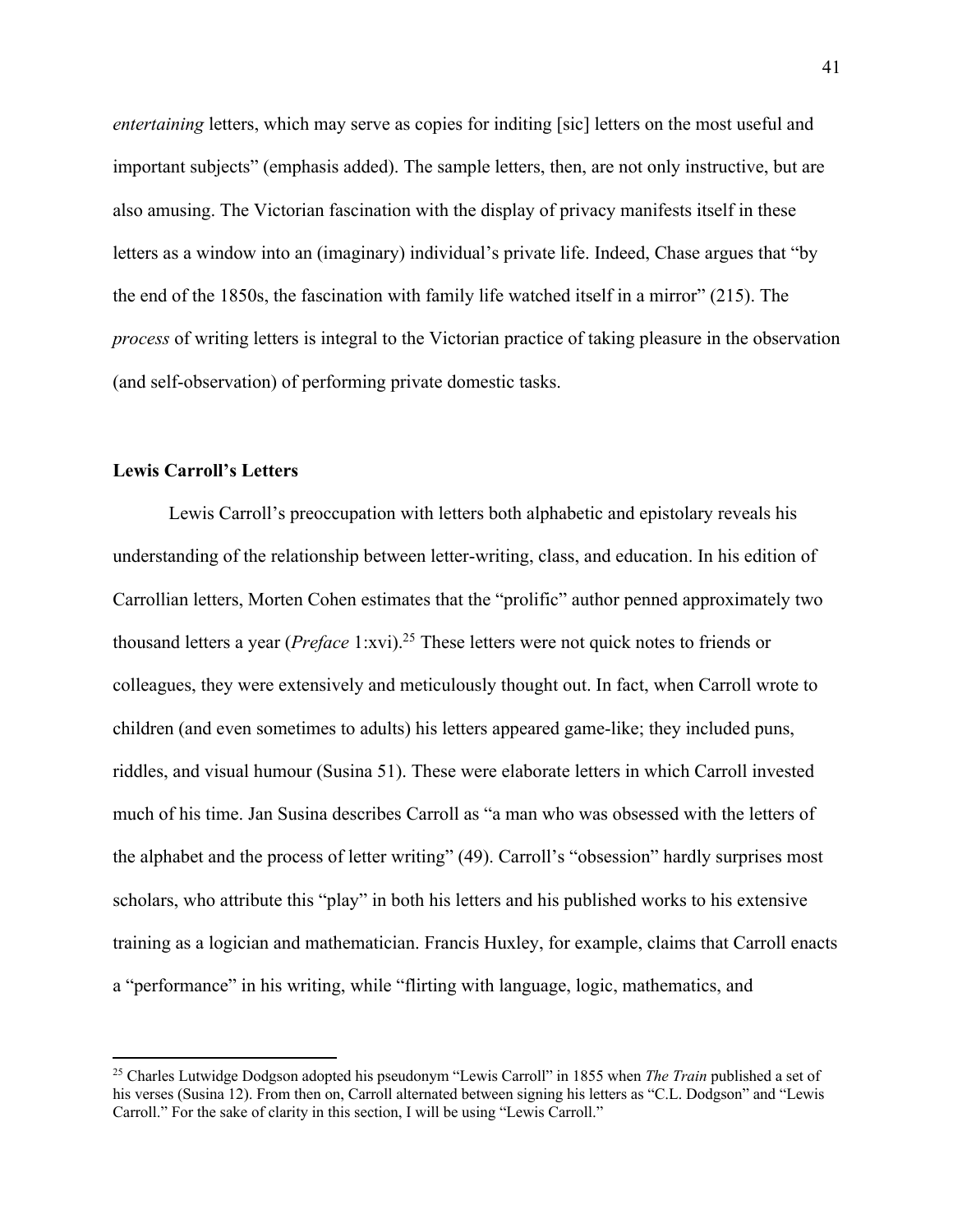metaphysics at the same time" (12). Certainly, Carroll's fictional writing involves these themes, but when explaining Carroll's choice of letters as his favourite form (as indicated by the sheer number which he authored), most scholarly explanations are not entirely satisfactory.

However, Carroll once illuminated his literary preference with great clarity in a letter to actress and friend, Marion Terry. Carroll writes: "I'm beginning to think that the proper definition of 'Man' is an animal who writes letters" (Cohen 2:663). In this letter, Carroll reveals his personal belief in the rigidity of class hierarchies. Carroll was part of an era in which Western science attempted to distinguish not only between "man" and "beast," but also between "man," and "Man."26 Some Victorian thinkers distinguished between human races using "scientific" ideas, such as phrenology, to justify racial and class hierarchies. That Carroll distinguishes himself as a civilized man through letter-writing supports Golden's assertion that good penmanship equalled "good breeding" (123). Although Cohen argues that Carroll "spent his life in the service of others . . . [and] letter writing itself was often for him another way of doing something for others" (*Preface* 1:xv), I argue that this construct of Carroll's personality demonstrates, at the very least, a rose-tinted description of a man who was a product of a society consumed with class separation. Carroll lived in an era when, for the middle class, "the dream of impenetrable walls was the dream of an orderly society" (Chase 155). Of critical importance to the middle class was the ability to distinguish themselves from the lower classes. Regarding his overall outlook, Susina states that Carroll "was a bit of a snob who hungered after aristocracy" (110). Susina may believe that Carroll wanted to climb the proverbial latter, but I contend that Carroll's idea of letters and letter-writing show that he was more preoccupied with maintaining

<sup>26</sup> See Beddoe, John. *The Races of Britain*. Trübner & Co., 1862.; Hunt, James. "On the Negro's Place in Nature." *Journal of the Anthropological Society of London*, vol. 2 (1864): 15-56.; Huxley, Thomas. *Man's Place in Nature*. D. Appleton & Co., 1863.; and Owen, Richard. "On the Characters, Principles of Division, and Primary Groups of the Class Mammalia." *Proc Linnean Society: Zoology*, 1858.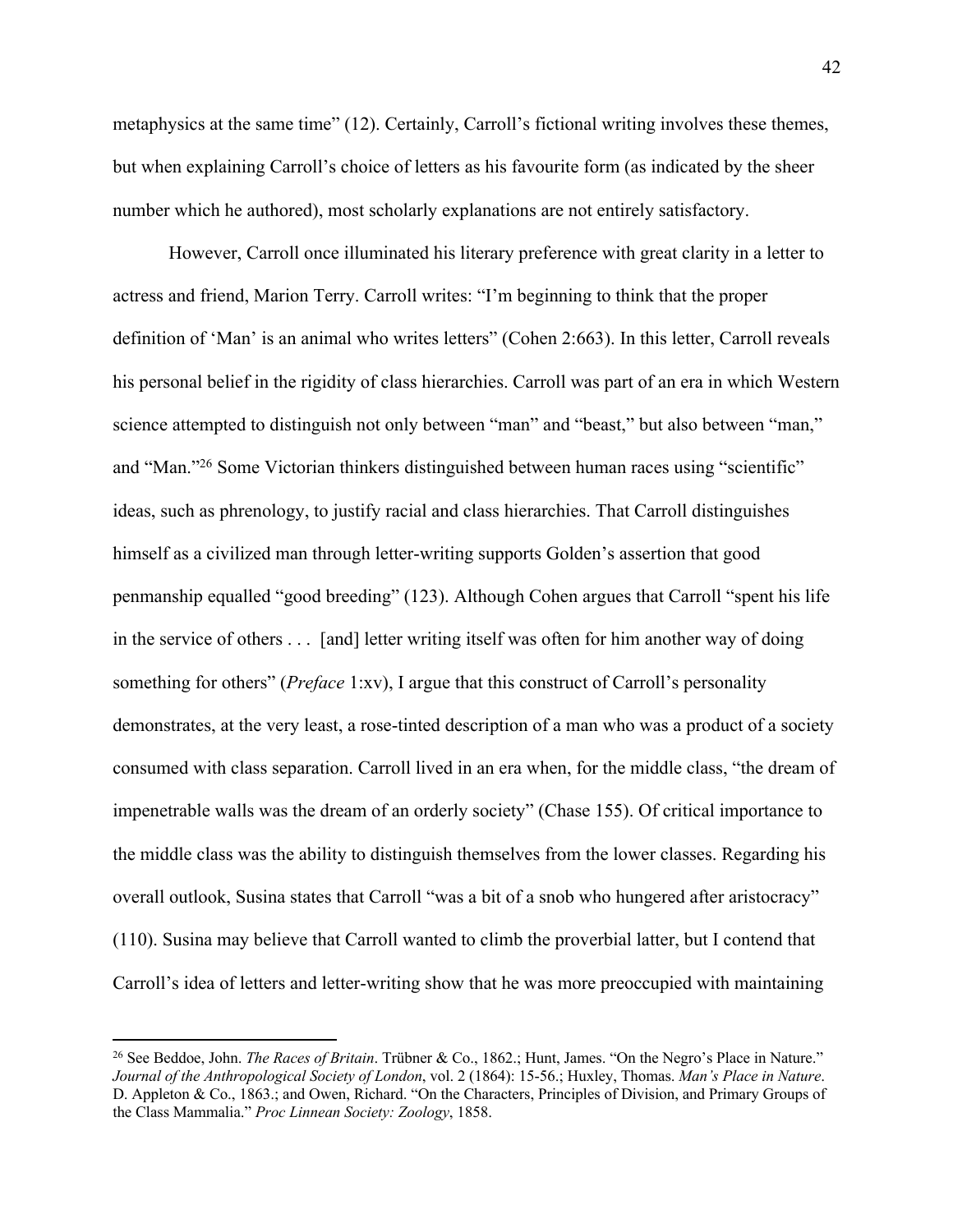class distinctions than with overcoming them. Lewis Carroll, like others of his class, illustrated these distinctions by writing letters that displayed their extensive educations and training in penmanship and etiquette.

Carroll clearly suggests a hierarchical attitude in his own 1890 letter-writing manual, *Eight or Nine Wise Words About Letter-Writing*. As indicated by his thorough instructions on format ("don't fill *more* than a page and a half with apologies for not having written sooner!" 14), decorum ("make your winding-up *at least as friendly as his*; in fact, even if a shade *more*  friendly, it will do no harm!" 21), and advice on maintaining a detailed letter registry ("a pleasant occupation for a rainy day, or at any time that you feel disinclined for more severe mental work" 35), Carroll intends this manual for a class who write letters not out of necessity, but for pleasure. Some of Carroll's instructions comment satirically on the overcomplexity of letterwriting, but that only emphasizes that to Carroll, all of letter writing is pleasure, a pleasure which can only be afforded by people within the middle class or higher. Carroll may have been writing in service to "young girls whose friendship he so ardently cultivated," as Cohen claims ("Preface" 1:xv), but his audience almost always remained within the strict boundaries of his class. Carroll's letters show that writing for pleasure reaffirms one's status as a member of that class. When Carroll defines Man as "an animal who writes letters," he leaves out an implied adjective: Man is an animal who writes *proper* letters. Carroll's definition suggests that those who cannot write "properly" are certainly less civilized (perhaps even less human) than those who participate in his favourite literary mode.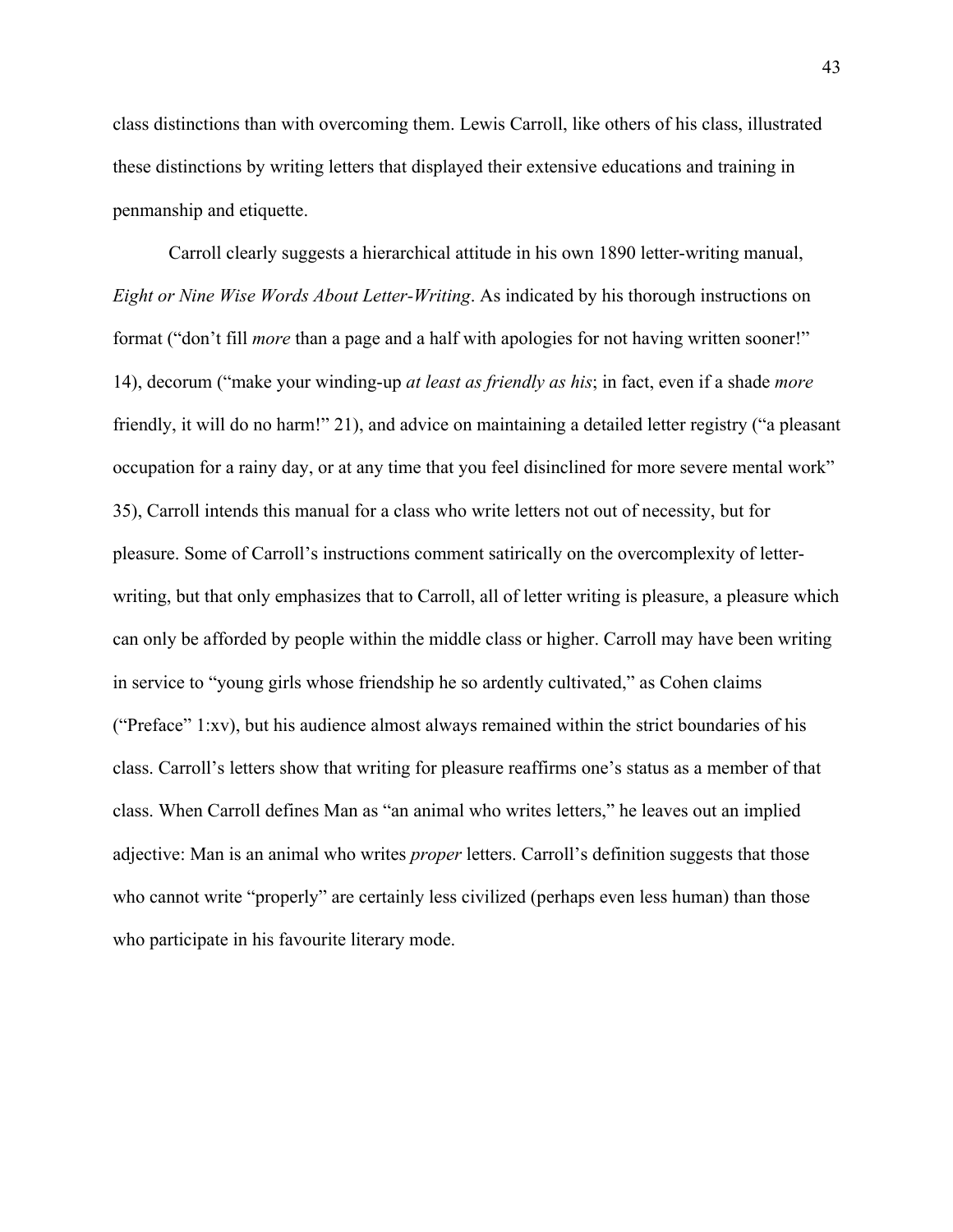### **Metacommunicating Status through Letter-Writing in** *Alice*

The aforementioned Victorian ideas connecting letters to status, education, and domesticity appear frequently within Carroll's work. For example, *Alice* often correlates letterwriting with social rank. In this series, the ability to handwrite well and participate in sending and receiving letters are signs of middle-class status. Often, these letters are so significant that they become metacommunicative objects. Whereas the intraliterary texts examined in my first chapter were ametafictional, here the letters have a metacommunicative function. Metacommunication, or the "communication which takes place alongside a given act of communication . . . to supplement or enhance it" (*OED*) indicates that in addition to content, the letter also sends non-lexical cues denoting status. Metacommunication is evident through the deference given to that which is handwritten and through the circumstances surrounding the giving and receiving of the letter.

In *Alice's Adventures*, Alice observes the most obvious appearance of a letter when she is in the vicinity of a high-ranking member of Wonderland. While Alice watches from a distance, the Fish-Footman arrives at the Duchess' house to deliver an invitation to play croquet with the Queen of Hearts. In observing the pomp of the Fish-Footman and the Frog-Footman, Alice also witnesses the public act of sending and receiving letters. While Alice laughs at the absurd circumstance of the footmen bowing to each other and repeating and rephrasing the announcement of the arrival of an invitation, she is at the same time witnessing the public performance of privacy. The exaggerated exchange between the footmen occurs because of the letter, not because they are paying particular deference to each other. Carroll reinforces that the respectful behaviour is only associated with the letter when Alice approaches the Frog-Footman and he barely acknowledges her, "sitting on the ground near the door, [and] staring stupidly up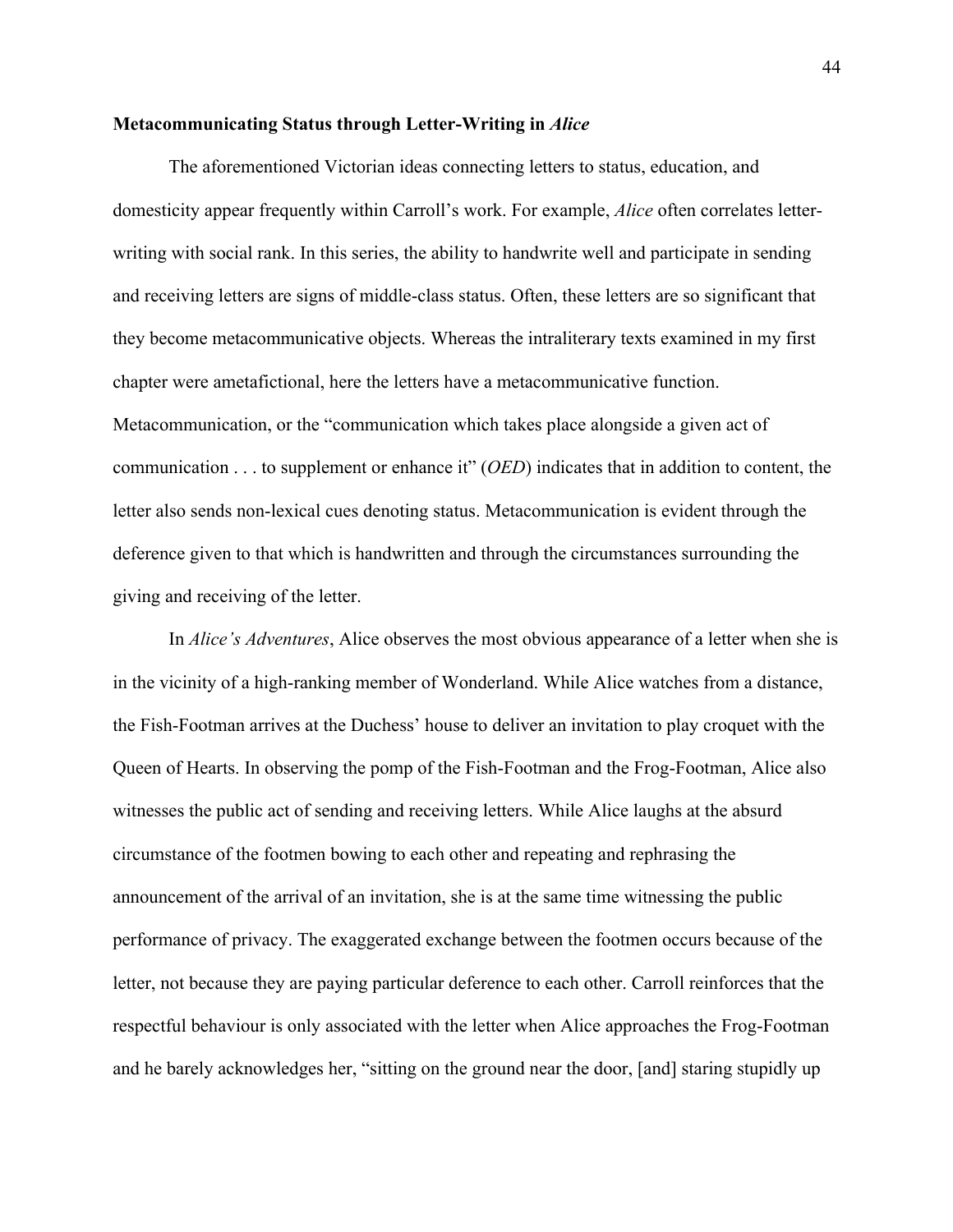into the sky" (*Looking Glass* 50). The Frog-Footman does not employ a spectacle of welcoming to Alice, whom he has never met. Instead, his ritualistic behaviour emerges only when the letter does. The letter, then, is metacommunicative beyond its meaning as a physical object, as it also conveys social position of the sender and addressee. Because it signals social status, the appearance of this invitation has the ability to set into motion a series of behaviours.

Carroll establishes the letter as an object that signifies class, and also uses letters as a way of placing girls firmly within the bounds of domestic ideology. Near the beginning of *Alice's Adventures*, Alice finds she has grown to a great height after eating a cake labelled "EAT ME." Alice's first concern is not how she will return to normal height, but how she will maintain proper communication with her feet. Alice imagines how she will address her feet on page 17:

# *Alice's Right Foot, Esq. Hearthrug, near the Fender (with Alice's Love)*

While this excerpt functions as a clever pun on "footnote" (Susina 51), Alice also reveals a primary concern of hers: etiquette. By composing a note to her feet, Alice shows that at her young age she possesses the skills to properly send a letter. Clara Mucci argues that Alice is "at the same time both a child and a little Victorian adult living in a time that was particularly rigid and appreciative of good manners" (118). Part of Alice's portrayal as a mini-Victorian adult includes her ability to function as a member of the Victorian elite. Alice's education and her ability to write appropriate letters is but one example of an ideal middle-class Victorian girl. Because of this social education, Alice adheres to conventions that keep her within a domestic sphere. As an "angel in the house in-training," Alice attempts to outwardly portray a girl who makes socially appropriate decisions. Even if her "footnote" appears ludicrous or irrelevant to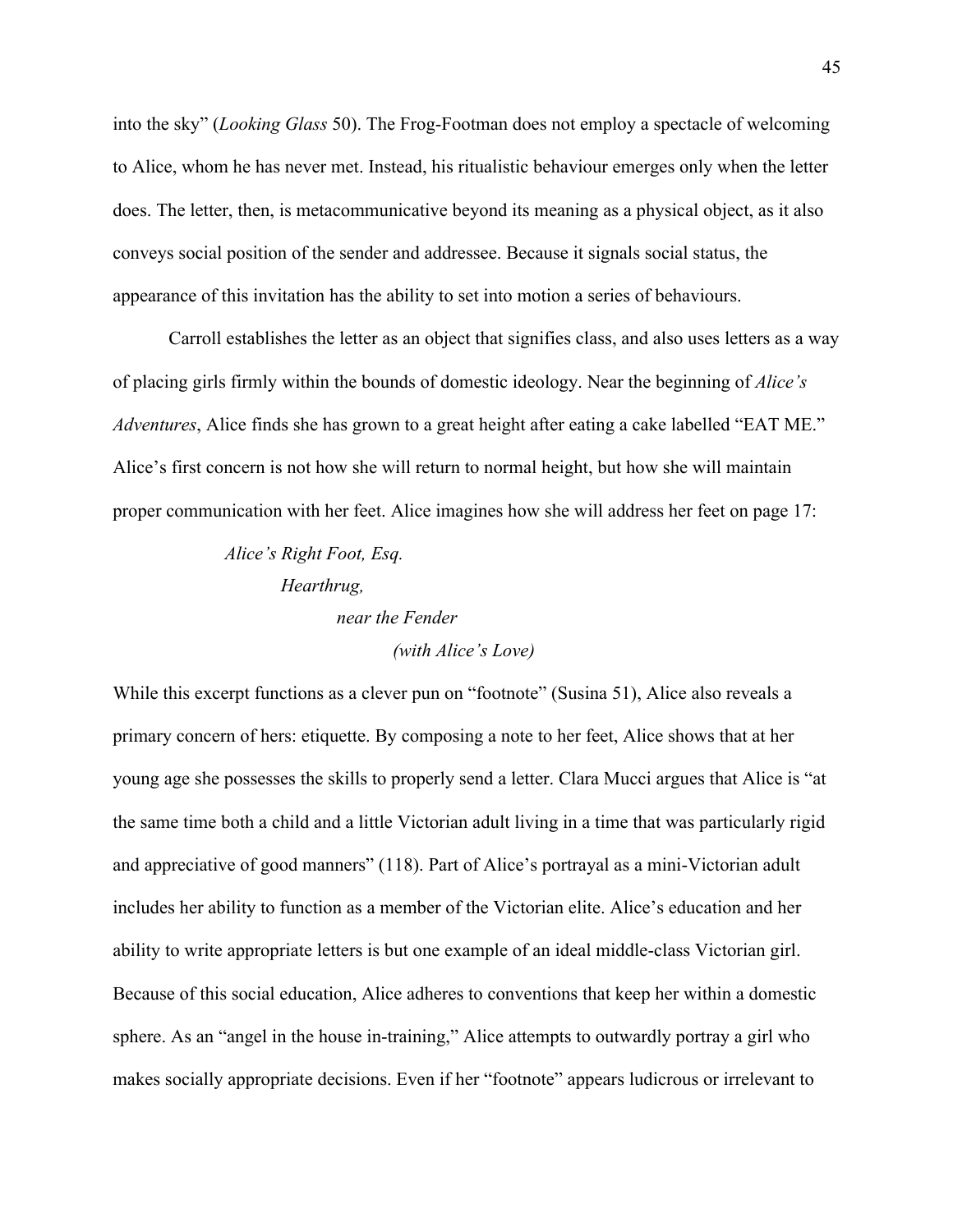her predicament, Alice's concern for maintaining contact demonstrates a girl concerned with the self-scrutiny of a publicly displayed domestic life. Although her worries may be misplaced and without consequence, Alice's childhood instruction compels her to prioritize social customs that reinforce her middle-class status over other, more pressing issues, such as the state of her physical body.

# **Class Exclusion through Improper Letters in** *Alice*

While Carroll emphasizes schoolgirl middle-class status through *proper* letter-writing, the *improper* letters that appear within his texts mark the lower class. In his texts, Carroll shows that in order to participate in certain social circles successfully, an individual must demonstrate their ability to write letters. The Knave of Hearts' trial in *Alice's Adventures* demonstrates an improper letter. As evidence that the Knave stole the Queen's tarts, the White Rabbit, acting as court clerk, produces a letter. This chapter, in which the Knave is falsely accused, has conclusively been cited by scholars as a series of moments that serve as "peculiar parodies of the British legal procedure" (Siemann 433). However, scholars often overlook the importance of the letter as object. When the letter appears as "evidence" of the Knave's guilt, the White Rabbit acknowledges that "[he has not] opened it" preceding the trial (104). The White Rabbit's ignorance about the contents of the letter supports the parodic effect of this trial. Nonetheless, in this dialogue, the White Rabbit indicates that the letter is folded, concealing its contents. Carroll demonstrates a deviation from social customs when the White Rabbit pronounces that the letter "isn't directed at all" to an addressee  $(104)$ .<sup>27</sup> Catherine Siemann explains that although

<sup>27</sup> This moment is also evocative of Charles Dickens' 1852 novel, *Bleak House*, not only in its portrayal of an ineffective judicial system, but also in its anxieties surrounding literacy. Tatiana Nunez argues that in this novel, "the material objects of literacy, such as papers and documents, often function as plot devices while simultaneously highlighting the divide between literate and illiterate characters" (277). I want to thank Emily Murphy for this point.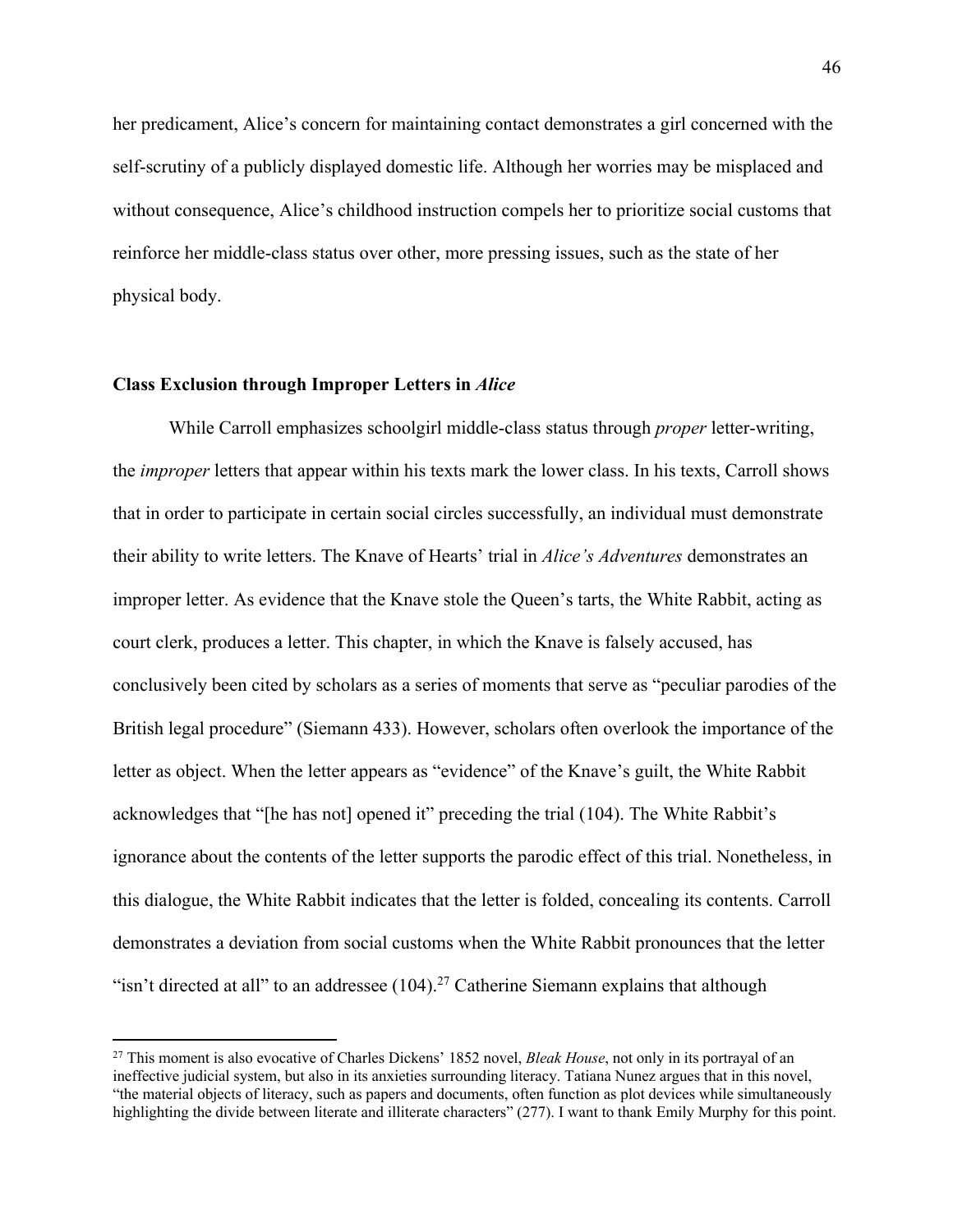Wonderland and Looking-Glass country are *not* England incarnate, they "*are* governed according to British notions of rules and order, albeit British notions presented in a distorted manner" (434). Because the letter does not hint at its content on the outside via an addressee or metacommunicative cues such as coloured borders, this letter does not fit within expected conventions. When the White Rabbit opens the letter to reveal that it is neither in the prisoner's handwriting nor signed by the prisoner himself, the King concludes that the Knave must be guilty, because if he were innocent, "[he would] have signed [his] name like an honest man" (105). Although the King's comments are comedic, they also reveal this is yet another example of an unfulfilled custom. According to Victorian letter-writing conventions, everything about this letter is entirely inappropriate. The Knave, then, is not only accused of stealing the Queen's tarts, he is also metacommunicatively accused of falsely parading as a member of the middle class, when "his" letter-writing skills are so clearly substandard.

While this incident portrays the Knave as on trial for his class membership, Alice's response to the King's conviction indicates a different contention. Alice's main disagreement with the evidence is that the King "[does not] even know what [the letter's] about!" (105). Alice's discomfort is not with the potential of a falsely accused prisoner, but with a text inappropriately described as a letter. In fact, it is the categorization of the text as a letter that confuses the entire court. This "letter" has no external addressee, no hint at an embellished envelope, no proper signature, and no formulaic epistolary content. The White Rabbit verbalizes these issues when he correctly identifies the handwritten note as a letter that "isn't a letter after all" (104). After the "letter," which happens to be a set of verses, is read aloud, Alice confirms that she "[does not] believe there's an atom of meaning in it" (106). The letter has no meaning not because the poem itself is void of significance, but because it is a poem and therefore lacks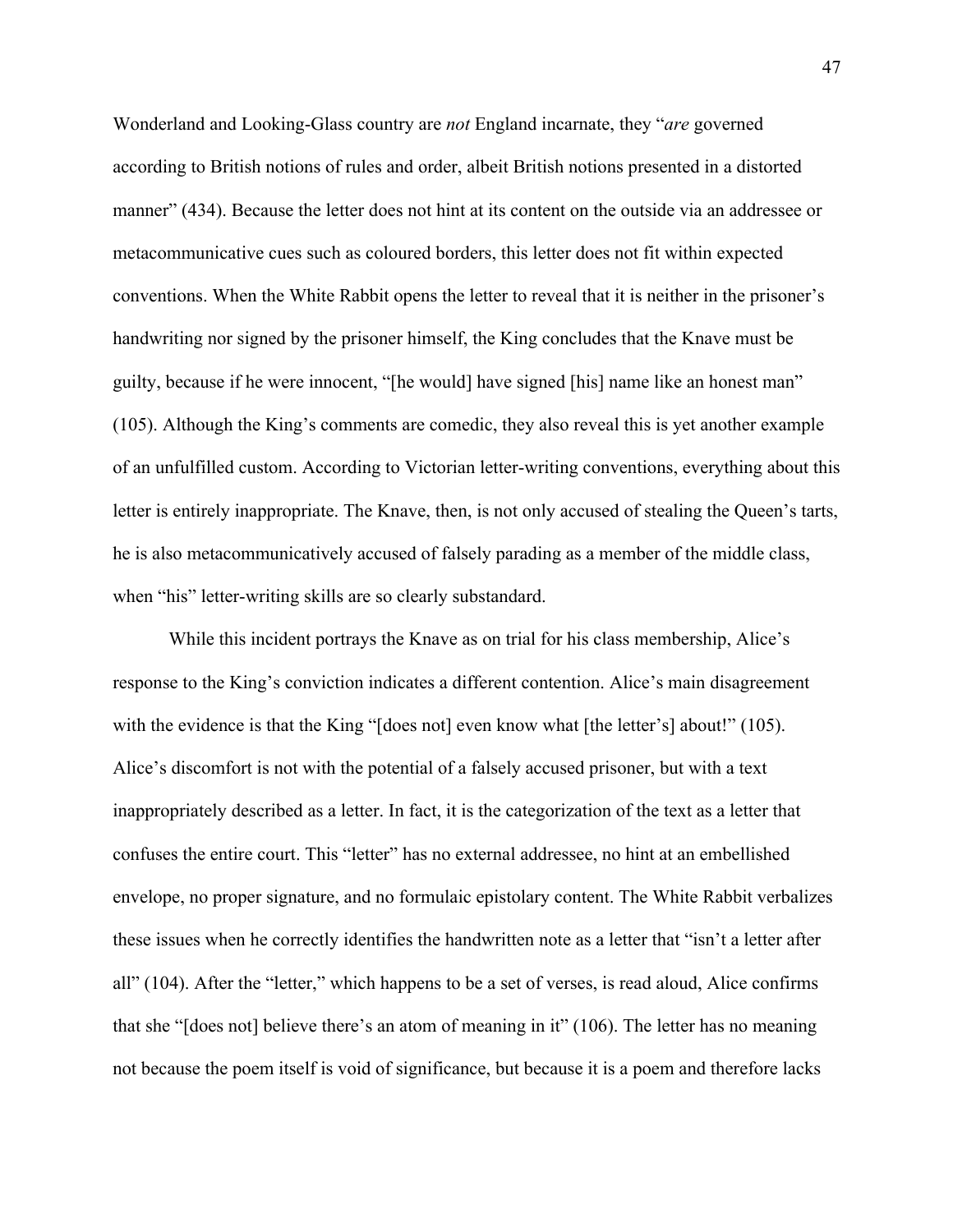both the metacommunicative impact of a letter and the communicative content and mode of the Victorian letter as a middle-class genre. The King's attempts to convince the court of the Knave's guilt and the Queen's condemnation amplify Alice's outrage until she finally proclaims that the King and Queen speak of nothing but "stuff and nonsense" (107). Alice denounces the trial of the Knave of Hearts as "nonsense" primarily because the evidence provided is incorrectly categorized as a letter. The chapter's title, "Alice's Evidence," implies that Alice herself gives testimony to the court. However, Alice's role is as bystander and not as witness, plaintiff, or defendant. Alice's evidence appears when she announces that the court is "nothing but a pack of cards" (108), thereby signalling her understanding of Wonderland as a dream. In this moment, Alice also notices that the court is, itself, composed of "paper" characters, a nod to her training in distinguishing proper from improper. When Alice notices the flimsy, two-dimensional paper-like quality of the characters surrounding her, a Butlerian understanding of the letters as constitutive and performative of the middle-class subject allows us to see Alice as fully "recognizing" Wonderland as fictional. Alice displays her "evidence" through her ability to determine the proper function and form of a letter, demonstrating her effective education as a member of the middle-class outside of Wonderland. Alice's prescriptive approach to the epistolary form forces her to reject the poem as a proper letter, thereby reaffirming the rigid definitions of genre and communication that accompany her class experiences.

## **Status Denotation and Letter-Writing in** *Harry Potter*

Like Carroll, Rowling shows that letters in *Harry Potter* demonstrate class inclusion. Appropriately, the first letter in the *Harry Potter* series welcomes middle-class Harry into a world of letters and letter writing. Before leaving an infant Harry on the doorstep of his relatives,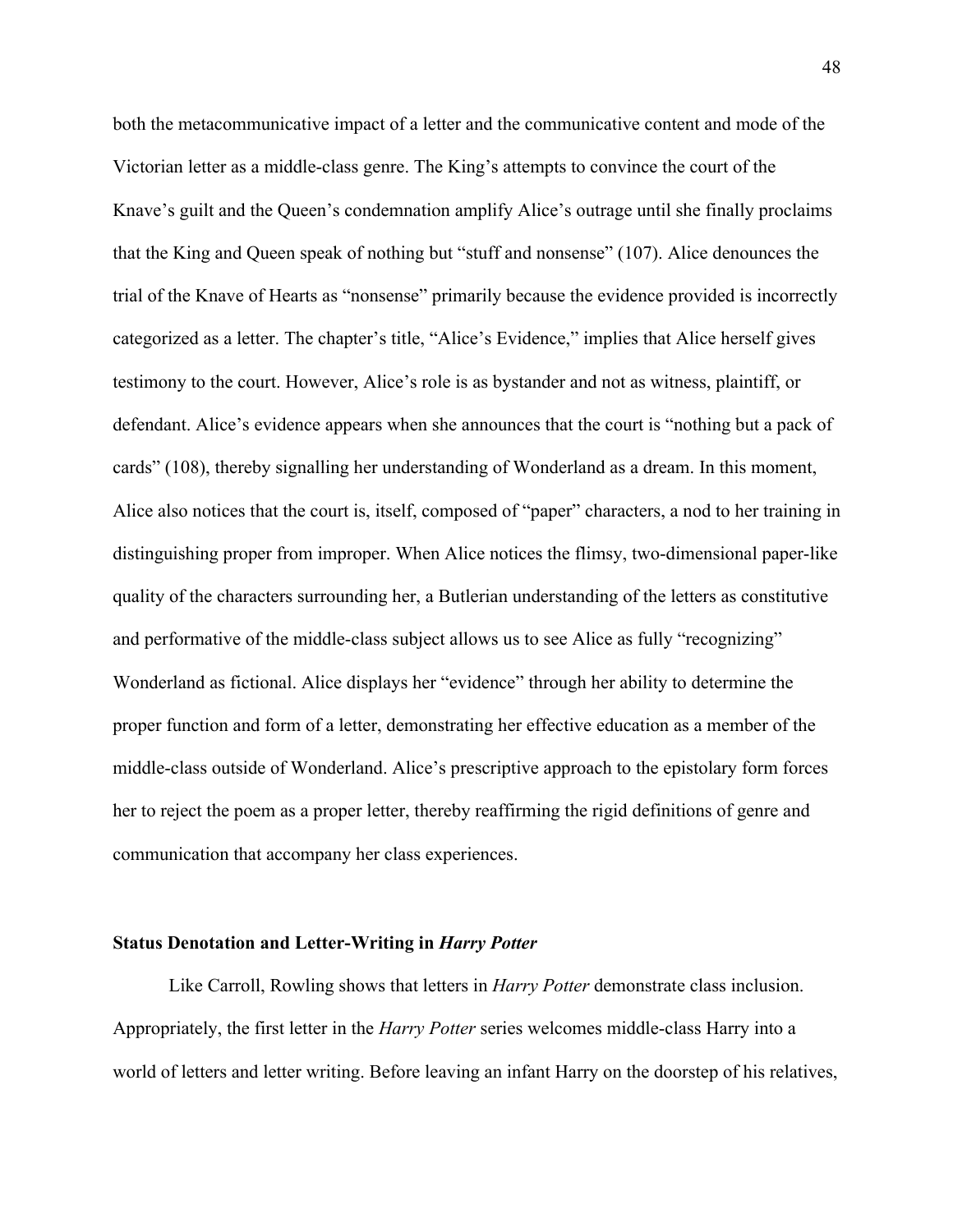Dumbledore "[takes] a letter out of his cloak . . . [and tucks] it inside Harry's blankets" (*Philosopher's* 16). In this scene, Rowling implies that the entire explanation and instruction for Harry's appearance and care resides within the contents of that letter. However, the Dursleys are an unwelcoming family to their wizarding relatives and refuse to "hold with such nonsense" (*Philosopher's* 1). Given that Dumbledore provides the explanation for Harry's arrival and the Dursleys' responsibility to him only through a letter, the Dursleys' choice to care for Harry is surprising. Even Professor McGonagall, who supports Dumbledore so ardently, has difficulty digesting this idea: "Really, Dumbledore, you think you can explain all this in a letter?" (*Philosopher's* 14). Although Rowling never reveals the contents, the appearance of the letter along with the baby marks Harry's status. The letter grants legitimacy to Harry as a worthwhile individual. With the life and wellbeing of a baby depending on the words written inside, the letter functions as a metacommunicative object. Despite their overt hostility towards their magical relatives and the Wizarding World, the Dursleys take on guardianship of Harry, further cementing the letter's ability to act as a powerful persuasive force. This letter possesses the ability to change behaviour, indicating that the physical letter itself conveys status in addition to the content.

One of the more obvious associations between status and letters is the Hogwarts acceptance letter. Before Harry receives his letter, he lives on the margins of society. The Dursleys' treatment of Harry physically and psychologically relegates him to the outskirts of their family; he sleeps under the stairs, is not invited to family celebrations, only wears his cousin Dudley's oversized clothes, and often acts as housekeeper for the family. Not only do the Dursleys mistreat Harry, but he is also rejected by his peers. At school, Harry is "laughed at for his baggy clothes and Sellotaped glasses" (*Philosopher's* 25-26). However, when Harry receives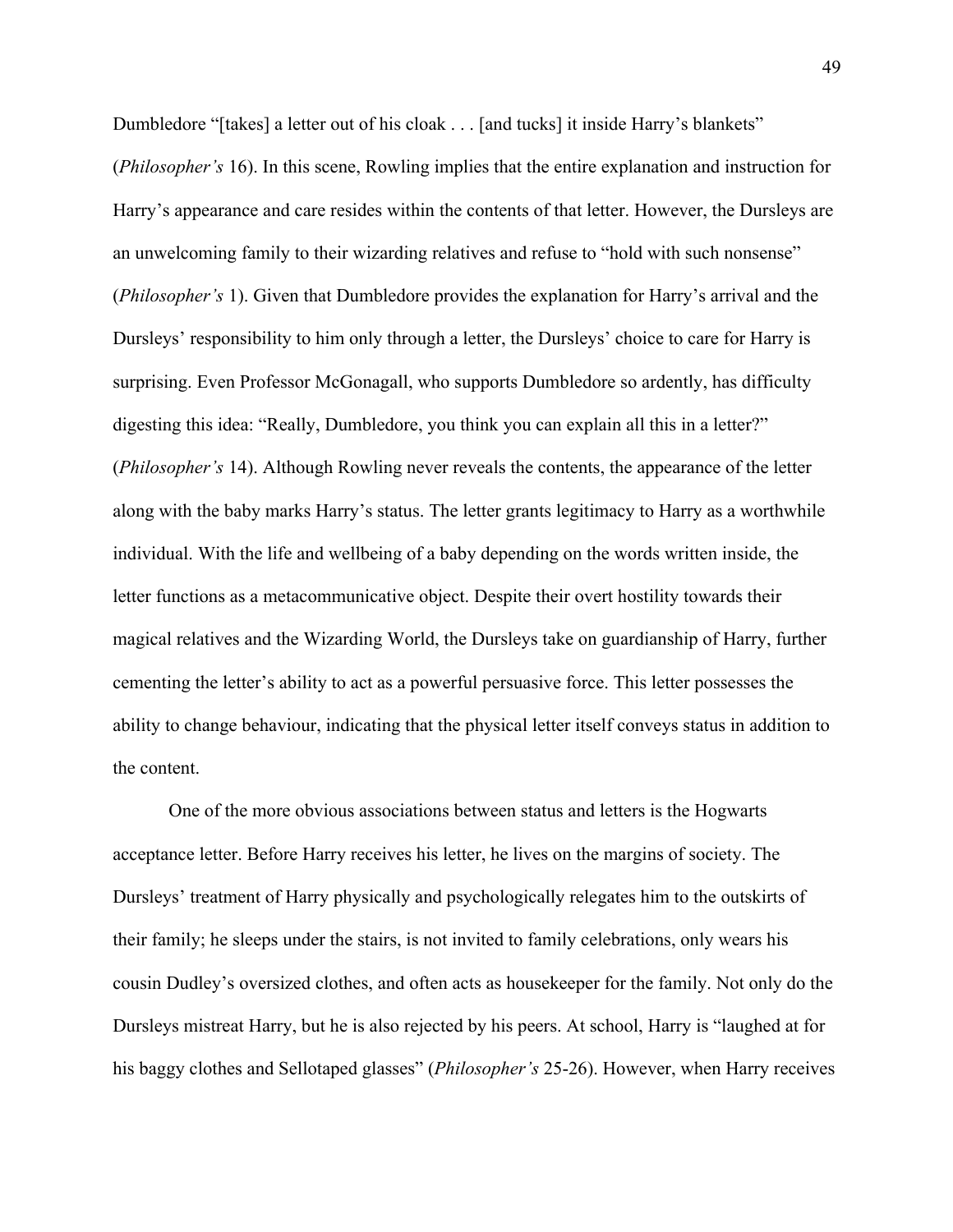his Hogwarts acceptance letter, he experiences his first taste of Wizarding superiority. The letter invites Harry into a prestigious world, inaccessible to the Dursleys:

### HOGWARTS SCHOOL OF WITCHCRAFT AND WIZARDRY

Headmaster: Albus Dumbledore (Order of Merlin, First Class, Grand Sorc., Chf.

Warlock, Supreme Mugwump, International Confed. of Wizards)

Dear Mr. Potter,

We are pleased to inform you that you have a place at Hogwarts School of Witchcraft and Wizardry. Please find enclosed a list of all necessary books and equipment. Term begins on 1 September. We await your owl by no later than 31 July.

Yours Sincerely,

Minerva McGonagall

Deputy Headmistress

Before Harry even reads the contents of his letter, he is bombarded with the social status that comes with membership to the Wizarding World. Dumbledore's extensive list of credentials following his name gives Harry an insight into the possibilities attached to an education at Hogwarts. The formality of the letter accompanied by the titles of "Headmaster" and "Headmistress" implies that Harry is invited to an elite Victorian-esque boarding school. Professor McGonagall's confirmation that Harry has "a place at Hogwarts" further emphasizes the exclusivity that accompanies this letter. The experience of Harry's Aunt Petunia best highlights the selective membership that comes with the Hogwarts acceptance letter. Severus Snape's memories show that she writes to Dumbledore asking to be considered. Harry's mother, Lily, reveals Petunia's attempt to gain admission to the school: "You didn't think it was such a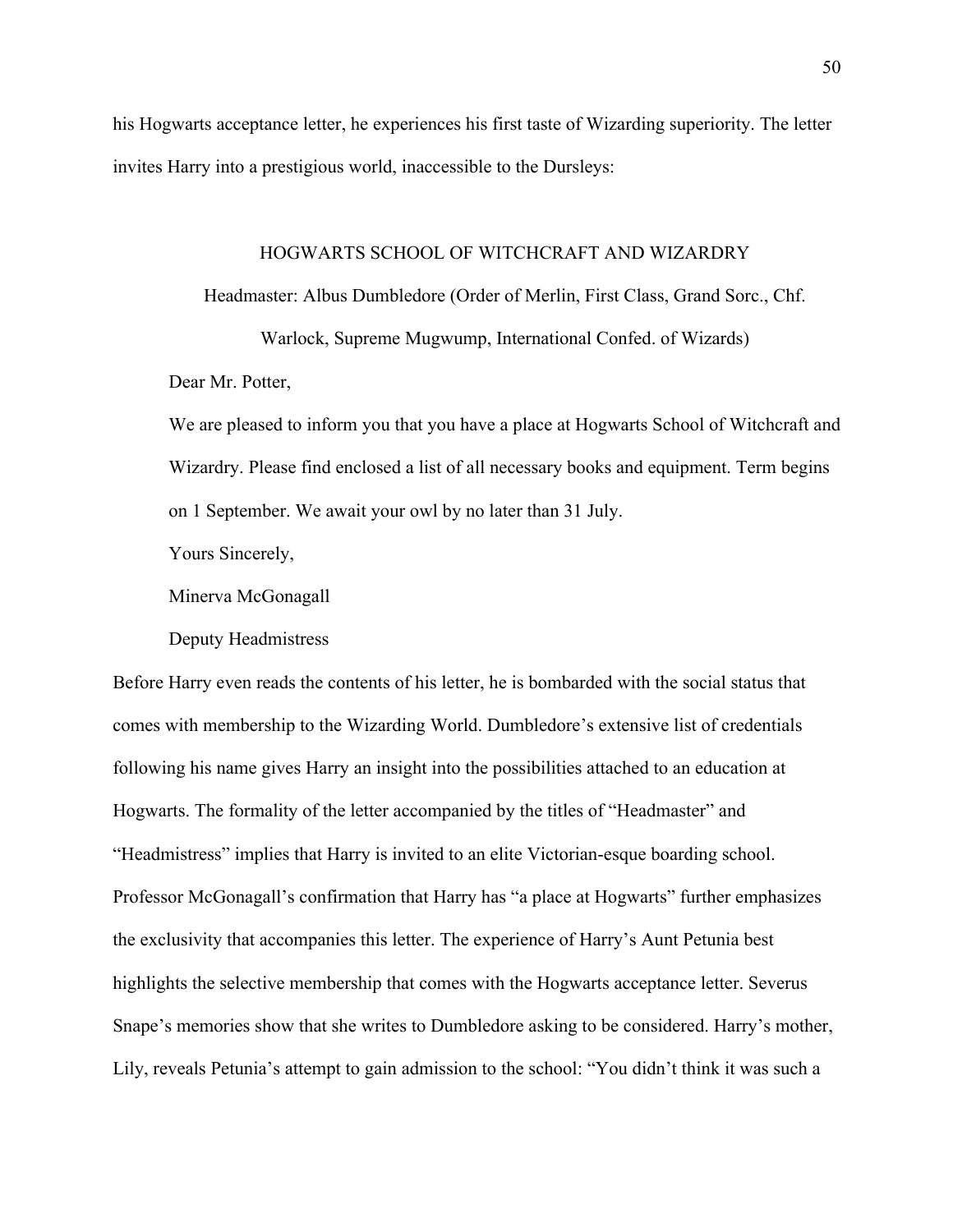freak's school when you wrote to the Headmaster and begged him to take you" (*Hallows* 546). Petunia, unlike her sister, does not receive the Hogwarts acceptance letter, which would give her access to this exclusive world. Importantly, Dumbledore rejects Petunia via a letter, sealing her fate as a decidedly non-member of the Wizarding community (*Hallows* 546-547). When Petunia is denied access to an acceptance letter, she is then also denied access to the social advantages that accompany it. The Hogwarts acceptance letter is perhaps the most recognizable form of epistolary metacommunication within the *Harry Potter* series because it literally invites Harry into a community with extremely limited access. This letter acts as a ticket into a secret world dominated by a select few. The Hogwarts acceptance letter occupies a metacommunicative space that signals superior social status.

Letters also denote status when they sometimes maintain and reinforce middle-class female domesticity. Ginny Weasley attempts to maintain herself within the middle-class idealization of Victorian girls through her letters. In the *Chamber of Secrets*, Ginny finds a diary and writes habitually to the memory of Lord Voldemort, whom she knows as Tom Riddle. In this unusual situation in which a diary "talks back," Ginny chooses to write in the form of letters. Considering the sheer number of letters exchanged between them over the school year, it is significant that Ginny maintains a tone appropriate to Victorian letter-writing. Riddle even recalls the year as "*boring*, having to listen to the silly little troubles of an eleven-year-old girl" (327). Although Riddle may find it boring, Ginny engages in gendered conversation suitable for her age and sex. Riddle may complain of her "pitiful worries and woes" (328), but according to the ideal gendered vision of "the angel in the house," a woman should not know the "gritty" details and corruptions of the outside world. Ginny's "pitiful" worries demonstrate her classappropriate ignorance. Ginny is not yet a woman, but she certainly is practicing for that eventual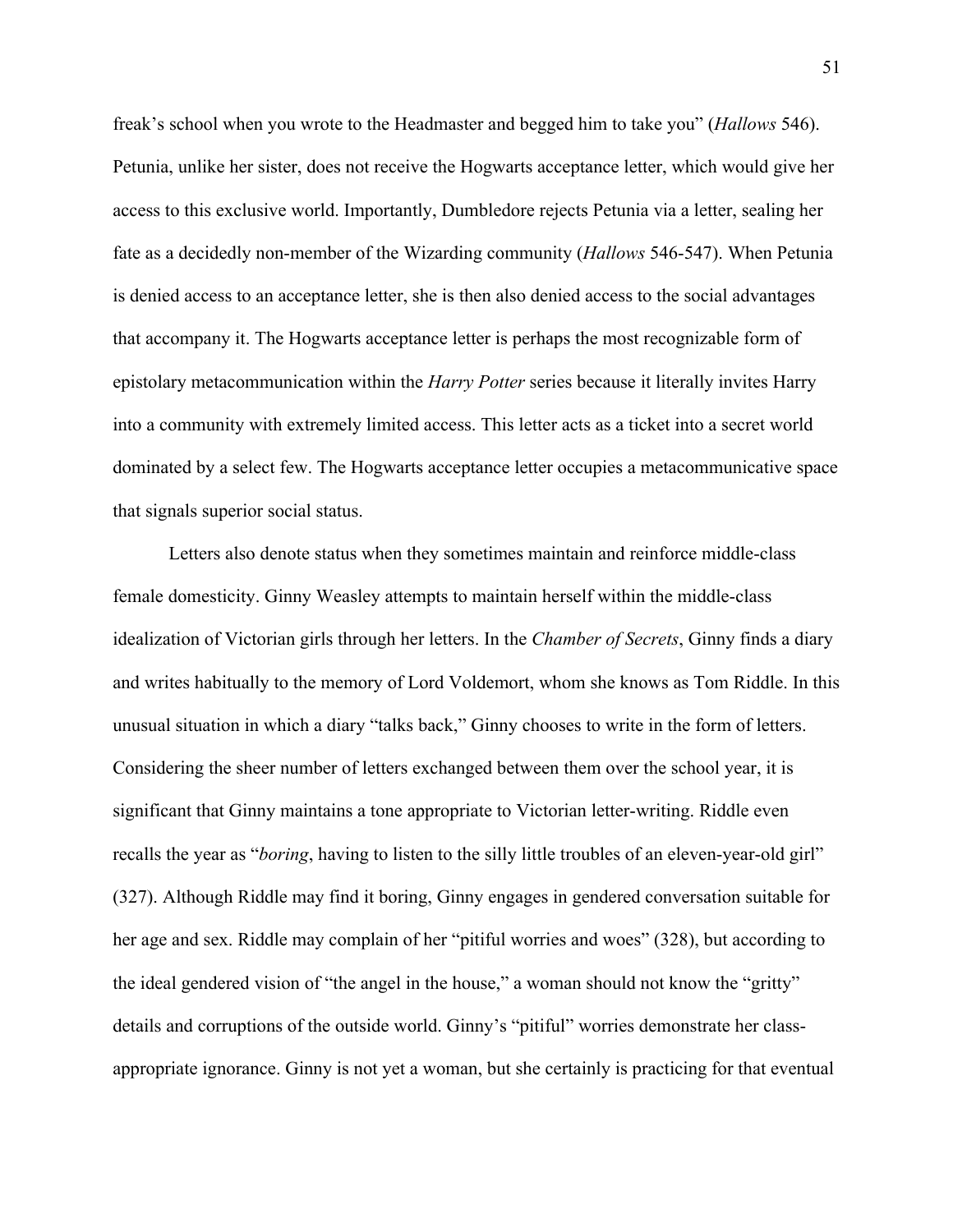role. Even as Riddle begins to control her and Ginny grows increasingly concerned, her epistolary form never wavers. Riddle recalls Ginny's many diary entries during this period:

*Dear Tom, I can't remember where I was on the night of Hallowe'en, but a cat was attacked and I've got paint all down my front. Dear Tom, Percy keeps telling me I'm pale and I'm not myself. I think he suspects me… There was another attack today and I don't know where I was. Tom, what am I going to do? I think I'm going mad… I think I'm the one attacking everyone, Tom!* (328)

The repetition of "Dear Tom" reveals Ginny's training as a middle-class Victorian girl. Even when she is at her most distressed, Ginny still takes the time to properly address her letters. This shows her concern for projecting the gendered ideal of private letters. Despite the mounting evidence and lapses in memory, Ginny clings to her ignorance. When she thrice repeats the phrase "I think," Ginny leaves room for doubt. Although suspicious, Ginny remains inconclusive about her guilt. Because she does not directly confess to committing the acts, Ginny preserves her ignorance. This uncertainty enables the eleven-year-old to maintain her "angel-in-the-housein-training" status. Finally, when Ginny attempts to dispose of the diary, she does so within a gendered domestic space – the girls' toilets (328). Ginny's letters reveal that her first concern is for the appropriate behaviour of her sex, and she attempts to maintain her epistolary conduct within a prescribed Victorian ideal. Even when there are more pressing issues at stake, Ginny maintains her status as a middle-class member through careful attention to epistolary form.

## **Middle-Class Exclusion through Improper Letters in** *Harry Potter*

Like Carroll, Rowling shows that conventionally improper letters prevent appropriate middle-class social interaction. Rowling portrays the Gamekeeper and later Care of Magical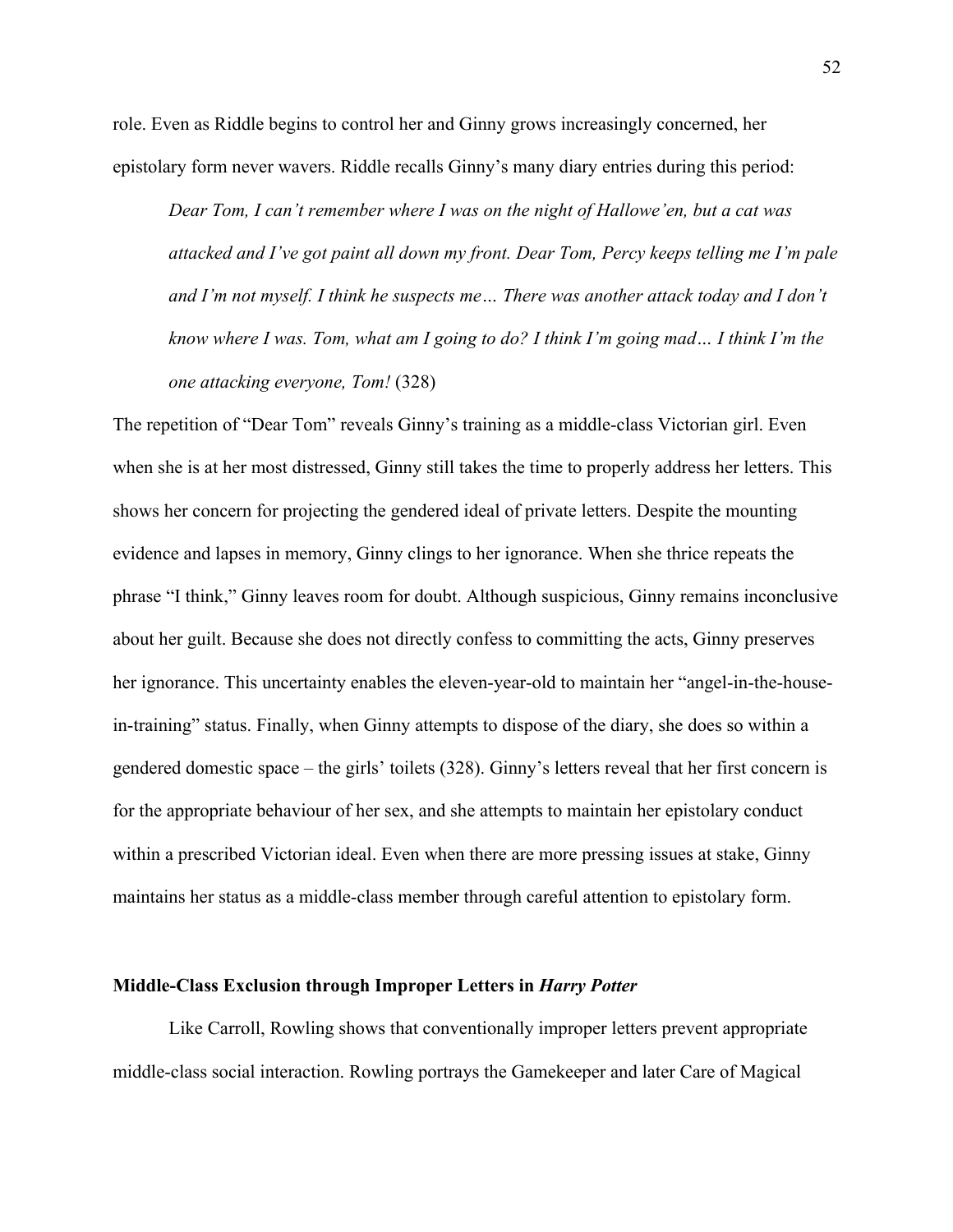Creatures professor, Hagrid, as an oversized, parodic "gentle giant." Hagrid's lack of intelligence is often the basis for many instances of humour throughout the series. Hagrid, who was expelled from Hogwarts when he was only thirteen years old (*Chamber* 293), lacks both the appropriate social and intellectual education to participate in the middle-class social circles that Hogwarts boasts. Hagrid's letters are often extremely short, grammatically incorrect, and immature both in quality and formality. For example, when Hagrid sends a letter to Dumbledore in *The Philosopher's Stone*, it reads as follows:

DEAR MR DUMBLEDORE, GIVEN HARRY HIS LETTER. TAKING HIM TO BUY HIS THINGS TOMORROW. WEATHER'S HORRIBLE. HOPE YOU'RE WELL.

HAGRID. (56)

Hagrid's sentence fragments and terse structure indicate his position as an individual without the skills to participate and perform fully within the class-driven pseudo-Victorian social system of Hogwarts. The capitalization of his words emphasizes Hagrid's brutish and abrupt style of communication. Hagrid even greets Dumbledore inappropriately, addressing him incorrectly as "Mr." instead of his proper title, "Professor." According to M'Balia Thomas, Alisa Russell, and Hannah Warren, Hagrid's personal navigation of the class structure at Hogwarts "reflects the institutionally *un*sanctioned nature of his own educational experience" (4). Hagrid's letters show that like his magical education, his social education is incomplete. Often, Hagrid's handwriting is described as "hardly legible" (*Azkaban* 346) and an "untidy scrawl" (*Philosopher's* 145), especially when showing emotional distress and "[his] enormous teardrops [smudge] the ink so badly in places that it [is] very difficult to read" (*Azkaban* 310). When Hagrid's letters appear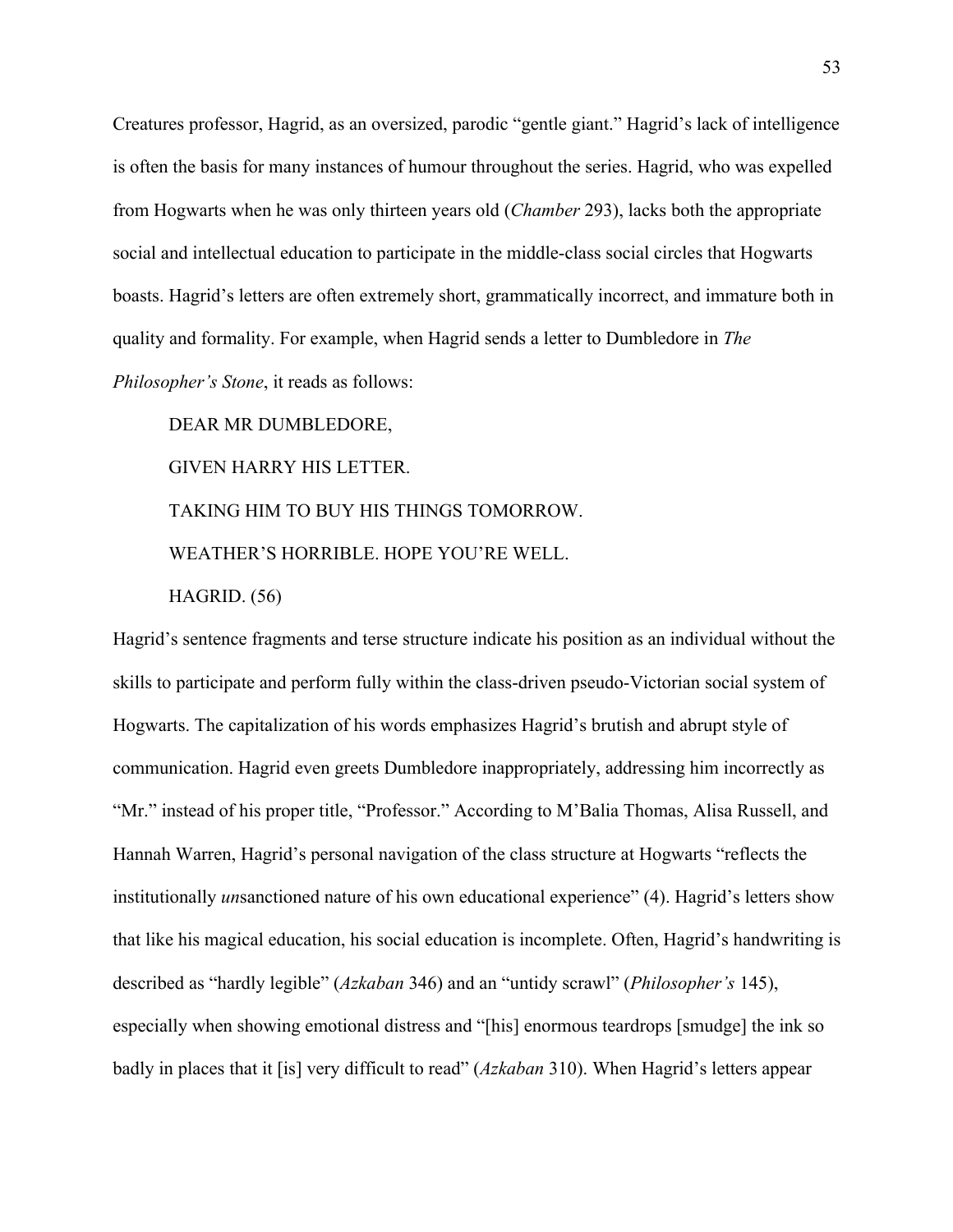illegible, they bewilder his addressees. Hagrid's letters break Carroll's "golden Rule [sic]  $\dots$ *Write legibly*." (*Eight or Nine Wise Words* 12), further demonstrating the half-giant's inability to keep up with his socially superior correspondents. Hagrid's letters exclude him from fully participating in the prolific letter-writing society at Hogwarts and the larger wizarding community.

In contrast to Hagrid's letters, which are entirely informational, Sirius Black's letters convey not only a complete education, but also a sense of refinement. Like Hagrid, Sirius is a social outcast. Having been falsely accused of betraying his friends to Lord Voldemort and spending thirteen years in wizard prison, Sirius' appearances in the series involve laying low and avoiding arrest until his death in *Order of the Phoenix*. However, unlike Hagrid, Sirius has completed his education at Hogwarts. Sirius is also a descendent of "the noble and most ancient House of Black" (*Phoenix* 90). Sirius' letters to Harry are lengthy and detail-rich: "[the owl] was the best I could find and he did seem eager for the job" (*Azkaban* 459), and appropriately cordial: "My best to Ron and Hermione" (*Goblet* 190). The contrast between Hagrid's letters to Harry and Sirius' letters to Harry reveals a social chasm. Both men take up space on the outskirts of society. Hagrid lives in a hut "on the edge of the Forbidden Forest" (*Philosopher's* 149) and Sirius, at times, lives in "mountainside caves" around wizarding villages (*Goblet* 506). Yet, Hagrid's correspondence is often a source of comedy, whereas Sirius' letters bring advice and comfort. When Hagrid is too afraid to speak Voldemort's name, Harry suggests that he write it down, to which Hagrid replies: "Nah – can't spell it" (*Philosopher's* 59). Rowling founds this combined moment of humour and pathos in Hagrid's borderline illiteracy. In contrast, Sirius' words of warning and advice occupy Harry's mind long after he reads them (*Goblet* 191). The way in which Rowling treats the letters of Hagrid and Sirius are oppositional. Where one is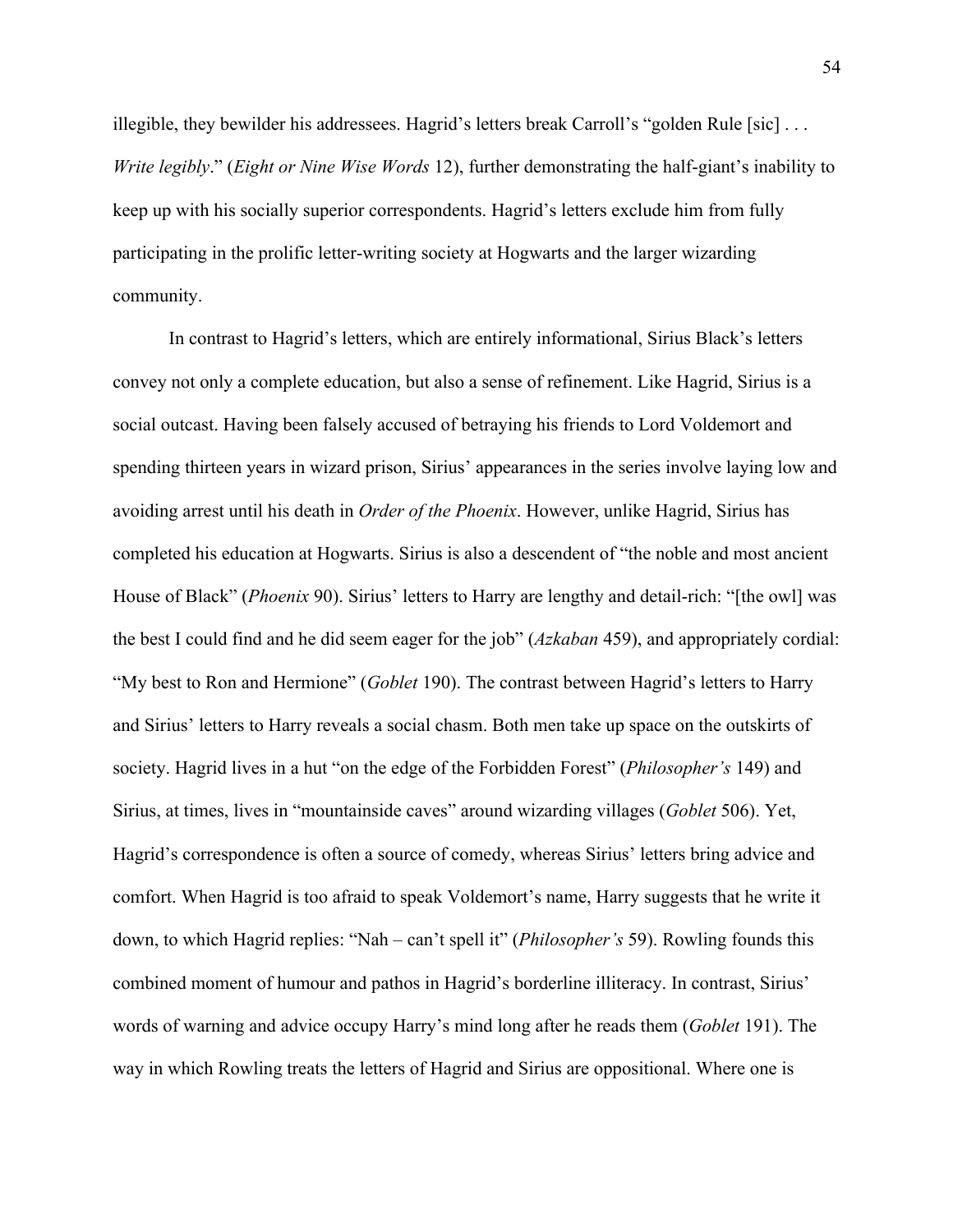mocked, the other is given deference. Rowling distinguishes the characters' respective social classes through their letters. Although a social pariah, Sirius' noble birth and robust education allow him to slip unnoticed into the tone and form of the middle class, whereas Hagrid remains half-wizard and half-educated, relegating him and his letters truly to the outskirts of society, permanently marked as lower class. Hagrid's letters demonstrate that when inappropriate letters appear, social interaction stalls.

Even when Dumbledore appoints him as the Care of Magical Creatures instructor, students do not pay appropriate deference to Hagrid. The students continually question Hagrid's methods and subject matter. When Hagrid attempts to instruct the class on Blast-Ended Skrewts, even Hermione finds his teaching objectionable: "the best thing to do would be to stamp on the [Skrewts]" (*Goblet* 167). Regardless of his professional status, Hagrid cannot navigate appropriate social conventions, which prevents his entry into the middle class. The example of Sirius shows that although unwelcome in most social circles, his letters afford him a certain permanent acceptability that Hagrid will never attain. Sirius' navigation of the letter system in the Wizarding World demonstrates that the ability to perform this activity is part of the expectations of the middle class. Hagrid, having never received the correct instruction, cannot access this status, which is most evident when his students constantly undermine and reject him as an authority figure in Hogwarts.

For the Victorians, letters and letter-writing are intensely connected to the maintenance of class structure and domestic idealism. In *Alice* and *Harry Potter*, letters operate within the regulatory boundaries of Victorian domesticity and status. In these texts, letters function as public displays of private documents that depict class. The letters manifest a Victorian need to project an ideal society that encourages men and boys to exhibit their expensive education but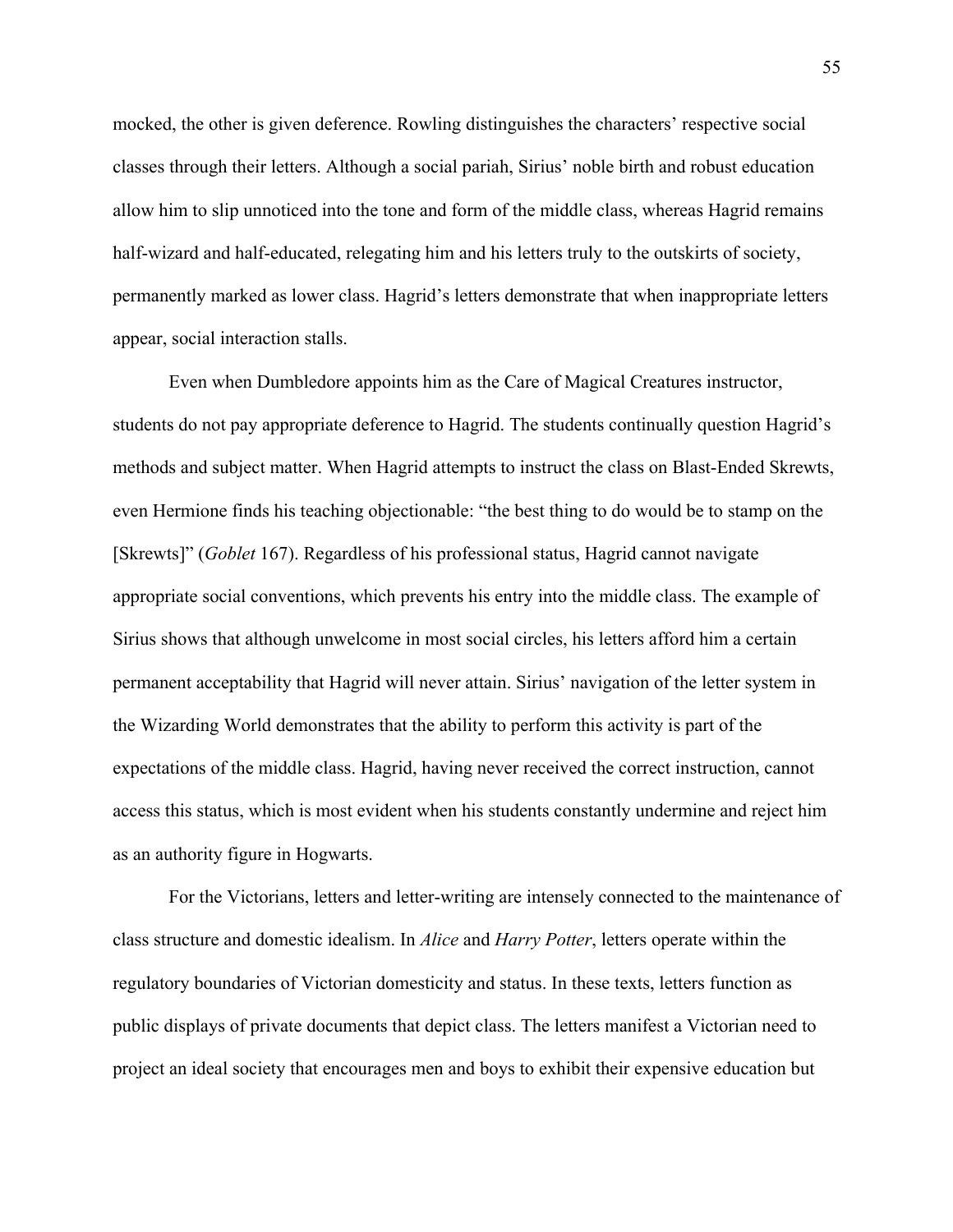urges women and girls to maintain themselves within a domestic setting. Letters not only signify social status in a metacommunicative manner, but also demonstrate the middle-class value of participating appropriately within their social circles. Victorian educational institutions valued a strict social structure in which knowledge and social skills are differentiating factors between individuals. The careful production of letters was meant to display ideal private lives to the public. School instruction and letter-writing manuals encouraged youth of the middle class to employ letters as a direct reflection of their place in society. In both the *Alice* books and the *Harry Potter* series, Carroll and Rowling reinforce this idea of class as related to letter writing through the portrayal of "false" and inadequate letters that do not correspond appropriately with the prescribed and expected epistolary form. Individuals who cannot master proper letter-writing are judged in terms of their ability to perform within certain social circles. The pseudo-privacy of letters demonstrated both the middle-class value of domestic idealism and the affluence required to attain such a lifestyle. Carroll and Rowling use the metacommunicative status of letters to indicate social status. They also employ letters to demonstrate young Victorian girls attempting to perform appropriate domestic ideals, even if they are not always successful. Those, like Hagrid, who are unable to produce appropriate letters are relegated to the edges of society, becoming objects of comedy and spectacle. As Carroll claims, the Victorian middle class understand a proper person to be "a man . . . who writes letters." Like the *Alice* books, the *Harry Potter* series adheres to this rule by portraying letters as metacommunicative vehicles denoting class and belonging. In these texts, letters and envelopes not only reveal glimpses into the contents, they also convey character, social class, and educational superiority.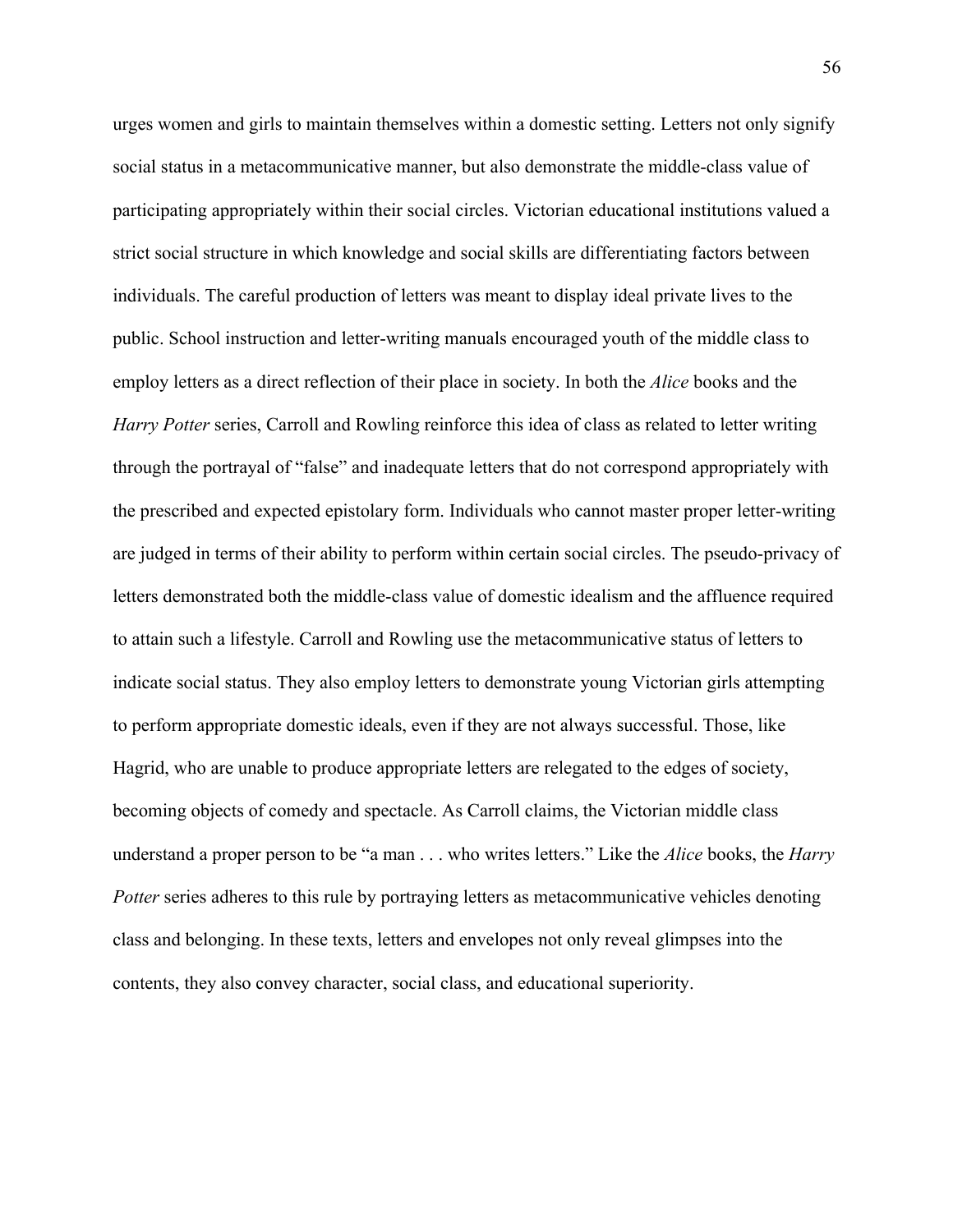# **Chapter Three: Manipulating the Letter-Reader**

One of the more sinister ways in which letters function within the *Alice* books is as modes of physical and psychological control. In his texts, Carroll sets a standard for the association between letters and control. This relationship between letters and power manifests itself through the construction of the *Alice* series. While the *Alice* books contain few overt references to letter writing, the word games contained within them suggest that the books themselves are an extension of Carroll's favourite literary mode. Carroll first told the *Alice* stories to the daughter of the Dean of Christ Church, Alice Liddell, while he rowed with the Liddell daughters on the River Thames (Jones et al 9). Carroll's fascination with wordplay and letter-writing culminated in the sending and receiving of game-like letters to his many girl-child friends. Alice Liddell was but one of many children with whom Carroll engaged in wordplay, so much so that Jan Susina argues that *Alice's Adventures in Wonderland* "is an elaborately illustrated letter" (49). Importantly, Susina identifies that Carroll's "letter" is intended for the historical Alice Liddell, specifically in *Alice's Adventures Underground*, which was then transitioned into *Alice's Adventures in Wonderland*. It is my contention that Carroll is *not* writing to the historical Alice Liddell, but an imagined Alice, which will be further discussed below. The similarity in style and form of Carroll's letters to children and *Alice's Adventures* is no coincidence. In his introduction to the *Alice* books, Hugh Haughton argues that in Carroll's letters, "making a 'dear child' puzzled was a central thread . . . and clearly this is central to the Alice stories" (*lvi*). Carroll best reveals this attitude in his letter-writing manual, *Eight or Nine Wise Words* in which he refers to Edmund Hoyle's "golden rule, 'when in doubt, win the trick' [which is] admirable for Real [sic] life" (35). Carroll always "wins the trick" of writing letters by controlling the way in which the *Alice* books are read. That is, in his letters, Carroll wins the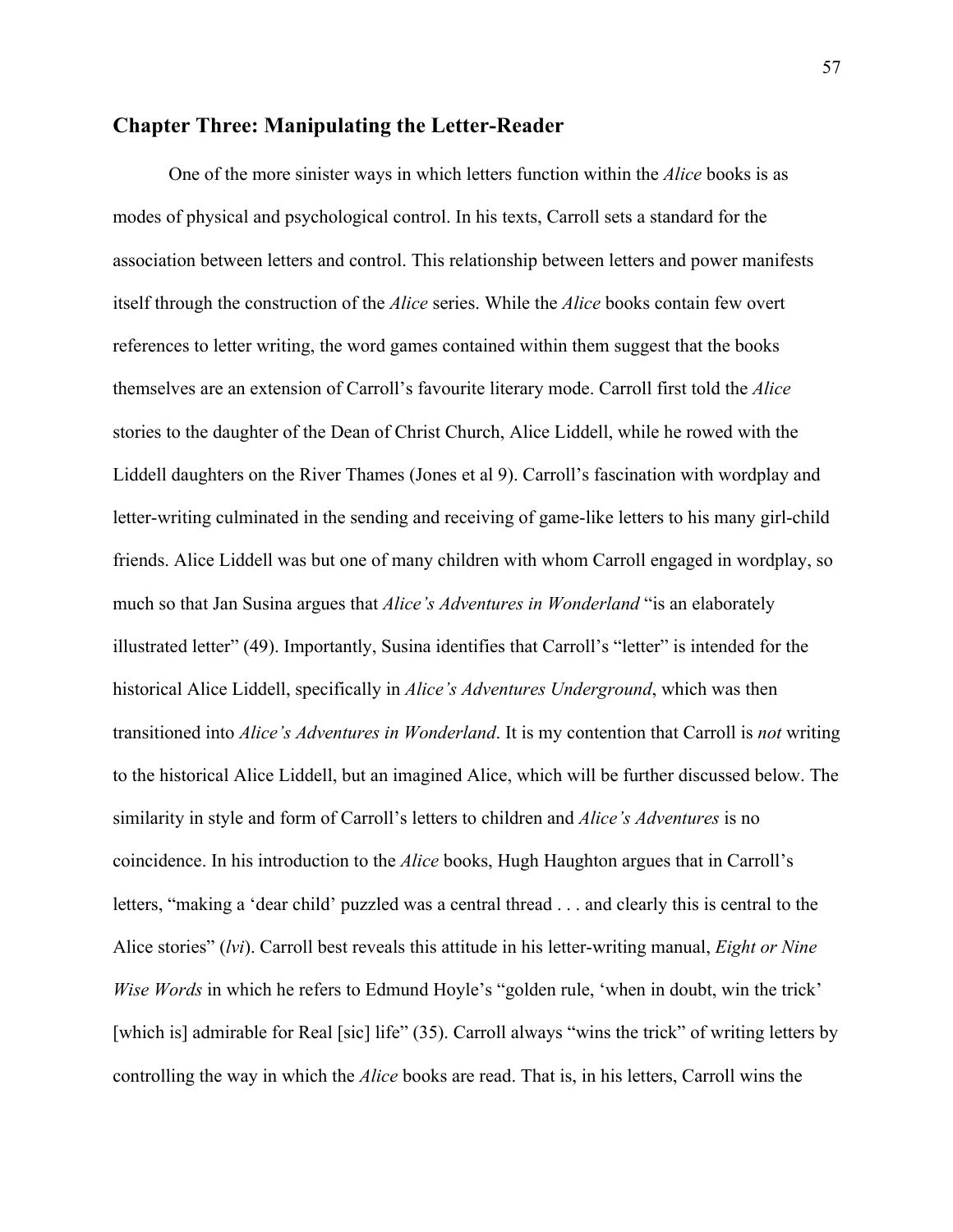"game" of letter-writing through the manipulation of his imagined child-reader, and in the *Alice*  series, the author applies this technique to his imagined child reader.

# **Lewis Carroll and the Three Alices: Carroll's Imagined Child-Reader**

If the *Alice* books are indeed one long letter, Carroll's narrator almost certainly writes to an already established idealized Victorian child. In his influential book, *Child-Loving: The Erotic Child and Victorian Culture*, Thomas Kincaid argues that the ideal Victorian child "is not, in itself, anything. Any image, body or being we can hollow out, purify, exalt, abuse, and locate sneakily in a field of desire will do for us as a 'child'" (5). Kincaid's description is an extension of the well-established Victorian "Cult of the Child," in which children, especially female children, were worshipped because they were figures onto which an ideal of innocence could be projected. Indeed, Kincaid explains that within this realm of thinking, "innocence was not only 'protected' but inculcated and enforced" (72). Perhaps more important than the child itself was the grown man's relationship to the child. Adult men, especially writers, who subscribed to the Cult of the Child, revered the child not only as a pure soul but also as a Christ-like figure because merely by her innocent presence, she could soothe his troubles. In her work, *In the Shadow of the Dream Child: A New Understanding of Lewis Carroll,* Karoline Leach contends that Carroll takes part in the Victorian Cult of the Child because "to worship her was to worship purity; more importantly, perhaps, to be seen to worship her was to be seen to possess that all-important purity by association" (63), for she was "the cleanser of his grubby soul" (71). Identifying his reader as this innocent and naïve child moves her into a particular subject position. A child decidedly without her own agenda or foreknowledge lends herself to easy authorial manipulation. In order to more clearly identify Carroll's imagined child-reader, I recognize three distinct Alice figures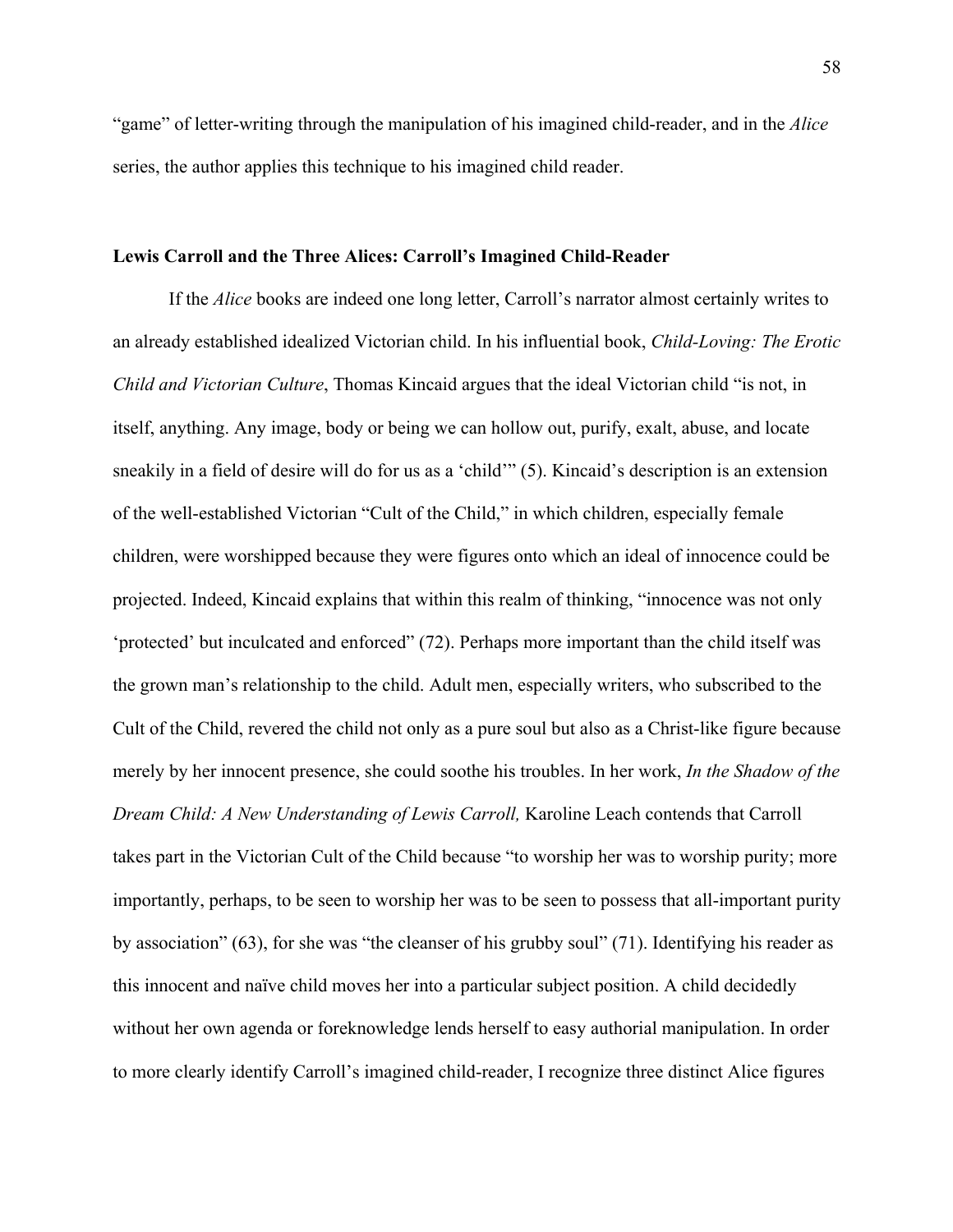in Carroll's life. The first is the historical Alice, the real girl with whom Carroll shared many experiences, but who also grew up, married, had children, and died in 1934. The second Alice is the character in Carroll's books, who finds herself in Wonderland conversing with mice, rabbits, and flowers. Importantly, this Alice reads too (as discussed in my first and second chapter). The third Alice is Carroll's imagined child-reader. She is his perfect Victorian dreamchild; she is innocent, ignorant, and willing to accept instruction. Complicating matters is the existence of two implied readers – both adult and child. The implied readers differ from the imagined child-reader because these readers, importantly, are the intended audience for the series, but *not* the intended recipient of the "letter." It is the third Alice that remains central to my argument: the girl to whom Carroll writes his "letter," the *Alice* books, to which I refer below as the *Alice* letter.

In order to write to his imagined child-reader, Carroll places himself squarely within the text. Because Carroll writes to an imagined child-reader, he is also necessarily the narrator. Although it is sometimes misguided to conflate author and narrator, Carroll's case is singular because of the way his letters work. Carroll plays games with his child-reader through his letters, necessitating a direct relationship between the writer and the reader. This is why it is my suggestion that Carroll and the narrator are one and the same. Carroll most clearly demonstrates this identification between author and narrator when he chooses a pseudonym for himself (Moktefi 15). Lewis Carroll the letter-writer is a separate entity from Charles Lutwidge Dodgson the Christ Church mathematics lecturer. A pseudonym allows Carroll to construct himself as a character within his own work, which in turn provides him with the flexibility to function as the narrator. Although scholars often reference Carroll's narrator, actual critique of the narrator is surprisingly sparse. In his study of Carroll's narrator, William Blackburn does not entertain a conflation between narrator and author (137). However, scholarship shows that Carroll *does* exist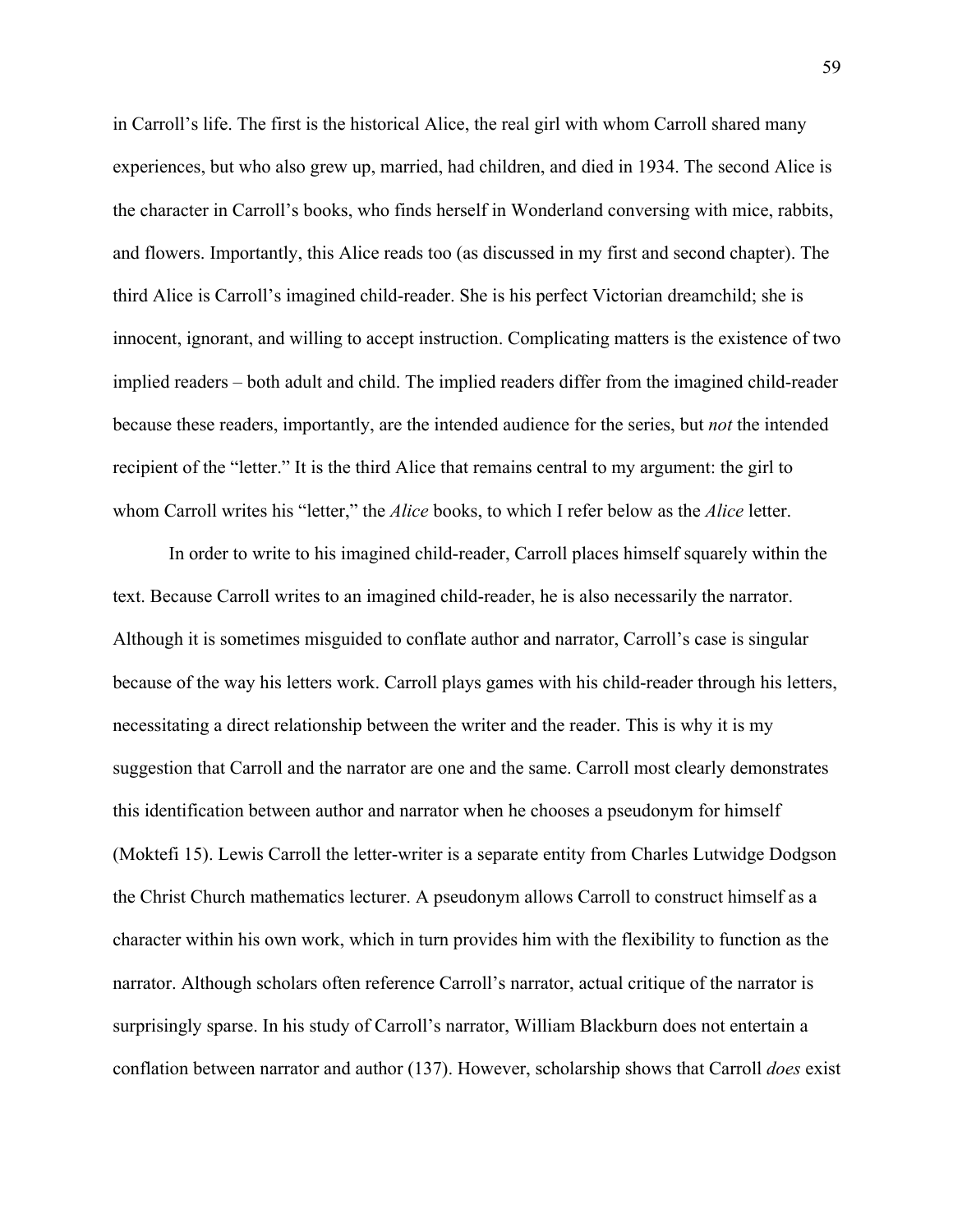in the text. Jan Susina, Carol Mavor, and John Skinner agree that Carroll places a self-portrait of himself as Charles Dodgson in the text via the Dodo character in *Alice's Adventures*. <sup>28</sup> Similarly, scholars such as Alexander Taylor and Hugh Haughton suggest that Carroll arrives incarnate as the White Knight in *Through the Looking Glass*. These characters demonstrate Carroll's tendency to place himself within the text as an important part of his narrative. Because scholars have established Carroll's existence (albeit in different forms) within his text, my argument simply expands this notion in order to apply it to the narrator. Of course, a pseudonym and the presence of Carroll/Dodgson avatars within the text do not demonstrate an auto-fictional narrative figure alone. These components are only evidence of a larger trend in Carroll's work to place himself within his texts.

When Carroll published *Alice's Adventures* and *Looking Glass*, he created a third and fourth reader: the implied child-reader and the implied adult-reader. Wayne Booth first identified the "implied reader" as a counterpart to the "implied author:" "the reader whom the implied author *writes to*" (423). Booth's work has since been utilized in order to establish a better understanding of constructing implied readers. Wolfgang Iser, for example, identifies that "the text provokes certain expectations which in turn we project onto the text in such a way that we reduce the polysemantic possibilities to a single interpretation" (*The Implied Reader* 285). In his *Alice* books, Carroll establishes two implied readers. The first, and perhaps most obvious, is the implied child-reader. This reader was created when Carroll published the books with the intention of public consumption. From paratextual evidence, Carroll's implied child-reader is clearly a well-educated, imaginative child.<sup>29</sup> Carroll addresses this reader in the epilogue poem

<sup>&</sup>lt;sup>28</sup> These scholars agree that Carroll chose the Dodo as a representative figure because of the stutter he had throughout the majority of his life which meant that he sometimes introduced himself as "Charles Do-Dodgson." <sup>29</sup> For this reader, gender is not necessarily implied.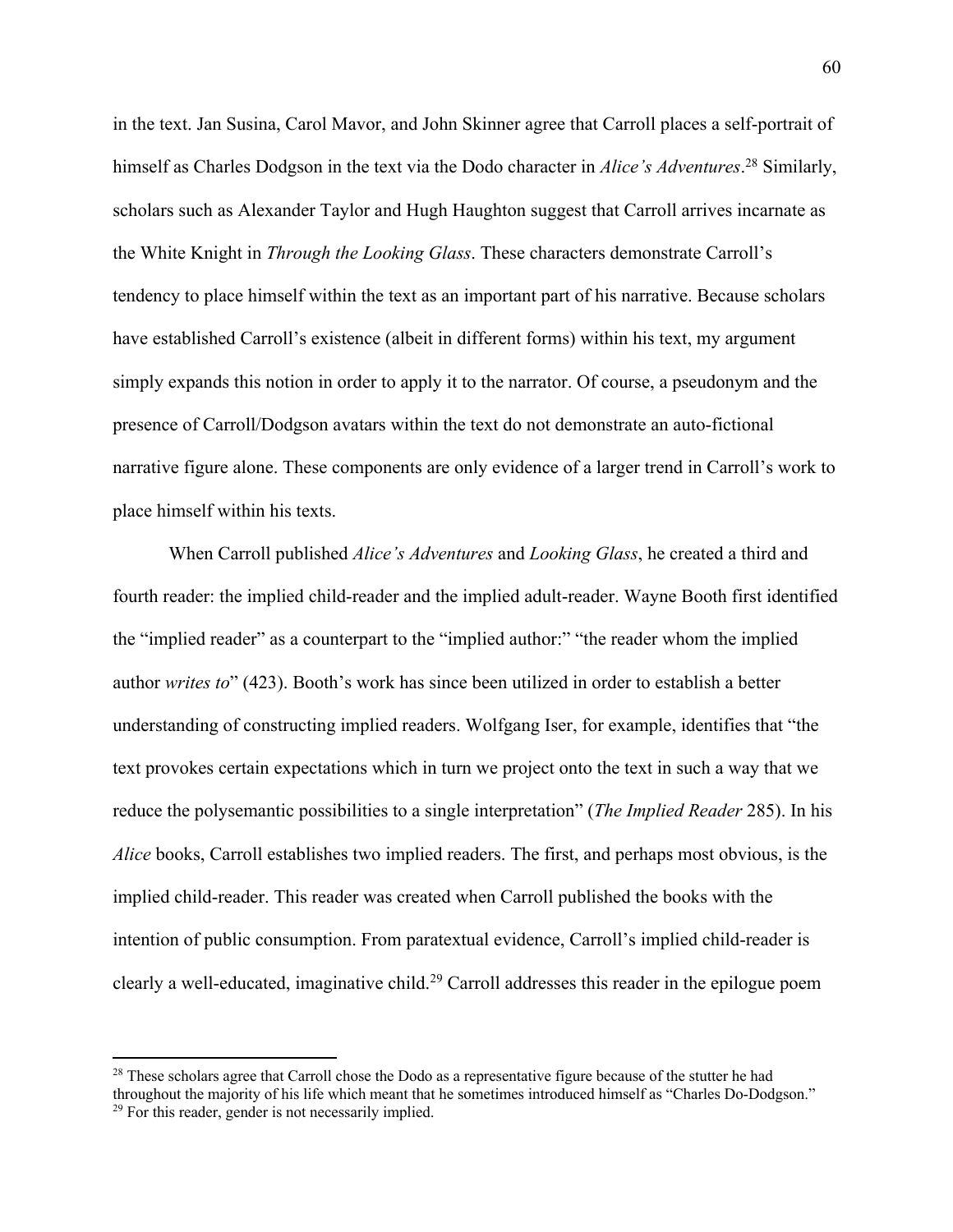of *Through the Looking Glass*, "A Boat, Beneath a Sunny Sky." In this poem, Carroll identifies "Children yet, the tale to hear" (13). Here, Carroll imagines children consuming the *Alice* books. These children, who are "dreaming as the days go by" (17) are children of leisure. They have the time and attention needed in order to "lovingly . . . nestle near" (15) to a loved one while they are read *Alice*. These are firmly middle-class children.

Carroll's second implied reader, the adult reader, is less obviously situated in the text. Carroll's constant political allusions and contemporary commentary suggests that this reader is firstly, male, and secondly, a man who spends time in the public arena. I contend that this reader is male because of the many references to the male-dominated public life. In *Alice's Adventures*, When Alice participates in a "caucus race" with various Wonderland creatures, Haughton identifies this as a moment of political mockery because "the idea of a 'caucus race' undermines the whole idea of a caucus as well as that of a race" (305n3). Carroll's commentary on the contemporary political scene demonstrates that his implied reader is a man who would be quite familiar with and receptive to such ridicule. Similarly, when Alice meets a "paper man" in *Looking Glass*, Haughton identifies this man as Benjamin Disraeli, the nineteenth-century British Prime Minister who oft found himself featured in newspapers (336n6). These examples show that not only was Carroll writing for a child, but he was also writing for a well-educated man (perhaps the implied child's father or professor), ostensibly with associations and interests in politics. Importantly, while Carroll's texts clearly construct two implied readers, these are distinctly different from his imagined child-reader. While Carroll writes *for* his implied readers, he unmistakably writes *to* his imagined reader.

If the "third" Alice, Carroll's imagined child-reader, is indeed the subject of Carroll's authorial intent, many of his asides then address her, not the implied reader. While Kincaid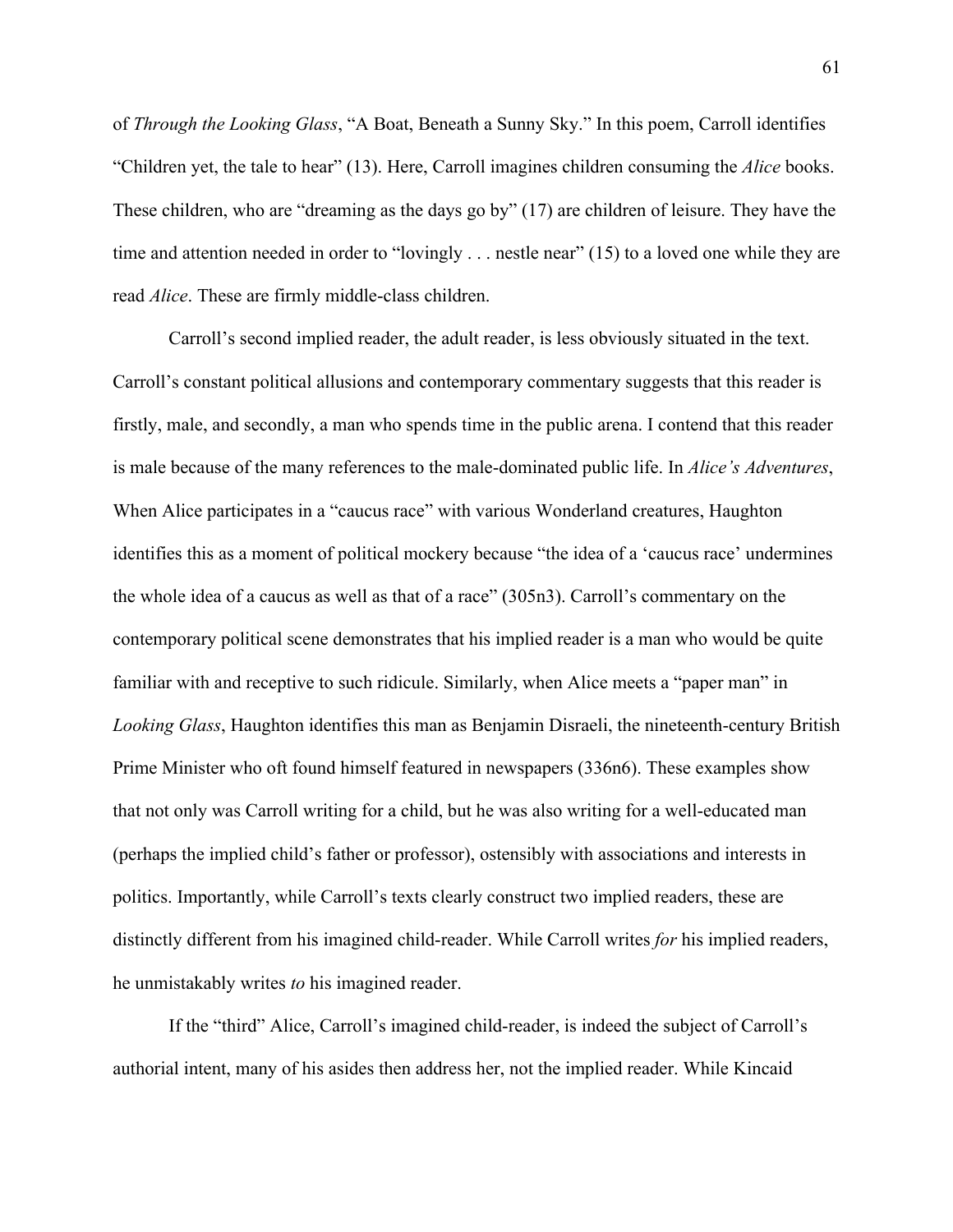largely identifies "the child" as a genderless figure, Carroll's imagined child is most certainly female. Carroll reveals his intended audience when his narrator engages metafictionally with his reader. When Alice imagines curtseying whilst falling through the air, the narrator asks the reader: "Do you think you could do it?" (*Alice's Adventures* 11). This whimsical inquiry demonstrates not only Carroll's constant engagement with child play and imagination, but it also reveals Carroll's imagined reader, a child who either engages regularly or is encouraged to engage regularly in the female act of curtseying. While this example alone does not definitively suggest that Carroll's imagined child-reader is a girl, he certainly solidifies this theory with the inclusion of paratexts. Of course, the epilogue poem of *Through the Looking Glass*, "A Boat, Beneath a Sunny Sky," acrostically spells out ALICE PLEASANCE LIDDELL, which has intrigued many scholars regarding the nature of their relationship.30 However, I contest that this poem indicates Carroll writes not to the Alice Liddell he knows personally, but to an Alice he creates. Revealingly, Carroll refers to Alice as a ghost-like figure: "Still she haunts me, phantomwise, / Alice moving under skies, / Never seen by waking eyes" (10-12). Here, Carroll remembers not the real Alice Liddell, but the Alice he has created, who only "comes alive" when he writes to her. Similarly, in the prefatory poem of *Through the Looking Glass*, "Child of the Pure Unclouded Brow," Carroll addresses a romanticized idea of Alice Liddell, the girl with the "pure unclouded brow" (1), who is unsullied by worldly problems and whose "loving smile will surely hail / The love-gift of a fairy-tale" (5-6). The construction of this perfect, uncorrupted being provides Carroll with an easily controllable subject. The key to understanding Carroll's ideal child-reader is that he preserves her through nostalgia, which he alludes to in lines 31-36:

<sup>&</sup>lt;sup>30</sup> See Karoline Leach's *In the Shadow of the Dream Child: A New Understanding of Lewis Carroll*; Robert Phillips' *Aspects of Alice: Lewis Carroll's Dreamchild as seen through the Critic's Looking-Glasses, 1865-1971*; and Jan Susina's *The Place of Lewis Carol in Children's Literature*.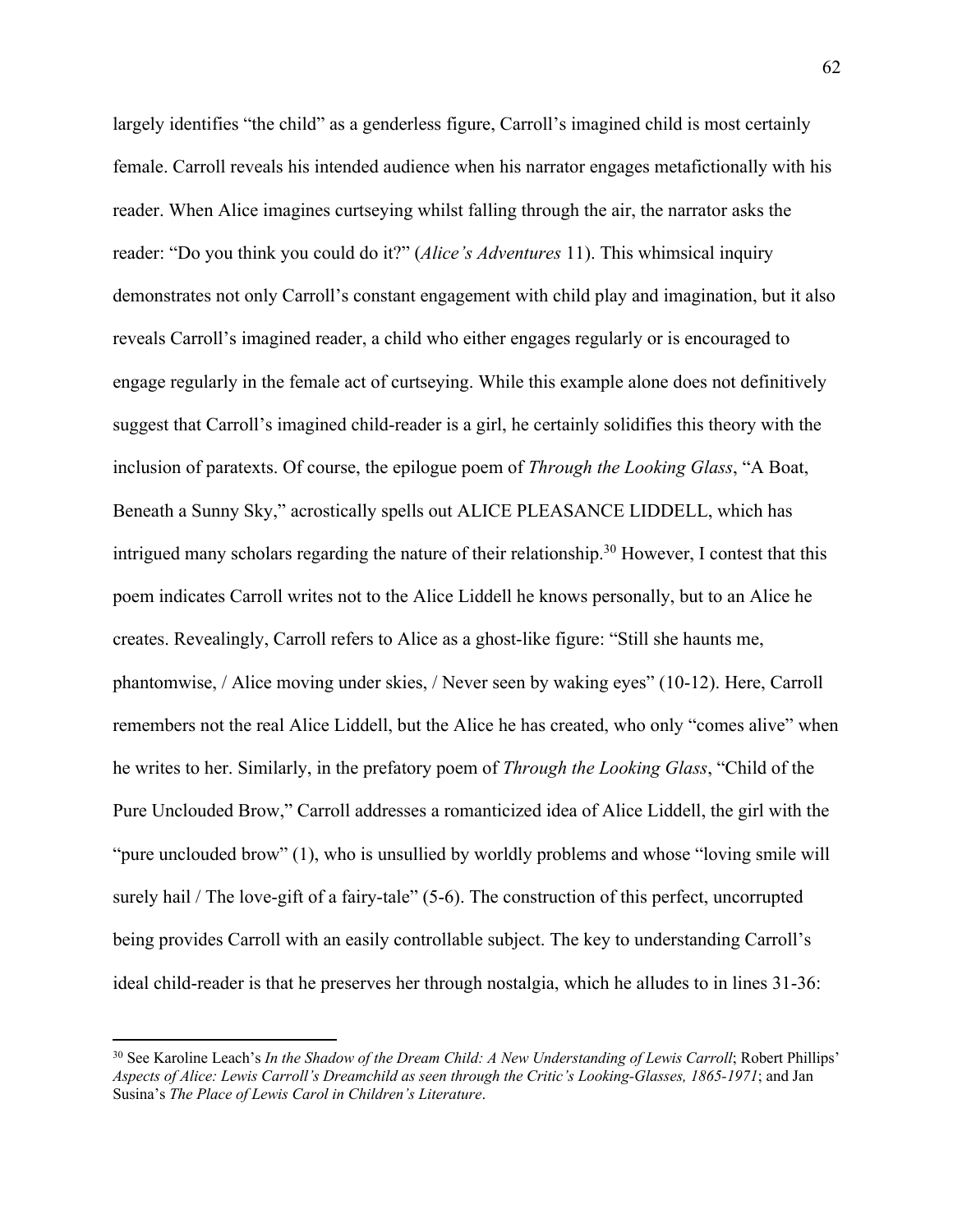And though the shadow of a sigh May tremble through the story, For "happy summer days" gone by, And vanish'd summer glory-- It shall not touch with breath of bale, The pleasance of our fairy-tale.

Memory empties her of any semblance of a real child with agency, which allows Carroll to govern this reader readily, thus moving her through the narrative of Wonderland as he sees fit. It is this imagined middle-class girl child-reader to whom Carroll writes and over whom he exercises control. The way in which the narrator manipulates the child-reader throughout the books shows that this "*Alice* letter" is overwhelmingly an exercise in omniscient power, meant to guide the child-reader, willingly or unwillingly, through the narrative.

### **Manipulating the Imagined Child Reader in** *Alice*

Throughout his narration, Carroll consistently manipulates his imagined child-reader through the texts. However, as many scholars have suggested, Carroll's content is not his only tool in manipulating his child-reader. Mou-Lan Wong postulates that Carroll also influences his reader through the physical layout of the *Alice* series, arguing that Carroll employs "the mechanics of the page as a medium for the interaction of text, reader, and illustration" (144). For example, in *Through the Looking Glass,* Tenniel's illustrations show Alice on one page entering the looking glass, and on the next, exiting through the other side. Wong identifies this careful formatting as "the movement of Alice physically portrayed by the turning of the page" (143). Similarly, Iché's examination of Carroll's exacting publishing process shows that "nothing was left to chance, no detail overlooked by the meticulous author" (4). These scholars demonstrate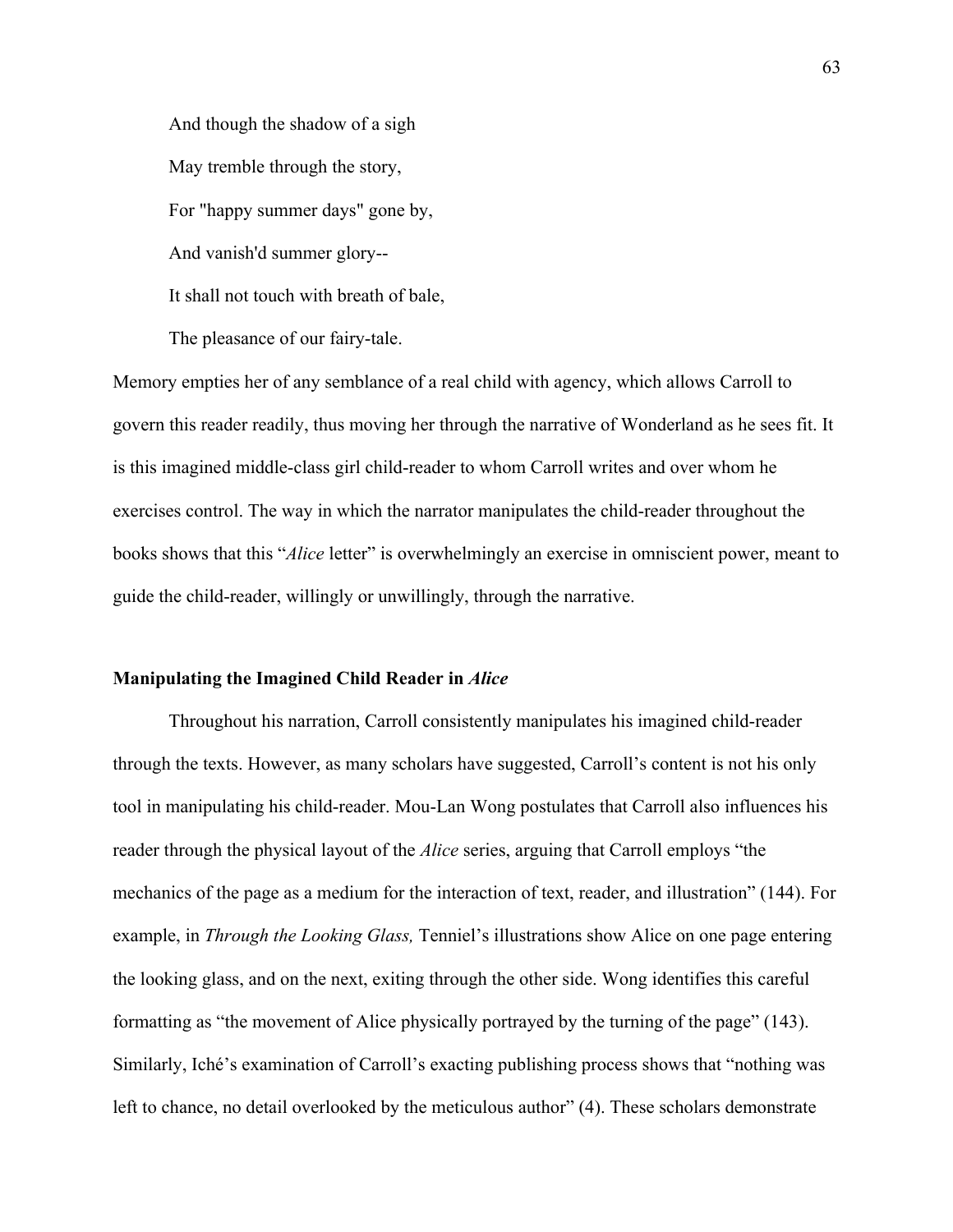the extent of Carroll's obsession with the child-reader's experience of *Alice.* While Iché suggests certain elements of Carroll's interactive *Alice* series gives the child-reader agency (10-12), the narrator's unending, often disruptive commentary coupled with the physical components of his texts force the child-reader into a singular, pre-planned experience of Wonderland.

Carroll uses caution when expressing power over his child-reader in order to feign reader agency. Initially, the narrator denies his authorial power over the tale in his *Alice's Adventures* prefatory poem "All in the Golden Afternoon," when he describes himself as "one poor voice" (5) among three girls. Virginie Iché explains that in this poem, "the author's persona repeatedly denies his authority over the text and lays emphasis on his weakness . . . and limited role in the outcome of the tale" (2). In order to provide the reader with a false sense of agency, Carroll sets the narrator up as merely a teller of "the tale of Wonderland . . . / [after] its quaint events were hammered out" (30-33). Carroll's mock fatigue positions him as an impartial guide through Wonderland, allowing his child-reader to believe that she has some semblance of control over how she perceives the adventure. However, while Carroll is downplaying his own role in the crafting of the story, he repeatedly emphasizes the meekness of the girls' physical bodies while rowing the boat through pejorative phrases such as "with little skill," "little arms," and "little hands" (3,4,5). Iché argues that these descriptions "imply that the three passengers are too frail to influence the course of the boat/narrative" (2). In extending this argument, I suggest that although Carroll depicts the girls as weak, he certainly allows them to *believe* that they are steering the boat/narrative: "While little hands make vain pretence / Our wanderings to guide" (5-6). Carroll then, presents the boat ride as an experience in which the girls *think* they are in control, but they are most certainly not. This line is especially important when considering Carroll's imagined child-reader, because he continually positions the narrative as an experience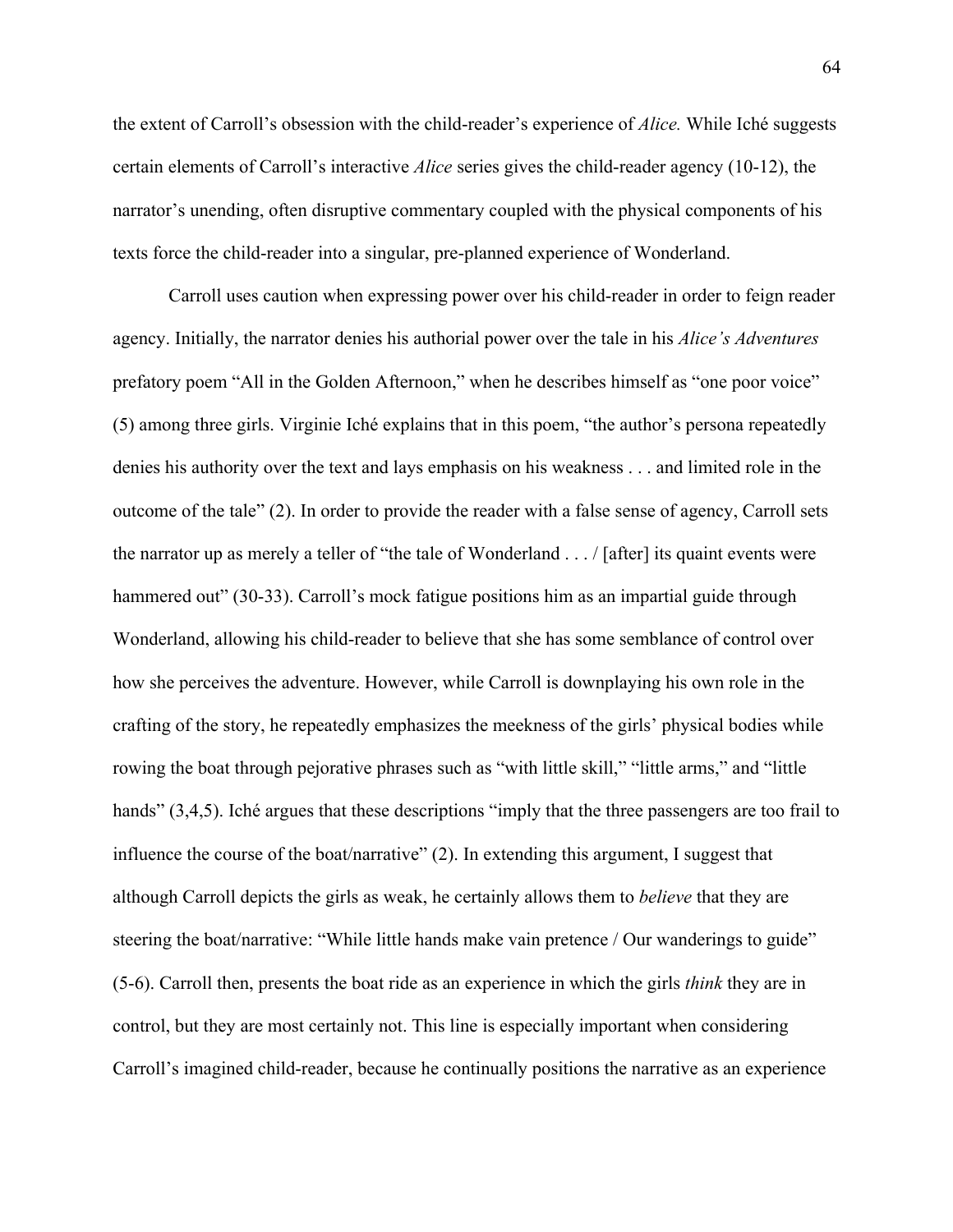in which the reader is simply joining in on an adventure, rather than being led deliberately to specific conclusions. Although quite plainly presenting himself as a benign entity, this narrator possesses much more power than he ever acknowledges.

In fact, the narrator's countless clarifications and addendums within the text indicate a certain anxiety about the potential misinterpretation of the text. These interjections occur throughout all *Alice* books, encapsulated by parentheses. Within the first chapter alone of *Alice's Adventures*, eleven narratorial comments appear. While certainly a stylistic choice, this editoriallike voice constantly tells the reader how the *Alice* letter *should* be read. When Alice meets the Gryphon, the narrator interrupts the narrative in order to instruct the reader: "if you don't know what a Gryphon is, look at the picture" (*Alice Underground* 285). This moment reveals Carroll's preoccupation with the reception of his text. In order to gain the intended understanding, Carroll's reader must follow directions. When the narrator depicts the King of Hearts wearing a crown over his wig, the narrator then clarifies to the child reader: "look at the frontispiece if you want to see how he did it" (*Alice's Adventures* 95). For the child-reader, part of the "game" of Carroll's letter-writing is following his many directions. Similarly, when officers of the court suppress an insubordinate guinea pig, the narrator interjects: "As [suppress] is rather a hard word, I will just explain to you how it was done" (*Alice's Adventures* 99). Carroll constantly defines and educates the reader because along with her assumed innocence comes a degree of assumed ignorance. Carroll's imagined child-reader lacks knowledge of all kinds, allowing him to fill in these gaps himself as he sees fit. Iché observes that Carroll's child-reader "still has a great deal to learn" (7), which is why Carroll narration is not only entertaining, it is also didactic.

The narrator's constant guiding of the reader's journey through Wonderland focuses the reader's attention on certain aspects of the *Alice* letter, thereby providing Carroll space to address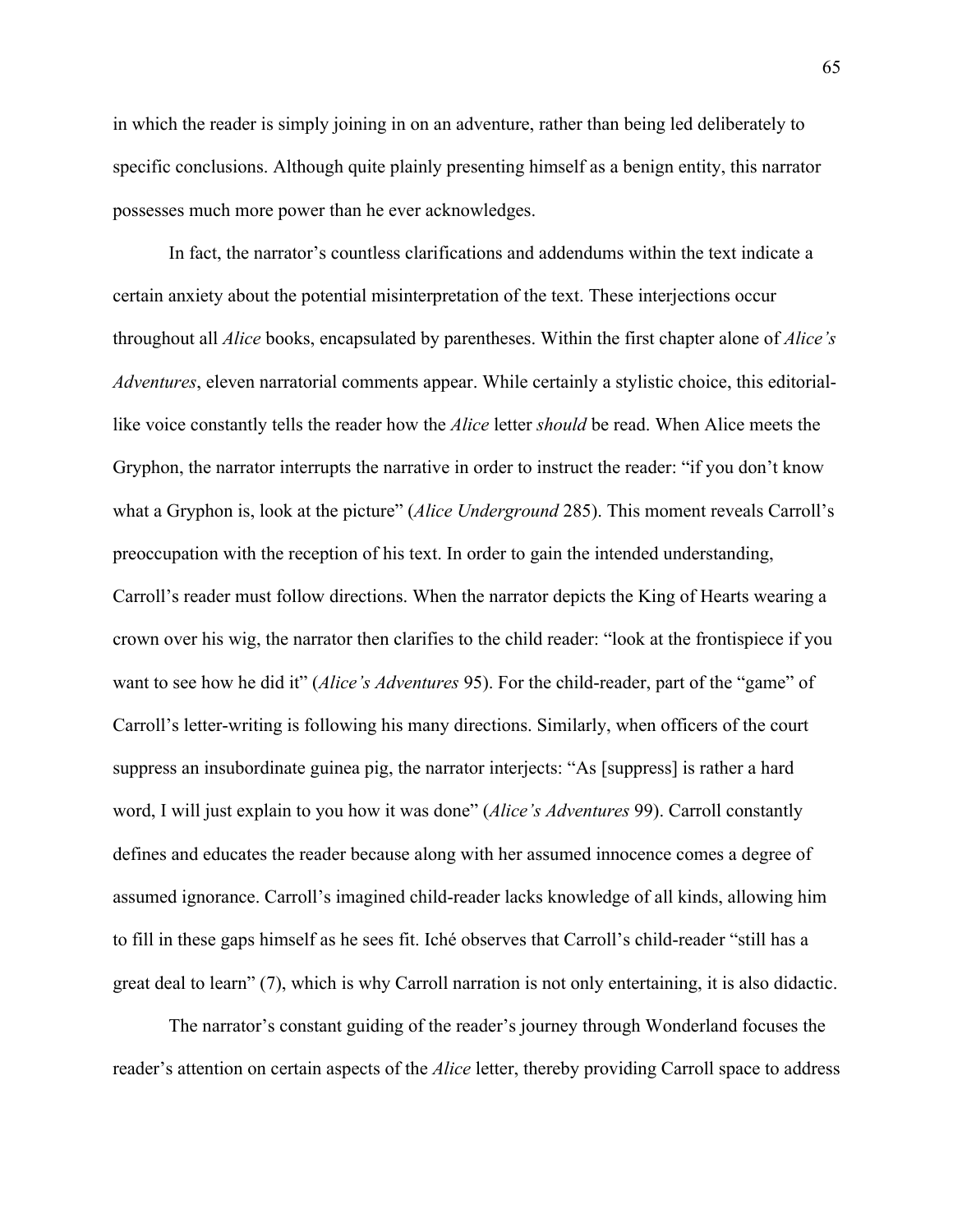his adult implied reader. For example, when Alice finds herself inexplicably on a train in *Through the Looking Glass* and the passengers appear to bully her whilst singing, Alice seems noticeably frustrated:

Alice thought to herself "Then there's no use in speaking." The voices didn't join in *this*  time, as she hadn't spoken, but, to her great surprise, they all *thought* in chorus (I hope you understand what *thinking in chorus* means, for I must confess that *I* don't), "Better say nothing at all! Language is worth a thousand pounds a word!" (146)

Hugh Haughton explains this odd scene by situating it within the contemporary public realm: "the world of politics and newspapers" (336n5). However, Carroll's interjection clearly draws the imagined child-reader's attention away from the situation and towards his own musings. The child-reader, then, avoids the need for contemplation of potential Carrollian social commentary. While the guard and the passengers seem consumed by the amount things cost ("his time is worth a thousand pounds a minute," "the land there is worth a thousand pounds an inch," "the smoke alone is worth a thousand pounds a puff" 146), Carroll's child-reader does not need to dwell on such matters. Her ignorance necessarily means that she would not understand Carroll's social commentary. This distraction allows Carroll to pass judgements on issues of journalism and newspapers without entangling his child-reader. Carroll diverts the child-reader in order to keep her whole and unspoiled by issues beyond her ken. However, simultaneously, Alice is able to engage in wordplay with the passengers, as she repeats their phrase using her own understanding ("Language is worth a thousand pounds a word!") without fully appreciating the characters' meaning. Carroll's (mis)directions consistently lead the child-reader into an understanding of the text that fits into Carroll's preoccupation with his idealized innocent child.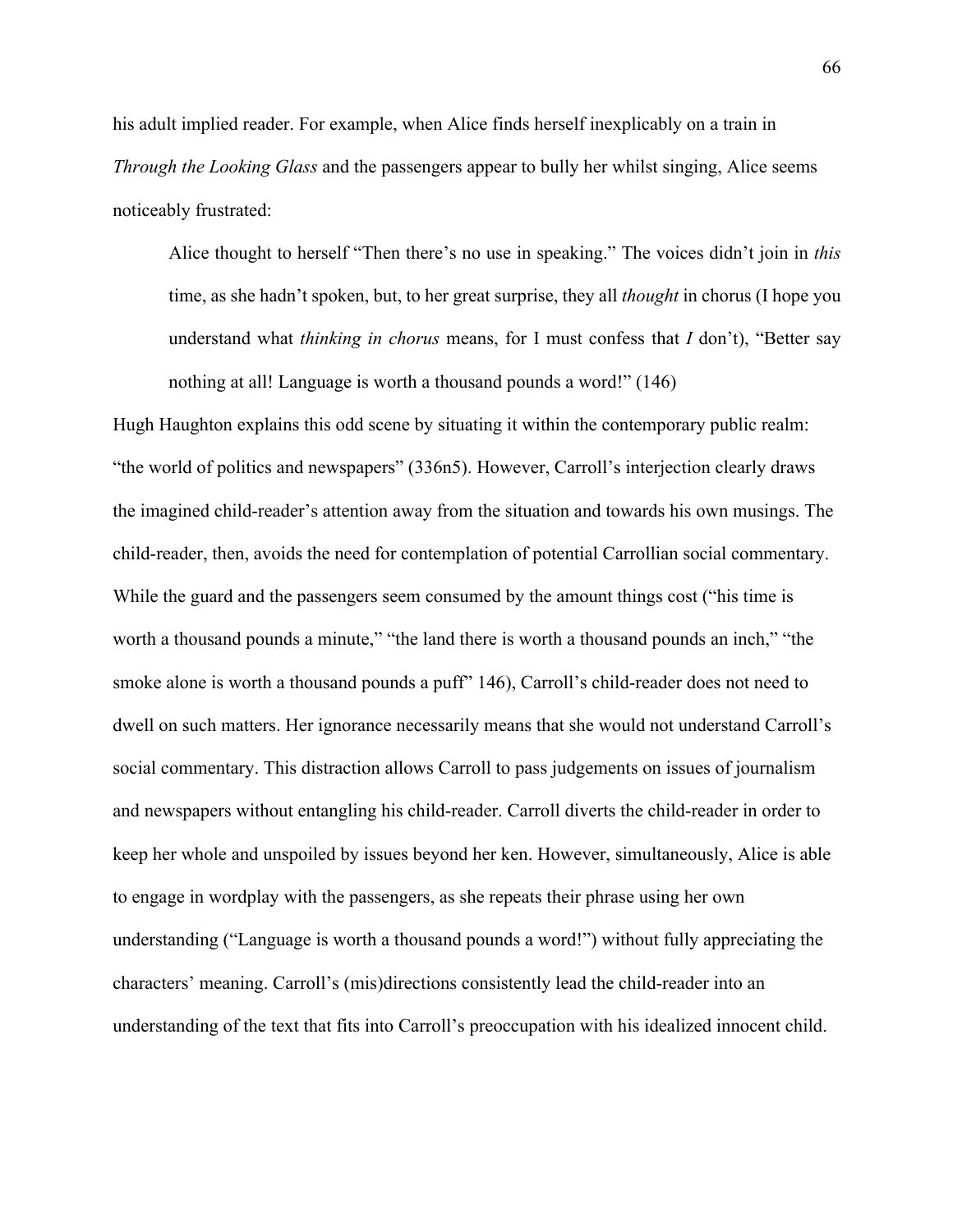Carroll's instruments of manipulation are an expression of power over his letter recipient. This is a factor apparent in the letters of *Harry Potter*.

### **Surveillance Letters in** *Harry Potter*

Where Carroll shows a preoccupation with metafictional control of his reader, Rowling mimics this behaviour through similar techniques. In *Harry Potter*, methods of manipulation and control through letters are more straightforward than in Carroll's works because Rowling's letter writer and recipient are usually identified. Rowling's books are not an "elaborately illustrated letter" to a child, nor is her narrator as entwined within the dynamics of letter-writing. The relationship between author, narrator, and reader(s) is much more stable. In fact, the only instance in which Rowling addresses her implied readers directly is in the dedication of *Deathly Hallows*: "and to you, if you have stuck with Harry until the very end." Unlike Carroll, Rowling demonstrates caution when separating the world of fantasy from reality. Within Rowling's series there are multiple writers and recipients. Instead of manipulating one entity (the child-reader), many of Rowling's characters experience the overwhelming authority of letters. One critical aspect of manipulative letters in Rowling's books that is absent in Carroll's is the idea of surveillance monitoring. Because *Harry Potter* contains so many more overt and detailed appearances of letters, it also allows for a consideration of the social contexts of letter production. The sheer number and integration of letter production in the Wizarding World allows Rowling to take Carroll's idea of controlling the letter's recipient and transforms it into a new extreme through the writer.

The wizarding community corresponds almost exclusively through letters handwritten with ink and quill, carried by impossibly accurate owls. Dumbledore's letters are often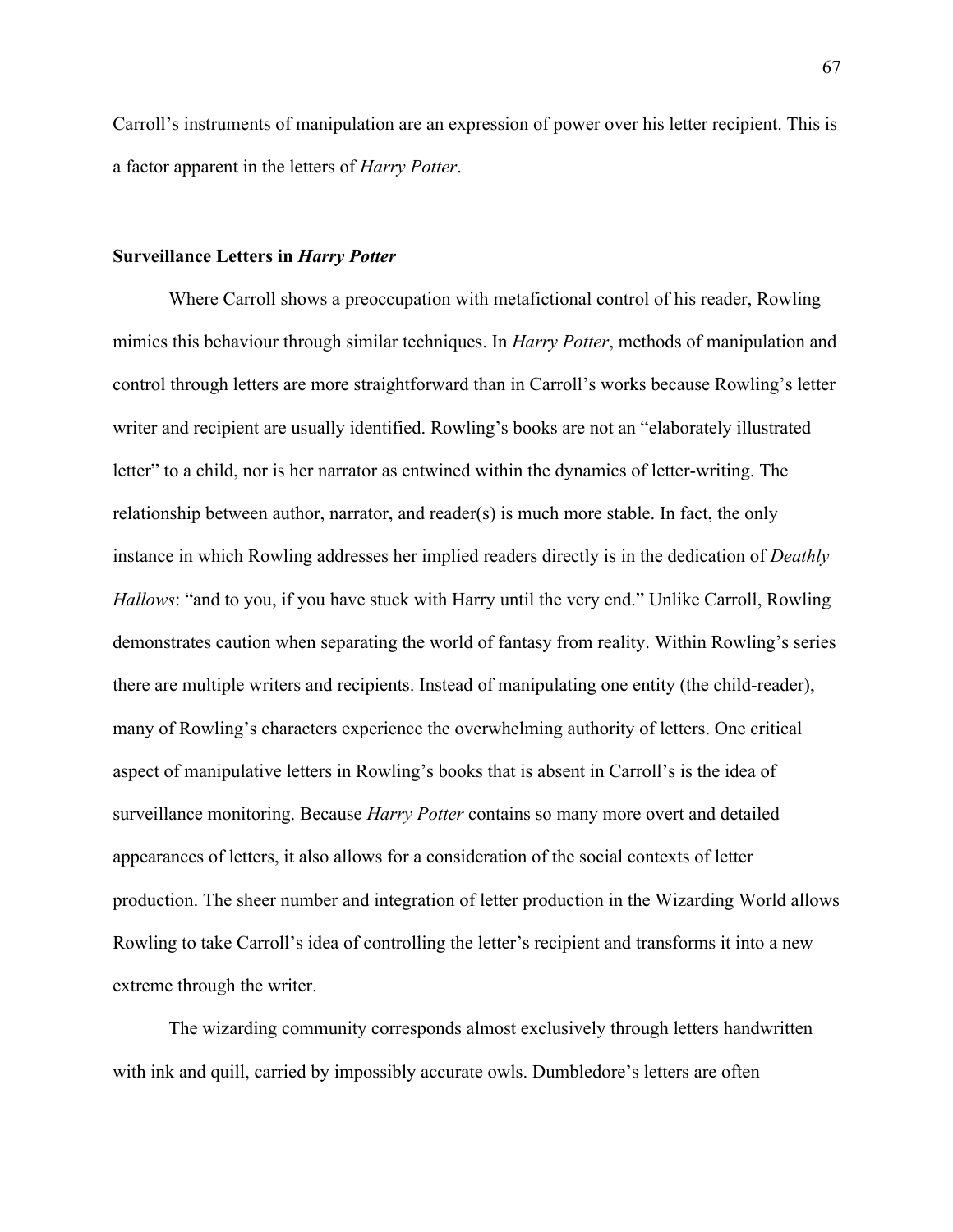disturbingly precise in their delivery, which suggests the unnerving surveillance that is perpetually at work in Harry's world. When Harry first receives his letter of acceptance to the school of witchcraft and wizardry, he finds it addressed to:

Mr. H. Potter The Cupboard under the Stairs 4 Privet Drive Little Whinging Surrey (*Philosopher's* 36)

While the address certainly has a comedic, if slightly melancholic, tone to it, the eeriness of the address's precision cannot be overstated. Aaron Yu Kwan Chan argues that the letters Harry receives from the school reveal "that the fictional world of *Harry Potter* epitomises a surveillance society" (2). Indeed, as Vernon Dursley attempts to escape the onslaught of letters, his paranoia appears uncomfortably more than justified. The letters follow Harry as the Dursleys move him, addressing him at "The Smallest Bedroom, 4 Privet Drive" (41), "Room 17, Railview Hotel" (45), and finally, "The Floor, Hut-on-the-Rock, The Sea" (55). Similarly, when Dumbledore senses that Petunia may break her promise in *Order of the Phoenix*, within minutes she receives a letter addressed to "Petunia Dursley, The Kitchen" (217). These addresses that depict an individual's whereabouts in both time and space at any given moment are a particularly unsettling of the mechanism of magic because they immediately effect change in behaviour: Harry ultimately enrols at Hogwarts and Petunia keeps her promise. Dumbledore's ability to track whomever he sees fit at all times has contributed to his reputation for being omniscient. In fact, Dumbledore's admirers often attribute this surveillance to one of his quirks: "'Letters from school,' said Mr. Weasley… 'Dumbledore already knows you're here, Harry – doesn't miss a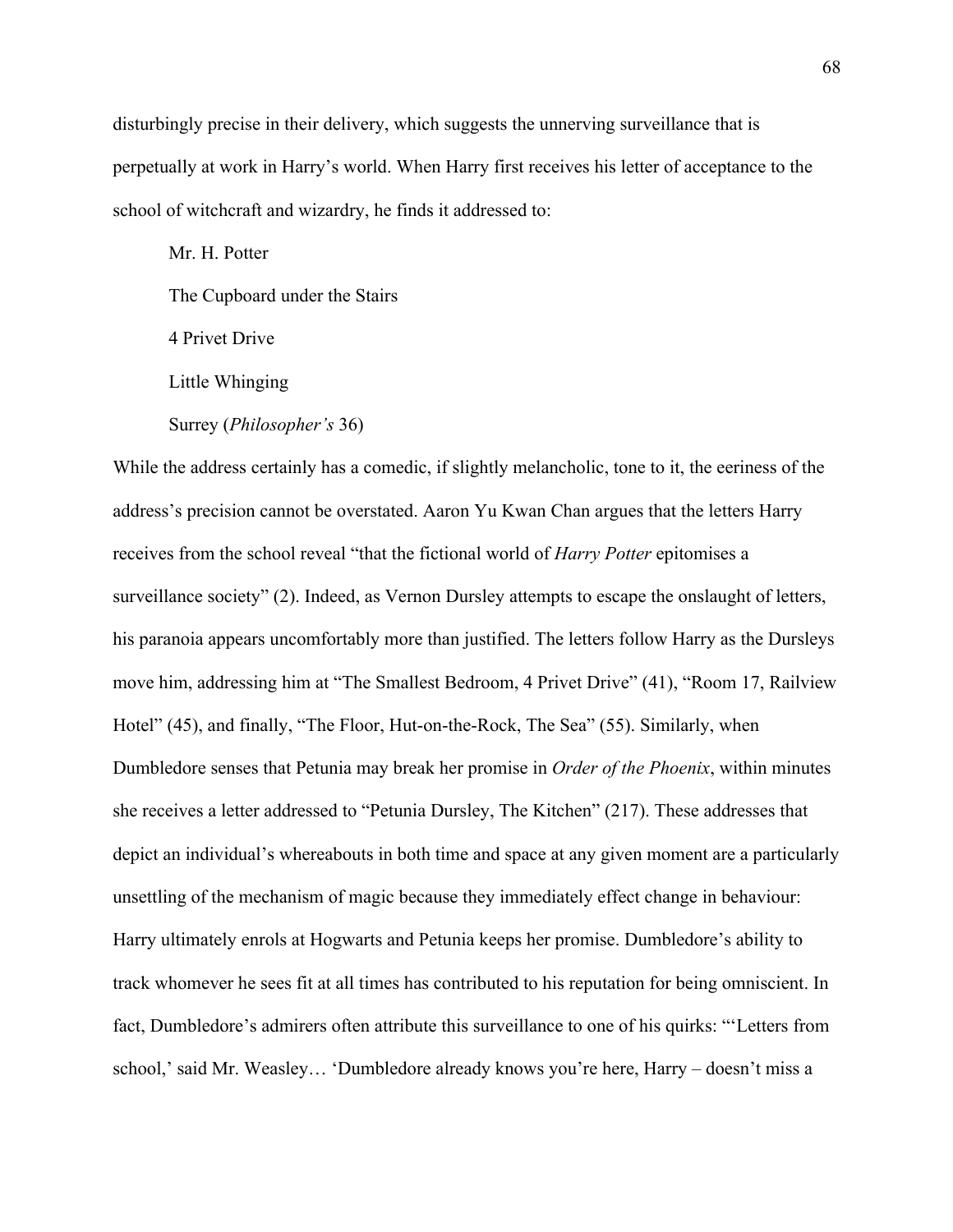trick, that man.'" (Rowling *Chamber* 45). However, Dumbledore is not the only figure who maintains this level of wizarding surveillance. While Dumbledore appears as the most prominent figure employing omniscience to direct his letters, many other characters and institutions use this ability in order to manipulate, control, and effect behavioural changes.

Just as Dumbledore exhibits an incredible ability to observe his students, the Ministry of Magic demonstrates that it also has access to this technology. In *Chamber of Secrets*, Dobby the House Elf uses a Hover Charm in the Dursley household and within a matter of minutes, an owl appears through the open dining room window, bearing a letter from the Ministry addressed to Harry:

Dear Mr. Potter,

We have received intelligence that a Hover Charm was used at your place of residence this evening at twelve minutes past nine.

As you know, underage wizards are not permitted to perform spells outside school, and further spellwork on your part may lead to expulsion from said school (Decree for the Reasonable Restriction of Underage Sorcery, 1875, Paragraph C).

We would also ask you to remember that any magical activity which risks notice by members of the non-magical community (Muggles) is a serious offense, under section 13 of the International Confederation of Warlocks' Statute of Secrecy.

Enjoy your holidays!

Yours sincerely,

Mafalda Hopkirk

Improper Use of Magic Office

Ministry of Magic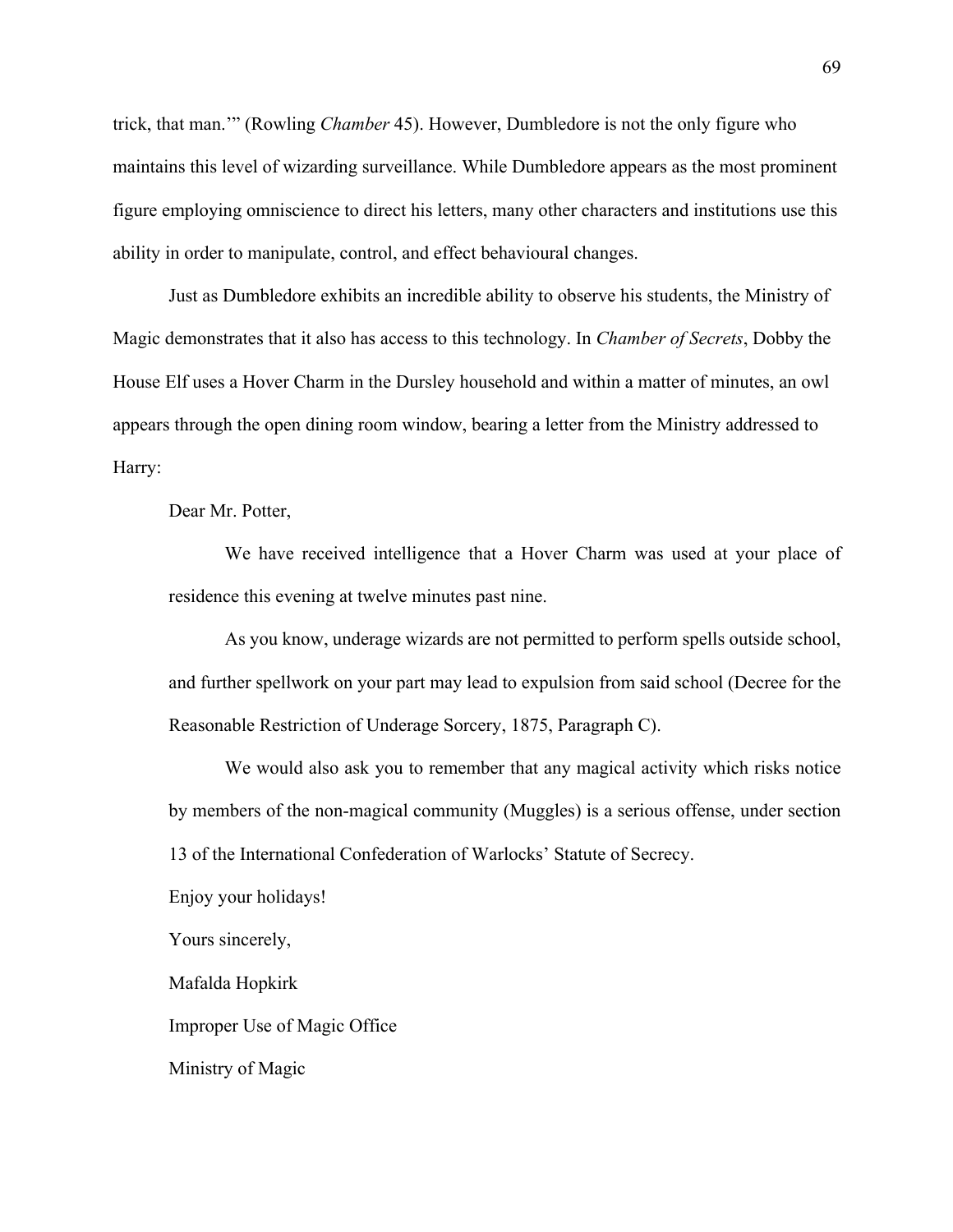This letter reveals several particularly unnerving details about the extent of surveillance in this world. The Ministry is not only aware of the *exact* time that a spell is cast, but also *which*  particular spell is used. Knowledge of this kind removes any semblance of privacy that Harry perhaps previously believed he possessed. However, this letter also reveals gaps in the Ministry's surveillance system. It is, after all, Dobby and not Harry who conjures the charm, indicating that a considerable blind spot exists within the Ministry. This is not the Ministry's only surveillance mistake. After running away from the Dursleys in his third year, Harry finds himself at a wizarding pub with the Minister for Magic, Cornelius Fudge, who recognizes this error: "Don't want to lose you again, do we?" (*Azkaban* 49). These two examples demonstrate the Ministry's anxiety surrounding a loss of control over its citizens. Regardless of its gaps, the Ministry clearly means to threaten and intimidate Harry in order to change his behaviour through letters. In fact, letters that cause an inordinate amount of stress and chaos prove to be the Ministry's most useful tactic in terms of maintaining desirable behaviour.

Before entering his fifth year at Hogwarts, Harry casts the Patronus Charm to protect himself and his cousin, Dudley from Dementors that they encounter near the Dursley house and within a matter of minutes Harry receives three letters that each cause immediate behavioural changes. The first letter, from the Ministry, declares that Harry's behaviour warrants both an expulsion from Hogwarts and the destruction of his wand (*Phoenix* 25). This letter is enough to send Harry into temporary shock, preventing him, at least momentarily, from conjuring any more magic: "Inside his head, all was icy and numb" (25). After the brief shock, Harry decides to leave the house and jinx Vernon Dursley upon his exit (26). However, while raising his wand to his uncle, he receives a letter from Arthur Weasley, detailing Dumbledore's arrival at the Ministry in order to plead Harry's case. This second letter causes an instant behavioural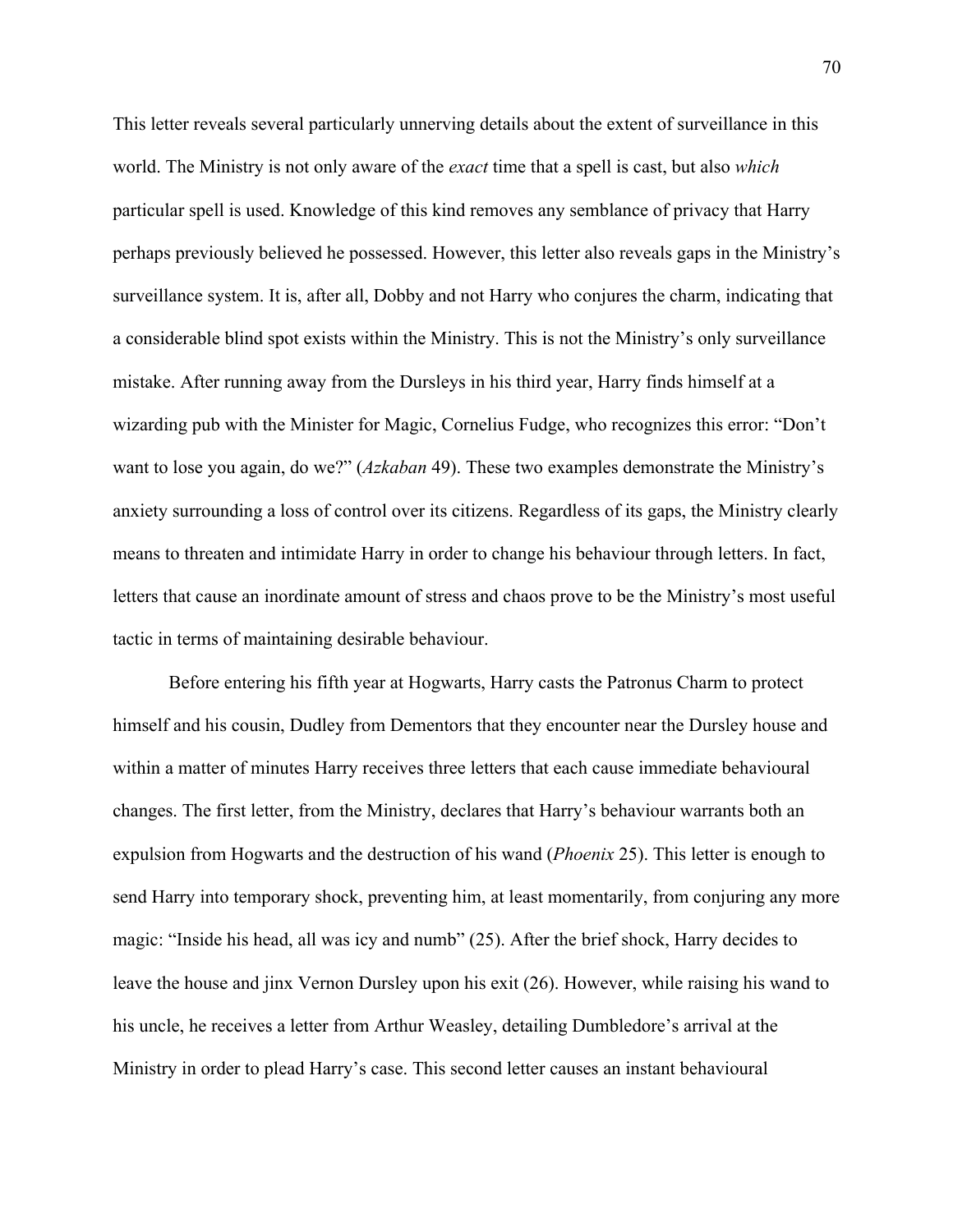transformation: "Right . . . I've changed my mind, I'm staying" (27). Harry then accepts yet another letter from Mafalda, arriving exactly twenty-two minutes after the first. This letter revises the original statements and declares that Harry "may retain [his] wand . . . [and] consider [himself] suspended from school pending further enquiries" (31). While Dumbledore's words ultimately pacify the Ministry, the whiplash-inducing letters flying into the Dursley house produce an environment of chaos. At the third owl, Vernon's frustration climaxes ("Enough – effing – *owls*" 30) and Harry lingers in a state of anxiety ("his fears [are] by no means banished" 31). These letters cause both mayhem and confusion among Harry and the Dursleys. The constant barrage of owls and quick changes of mind from both Harry and the Ministry indicates the power of letters to regulate Harry's behaviour. Harry's status as a student changes from enrolled to expelled to suspended within minutes. These swift changes imply that not only is Harry's membership in the Wizarding World extremely fragile, but it is also always at risk of being arbitrarily taken away from him through letters. The Ministry's use of letters to dismiss and then readmit Harry conveys his unstable student and wizarding status. Letters, it seems, have the power to force Harry into submission.

## **Howlers in** *Harry Potter*

For Wizarding families, the presence of speaking letters called "Howlers" in the *Harry Potter series puts private matters on public display for the wider Wizarding community, in an* attempt to the modify the Howler recipient's behaviour. The first encounter with a Howler in the series occurs while Harry and Ron are sitting in the Great Hall at breakfast and Ron's family owl delivers a bright red envelope (*Chamber* 91). As is customary for Victorians, the envelope denotes the contents of the letter (as I have discussed in Chapter One). The function of the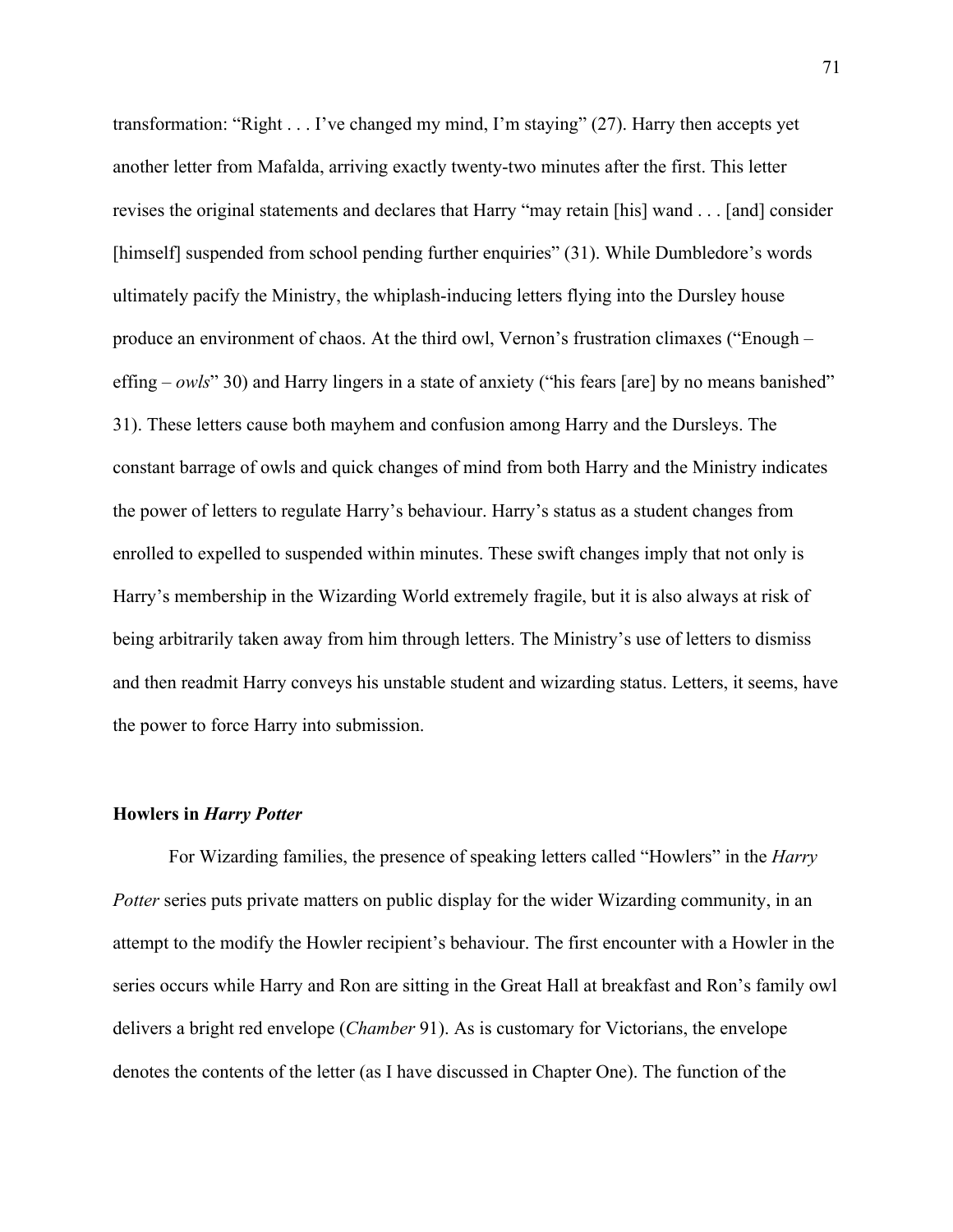Howler is so universally understood in the Wizarding community that students prepare themselves before it opens, "looking at it as though they [expect] it to explode" (91). The shared meaning of the envelope indicates that the wizards, like the Victorians, produce private documents geared towards the observation of the public. When the Howler explodes in the voice of Mrs. Weasley, not one student in the Great Hall misses her words, which are "a hundred times louder than usual, [make] the plates and spoons rattle on the table, and [echo] deafeningly off the stone walls" (92). Mrs. Weasley unmistakeably means for her condemnation to be witnessed by Ron's schoolmates. The nature of Howlers to openly shame their addressee has led Roni Natov to describe them as "loud, public scoldings [sic] sent by parents to humiliate and ultimately to control children" which produces a "familiar sense of childhood shame" (321). While Natov ultimately reduces this phenomenon to an instance of shame coupled with "emphatic humour" (321), the peer-packed backdrop of the situation adds a layer of intentional public humiliation. Mrs. Weasley, having attended Hogwarts herself, is certainly aware that mail at the school is delivered daily over breakfast in the Great Hall, where students and teachers are present. Mrs. Weasley's decision to send the Howler indicates that she intends to be seen scolding her son. This Howler demonstrates her need to show the public world that even if her son does not, Mrs. Weasley, certainly shares the behavioural expectations of the institution. This decision helps Mrs. Weasley in maintaining her own reputation as a "good parent." Evidently, when it comes to effecting behavioural change, to be *seen* reprimanding a child is just as important as reprimanding the child at all.

Neville Longbottom also receives several Howlers during his time at Hogwarts, although curiously, Neville's Howlers *are* the punishment, not the warning. When Ron receives his Howler, his mother threatens him: "IF YOU PUT ANOTHER TOE OUT OF LINE WE'LL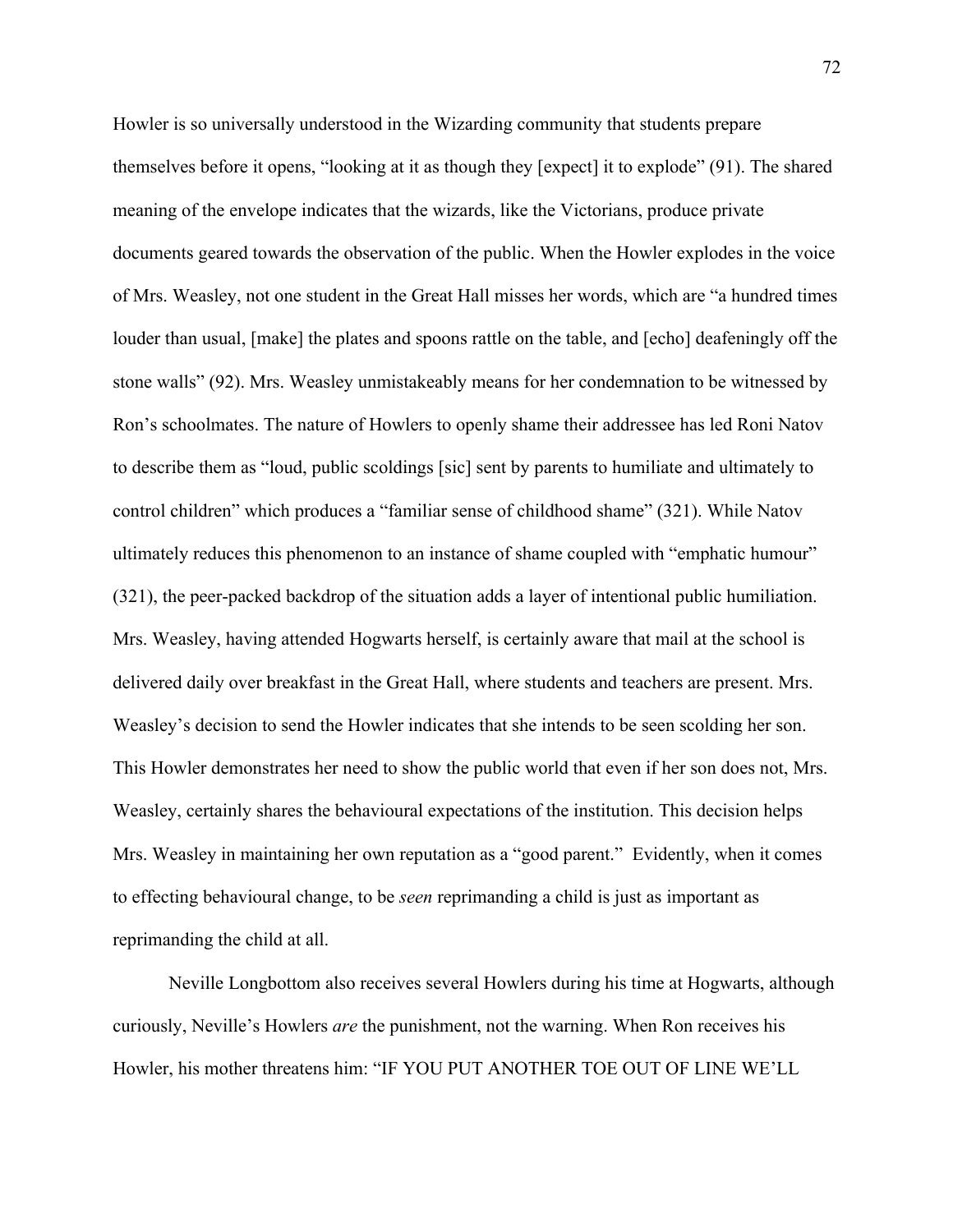BRING YOU STRAIGHT BACK HOME" (*Chamber* 92). Mrs. Weasley's threat to remove Ron from Hogwarts indicates that the magical school is a privilege for her children, not a right. However, Ron's position as a wizard is entirely secure. He does not linger on the edges of the magical community as a Half-Blood, a Muggle-Born, or a Squib. <sup>31</sup> Instead, the Weasleys are established Pure-Bloods, even if they are considered Blood-Traitors<sup>32</sup> due to their affinity for Muggles. Because of their blood status, Molly Weasley may be able to remove Ron from Hogwarts, but she is unable to permanently expunge him from the wizarding community. Unlike Ron, Neville's membership in the Wizarding World is always precarious because he is a wizard with poor magical abilities.<sup>33</sup> When he receives a Howler in his third year from his grandmother while in the company of his schoolmates, the public reminder of his failures is his worst form of punishment. In this instance, Neville brings shame to his family for allowing a potentially dangerous criminal to access the Gryffindor dormitory. As the owl post arrives over breakfast, the students "[recognize] the letter as a Howler at once" (*Azkaban* 289). Neville, wanting to avoid prying ears, "[seizes] the envelope, and holding it before him like a bomb, [sprints] out of the Hall" (289). However, Howlers demand to be heard upon delivery, and Neville cannot prevent the Howler from exploding into his grandmother's voice, "magically magnified to a hundred times its usual volume" in the Entrance Hall and declaring the shame he has brought on the family (289). For Neville, this is the ultimate form of punishment because his grandmother

<sup>31</sup> In *Chamber of Secrets*, Ron explains that "A Squib is someone who was born into a wizarding family but hasn't got any magic powers" (154).

 $\frac{32}{32}$  Harry's godfather, Sirius Black, explains that the Pure-Blood wizarding families are few when showing Harry the Black family tree: "The pure-blood families are all interrelated . . . Molly and I are cousins by marriage and Arthur's something like my second cousin once removed. But there's no point looking for them on here – if ever a family was a bunch of blood traitors it's the Weasleys" (*Phoenix* 155).

 $33$  Neville admits that even though he came from a wizarding family, they were doubtful of his abilities: "[they] thought I was a Muggle for ages . . . you should have seen their faces when I got in [to Hogwarts] – they thought I might not be magic enough to come, you see" (*Philosopher's* 134). In many cases, Neville's inabilities are mocked. For example, when Hagrid uses Neville as an example when discussing the arbitrariness of blood status: "Look at Neville Longbottom – he's pure-blood and he can hardly stand a cauldron the right way up" (*Chamber* 121).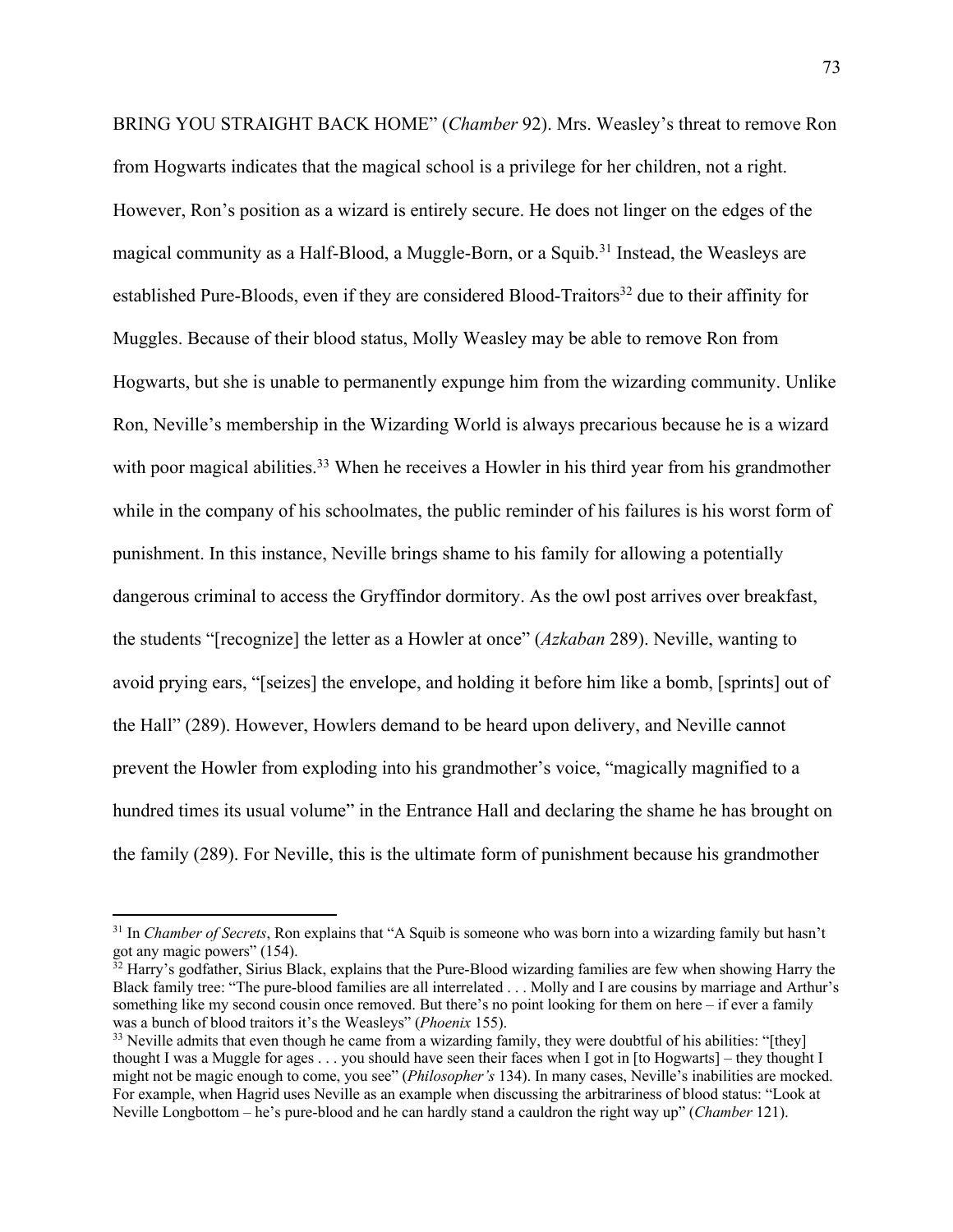publicly reveals his wizarding deficiencies. This idea of publicly denouncing someone's character through a private medium is one which Koehler argues is reflective of Victorian life. Koehler states that often in Victorian literature, "private letters readily become instruments of public (though not necessarily official) exposure, control, and punishment" (44). Neville's experience with Howlers certainly falls under the latter, as his exposure as a wizarding failure could easily result in his expulsion from the wizarding community.

Although most prevalent among students, Howlers can also be addressed to adults, often producing similarly degradational effects. When Aunt Petunia receives a Howler for attempting to remove Harry from her home, Harry, familiar with the process of receiving Howlers, advises her to "get it over with, [because] it'll happen anyway" (*Phoenix* 37). When Aunt Petunia ignores Harry and the envelope bursts into flames, Dumbledore's "awful voice [fills] the kitchen" (37). Where Ron and Neville both experience their Howlers in front of their schoolmates, as noted above, Aunt Petunia receives one directly from the Headmaster in her home. Therefore, the purpose of these Howlers is not only for a parent to shame a child as Natov suggests but can also be used to publicly threaten adults. Ron and Neville are exposed in front of their schoolmates as a rule-breaker and deficient wizard, respectively so that their behaviour is exposed to their peers. However, Aunt Petunia's Howler arrives from the Hogwarts Headmaster, showing that his authoritative power extends beyond the walls of Hogwarts. In the Howler, Dumbledore alludes to a binding verbal contract Petunia made years ago, the details of which Rowling never makes clear. Regardless, Aunt Petunia's behaviour is kept in check through a reference that exposes a private matter to the rest of her family.<sup>34</sup> When he explains this incident,

<sup>&</sup>lt;sup>34</sup> Perhaps compounding the severity of Dumbledore's methods of control, this moment also serves as an example of Foucault's theory of power at work, as presented in his 1975 work, *Discipline and Punish: The Birth of the Prison*, in which he argues that controlling bodies through observance and record combined with the internalization of discipline creates "docile bodies" which can then be more easily manipulated and exploited by the institution.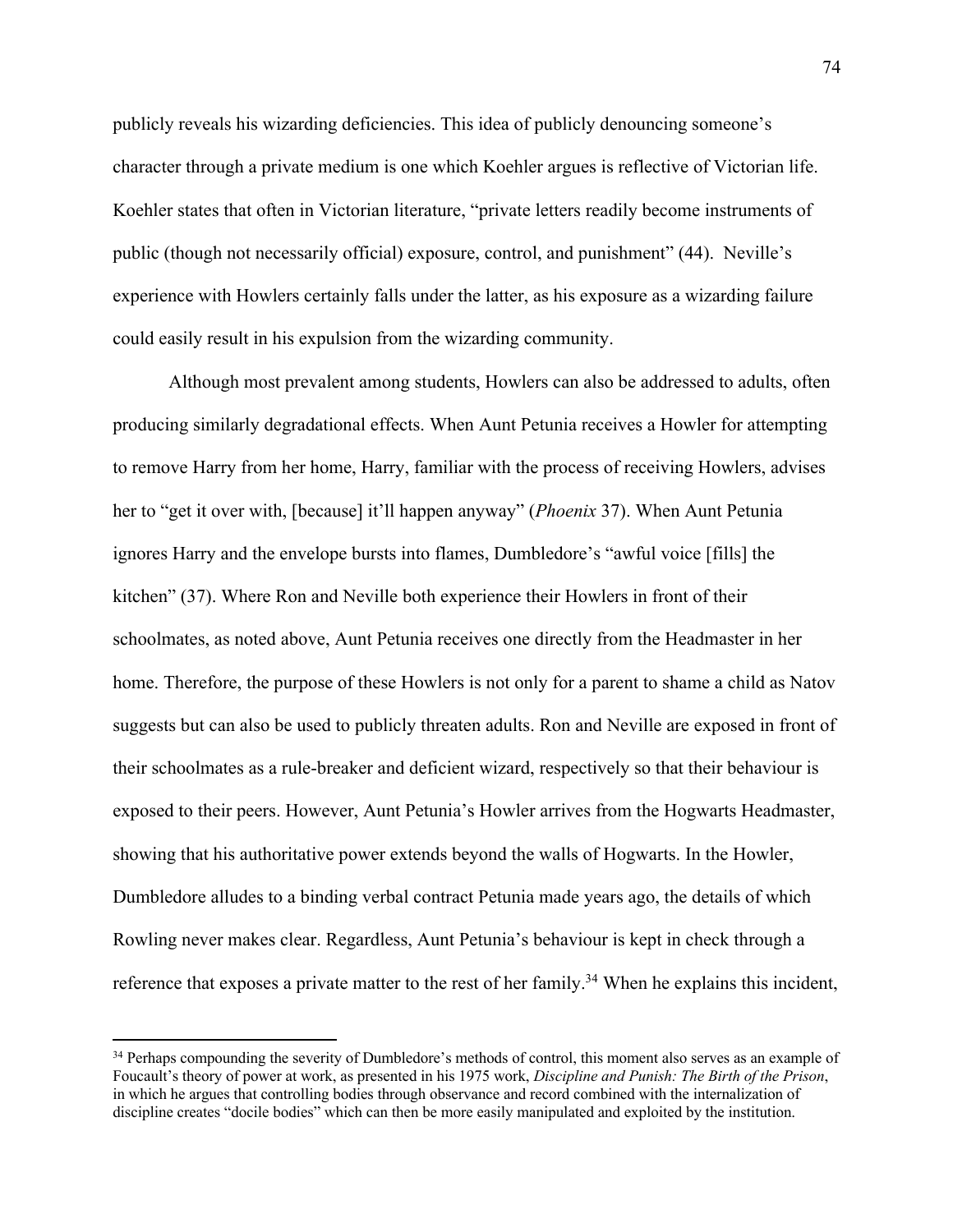Dumbledore admits to Harry that he possesses unusual control over Petunia: "I thought… that she might need reminding of the pact she had sealed by taking you" (*Phoenix* 770). Although Rowling does not divulge the details of the pact itself, exposing her as someone who breaks promises allows Dumbledore to manipulate Petunia's choices according to his desires. These unavoidable, bursting letters demonstrate that Howlers are but one way in which thinly veiled threats and public condemnation control members (and outsiders) of the Wizarding community. The appearance of Howlers is an explicit attempt to regulate bodies by revealing wrongdoings to public groups, thereby humiliating the recipient into avoiding repeat behaviour.

## *Harry Potter***'s Hate Mail**

An interesting moment in which letters do not have the intended behavioural effect arises when characters receive hate mail. There are several explanations as to why hate mail in *Harry Potter* has more comedic effect than behavioural change, the most important of which is the identity of the writers. In *Goblet of Fire*, when journalist Rita Skeeter publishes a scathing piece on Harry and Hermione's alleged relationship, Hermione soon finds herself on the receiving end of *Witch Weekly*'s most unforgiving readers. The letters include threats, insults to her character and blood status, and even attempts to physically disfigure her:

"Oh, how ridiculous –" She thrust the letter at Harry, who saw that it was not handwritten, but composed from pasted letters that seemed to have been cut out of the *Daily Prophet*. YoU are a Wicked giRl. HaRRy PottEr desErves Better. gO Back wherE yoU CAME from mUggle.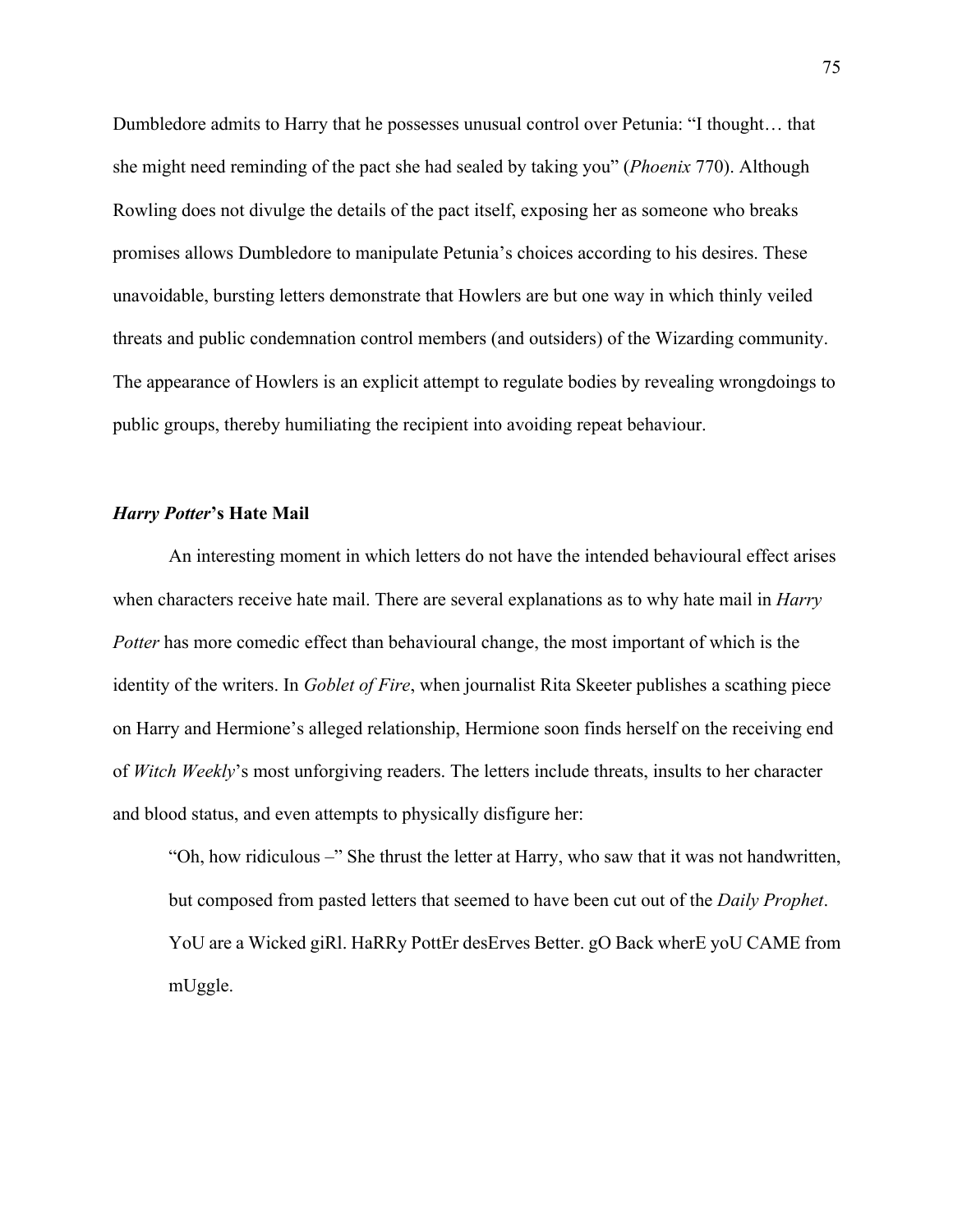"They're all like it!" said Hermione desperately, opening one letter after another. "'*Harry Potter can do much better than the likes of you…" "You deserve to be boiled in frog-spawn…' ouch!"* 

She had opened the last envelope. And yellowish green liquid smelling strongly of petrol gushed over her hands which began to erupt in large yellow boils. (456) Hermione's experience with hate mail reveals an odd aspect of letter writing: certain kinds of letter harassment and abuse are funny in the context of the Wizarding World. The child-like pasted letters, the reference to frog-spawn, and the gooey substance reminiscent of a practical joke all indicate that Rowling constructs a moment of humour in this scene. However, this also reveals a darker side of letter-writing in *Harry Potter.* It seems as though any witch or wizard can find a person's whereabouts through letters. The only information about Hermione's location revealed to the harassing readers of *Witch Weekly* is that she is a Hogwarts student. As long as the mail is addressed to her, Hermione receives the letters. This is troubling because although Rowling presents the boils that Hermione receives as comedic due to its temporality (Hermione is cured after a quick trip to the Hospital Wing), it begs the question as to what other kinds of danger mail poses. In fact, this very question is addressed when Ron reads another letter after he sends Hermione to Madame Pomfrey for boil treatment: "*I will be sending you a curse by next post as soon as I can find a big enough envelope"* (457). Why are these letters humorous and not behaviour-modifying akin to Howlers? The answer, I suggest, lies in the letter-writers. The readers of *Witch Weekly*, a local gossip magazine, cannot be taken seriously because Rowling reduces them to the likes of Harry Potter fan-girls (even though their gender is never disclosed). The motivation and recipient are also important gendered considerations for this incident. These threats are based on perceived romantic competition and are sent to a woman, whose reaction is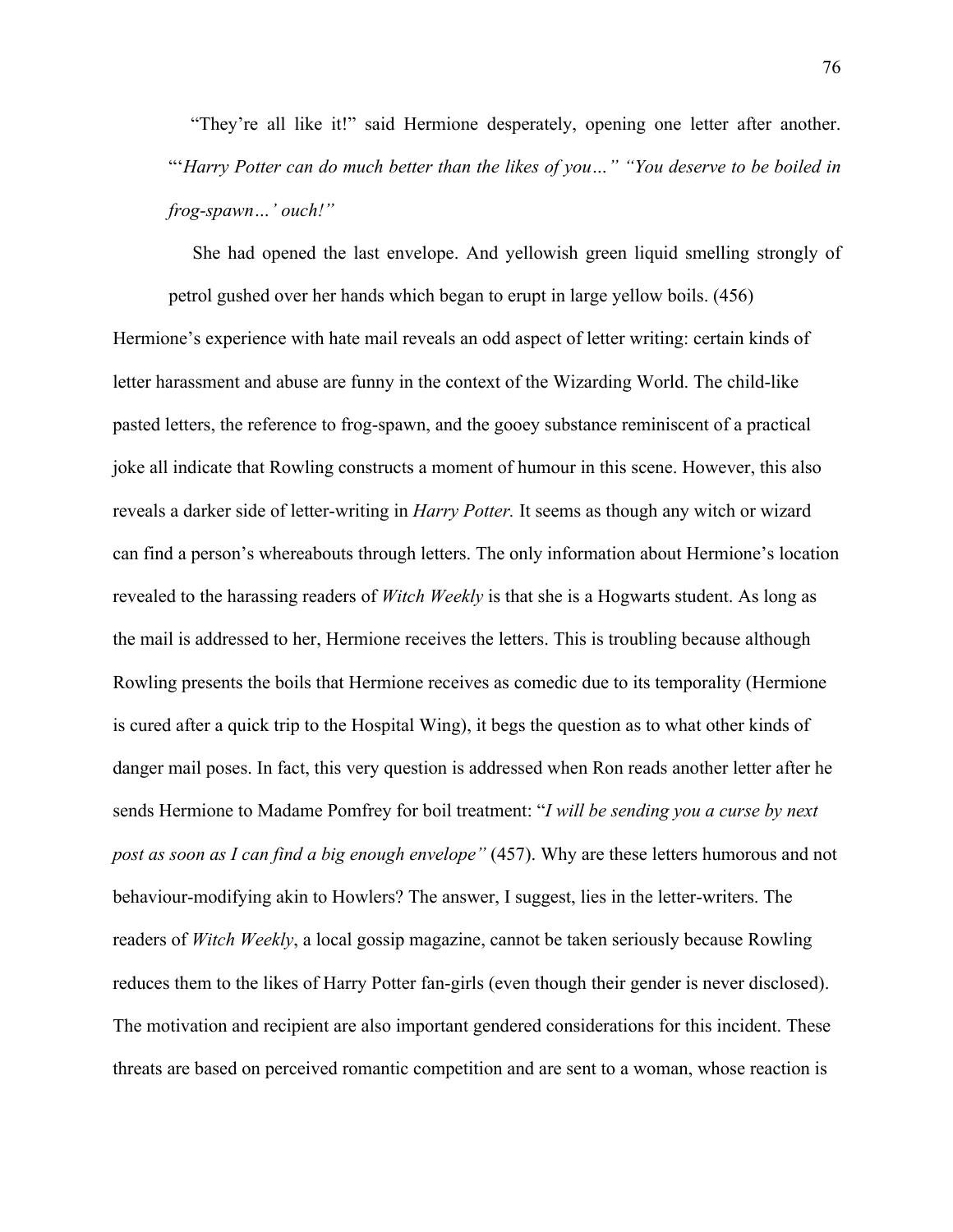to disregard any actual danger.<sup>35</sup> The hate-writers' infantilized behaviour is reminiscent of mailin fan club antics and so their threats pose more of a nuisance than actual harassment.

However, Hermione is not the only character to receive hate mail. When Rita Skeeter releases yet another article, this one entitled "Dumbledore's Giant Mistake," she reveals Hagrid to be part giant. Hagrid soon finds his hate mail just as unpleasant as Hermione's, informing him that he should be "put down" and that he should "jump in a lake" (*Goblet* 459). Rather than gender, it is race that motivates the hate mail. In this instance, Hagrid's mail has a much more damaging emotional effect than Hermione's; Hagrid quickly attempts to resign from his post as professor for Care of Magical Creatures (*Goblet* 383). This response is perhaps due to the article being published in the more reputable *Daily Prophet*, therefore giving its readers (later hatemail-writers) more credence than *Witch Weekly*. Interestingly, Dumbledore provides Hagrid with reassurance not through his own kind words, but through, once again, letters:

I have shown you the letters from the countless parents who remember you from their own days here, telling me in no uncertain terms that, if I sacked you, they would have something to say about it (382)

The *Daily Prophet* readers who desire Hagrid to resign (or worse) do not have as much sway as those who write in support of Hagrid, indicated by Hagrid's decision to resume his position as professor. Once again, letters intended to modify behaviour are unsuccessful and again, the reason is due to the identity of the writers. The audience of the *Daily Prophet*, although in many ways superior to the readers of *Witch Weekly*, are still functioning through anonymity. That anonymity reduces their power to effect behavioural change through letter-writing because as I

<sup>35</sup> I want to thank Emily Murphy for this point.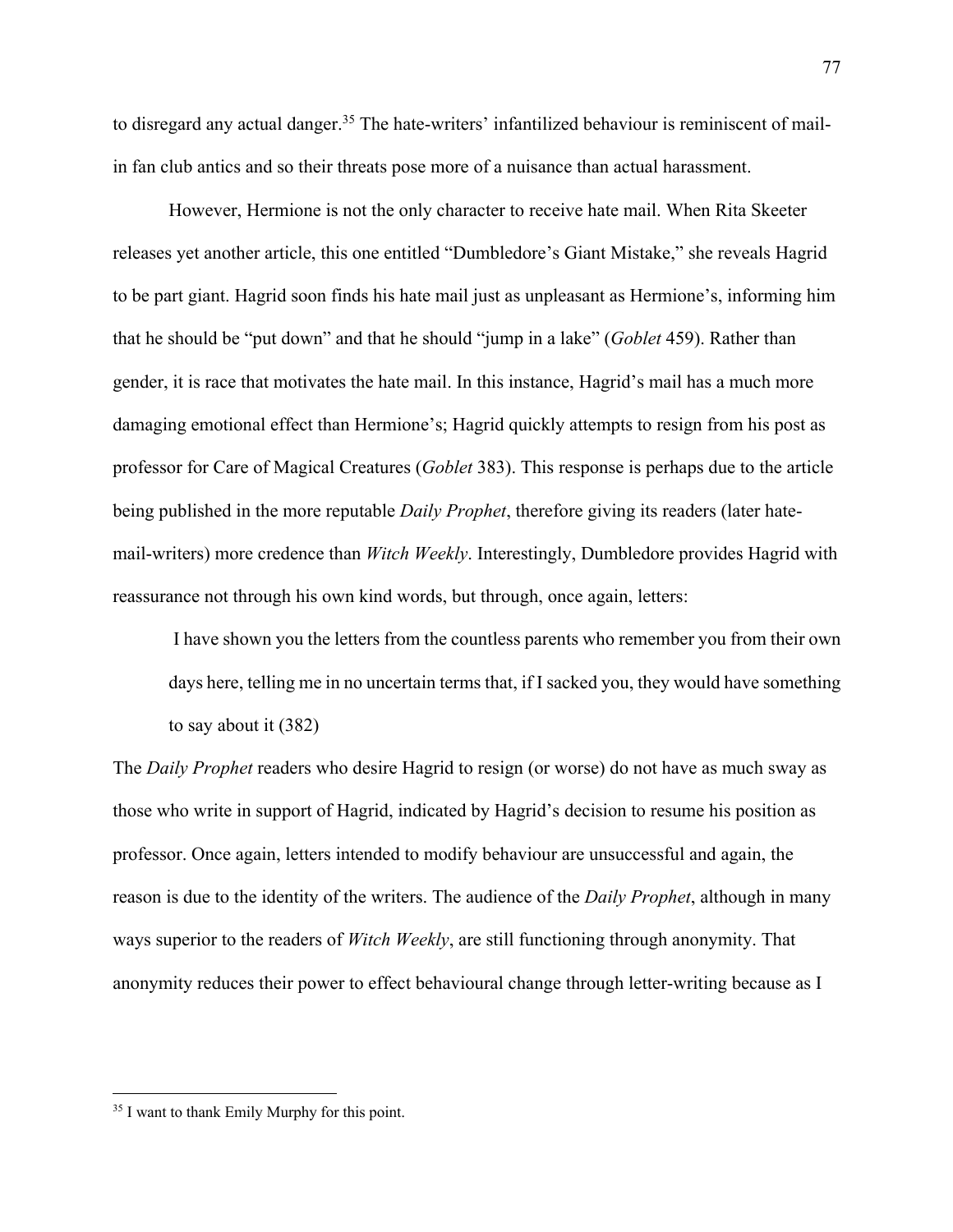have shown, letters from known sources such as Dumbledore, the Ministry, or parents, contain more social authority.

Like the *Alice* books, the *Harry Potter* series portrays letters as an entity with the capability of modifying behaviour, but underneath these letters lies an extreme world of surveillance and bodily control. In order to produce his desired reading of *Alice*, Carroll must guide his child-reader through the books with a firm hand. His tactics of manipulation force his child-reader to remain squarely within her allocated position of the ideal, innocent, and importantly, ignorant, girl. This particular reader allows Carroll to misdirect her, so that he may produce social commentary while she concentrates on other aspects of the text. Carroll leaves no part of his *Alice* letter up to chance, even concerning himself with the publication of his work. This is all done to ensure that Carroll "wins the trick" of letter writing, which is to say, he assumes the position of ultimate authority. He is successful in guiding his reader through Wonderland as he desires. The letters in the neo-Victorian Wizarding world also directly affect behavioural change. Surveillance letters police individuals, adding an unnerving layer of constant overhead scrutiny and omniscient power to the books. Although Howlers are certainly more direct in achieving changes in the recipient character, they act like an amplified version of Carroll's directions to his child-reader by ultimately prompting her to participate in certain activities, like curtseying. Both of these series demonstrate an obsession with the function and form of writing, reading, and printing. They manipulate, control, and guide their diegetic and extradiegetic readers through the texts. These moments are where Rowling speaks to Carroll, where they are both "playing" at letter-writing.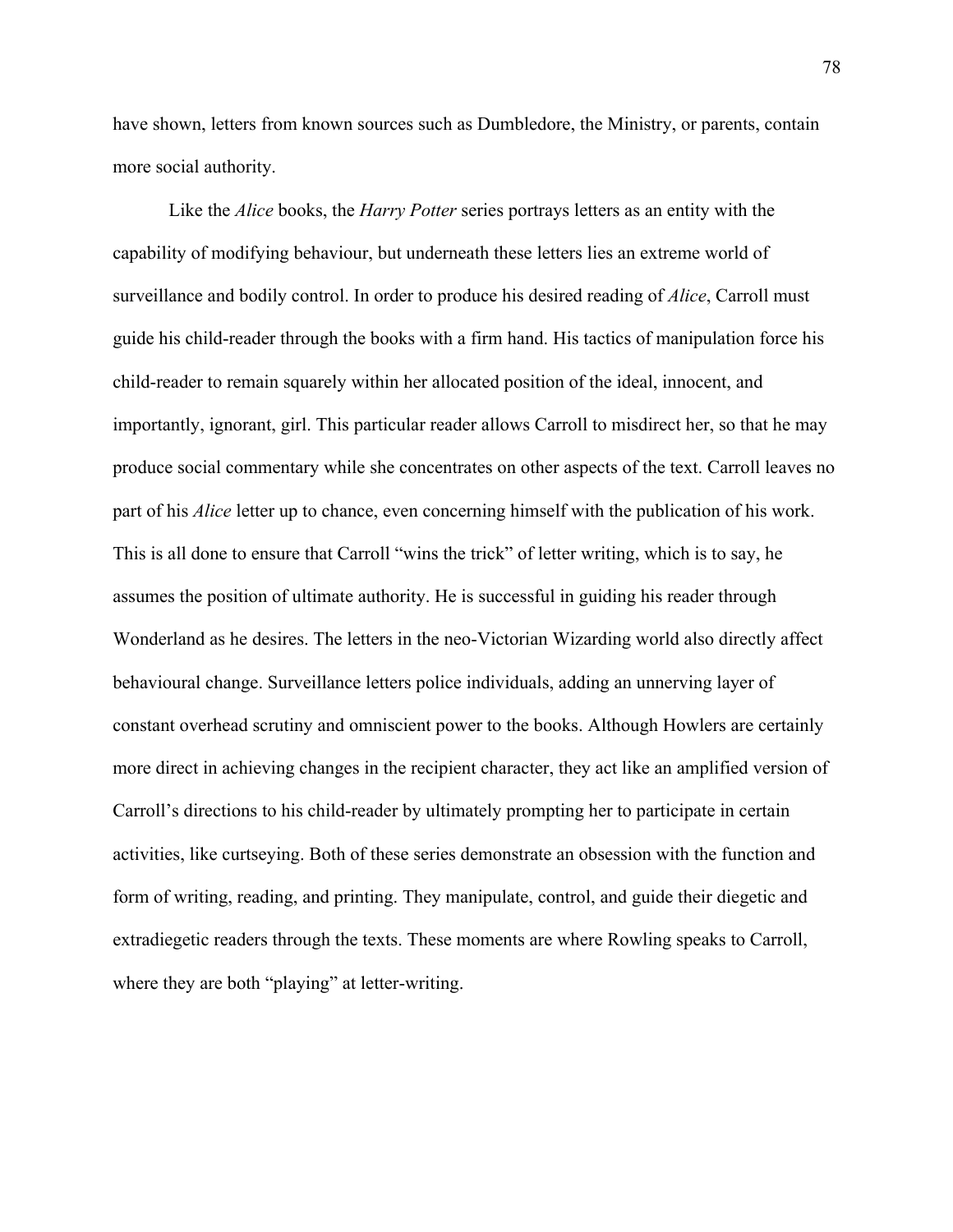# **Conclusion**

My examination of *Alice* and *Harry Potter* shows that intraliterary texts function within and beyond the series. Chapter One establishes that intraliterary texts possess the ability to act with agency. This chapter also shows the differing degrees of trustworthiness depending on the textual medium. Chapter One shows how prescriptive texts force their readers into action and prove to be an overwhelming presence which can result in danger or harm to the reader or those around them. Building on this idea of intraliterary texts as important entities within the two series, in Chapter Two I argue that letters socioeconomically define their authors. I demonstrate how letters in both series function as gatekeepers to their strict hierarchical worlds. Finally, in Chapter Three, I argue that intraliterary texts are not only agential, they also modify their readers' behaviour. These texts manipulate and guide all of their readers (both diegetic and extradiegetic) as intended.

Although this project started as an investigation into the degree of neo-Victorianism of *Harry Potter*, I believe that my investigation into the texts has grown beyond a comparison of genre and regeneration. My study shows that the cognition of, communication through, information from, and relationship to the printed and handwritten text speaks to the authority, power, and class distinctions at work in each society. Beyond this consideration, I show that intraliterary texts demonstrate an obsession with fiction and an obsession with the book and writing in all of its forms. My thesis establishes that metafiction drives these series because this fixation overpowers the narratives, overtakes characters, changes plot, and steers story. Although Rowling does not "talk" to her readers as directly as Carroll does, the intraliterary texts in her books demonstrate an acute awareness and playfulness with all things reading, writing, and printing. In Rowling's series, handwriting is a pure expression of productivity. The prolific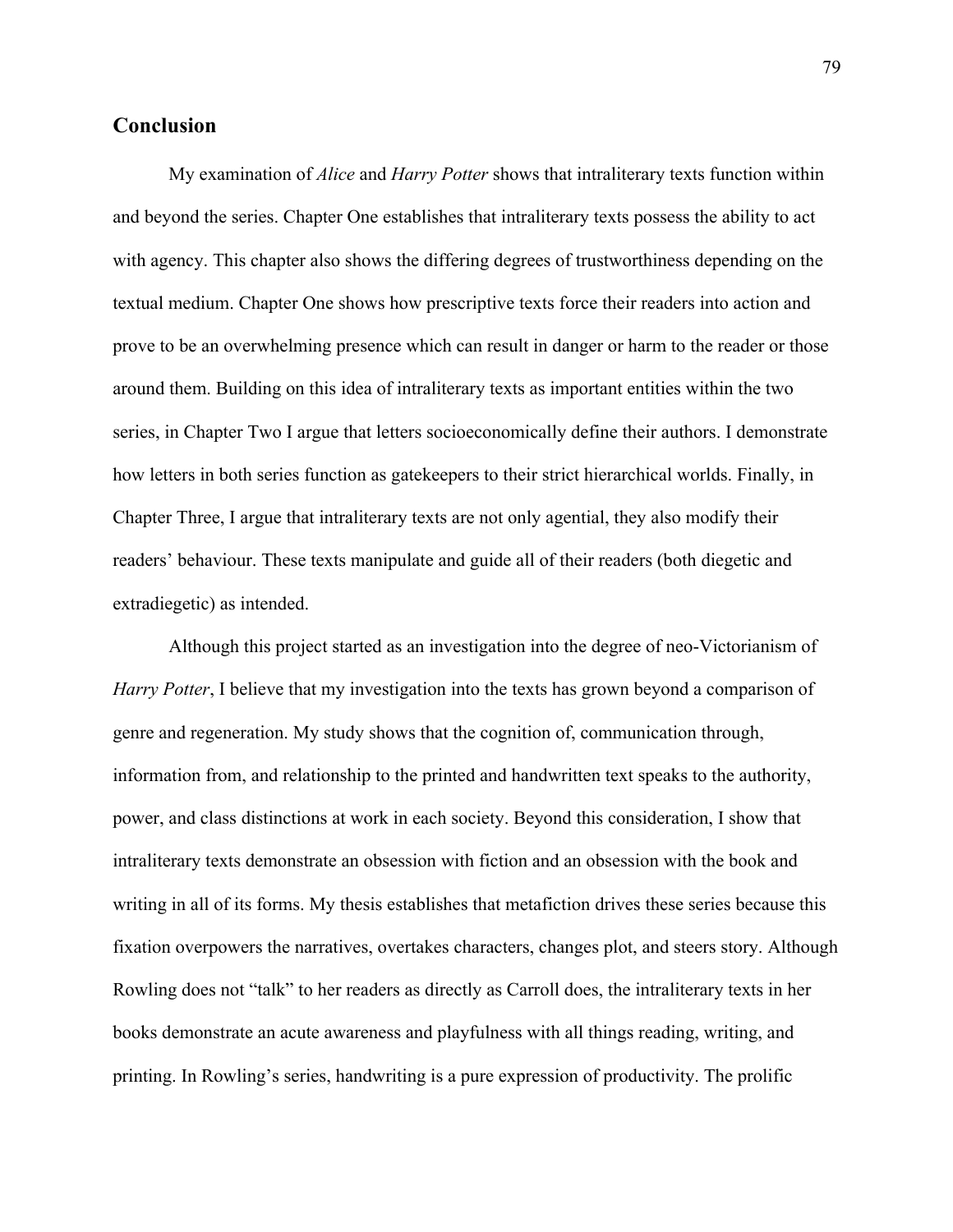letters and texts in *Harry Potter* carry a sense of nostalgia with them, imbued personally if not purposefully by Rowling. This feeling is one of reaching back, a preservation of selfhood that has since gone. These moments are where Rowling and Carroll are speaking to each other, or at least speaking into the same spatiotemporal area.

One benefit that my study of intraliterary texts provides is an uncovering and recognition of many issues yet to be acknowledged in Rowling's work. Specifically, the idea of magic as technology is an idea yet to be fully examined. Although there certainly are researchers who have recently regarded magic in *Harry Potter* as technology,<sup>36</sup> a thorough dissection of its innerworkings is still a relatively new and unexplored endeavour. Through my research on letters in the series, it quickly became evident that the technology of magic is messy and unclear. For example, when I examined the letter sent to Harry from the Ministry in *Chamber of Secrets*, I found technological inconsistencies that I could not explain. When at the Dursley home over the summer in *Chamber of Secrets*, Harry is mistakenly blamed for a Hover Charm cast by Dobby the House Elf. The Ministry might be responding to an intersection of a set of data points, such as time, place, spell, and proximity to a wizard in order to connect this charm to Harry, an underage wizard who should not be conducting magic outside of school. How and when the Ministry chooses to respond to this data is unclear, but the response is indicative of a system at work. This theory about technology is worth pursuing as an object of study because it will uncloud the ambiguities surrounding magical operations in the Wizarding World.<sup>37</sup>

Although I have spotlighted the culture of letter-writing and receiving in *Harry Potter*, I believe that there is a great need to further investigate the technology of letters. For example, in

<sup>36</sup> See Luigina Ciolfi's "Magic as Technological Utopia?" and Maryann Nguyen's "Flirting with Posthuman Technologies in Harry Potter."

<sup>&</sup>lt;sup>37</sup> I want to thank Emily Murphy for this point.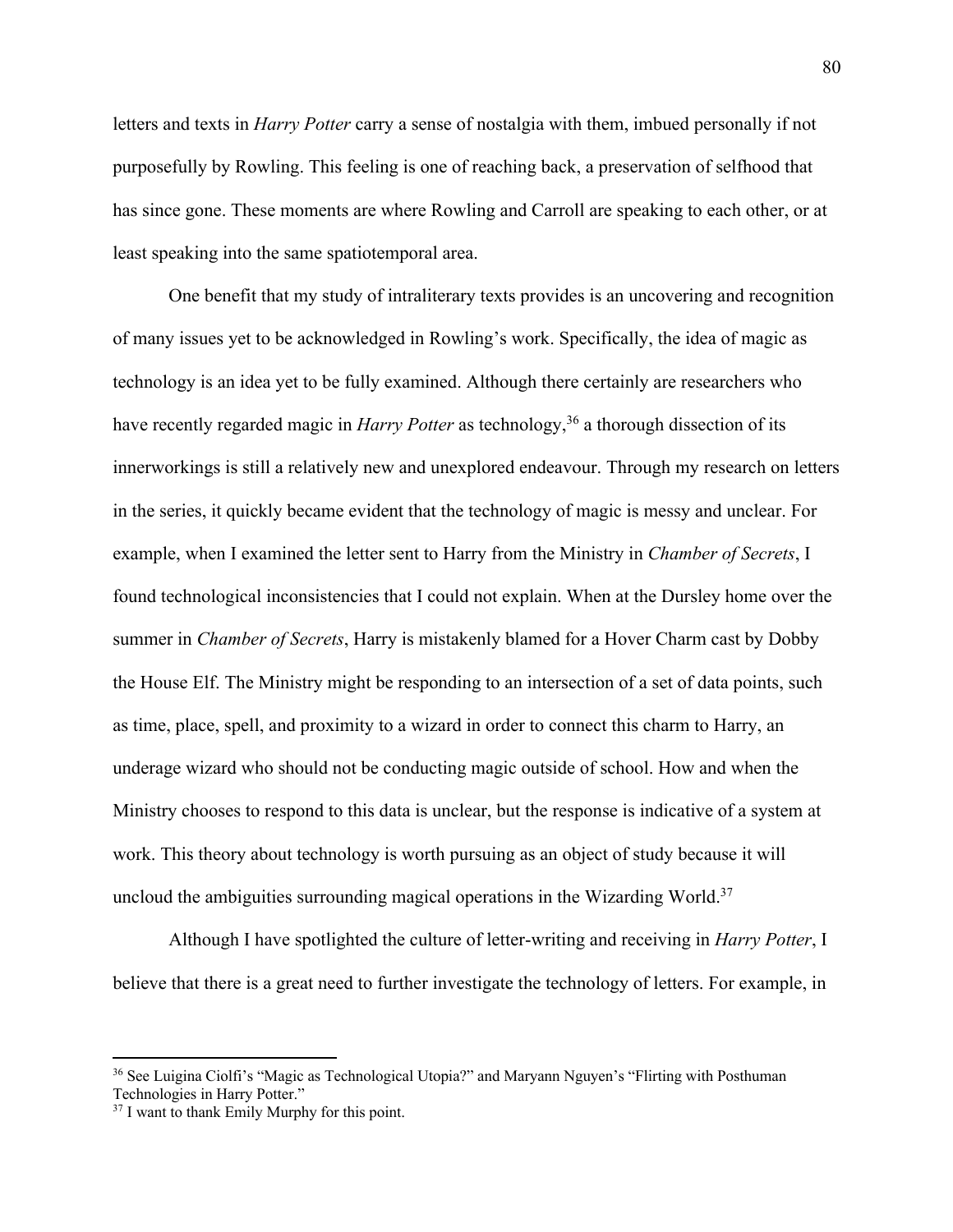Chapter Two, I briefly gesture to the uncanny ability of owls to find their recipient without fail. However, I was unable in this space to address the complexities of this aspect of mail. How is it that in *Goblet of Fire*, Harry's owl, Hedwig, is able to continually locate Sirius Black and deliver him letters when highly skilled wizard catchers (Aurors) are unable? Although perhaps an oversight on Rowling's part, it suggests to me that there is an inability to track the owls themselves. In *Chamber of Secrets*, the Gryffindor Ghost, Nearly Headless Nick indicates that ghosts communicate via letter. Nick tells Harry that he was rejected from joining the Headless Hunt (an event organized by other ghosts) through the medium of "a transparent letter" (129). Not only does this beg questions about the materiality of letters, it also provokes a conversation about the nature and abilities of ghosts in *Harry Potter*. There is still much to be said and examined about the exact technology of letters at work in this series, which I believe is enriched by my study of letters as a cultural medium.

A step forward from my research in the future will be the study of instruction, spells, and incantations in *Harry Potter*. Spells are informatic because they involve the practice of information processing and act as an interface for magic. In fact, even textbooks are performative in this way because they convey printed spells which are then transformed into incantation.<sup>38</sup> From my research, I understand that handwriting has an important relationship to voice, as is evident in Tom Riddle's diaries. However, incantations are literally enacted print, and in order to enact that print correctly there is an exact *way* to speak them, as evidenced by Hermione's refrain "It's Wing-*gar*-dium Levi-*o*-sa" (*Philosopher's Stone* 184). In fact, spells are so sensitive to pronunciation and enunciation that Professor Flitwick warns his students: "never forget Wizard Baruffio, who said 's' instead of 'f' and found himself on the floor with a buffalo on his chest"

<sup>38</sup> I want to thank Marie Loughlin for this point.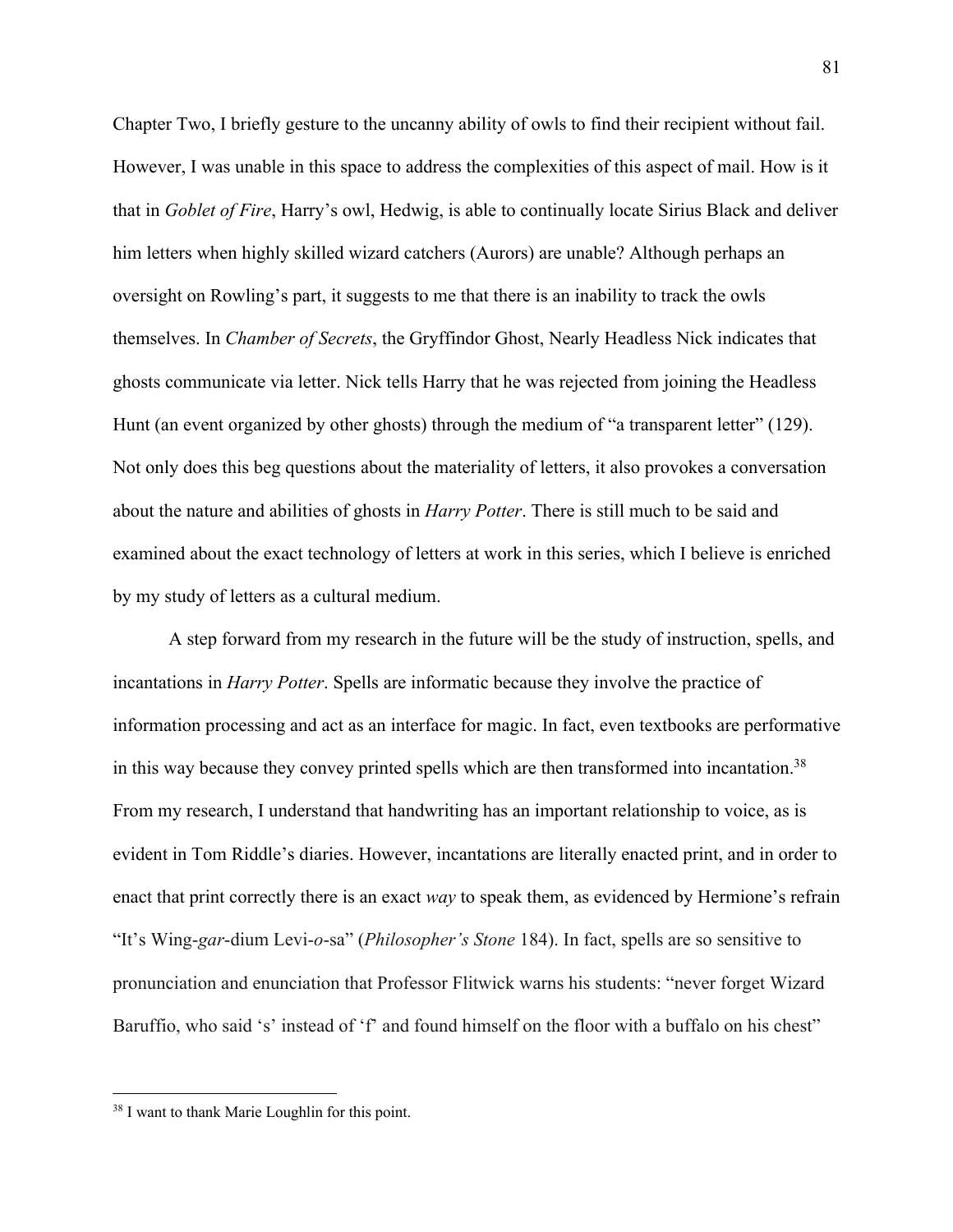(*Philosopher's Stone* 184). Therefore, voice is associated with the authority of self-presence, and it gains that authority when it is modeled correctly. Not only are they associated with voice, spells are also often coupled with particular movements (as Professor Flitwick reminds us, "swish and flick!" 184). The series also presents the possibility of creating new spells. In Chapter Two, I briefly signal that when he was a student at Hogwarts, Snape, as the Half-Blood Prince, creates the spells *Sectumsempra* and *Levicorpus* in his copy of the assigned textbook, *Advanced Potion Making*. Crucially, Snape *writes the spells down*, which incites me to question whether writing (or printing) is a necessary step in spell-making. All of these factors compounded demonstrate that casting spells is a much more complex set of behaviours in combination with the understanding that spells function in some sort of relation to printed or handwritten text.

Beyond the reading and writing of *Harry Potter*, an important aspect of the series that this thesis has brought to the surface is the issue of surveillance in the Wizarding World. In Chapter Three, I address the uncanny surveillance of both Dumbledore and the Ministry of Magic as it relates to letters. Although I was unable to fully address this idea in its totality, this is an important part of Rowling's work that deserves critical attention. Some scholars like Aaron Chan have focused on this aspect of *Harry* primarily as a balancing act of power. However, in addition to Chan's dissection, I suggest that there is a digital component to Rowling's Wizarding World. This entire series constructs magical knowledge as a superhighway of ideas and agency, akin to the internet. *The Philosopher's Stone* was published in 1997, at the precipice of a newly internet-embedded culture. This new way of communicating enabled governments to become massive data-gathering surveillance institutions, as Julia Angwin argues in *Dragnet Nation*. It is possible that Rowling's magic is actually a comment on this new society of internet, speed, and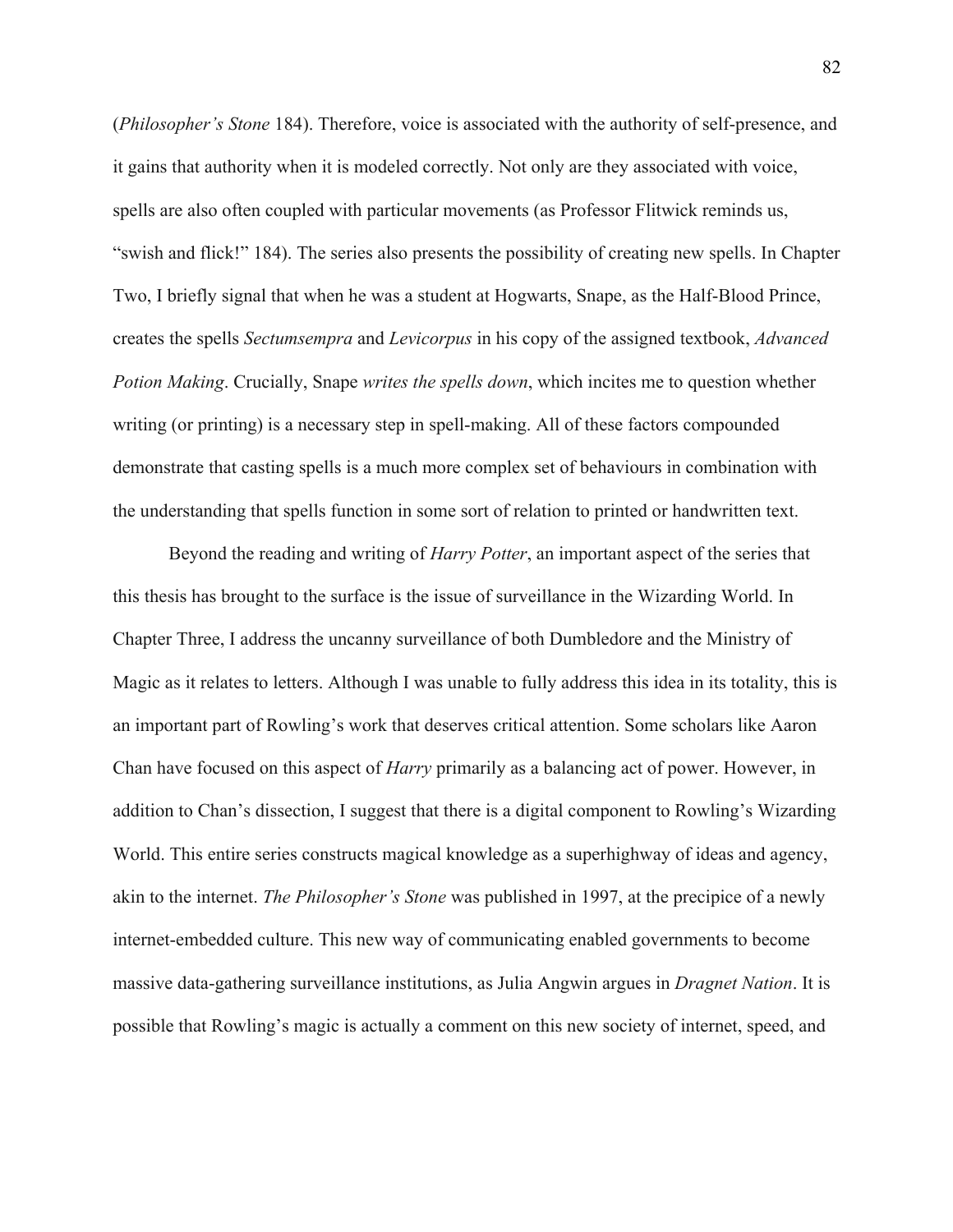extreme surveillance in the age of the internet. This topic is one worthy of further academic attention.39

My work also shows that Lewis Carroll still has much to offer current scholarship both in terms of how his work allows us to read contemporary literature and in terms of work yet to be done on *Alice*. Most importantly, more investigation into the nature and function of the narrator in *Alice* is still required. As I mentioned in Chapter Three, scholarship on the *Alice* narrator remains an area of uncertainty. Although I have offered one reading of the narrator (as Carroll's own personality), there is certainly room to enrich, expand upon, and understand this important figure.

The transformative power of magic is terrifying. In *Harry Potter*, a degree of respect is required to work with magic, for it has sometimes irreversible and unintended effects. This is true, too, of the transformative power of reading. The readers in these books and indeed the extradiegetic readers in this world cannot unread a text. Alice learns this lesson as she reads her way through Wonderland, emphasizing, perhaps, how much readers cannot take out of their heads. In this way, metafiction is unintentionally and intentionally the focus and obsession of Rowling and Carroll. In these series, these authors engage with and reflect on a permanent nostalgic renaissance of the process of reading, writing, and printing.

<sup>39</sup> I want to thank Emily Murphy for this point.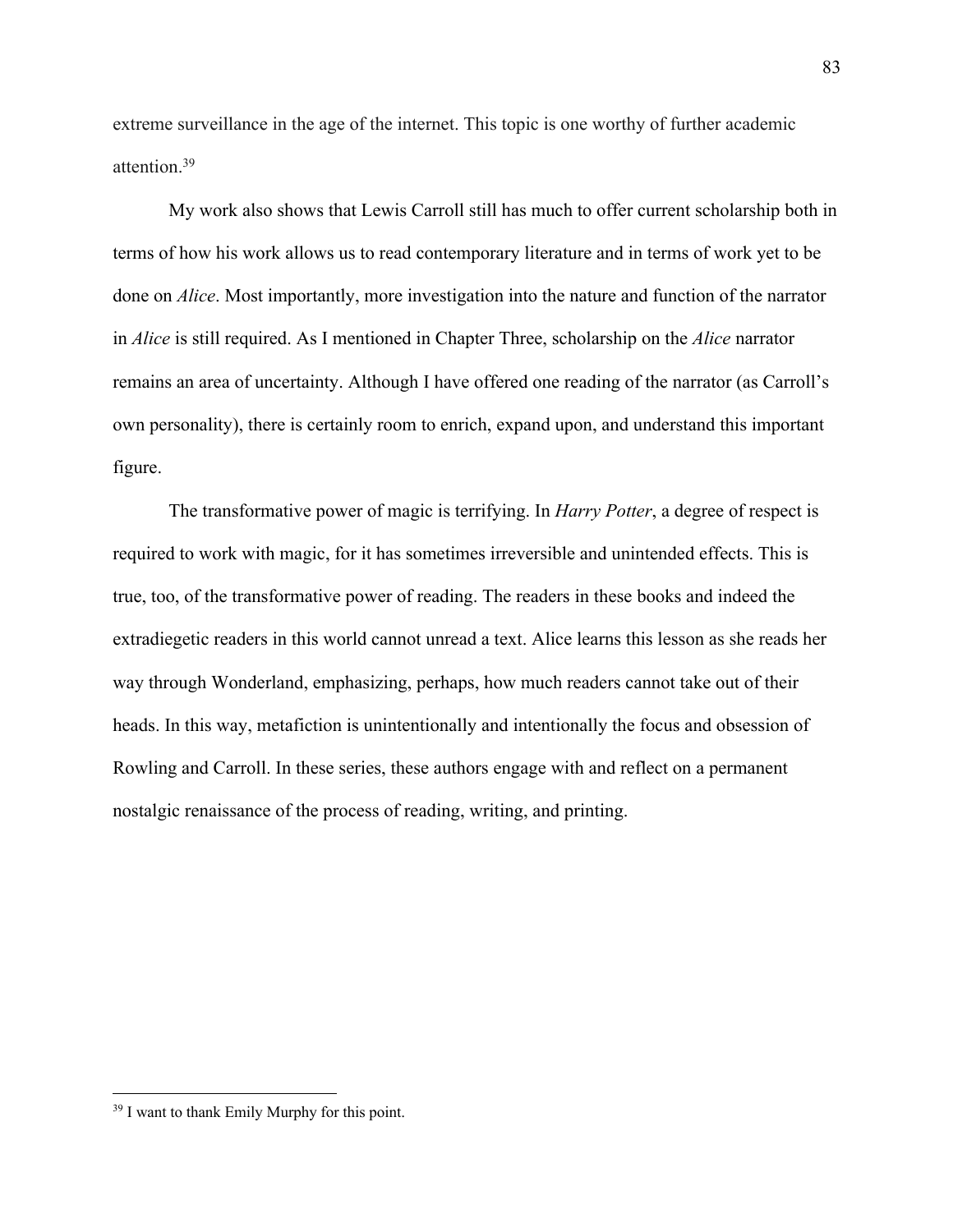# **Works Cited**

Primary Sources

- Carroll, Lewis. *Alice's Adventures in Wonderland: Decoded.* Edited by David Day, Doubleday Canada, 2015.
- *---. Alice's Adventures in Wonderland*, *Through the Looking Glass and What Alice Found There* and *Alice Underground*. Edited by Hugh Haughton, Penguin Classics, 2010.
- ---. *Alice's Adventures in Wonderland.* Edited by Richard Kelly, Broadview Press, 2000.
- ---. *The Annotated Alice: Alice's Adventures in Wonderland & Through the Looking-*

*Glass.* Edited by Martin Gardner, Norton, 2000.

---. *Eight or Nine Wise Words About Letter-Writing.* Emberlin & Son, 1890.

Rowling, J.K. *Harry Potter and the Philosopher's Stone*. Bloomsbury, 1997.

- ---. *Harry Potter and the Chamber of Secrets*. Bloomsbury, 1998.
- ---. *Harry Potter and the Prisoner of Azkaban.* Bloomsbury, 1999.
- ---. *Harry Potter and the Goblet of Fire*. Bloomsbury, 2000.
- ---*. Harry Potter and the Order of the Phoenix.* Bloomsbury, 2003.
- ---. *Harry Potter and the Half-Blood Prince*. Bloomsbury, 2005.
- ---. *Harry Potter and the Deathly Hallows.* Bloomsbury, 2007.

#### Secondary Sources

Abanes, Richard. *Harry Potter and the Bible: The Menace Behind the Magick*. Christian Publishing-Horizon Books, Camp Hill, 2001.

Angwin, Julia. *Dragnet Nation*. St. Martin's Griffin, 2014.

Austin, J.L. *How to Do Things with Words*. Oxford University Press, 1962.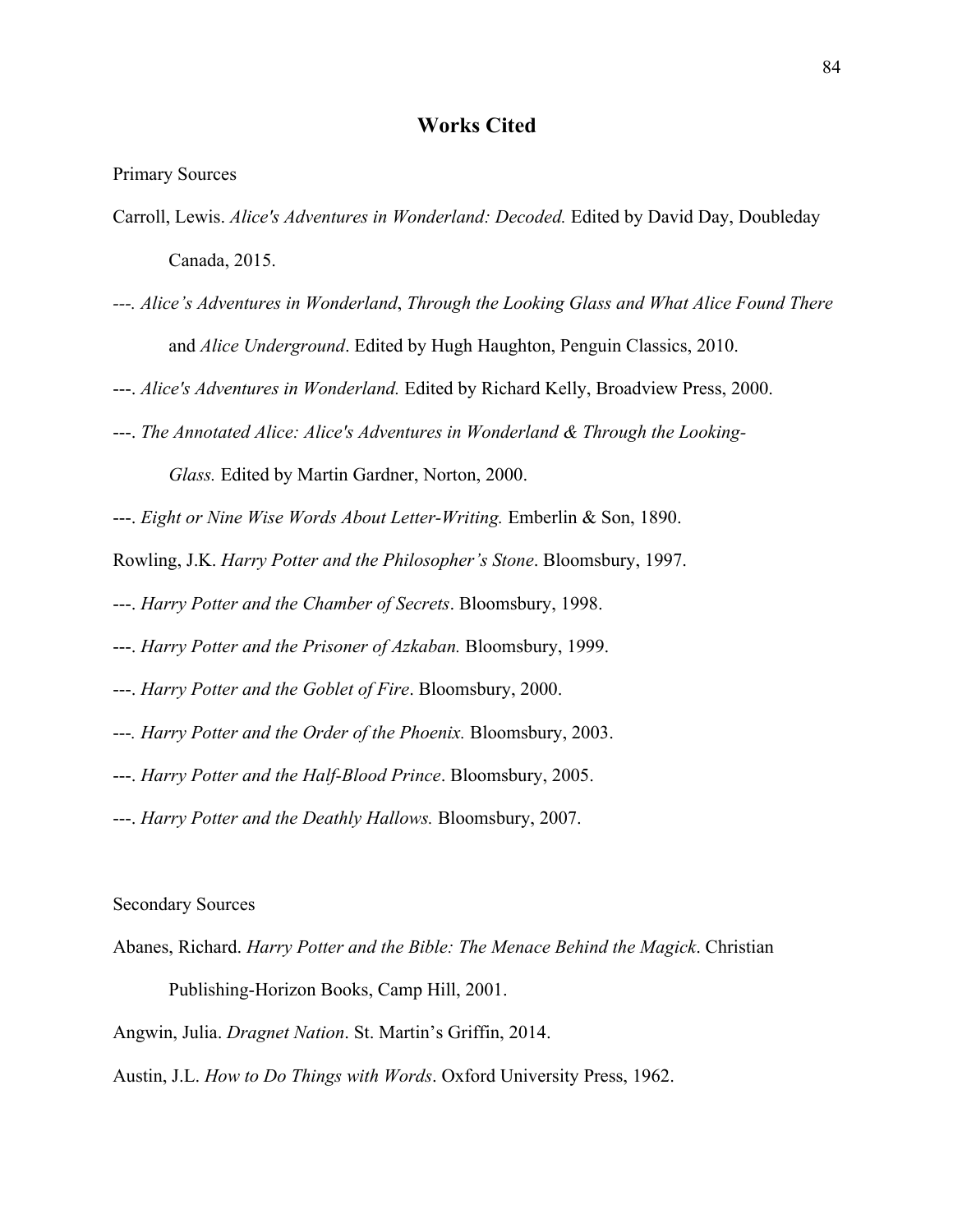Barthes, Roland. "The Death of the Author." *Image, Music, Text*. Translated by Stephen Heath, Fontana Press, 1977, pp. 142-149.

Beddoe, John. *The Races of Britain*. Trübner & Co., 1862.

Bertens, Hans. *Literary Theory: The Basics*. Routledge, 2013.

- Billone, Amy C. "The Boy Who Lived: From Carroll's Alice and Barrie's Peter Pan to Rowling's Harry Potter." *Children's Literature*, vol. 32, no. 1, 2004, pp. 178-202.
- Blackburn, William. "'A New Kind of Rule': The Subversive Narrator in *Alice's Adventures in Wonderland* and 'the Pied Piper of Hamelin'." *Children's Literature in Education: An International Quarterly,* vol. 17, no. 3, 1986, pp. 181.
- Booth, Wayne C. *The Rhetoric of Fiction*. University of Chicago Press, 1961.
- Bressler, Charles E. "New Criticism." *Literary Criticism: An Introduction to Theory and Practice*. Prentice Hall, 1994, pp. 31-44.
- Bridger, Francis. *A Charmed Life: The Spirituality of Potterworld.* Doubleday-Image Books, 2002.
- Brooker, Will. *Alice's Adventures: Lewis Carroll in Popular Culture*. Continuum, 2004.

Butler, Judith. *Gender Trouble: Feminism and Subversion of Identity*. Routledge, 1990.

Chan, Aaron Y.K. "Surveillance in Hogwarts: Dumbledore's Balancing Act between

Managerialism and Anarchism." *Children's Literature in Education,* 2017, pp. 1-14. Charles, Ron. "Harry Potter and the Death of Reading." *Washington Post Sunday*, 15 July 2007. Chase, Karen. *The Spectacle of Intimacy: A Public Life for the Victorian Family*. Princeton

University Press, 2009.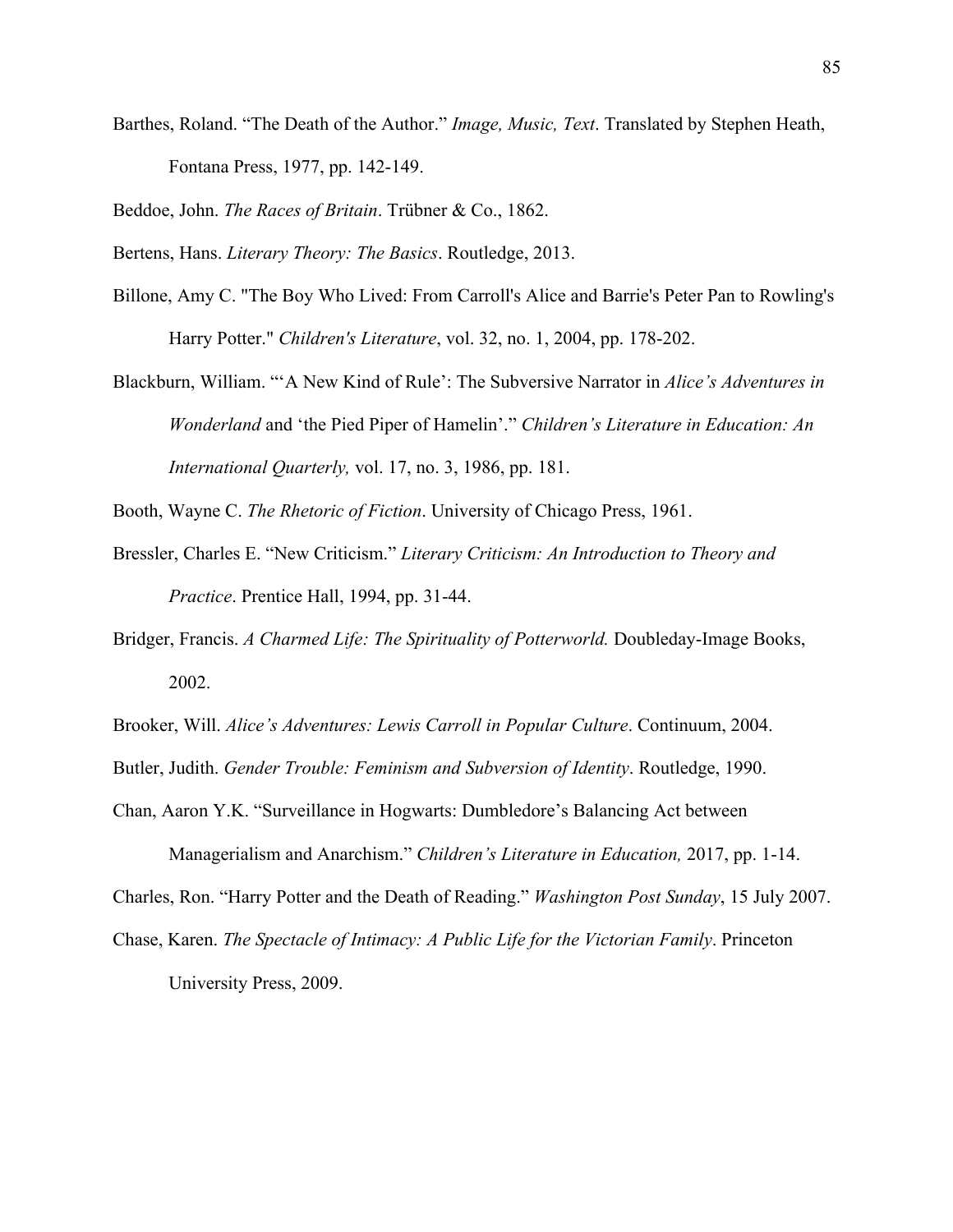- Chen, Yumin. "Comparing the Semiotic Construction of Attitudinal Meanings in the Multimodal Manuscript, Original Published and Adapted Versions of *Alice's Adventures in Wonderland*." *Semiotica*, vol. 215, 2017, pp. 341–64.
- Christ, Carol. "Victorian Masculinity and the Angel in the House." *A Widening Sphere: Changing Roles of Victorian Women*. Edited by Martha Vicinus, Routledge, 2013, pp. 146-62.
- Ciacco, Peter. "Harry Potter and Christian Theology." *Critical Perspectives on Harry Potter: Second Edition*, ed. Elizabeth Heilman, Routledge, 2009, pp. 33-46.
- Ciolfi, Luigina. "Magic as Technological Utopia? Unpacking Issues of Interactivity and Infrastructuring in the Potterverse." *Cultural Politics in Harry Potter: Life, Death and the Politics of Fear* ed. Rubén Jarazo-Álvarez and Pilar Alderete-Diez, Routledge, 2020, pp. 193-206.
- Cocks, Neil. "The Implied Reader. Response and Responsibility: Theories of the Implied Reader in Children's Literature Criticism." *Children's Literature: New Approaches*, ed. Karín Lesnik-Oberstein, Palgrave Macmillan, 2004, pp. 93-117.
- Cohen, Morton, ed. *The Letters of Lewis Carroll in Two Volumes*. Oxford University Press, 1979.
- Colclough, Stephen. "Pocket Books and Portable Writing: The Pocket Memorandum Book in Eighteenth-Century England and Wales." *The Yearbook of English Studies*, vol. 45, 2015, pp. 159-77.
- Collingwood, Stuart Dodgson. *The Life and Letters of Lewis Carroll.* Century Companion, 1898. Cooke, Thomas. *The New and Complete Universal Letter-Writer; Or, Young Secretary's Instructor*. Milner and Company, C., 1850.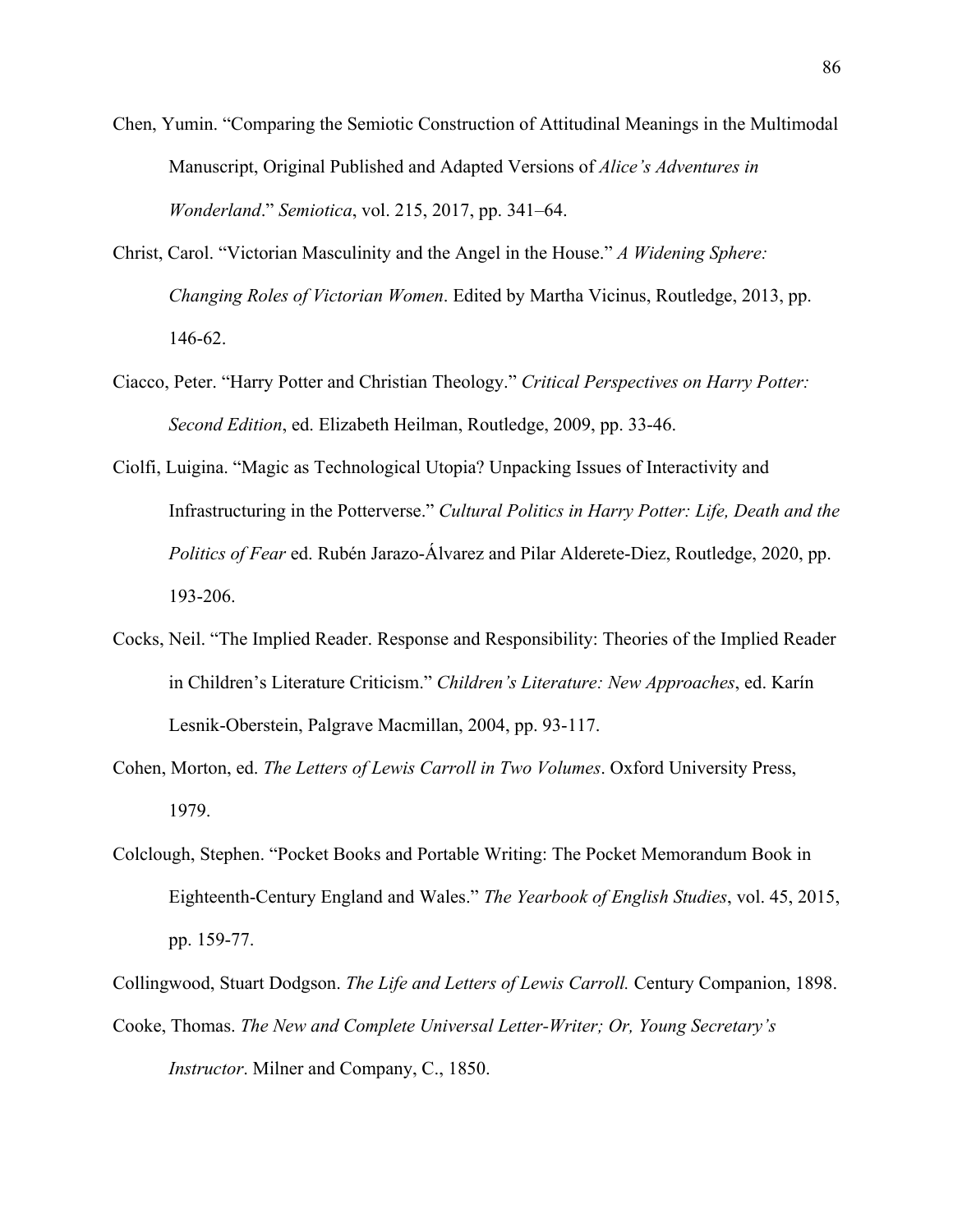Davis, Richard Brian, editor. *Alice in Wonderland and Philosophy: Curiouser and Curiouser*. John Wiley, 2010.

Dickens, Charles, and Patricia Ingham. *Bleak House.* Broadview Press, 2011.

*The Elephant House*. https://elephanthouse.biz. Accessed 1 Dec 2019.

- Ellis, Sarah Stickney. *The Daughters of England: Their Position in Society, Character, and Responsibilities.* D. Appleton and Company, 1842.
- Fordyce, Rachel and Carla Marello. *Semiotics and Linguistics in Alice's World*. Walter de Gruyter, 1994.

Foucault, Michel. *Discipline and Punish: The Birth of the Prison.* Penguin, 1979.

- ---. "What is an Author?" *Language, Counter-Memory, Practice: Selected Essays and Interviews*. Edited by Donald F. Bouchard. Translated by Donald F. Bouchard and Sherry Simon. Cornell University Press, 1980, pp. 113-38.
- Freier, Mary P. "The Librarian in Rowling's *Harry Potter* Series." *Comparative Literature and Culture,* vol. 16, no. 3, 2014, pp. 1-9.
- Galway, Elizabeth A. "Reminders of Rugby in the Halls of Hogwarts: The Insidious Influence of the School Story Genre on the Works of J.K. Rowling." *Children's Literature Association Quarterly*, vol. 37, no. 1 (2012): 66-85.
- Garland, Carina. "Curious Appetites: Food, Desire, Gender and Subjectivity in Lewis Carroll's *Alice* Texts." *The Lion and the Unicorn*, vol. 32, no. 1, 2008, pp. 22-39.
- Genette, Gérard. *Narrative Discourse: An Essay in Method*. Translated by Jane E. Lewin. Cornell University Press, 1983.
- Golden, Catherine. *Posting It: The Victorian Revolution in Letter Writing*. University Press of Florida, 2009.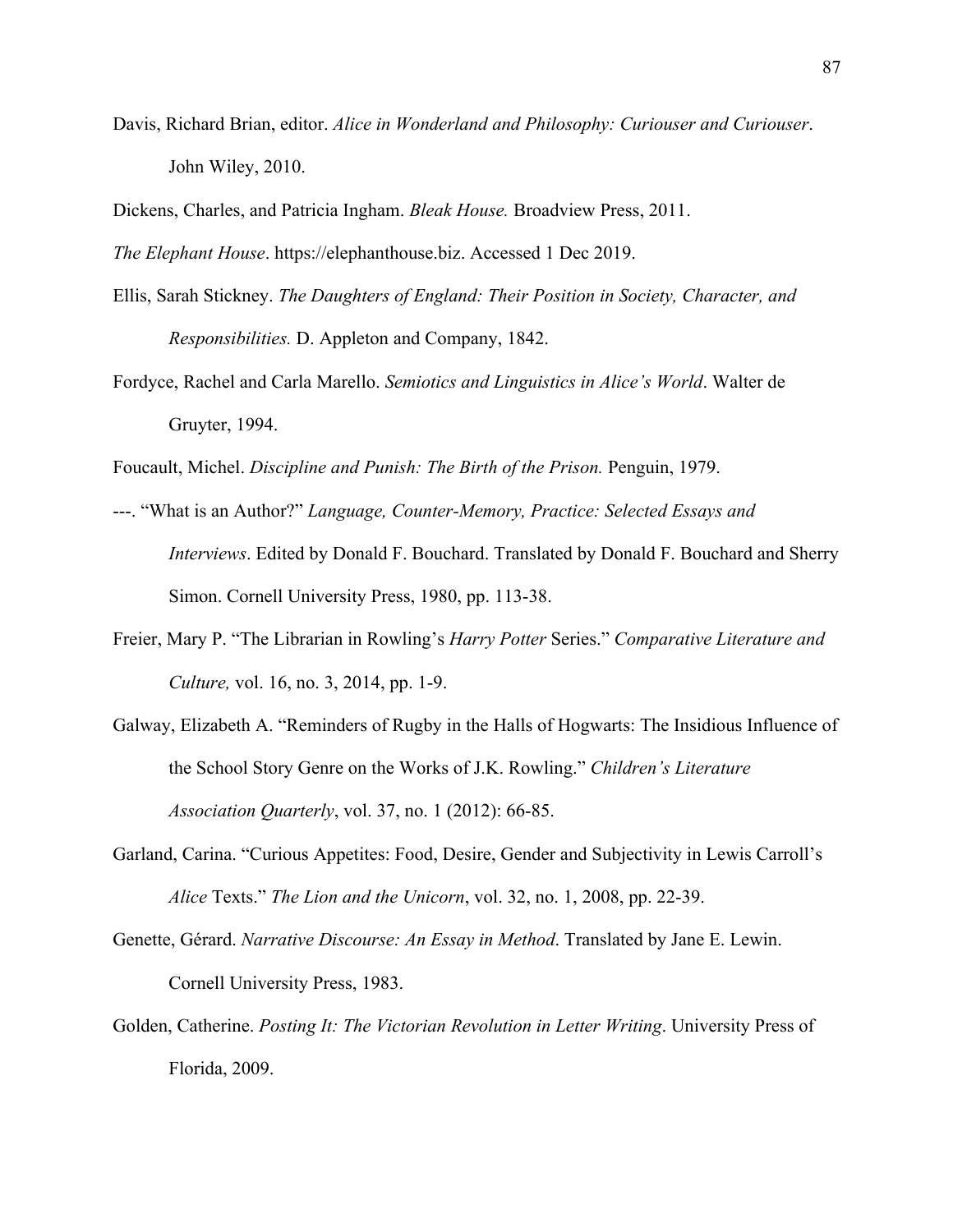Goldfarb, Nancy. "Carroll's 'Jabberwocky'." *Explicator,* vol. 57, no. 2, 1999, pp. 86-88.

- Gordon, Jan B. "'Alice's Apron': Digestive Models of Cognition in Nineteenth-Century Children's Literature." *The Carrollian*, no. 27, Jan. 2016, pp. 3–39.
- Greene, Roland, et al. *The Princeton Encyclopedia of Poetry and Poetics.* Princeton University Press, 2012.

Grimm, Gunter. *Rezeptionsgeschichte. Grundlegung einer Theorie*. Fink, 1977.

Gupta, Suman. *Re-Reading Harry Potter*. Palgrave Macmillan, 2009.

- Hart, Angela. "*Alice in Wonderland & Alice Through the Looking Glass* by Lewis Carroll: Do Words Have Meaning? Lacanian Theory on Carroll's Writing." *International Journal of Arts & Sciences*, vol. 8, no. 3, 2015, pp. 425–40.
- Heilman, Elizabeth E, ed. *Critical Perspectives on Harry Potter:* Second Edition. Routledge, 2009.
- Hopkins, Lisa. "Harry Potter and the Acquisition of Knowledge." *Reading Harry Potter: Critical Essays*. Edited by Giselle Liza Anatol, Praeger, 2003, pp. 25-34.
- Horne, Jackie. "Harry and the Other: Answering the Race Question in J.K. Rowling's Harry Potter." *The Lion and the Unicorn*, vol. 34, no. 1, 2010, pp. 76-104.
- Hühn, Peter, Jan Christoph Meister, John Pier, and Wolf Schmid, editors. *Handbook of Narratology: Second Edition, Fully Revised and Expanded*. Walter de Gruyter GmbH, 2014.
- Hunt, James. "On the Negro's Place in Nature." *Journal of the Anthropological Society of London*, vol. 2, 1864, pp. 15-56.
- Huxley, Francis. *The Raven and the Writing Desk*. Harper & Row, 1976.
- Huxley, Thomas. *Man's Place in Nature*. D. Appleton & Co., 1863.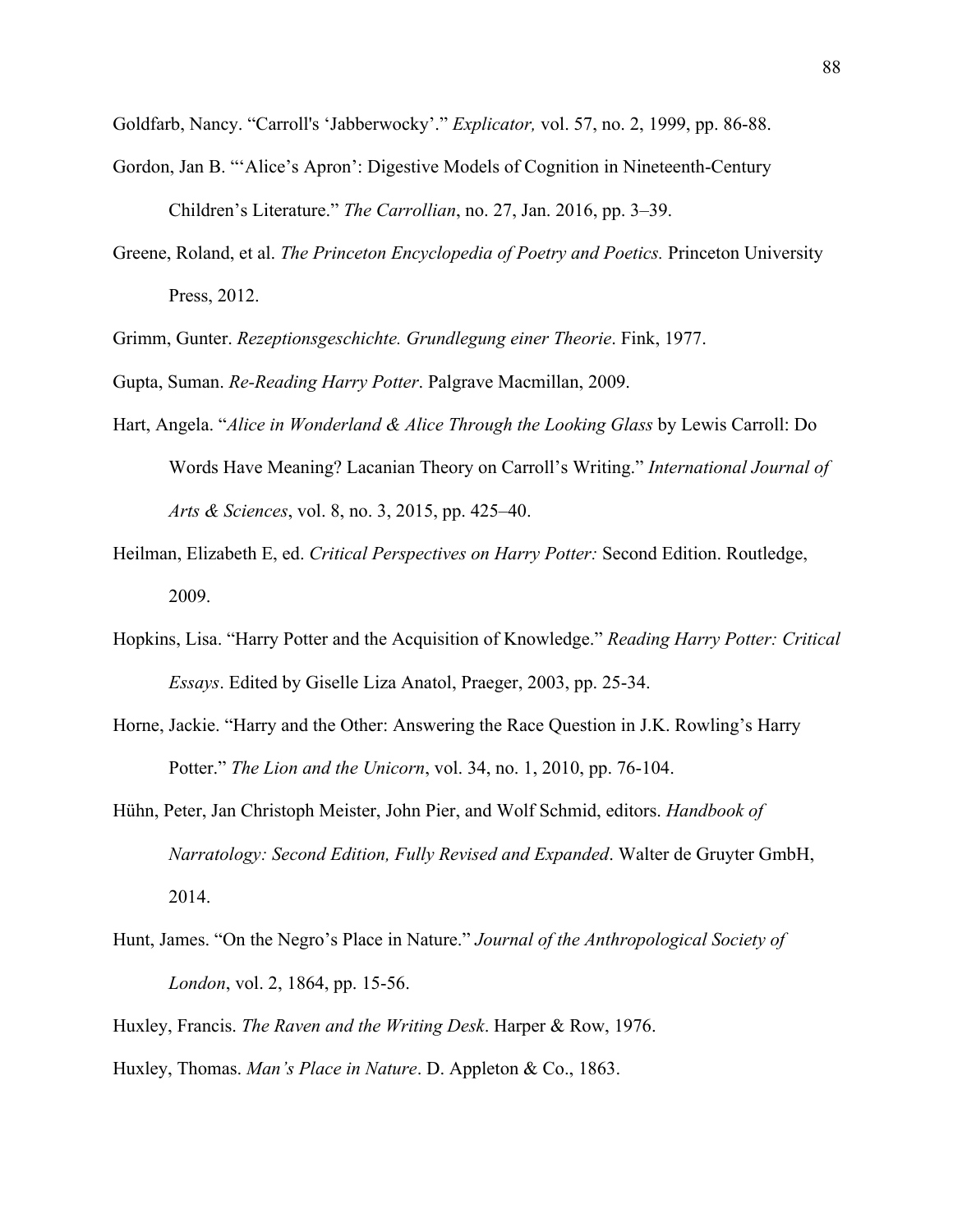- Iché, Virginie. "Submission and Agency, Or the Role of the Reader in the First Editions of Lewis Carroll's *Alice's Adventures in Wonderland* (1865) and *Through the Looking Glass*  (1871)." *Cahiers Victoriens Et Édouardiens*, no. 84, 2017, pp. 1-10.
- Iser, Wolfgang. *The Act of Reading: A Theory of Aesthetic Response*. Johns Hopkins University Press, 1980.
- ---. *The Implied Reader: Patterns of Communication in Prose Fiction from Bunyan to Beckett*. Johns Hopkins University Press, 1974.
- Jarazo-Álvarez, Rubén. "Gender, Sexuality and the War on terror in Harry Potter and *Fantastic Beasts and Where to Find Them.*" *Cultural Politics in Harry Potter: Life, Death and the Politics of Fear* ed. Rubén Jarazo-Álvarez and Pilar Alderete-Diez, Routledge, 2020, pp. 178-92.
- Jaques, Zoe, and Eugene Giddens. *Lewis Carroll's Alice's Adventures in Wonderland and Through the Looking-Glass: A Publishing History*. Routledge, 2013.
- J.K. Rowling Website Limited. "The Writing." *J.K. Rowling*. 2016, https://www.jkrowling.com/writing/. Accessed 18 January 2020.
- Jones, Jo Elwyn and J. Francis Gladstone. *The Red King's Dream: Or Lewis Carroll in Wonderland*. Jonathon Cape, 1995.
- Jones, Whitney Elaine. "Mad Girls: Creativity and Growing Up in *Jane Eyre* and *Alice's Adventures in Wonderland*." *The Victorian*, vol. 4, no. 1, 2016, pp. 1-17.
- Jylkka, Katja. "How Little Girls Are Like Serpents, or, Food and Power in Lewis Carroll's *Alice*  Books." *The Carrollian*, no. 26, Feb. 2015, pp. 3–19.
- Kérchy, Anna. *Alice in Transmedia Wonderland: Curiouser and Curiouser New Forms of a Children's Classic.* McFarland & Company Inc. Publishers, 2016.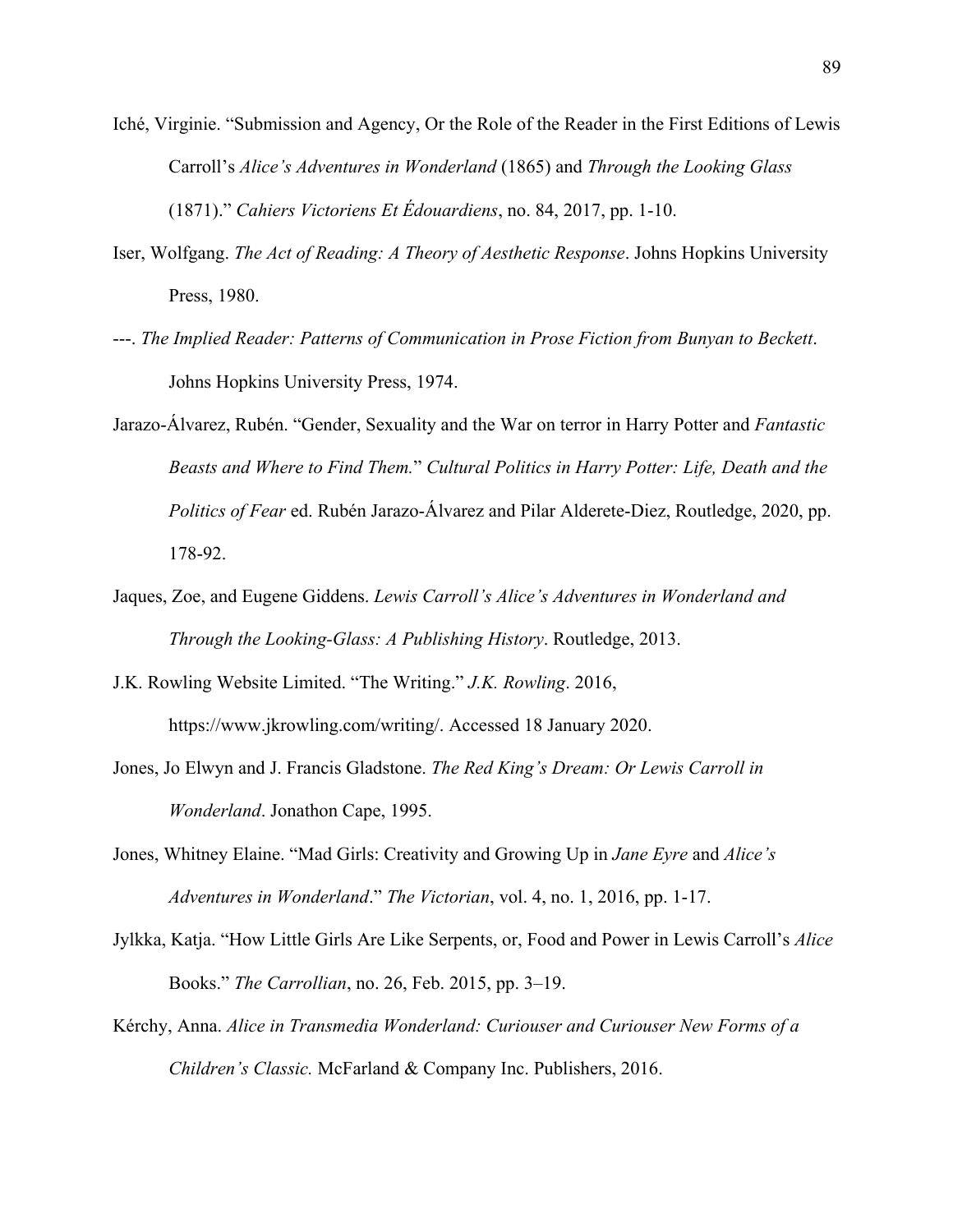Killinger, John. *God, the Devil, and Harry Potter: A Christian Minister's Defense of the Beloved Novels*. St. Martin's-Thomas Dunne Books, 2002.

Kirk, Connie Ann. *J.K. Rowling: A Biography*. Greenwood Press, 2003.

Kincaid, James R. *Child-Loving: The Erotic Child and Victorian Culture*. Routledge, 1992.

- Koehler, Karin. *Thomas Hardy and Victorian Communication: Letters, Telegrams, and Postal Systems*. Palgrave MacMillan, 2016.
- Kohlt, Franziska E. "'The Stupidest Tea-Party in All My Life': Lewis Carroll and Victorian Psychiatric Practice." *Journal of Victorian Culture*, vol. 21, no. 2, June 2016, pp. 147–67.
- Lane, Christopher. "Lewis Carroll and Psychoanalysis: Why Nothing Adds Up in Wonderland." *International Journal of Psychoanalysis*, vol. 92, no. 4, Aug. 2011, pp. 1029–45.
- Leach, Karoline. *In the Shadow of the Dream Child: A New Understanding of Lewis Carroll*. Peter Owen Publishers, 1999.
- Lee, Michael Parrish. "Eating Things: Food, Animals, and Other Life Forms in Lewis Carroll's *Alice* Books." *Nineteenth-Century Literature*, vol. 68, no. 4, 2014, pp. 484–512.

Lewis, C.S. *An Experiment in Criticism*. Cambridge University Press, 1961.

Link, Hannelore. *Rezeptionsforschung. Eine Einführung in Methoden und Probleme*. Kohlhammer, 1976.

Manlove, C.N. *From Alice to Harry Potter: Children's Fantasy in England.* Cybereditions, 2003.

- Mavor, Carol. "For-getting to Eat: Alice's Mouthing Metonymy." *The Nineteenth-Century Child and Consumer Culture*. Edited by Dennis Denisoff, Routledge, 2016, pp. 95-118.
- McGillis, Roderick. *The Nimble Reader: Literary Theory and Children's Literature*. Twayne Publishers, 1996.

"Metafiction, n." *Oxford Dictionary of Literary Terms*, Oxford University Press, 2015.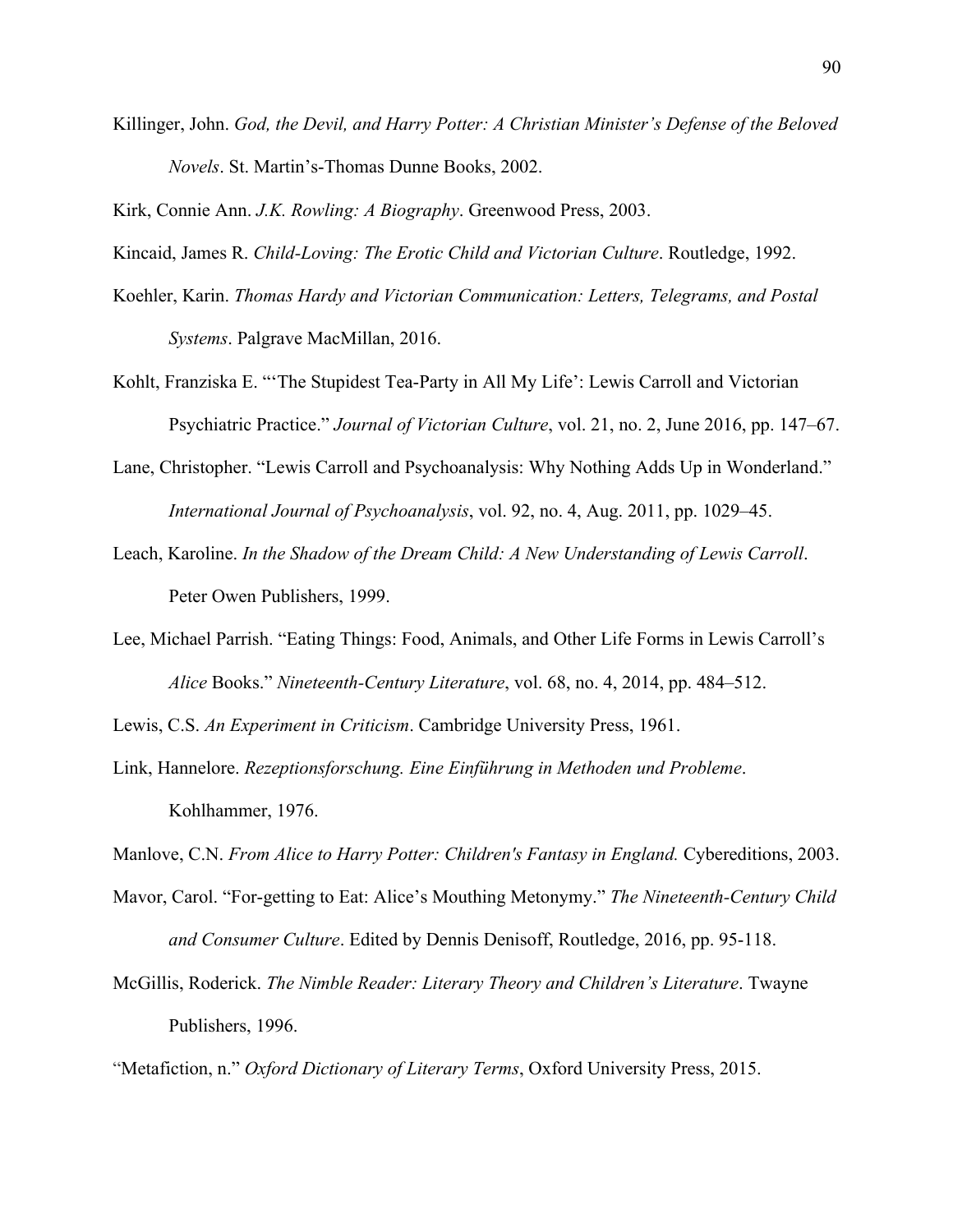- Morton, Lionel. "Memory in the *Alice* Books." *Nineteenth-Century Fiction*, vol. 33, no. 3, 1976, pp. 285-308.
- Moktefi, Amirouche, and Robin Wilson. *The Mathematical World of Charles L. Dodgson (Lewis Carroll)*. Oxford University Press, 2019.
- Mucci, Clara. "Alice's Jouissance: The Predominance of the Letter and/as Wonderland." *Rivista d Studi Vittoriani*, vol. 1, no. 2, 1996, pp. 109-24.
- Natov, Roni. "Harry Potter and the Extraordinariness of the Ordinary." *The Lion and the Unicorn*, vol. 25, no. 2, 2001, pp. 310-27.
- Nguyen, Maryann. "Flirting with Posthuman Technologies in Harry Potter: Over-Consumption of a Good Thing – Technology as Magic." *Cultural Politics in Harry Potter: Life, Death and the Politics of Fear*. Edited by Rubén Jarazo-Álvarez and Pilar Alderete-Diez, Routledge, 2020, pp. 207-19.
- Nilson, Maria. "A Magic Manic Pixie Dream Girl? Luna Lovegood and the Concept of Postfeminism." *Cultural Politics in Harry Potter: Life, Death and the Politics of Fear*. Edited by Rubén Jarazo-Álvarez and Pilar Alderete-Diez, Routledge, 2020, pp. 32-41.
- Nunez, Tatiana. "Alternative Literacies and Language in Bleak House and Great Expectations." *Dickens Studies Annual: Essays on Victorian Fiction*, vol. 50, no. 2, 2019, pp. 277-94.
- O'Keefe, Deborah. *Readers in Wonderland: The Liberating Worlds of Fantasy Fiction, From Dorothy to Harry Potter.* Continuum, 2003.
- Ong, Walter J. and John Hartley. *Orality and Literacy: The Technologizing of the Word.*  Routledge, 2012.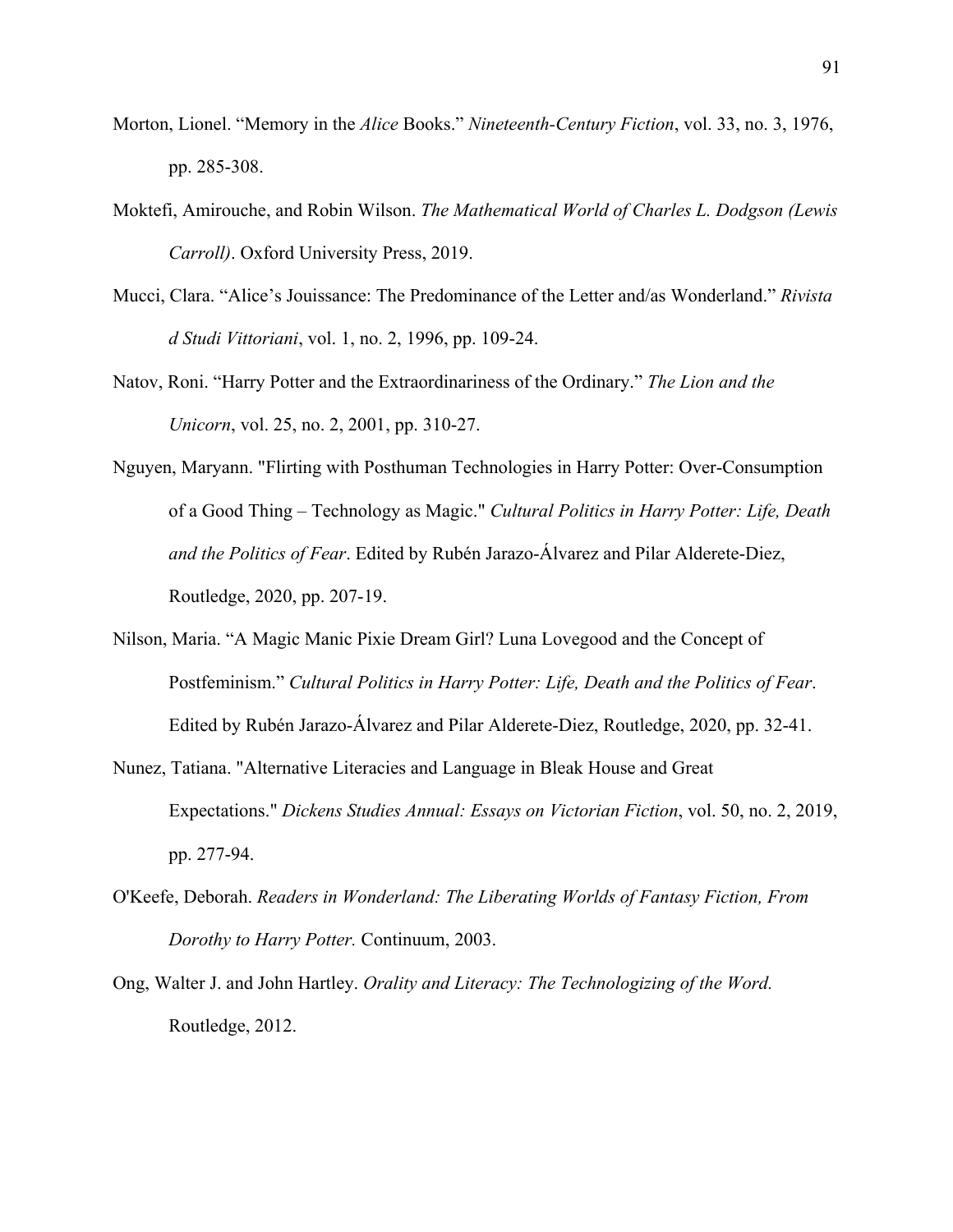- Owen, Richard. "On the Characters, Principles of Division, and Primary Groups of the Class Mammalia." *Proc. Linnean Society: Zoology*, 1858.
- Partin, Clyde. "Magic, Medicine, and *Harry Potter*." *J.K. Rowling: Harry Potter* ed. Cynthia J. Hallet and Peggy J. Huey, Palgrave Macmillan, 2012, pp. 135-48.

Patten, Bernard. *The Logic of Alice: Clear Thinking in Wonderland*. Prometheus Books, 2009.

- Phillips, Robert. *Aspects of Alice: Lewis Carroll's Dreamchild as seen through the Critic's Looking-Glasses, 1865-1971.* Vanguard Press, 1971.
- Rana, Marion. "The Less You Lot Have Ter do with these Foreigners, the Happier Yeh'll Be: Cultural and National Otherness in J.K. Rowling's Harry Potter Series." *International Research in Children's Literature*, vol. 4, no. 1, 2011, pp. 45-58.
- "Reader-response criticism, n." *Oxford Dictionary of Literary Terms*, Oxford University Press, 2015.
- Saraco, Maureen. "Squibs, Disability, and Having a Place at Hogwarts School of Witchcraft and Wizardry." *Cultural Politics in Harry Potter: Life, Death and the Politics of Fear*. Edited by Rubén Jarazo-Álvarez and Pilar Alderete-Diez, Routledge, 2020, pp. 18-31.
- Sheltrown, Nicholas. "Harry Potter's World as a Morality Tale of Technology and Media." *Critical Perspectives on Harry Potter*. Edited by Elizabeth E. Heilman, Routledge, 2009, pp. 47-64.
- Siemann, Catherine. "Curiouser and Curiouser: Law in the *Alice* Books." *Law & Literature*, vol. 24, no. 3, 2012, pp. 430-55.
- Skinner, John. "Lewis Carroll's Adventures in Wonderland." *Aspects of Alice: Lewis Carroll's Dreamchild as seen through the Critic's Looking-Glasses, 1865-1971.* Vanguard Press, 1971, pp. 293-307.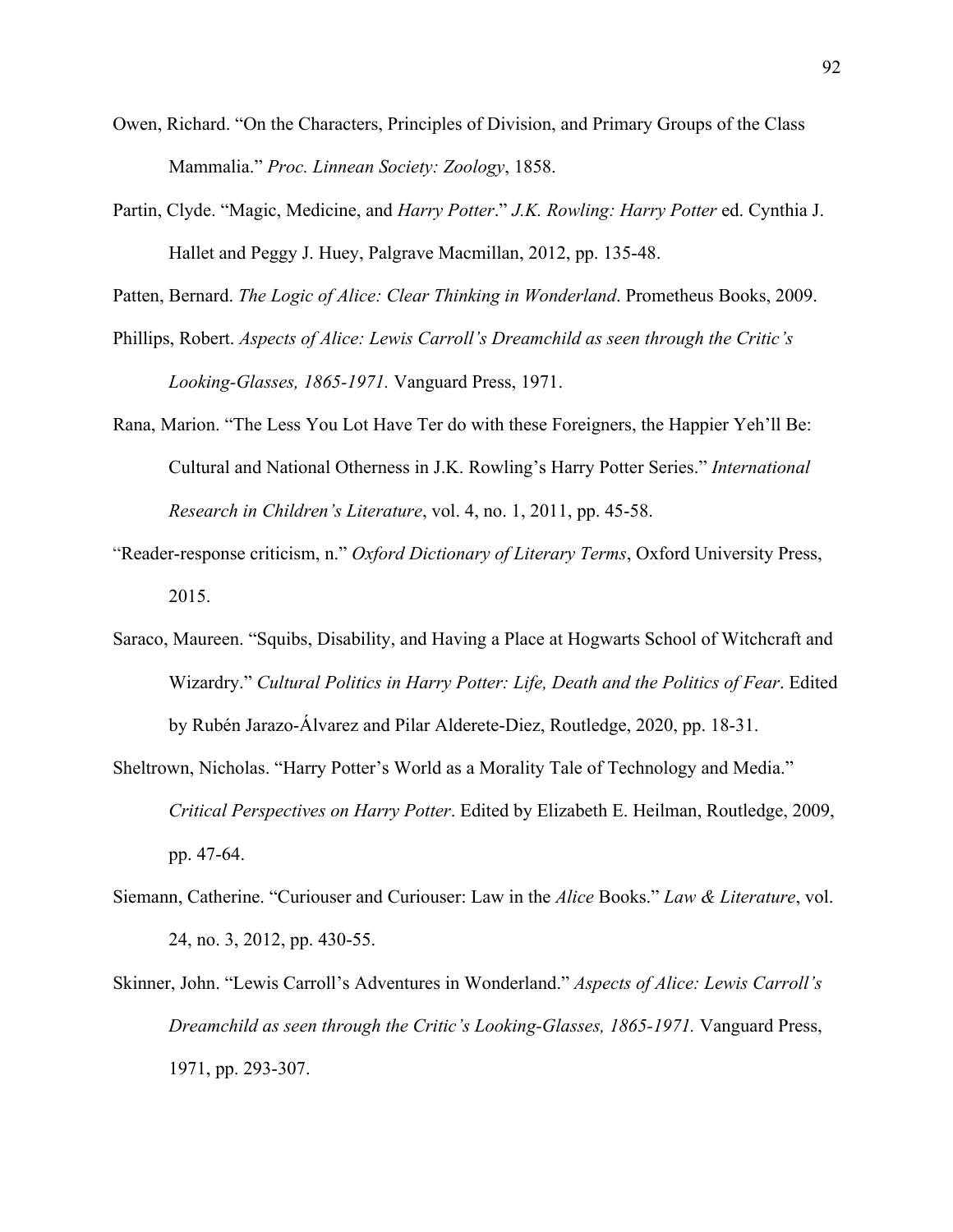- Somet, Dov. "Counterfactuals in Wonderland." *Games and Economic Behavior*, vol. 51, no. 2, 2005, pp. 537-41.
- Stanley, Arthur Penrhyn. *The Life and Correspondence of Thomas Arnold, D.D., Late Head-Master of Rugby School, and Regius Professor of Modern History in the University of Oxford*. Woodfall and Hinder, 1858.
- Stockslager, Tess. "What it Means to Be a Half-Blood: Integrity versus Fragmentation in Biracial Identity." *J.K. Rowling: Harry Potter.* Edited by Cynthia J. Hallet and Peggy J. Huey, Palgrave Macmillan, 2012, pp. 122-34.

Susina, Jan. *The Place of Lewis Carroll in Children's Literature.* Routledge, 2010.

- Taylor, Alexander L. *The White Knight: A Study of C.L. Dodgson (Lewis Carroll).* Oliver & Boyd, 1952.
- Teare, Elizabeth. "Harry Potter and the Technology of Magic." *The Ivory Tower and Harry Potter: Perspectives on a Literary Phenomenon*. Edited by Lana A. Whited, University of Missouri Press, 2002, pp. 329-42.
- Thomas, M'Balia, Alisa LaDean Russell, and Hannah V. Warren. "The Good, the Bad, and the Ugly of Pedagogy in *Harry Potter*: An Inquiry into the Personal Practical Knowledge of Remus Lupin, Rubeus Hagrid, and Severus Snape." *The Clearing House: A Journal of Educational Strategies, Issues and Ideas*, 2018, pp. 1-7.
- University of Nebraska-Lincoln. *The Lai Lab.* http://chemweb.unl.edu/lai/. Accessed 1 Dec 2019.
- Vicinus, Martha. "Introduction." *A Widening Sphere: Changing Roles of Victorian Women*. Edited by Martha Vicinus, Routledge, 2013.